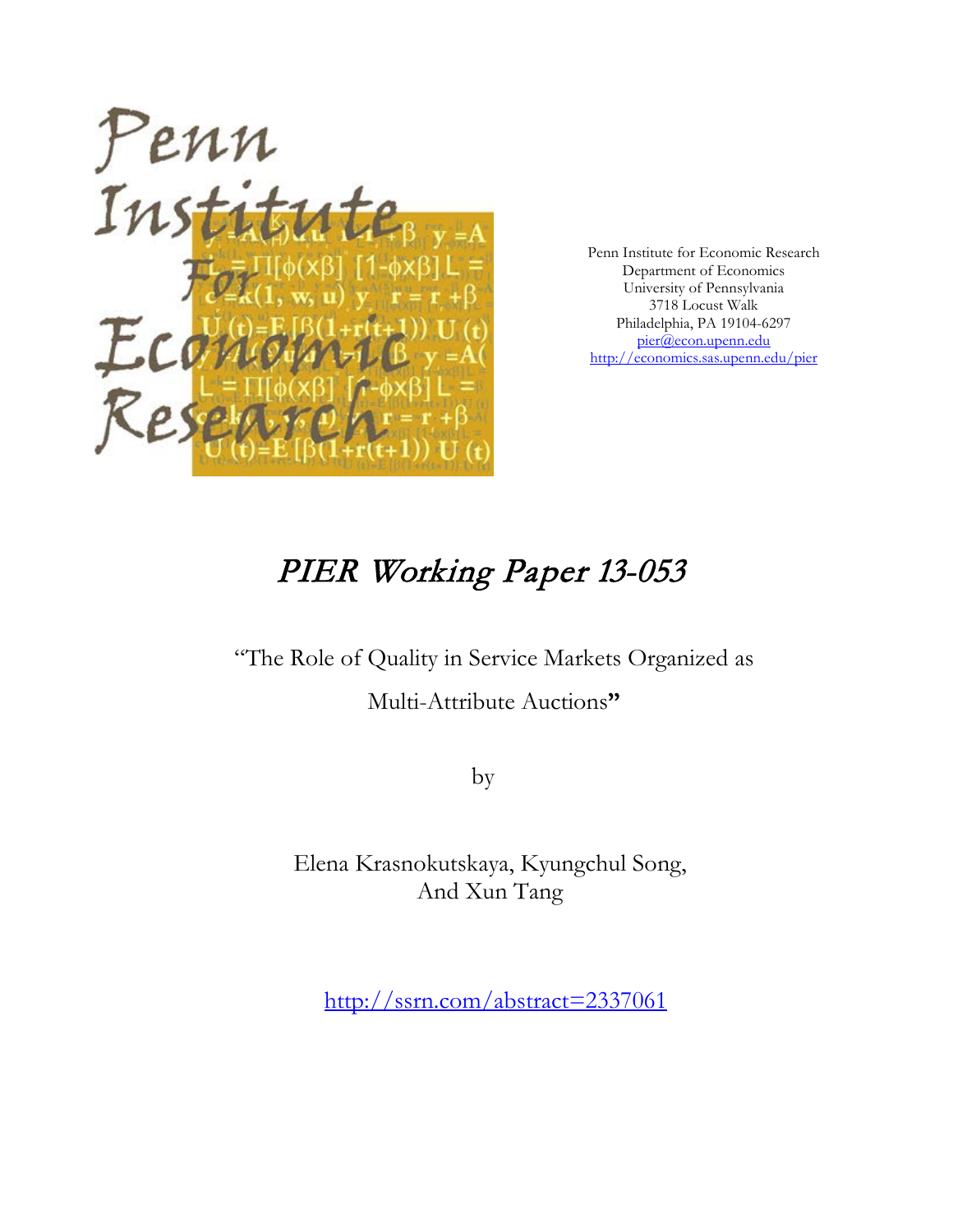## The Role of Quality in Service Markets Organized as Multi-Attribute Auctions<sup>∗</sup>

Elena Krasnokutskaya† Johns Hopkins University Kyungchul Song‡ University of British Columbia

Xun Tang§ University of Pennsylvania

June 10, 2013

#### Abstract

We develop an empirical methodology to study markets for services. These markets are typically organized as multi-attribute auctions in which buyers take into account seller's price as well as various characteristics, including quality. Our identification and estimation strategies exploit observed buyers' and sellers' decisions to recover the distribution of sellers' qualities, the distribution of seller's costs conditional on quality, and the distribution of buyers' tastes. Our empirical results from the on-line market for programming services confirm that quality plays an important role. We use our estimates to study the effect of licensing restrictions and to assess the loss of value from using standard rather than multi-attribute auctions as is common in public procurement.

Keywords: quality, services, licensing, procurement, multi-attribute auctions, identification, unobserved heterogeneity, unobserved buyers' tastes, participation in auctions

JEL Classification: C14, C18, D22, D44, D82, L15, L86.

<sup>∗</sup>This version: May 30, 2013. We would like to thank Susan Athey, Phil Haile, Ken Hendricks, Ariel Pakes, Dan Ackerberg, Greg Lewis and Marc Rysman for helpful discussions. We are also grateful to seminar participants at the University of Wisconsin-Madison, Rice University, Harvard University, Columbia University, 2011 Winter Meeting of Econometrics Society, 2011 Cowles Foundation Conference for Applied Microeconomics, and 2012 Society for Economic Dynamics Annual Meeting.

<sup>†</sup>Email: ekrasno1@jhu.edu.

<sup>‡</sup>Email: kysong@mail.ubc.ca.

<sup>§</sup>Email: xuntang@sas.upenn.edu.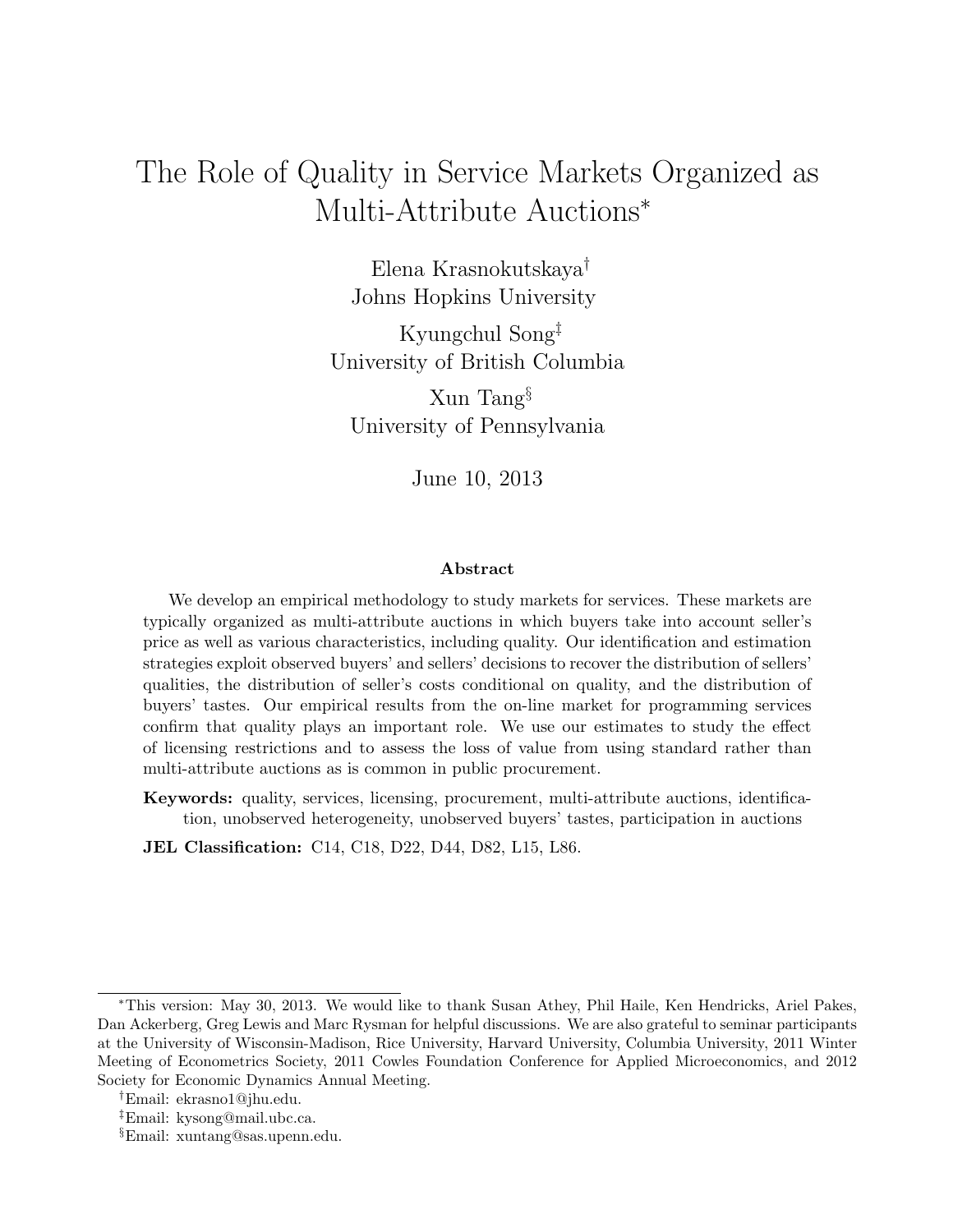## 1 Introduction

Recall the last time you hired someone to paint your house. Several painters evaluated the job and submitted their price quotes (bids). Since the candidates potentially differed in quality, you interviewed each of them to assess their professionalism and the likelihood that the job would be completed on time and according to your expectations. When submitting their bids, painters might have been uncertain about your idiosyncratic willingness to pay for quality and were most likely uninformed about the identity and costs of their competitors. You selected the painter taking both the price and his quality into consideration. You probably went through a similar process when hiring a nanny for your kids, a piano tuner, or a hairdresser, or when choosing a brokerage. In each of these examples, the price was important, but quality considerations also played an important role in your ultimate choice. Formally, you conducted a multi-attribute auction, where the price and the quality dimensions of the bidder were relevant to your selection.

The transactions described above are not rare. Services account for around 80% of the US gross domestic product, and many service markets, including private business sector procurement, are organized in the form of multi-attribute auctions. This is suggestive of the fact that, in addition to price, other bidder attributes, such as quality, play a role in choosing the provider. How important is that role? What is the distribution of buyer preferences for quality? How large is the dispersion of the quality of suppliers? How well do the observable (to an econometrician) supplier characteristics proxy for their quality? What is the distribution of supplier costs conditional on quality? Unfortunately, despite the manifest importance of these questions, the literature provides limited answers.

Answering these questions is important not only for understanding the efficiency and functioning of service markets but also for the evaluation of various policies and regulations. For example, the rise of the share of services in the US economy has been associated with a sharp increase in the prevalence of occupational licensing that aims to restrict the participation of low quality providers in the market.<sup>1</sup> As we will show below, the economic consequences of these laws crucially depend on the ability of market participants to assess the quality of service providers and on the joint distributions of qualities and the costs of providing the service at that level of quality. Yet, the methodology for recovering these objects in the data is not available in the literature. As another example, note that public service procurement is mostly organized in the form of a standard rather than multi-attribute auction. This means that the selection of a public service provider is determined mostly on price, whereas other important considerations such as quality of service are handled outside of the pricing mechanism through certification or other participation restrictions. This approach is often motivated by consideration of fairness or to prevent (the appearance of) corruption. Measuring the joint distributions of qualities and costs of service providers is essential for assessing the costs to the government of adopting alternative auction designs in service procurement.

The primary constraint on the analysis of service markets has been the limited nature and availability of the data. These markets are decentralized, with many small players providing similar but not identical services. Fortunately, recently such markets have become increasingly organized on the Internet, opening an avenue for their study. Yet, even with the wider availability of centralized data, the characteristics of the service providers observed in these data likely provide a relatively poor measure of quality. For example, while the observed qualifications

<sup>&</sup>lt;sup>1</sup>Indeed, Krueger and Kleiner (2013) report that while in the 1950s less than 5% of the US workforce was in occupations covered by licensing laws at the state level, by 2008 29% of workers were required to have a government-issued license to do their job.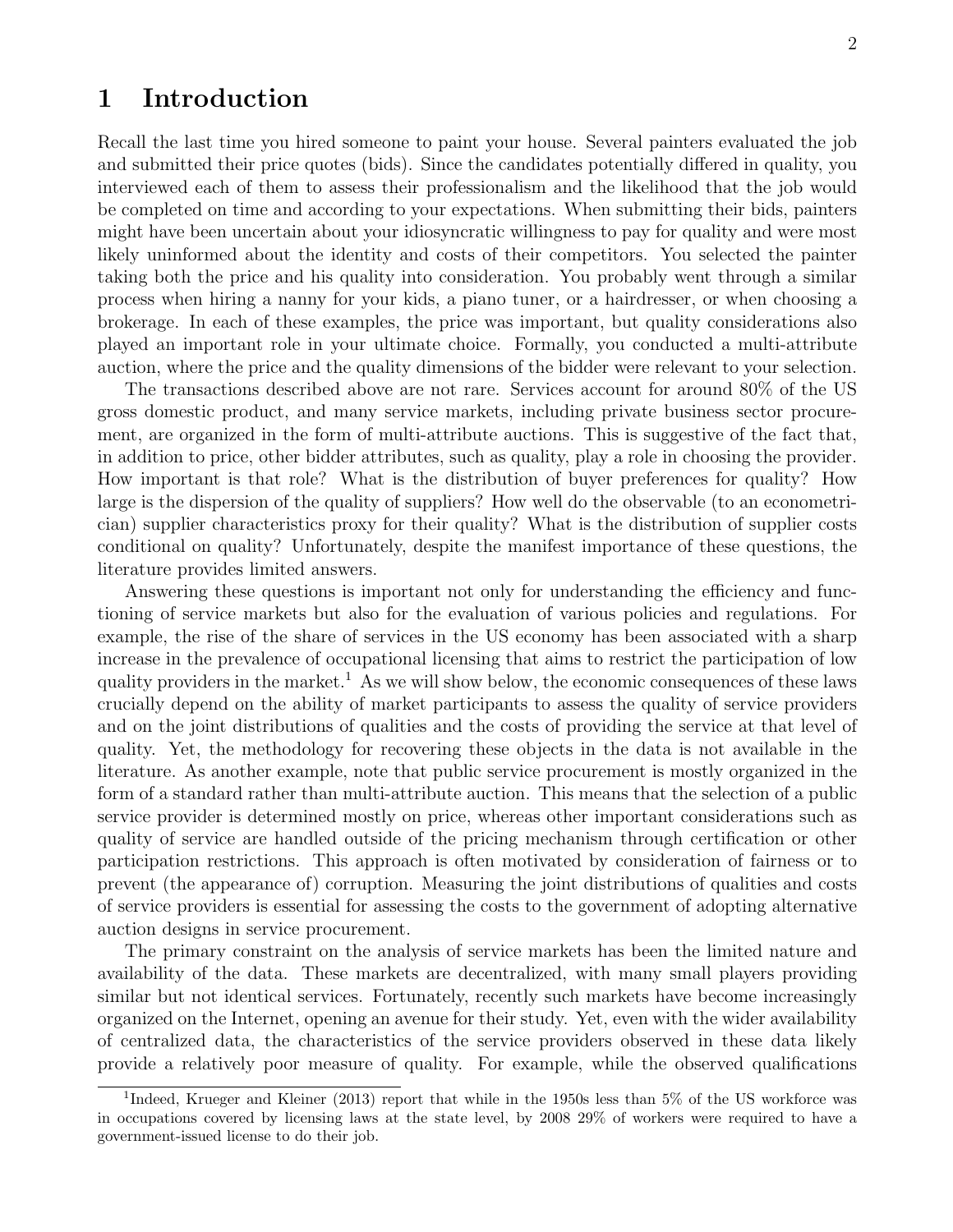3

and experience of the painter mattered for your selection, the photographs of completed jobs probably provided considerably more information about quality. Similarly, you probably got more information about the quality of the nanny by observing her interaction with your kids than from knowing her age and education. Thus, a buyer is likely to have richer information on the quality of a service provider than what is recorded in the data set. The objective of this paper is to develop a methodology that supplements quality-related characteristics recorded in the data with information inferred from the observed economic choices made by buyers.

Our modeling choices are motivated by the data from an online market for programming services<sup>2</sup> that is explicitly structured as a multi-attribute auction and resembles an off-line service market in many ways. This market, like many other service markets, lacks a uniform and objective record of quality. We document, however, that the buyers often do not award the contract to the lowest bidder and that the premium the buyers agree to pay is not well accounted for by the difference in other observed seller characteristics. In other words, buyers are willing to pay a premium for desirable seller characteristics that are not recorded in the data.

In our model, each project advertised by a buyer is associated with a set of active bidders who submit price quotes for buyer consideration. Bidders' idiosyncratic costs for completing the project are private information. The buyer's utility from a specific seller's services is a function of the seller's characteristics with buyer-specific weights. It also includes a seller-specific component that reflects the value of the match as perceived by the buyer. One characteristic considered by the buyer captures the seller's permanent quality, which remains the same across projects. Buyers assess bidders' quality through private communications during the bidding process.

We begin by developing a strategy to identify the key objects of interest: the distribution of sellers' quality, the distribution of the buyers' tastes, and the distribution of the sellers' costs for completing the projects conditional on quality. While our environment is unique, it shares both the features of discrete choice and auction settings. Similar to other auction markets, sellers costs and prices in our environment are determined at the project level. At the same time, the winner is chosen in a way which is typical of a discrete choice (or differentiated products) setting where buyers make choices based on their idiosyncratic preferences taking into account price as well as other characteristics such as quality. Our identification strategy builds on the insights from these two literatures.

The discrete choice literature deals with the issue of recovering the unobserved bidder quality as well as the distribution of the buyers' tastes for quality and other sellers' characteristics. However, the existing identification arguments rely on a data structure where researchers observe decisions of a large number of consumers operating in the same market and, therefore, choosing from the same set of products. Thus, product market shares are given in the data and product qualities can be solved for from their relationship with the market shares. In our setting individual sellers' market shares conditional on the choice set cannot be precisely estimated from the data since very few buyers are choosing from exactly the same set of alternatives. Thus, if we were to pursue an identification strategy similar to that used in the discrete choice literature, we would have to use market shares defined by aggregating over many different choice sets. Existing results do not apply in such case: additional conditions are needed for individual sellers' qualities to be identified. In this paper, we pursue an alternative identification strategy that deviates from extending results from the discrete choice literature in order to address additional challenges which arise in our environment due to the presence of a large number of "transitory"

<sup>2</sup>Professional services such as computer services account for half of the 20% growth in GDP share of services over the last fifty years (Herrendorf, Rogerson, and Valentinyi (2009)).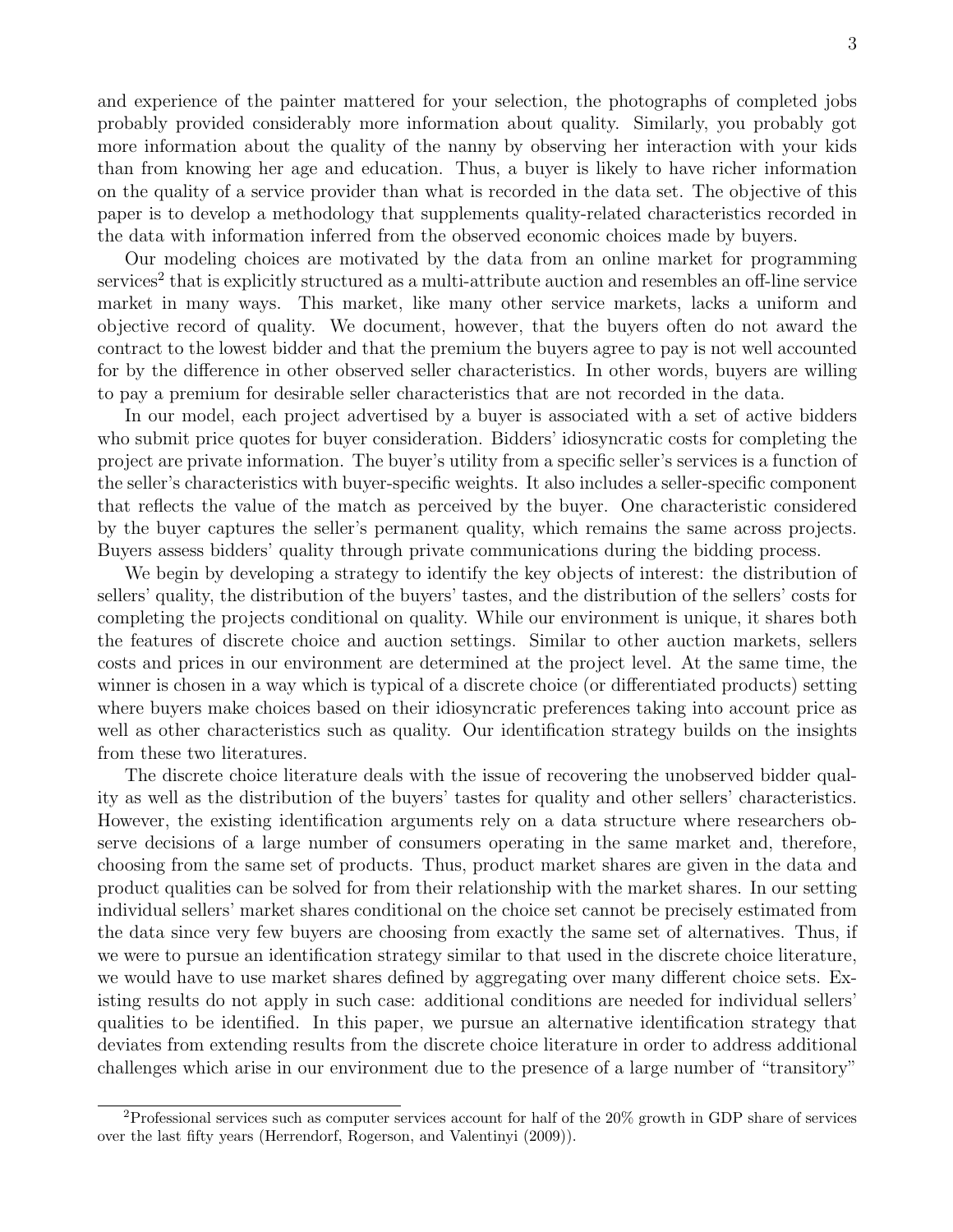sellers who enter the market only for a short time.

The presence of transitory participants is typical of many service markets that are often characterized by high turnover of sellers. For short-term sellers only a distribution of unobserved quality rather than seller-specific value of quality could be recovered. The buyers' choices and transitory sellers' pricing strategies depend on these sellers' qualities since buyers have an opportunity to discover it through commucation that precedes an auction. Thus, transitory sellers' qualities as well as the relationship between their prices and qualities have to be integrated out in estimation. The traditional approach which calls for parametrization of the distribution of transitory bidders qualities and solving for transitory bidders' pricing strategies conditional on quality, is computationally infeasible in our setting since it calls for solving a large number of asymmetric auctions where bidders' asymmetries depend on parameter values. Further, the distribution of transitory bidders' qualities may plausibly depend on his other characteristics that enter buyers' utilities separately from quality. To our knowledge the methodology for estimating mixture models where the index determining the outcome and the mixing probability distribution both depend on the same set of variables has not yet been developed in the literature.

The solution we propose is to aggregate sellers into the groups that share the same observable and unobservable characteristics so that a product in this setting can be defined not as an individual seller but rather as a group of sellers. Such a definition allows for easy mapping between the populations of permanent and transitory sellers and makes the methodological problems outlined above more tractable. To implement this strategy, we rely on the long-run performance of permanent bidders to classify them into groups of equal qualities conditional on observable characteristics. In particular, we construct a pairwise index that reflects one seller's probability of winning in the auctions where both sellers are among the potential bidders.<sup>3</sup> We show that between two sellers, the seller with the higher quality has a higher value of this index. This step effectively identifies (up to a monotone transformation of the support) the distribution of quality for permanent bidders as a function of other covariates while bypassing the issues of unobserved buyers' tastes, the unavailability of information on market shares, and the presence of transitory bidders. Due to private cost variation in our data, the prices of permanent sellers vary exogenously across auctions even after conditioning on all relevant factors. This variation in prices and the variation in the composition of the sets of active permanent sellers defined in terms of seller groups identifies the distribution of buyers' tastes, the support of the quality distribution as well as the joint distribution of prices and qualities of transitory sellers.

Next, we turn to the identification of the distribution of sellers' costs conditional on sellers' quality and other observable characteristics. Since in our market the award rule is not known, $4$ 

<sup>3</sup>Since the sellers often do not fully know their actual competitors when they decide on their bids, the set of potential bidders captures the relevant competitive environment.

<sup>&</sup>lt;sup>4</sup>Note that the uncertainty about the weights a specific buyer would assign to different characteristics (and thus randomness of buyers' tastes) is an important feature of our environment. This unstructured nature of the auction format distinguishes the market we study from those studied in the previous auction literature, including the recent literature on "non-standard auction formats," which assumes that the decision rule is known to the bidders. These include standard auctions with discrimination or preferential treatment for particular types of participants in Marion (2007), Krasnokutskaya and Seim (2011), and Swinkels (2009) and scoring auctions where the award is based on a scoring rule that aggregates several bid components, e.g., Athey and Levin (2001), Asker and Cantillon (2010), Asker and Cantillon (2008), and Bajari and Lewis (2011). Scoring auctions additionally differ from our environment by treating bidders' characteristics as auction-level choice variables. While a multiattribute auction format is prevalent in industry procurement, we found only two papers that study it. Greenstein (1993) and Greenstein (1995) analyze IBM's procurement and documents different weights that IBM through its choices was revealed to assign to different attributes of bidders. The analysis in these papers assumes that all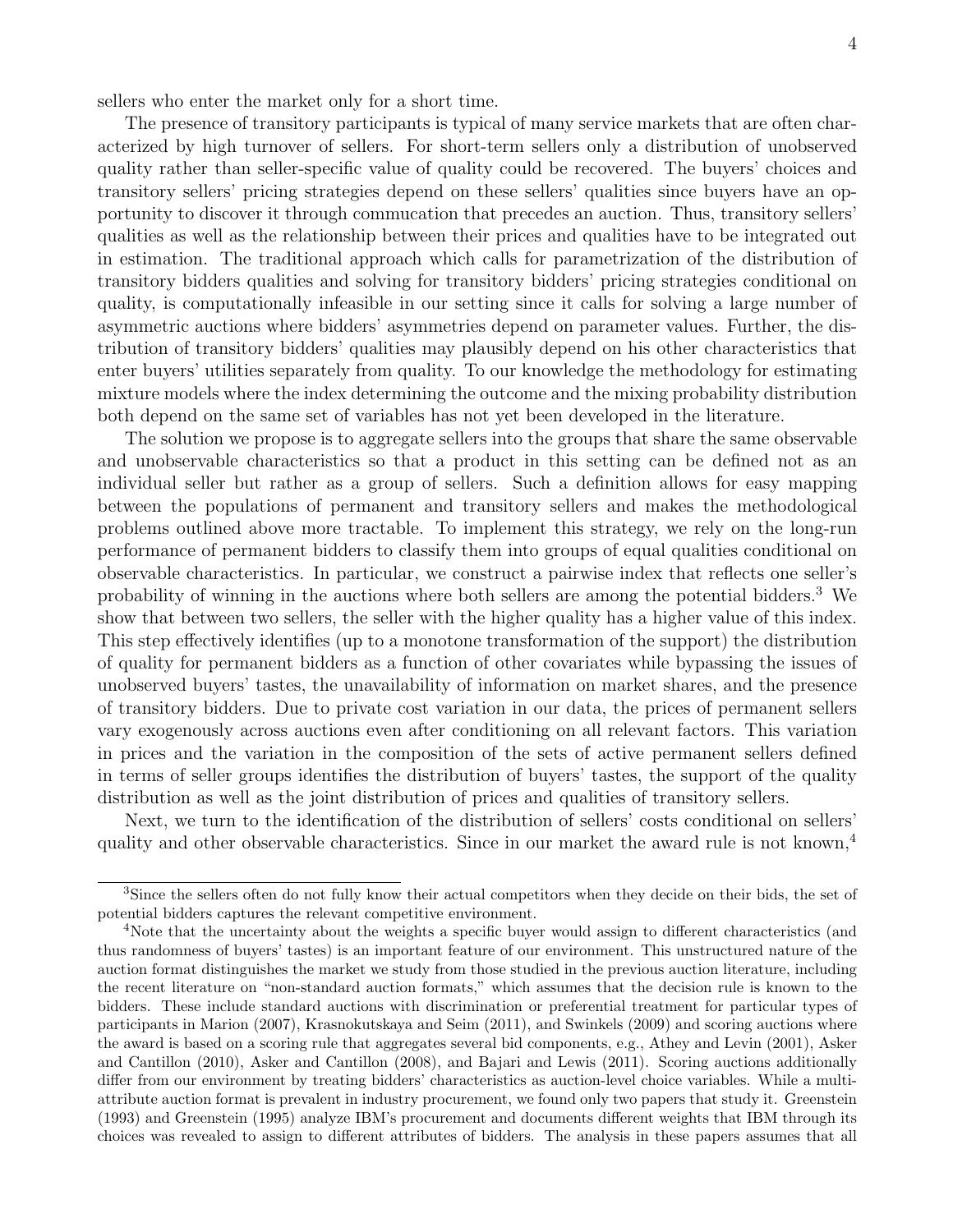a mark-up over costs charged by bidders is not linked directly to the distribution of competitors' prices. Instead, it also depends on the distribution of buyers' tastes, the quality levels of a seller's competitors as well as his own quality level. Therefore, we can proceed to identify the distribution of bidders' costs only after we have identified the distributions of buyers' tastes and all relevant seller characteristics (including quality). We accomplish this by relying on the inversion method first proposed by Guerre, Perrigne, and Vuong (2000) and later applied in various environments by Li, Perrigne, and Vuong (2000), Jofre-Bonet and Pesendorfer (2003), Li, Perrigne, and Vuong (2002), Krasnokutskaya (2011), Athey and Haile (2002).

Having established the identification of the model, we develop an econometric methodology. First, we propose a nonparametric classification procedure that implements the first step of the identification strategy. It uses the index developed in the identification section to rank bidders with respect to quality, i.e., to effectively sub-divide them into groups of equal quality. Two practical issues may potentially arise in small samples. First, the transitivity of the quality ranking could be violated. Second, one may face indeterminacy with multiple compatible classifications. We solve these issues by proposing a method that relies on our index to jointly estimate the whole group structure instead of recovering individual pairwise rankings of bidders. Our algorithm also chooses the classification that is most strongly supported by the data.

Through our classification method, we consistently estimate a quality group structure. However, it provides no evidence on quality levels and therefore does not permit comparison across covariate values. In the next step, we estimate quality levels and the distribution of buyers' tastes by the Method of Moments. Since the joint distribution of prices and qualities of transitory bidders is non-parametrically identified from the data we do not need to solve for bidding strategies of transitory bidders inside the estimation routine. Instead, we estimate them jointly with the distribution of buyers' tastes and quality levels.

The proposed method has a number of attractive features in addition to overcoming the methodological difficulties we have outlined above. For example, the recovered distribution of qualities is not restricted to be orthogonal to other relevant seller characteristics such as the seller's country affiliation or measures of performance recorded in the data. This allows us to explore the economic importance of these relationships. Due to the variation in private costs present in our setting, we are able to estimate buyers' price sensitivity relative to buyers' tastes for other characteristics including (unobserved) quality, without using instruments as is usually done in a traditional differentiated products setting. The instruments typically used are the characteristics of competing products. These instruments are not available in environments such as ours, where all observable seller characteristics are potentially endogenous (e.g., reputation score or the number of projects completed). While our methodology is tailored to a specific service market, we believe it can be modified in a number of ways to apply to a wide range of settings with similar data structures.

Applying our identification and inference strategies to the data from the online market for programming services, we find that quality plays an economically significant role. The model with quality explains 70% of buyers' choices, whereas the model without quality explains only 25%. There is also clear evidence of nontrivial quality heterogeneity among the sellers. The buyers exhibit a strong preference for quality: an average buyer is willing to pay a 50% premium to move from the lowest to the highest quality level. Thus, the variations in quality levels across the sellers and in buyers' willingness to pay for quality account for more of the variation in the data than all other covariates combined. We estimate that the buyers participating in the

the relevant bidder characteristics are observed in the data.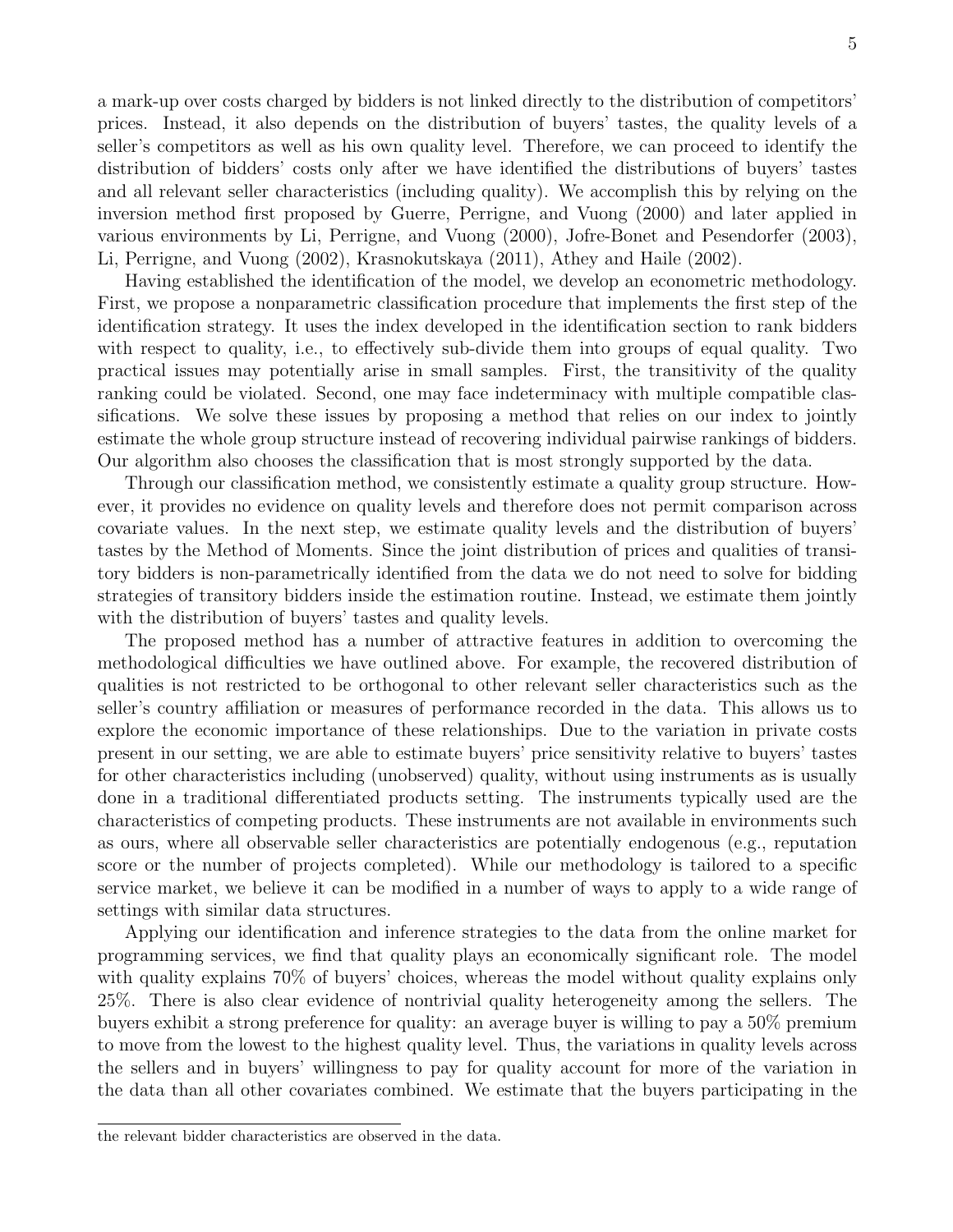market were able to improve their utility over the outside option by 53% on average. Since outside option in our market most likely represents hiring somebody locally this number reflects the gain in utility generated by access to larger markets and better information and search technology enabled by the Internet.

We also estimate a statistically significant relationship between transitory sellers' bids and their qualities. This result demonstrates the strength of our identification strategy and the fit of our model, since the relationship between a transitory seller's quality and price is not directly observed in the data. While unobserved quality is commonly believed to be important in the service markets, our findings contribute to the literature by offering the first formal assessment of its role. Moreover, the presence of large heterogeneity in quality provides a plausible explanation for why the market we study, and service markets more generally, tend to be organized as multiattribute auctions.

Our empirical results also contribute to a better understanding of the information and enforcement issues studied in the literature on Internet auctions. Main questions in this literature are whether consumers are able to obtain credible information about the product sold and whether the reputation scores used in these markets serve as an informative device that counteracts adverse selection problems or as the incentive mechanism that prevents moral hazard. Our empirical results indicate that the latter role is probably more relevant.

The estimated bidding strategies show expected regularities: they are increasing in costs, and the prices of the low-quality bidders are noticeably lower than those of the higher-quality ones. A particularly interesting insight is that when we combine bid distribution with bid strategies to recover the distribution of costs conditional on a seller's characteristics including quality, we find that a tight (low variance) cost distribution can rationalize the large variation in prices observed in this market. Intuitively, in a standard auction, the sensitivity of the winning probability to the increase in prices provides a high-cost bidder with an incentive to lower his mark-up. In contrast, our model allows for a seller-specific match component of buyers' tastes that is unobserved (and therefore purely stochastic) from the seller's point of view. The high-cost seller's probability of winning depends to a large degree on a favorable realization of this stochastic component. This gives the seller an incentive to drive the price up and gamble on a lucky outcome.

Finally, having obtained estimates of the primitives of the model, we assess the impact of various policies on the market we study. We first consider the effects of introducing occupation licensing such that only programmers with the quality above a certain threshold are allowed to participate in the market. We find that this results in a substantial loss of utility to buyers as well as the loss of total surplus. This effect arises due to the price increase as well as because many buyers have to buy more expensive quality or leave the market. We also find that the market share of high-quality sellers is affected by licensing only slightly. In fact, our model can generate a decline in the average purchased quality associated with licensing under the parameter values that are quite similar to the estimated parameter values. This is consistent with the consequences of occupational licensing documented in the existing empirical literature for other markets while our analysis suggests a mechanism that may generate such effect. Second, we assess the loss of surplus (and utility to government/buyer) from procuring programming services through a standard as opposed to a multi-attribute auction, possibly with restrictions on the qualities of programmers allowed to submit bids. We find that such policy is costly. It results in 19.5% reduction in the average quality purchased in this market which despite the decrease in price leads to 6.5% loss in government "utility" and 9.2% loss in total surplus. Imposing restrictions on participation increases the average quality purchased by 12% but it remains lower than the average quality purchased under multi-attribute mechanism.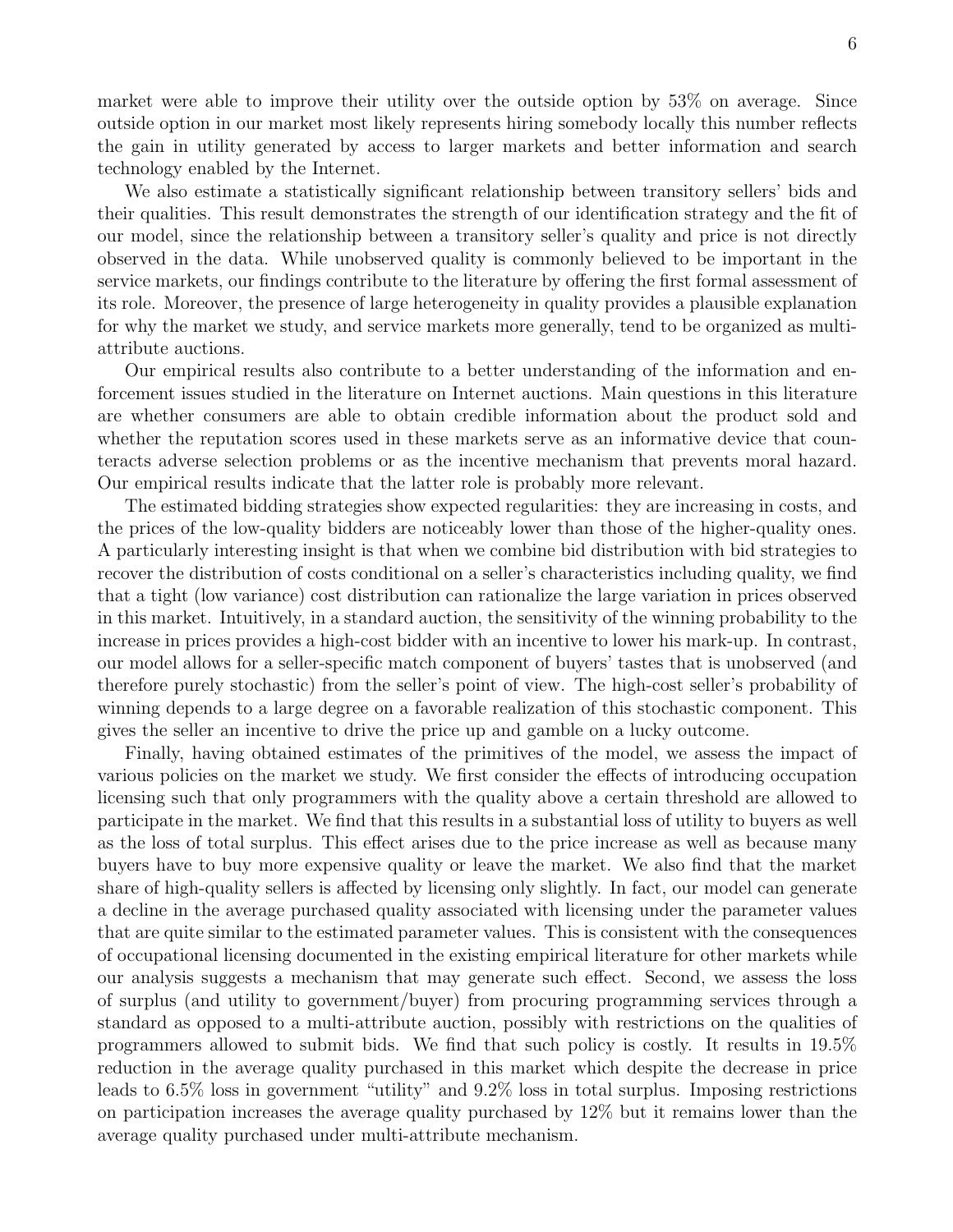The paper is organized as follows. Section 2 describes our market and the main features of the data that motivate our modeling choices. The model is described in Section 3. Section 4 outlines the identification and estimation strategies. Section 5 provides technical details of our classification methodology while Sections 6 and 7 present the results of empirical and of counterfactual analysis. Section 8 summarizes the findings and outlines directions for further research.

## 2 Market Description and Some Features of the Data

#### 2.1 Market Description

We study a market mediated by an online platform that serves as a match-maker between the demand and supply for services of computer programming. This company provides an environment that allows buyers (the demand side) to post job announcements. At the same time it maintains the registry of potential sellers (the supply side). The registry provides limited information on verifiable "outside" credentials as well as information about the on-site performance of the seller. The latter includes reputation scores or ratings, buyers' numerical feedback about working with a given seller, as well as instances of delays and disputes. In the case of a dispute, the company provides professional arbitration services that ensure that a seller is paid if only if the completed job satisfies industry standards.

This intermediary company allocates jobs through multi-attribute auctions. Under the rules of such an auction, a buyer is allowed to take into account multiple seller characteristics in addition to the price quote. As a result, the selected seller is not necessarily the one who submits the lowest quote. An important feature of this mechanism is that the award rule is not announced and thus remains unknown to other market participants.

Suppliers can communicate with buyers before posting price quotes. Such an exchange of messages is very common. On average, each seller submits three messages per auction in our data. In some cases, a seller can attach an example of his work or a sketch of the proposed code. The number and the content of these communications are not observed by the other sellers. Hence, while the buyer has an opportunity to form an opinion about each sellers' quality, competing sellers have much more limited knowledge of their competitors' quality. In principle, competitors can infer a seller's quality from his long-run rate of winning in a way similar to that proposed in this paper.

When a seller contacts a buyer for any reason, his code name appears on the project webpage. Therefore, at any point in time, a visitor to the page can see the list of sellers who contacted the buyer before this point. This list generally does not coincide with the set of sellers who eventually submit price quotes, since a few sellers may ask the buyer a question without submitting a quote. Therefore, a prospective seller does not observe the set of his competitors.<sup>5</sup> Thus, price quotes are likely to reflect potential rather than actual competition in an auction.

<sup>5</sup>Another indication that the set of actual competitors is not observed is that bids are generally submitted throughout the time period allocated for the auction and, once submitted, are rarely revised. It is possible, however, to form an opinion about the potential competition by observing participation activity across similar auctions.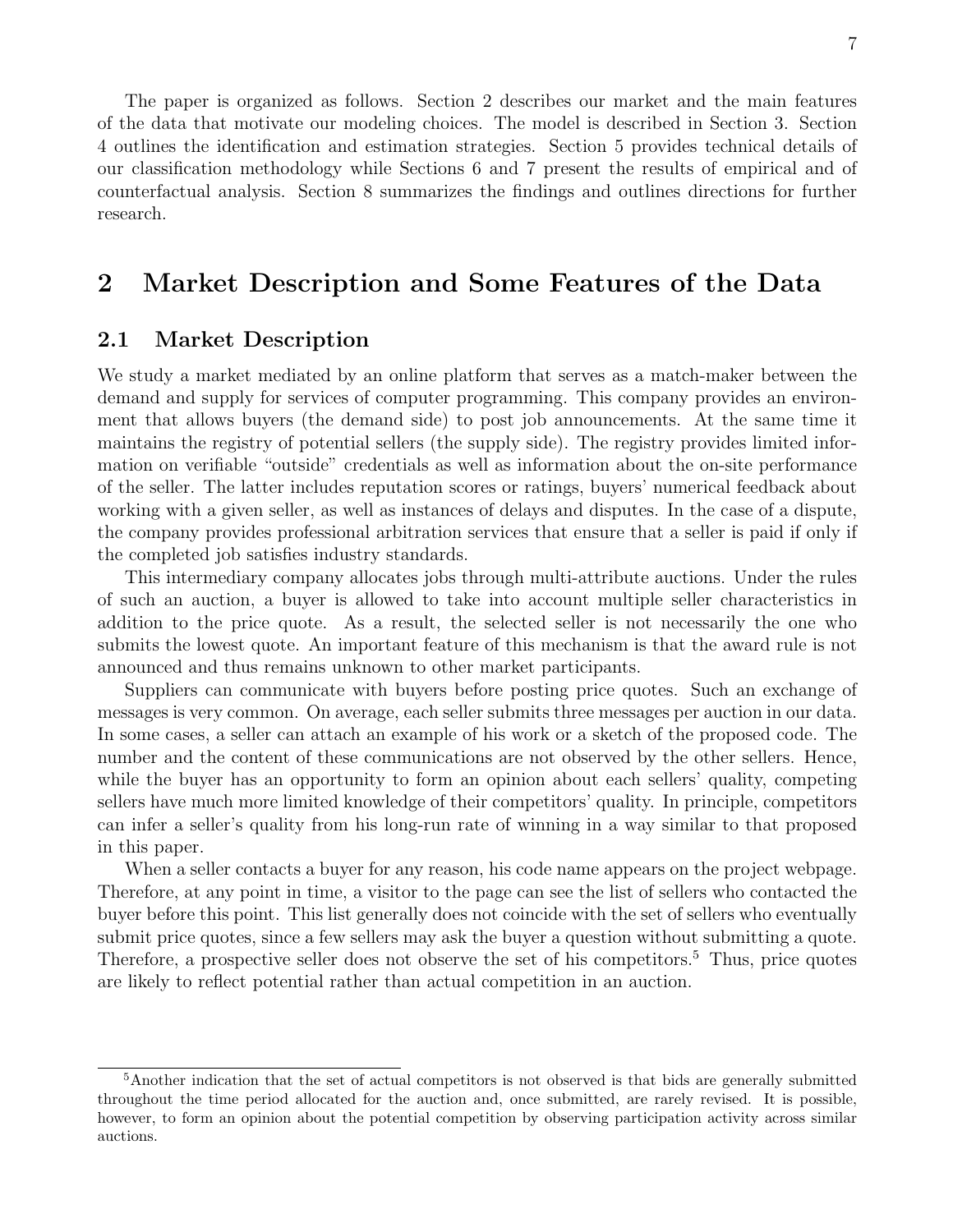#### 2.2 Some Data Regularities

We have access to the data from the starting date of our online programming market and for the subsequent 6 years of this company's operation. The majority of buyers over these six years are one-time participants. Less than 2% of buyers return with multiple projects. In addition, repeat buyers do not return with the same type of project. As a result, they very rarely work with the same seller repeatedly.

The multi-attribute feature of the auction is strongly supported in the data. Indeed, in our sample, 58% of the projects are awarded to a seller who quotes a price above the lowest price submitted in the auction. Table 1 documents the share of such projects as well as an average mark-up over the smallest bid for some project types.

|             | Type of Work Project's Share Price Mark-up |        |
|-------------|--------------------------------------------|--------|
| Database    | 64\%                                       | 41.2\% |
| Platforms   | 52%                                        | 37.9%  |
| Graphics    | 71\%                                       | 38.4\% |
| Web-related | 52%                                        | 41.2%  |

Table 1: Projects Awarded at a Price That Exceeds Lowest Price in Auction

Note: The results in this table are based on a full sample that includes 600,000 projects. The "Project's Share" column reports the fraction of the projects that have been awarded to bidders with price quotes that exceed the lowest price quote for the respective project. "Price Mark-up" summarizes the average normalized difference between the winning price and the lowest price quote across projects that are awarded at a price that exceeds the lowest price quote. The differences in prices are normalized by the lowest price quote.

These results indicate that buyers consider seller characteristics other than price when choosing a winner. Thus, a demand model that takes sellers' heterogeneity into account is required to study this environment.

We explore the buyers' choices using a logit model with random coefficients (without choicespecific fixed effects). In this analysis, we set the dependent variable,  $Y_{li}$ , to be a project award dummy that is equal to one if the seller  $i$  won the project  $l$  and zero otherwise. The award depends on the buyer's utility from a specific alternative (seller), which is modeled as a linear function of seller characteristics,  $X_{ki}$ , (the number of ratings (experience), average score, delays, arbitration), seller location dummies,  $\mu_{c(i)}$ , and a seller-specific price quote,  $B_{li}$ :

$$
Y_{li} = X_i \alpha_l + \gamma_l B_{li} + \mu_{c(i)} + \epsilon_{li} \tag{1}
$$

Table 2 reports the results of this analysis. As can be seen from this table, the mean of the price coefficient is estimated to be positive and statistically significant. This result suggests an omitted variable bias since, in most markets, buyers dislike paying higher prices, other things equal. This means that some additional characteristic, not recorded in the data, affects buyers' choice in conjunction with the price, location and performance measures. Such an omitted variable should be positively aligned with the price and is, therefore, some vertical characteristic such as quality. Thus, a model that describes this setting should allow for an unobserved qualitylike seller's attribute.

Another important feature of our data is summarized in Table 3. Let us define seller's tenure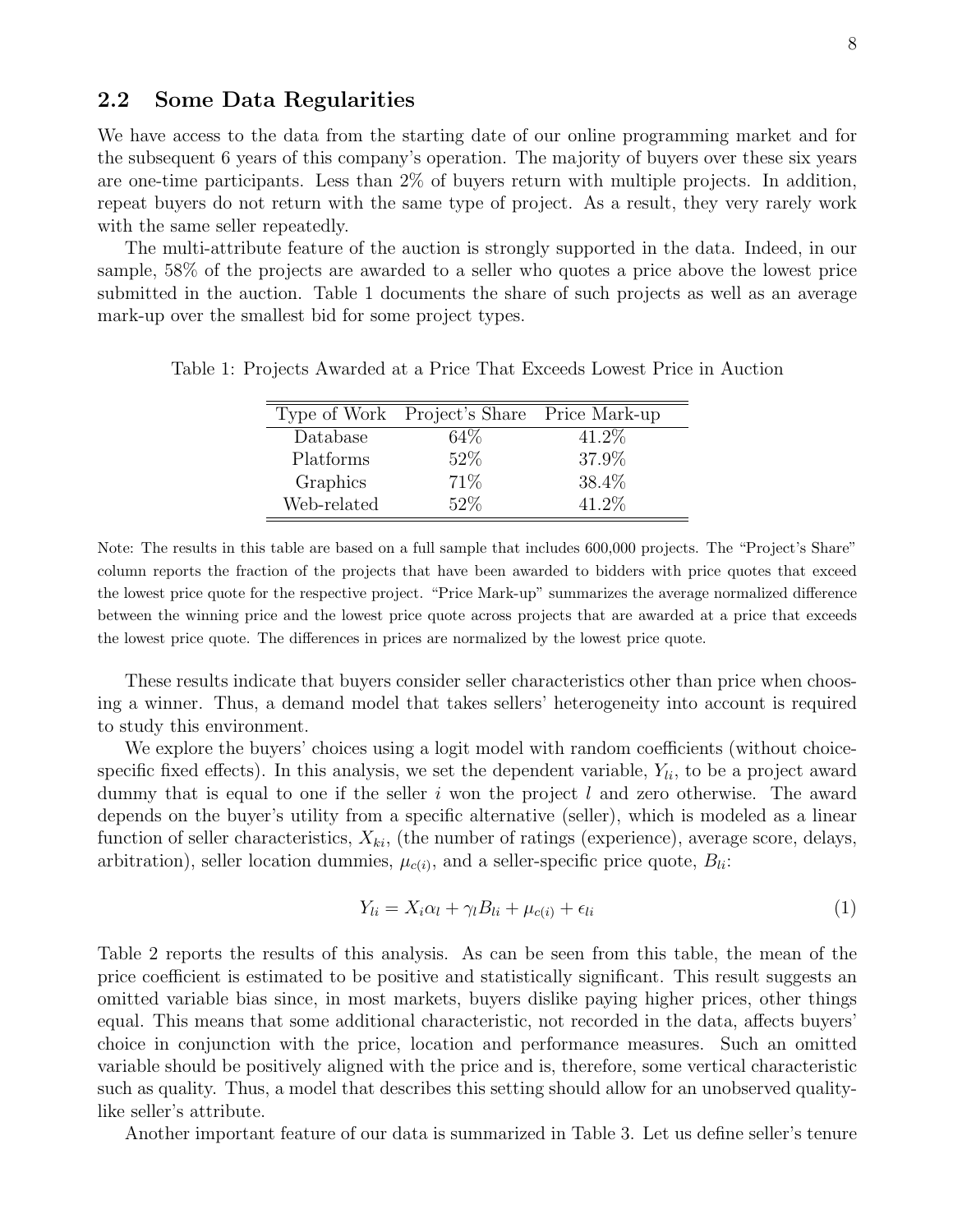| Variable                | Coefficient Std.Error |       |  |
|-------------------------|-----------------------|-------|--|
| Normalized Price (mean) | 6.461                 | 0.743 |  |

Note: The results in this table are based on a full sample that includes 600,000 projects.

as the length of time that elapses between the date when he submits his last bid and the date when he submits his first bid. The share of sellers with short tenure is larger in the beginning years but settles down, so that the distribution of tenure is almost constant over the last three years. In these years, 30% of the sellers stayed in the market for more than a year, whereas 65% of the sellers left the market in less than three months. Substantial seller turnover is an important feature of our market as well as many other markets for services.

In contrast to other online markets, the sellers' performance does not appear to be related to their propensity to stay in the market. To see this, we define permanent sellers as the sellers with a tenure longer than one year and *transitory sellers* as the sellers who left after less than one year. Table 3 documents no significant differences between permanent and transitory sellers in the number of bids submitted before the first success (conditional on achieving at least one success), as well as in the distribution of reputation scores received by these bidders for their first or last projects. We obtain similar results when transitory sellers are redefined to be those who left after six or three months.

An interesting regularity emerges concerning the number of bids before the first success. When we compute the distribution of this variable for all transitory bidders (including those that did not win any projects), the time to the first success for transitory sellers appears to be substantially shorter than that for permanent sellers. This suggests that many transitory bidders do not wait for success, and that sorting into permanent or transitory groups is likely driven by sellers' outside opportunities rather than quality or performance differences among the sellers. Thus, the assumption that the distribution of quality is the same in permanent and transitory seller populations appears reasonable in this market.

In general, transitory sellers appear to be quite successful: their rate of winning is comparable to that of permanent sellers, and they often beat permanent sellers at comparable prices. Given that extensive communication between buyers and sellers is present, this suggests that buyers may be able to assess the quality of transitory sellers as accurately as they assess the quality of permanent sellers.

On the other hand, very little information about transitory sellers is publicly available. Indeed, public information is released when a seller completes a project, and transitory sellers usually complete one or two projects and leave the market. It is plausible, therefore, that competing sellers are not informed about transitory sellers' qualities. The situation is different for permanent sellers. The market may infer their quality from the long-run rate of their successes through reasoning similar to that we use later in this paper.

To summarize, the preliminary analysis of our data indicates that (a) a non-trivial model of demand should be considered; (b) the model should allow for the presence of an unobserved quality-like sellers' attribute; (c) it is important to account for the presence of a large number of transitory sellers; (d) buyers most likely observe the qualities of participating transitory sellers; and (e) the distribution of seller's quality does not depend on the seller's tenure.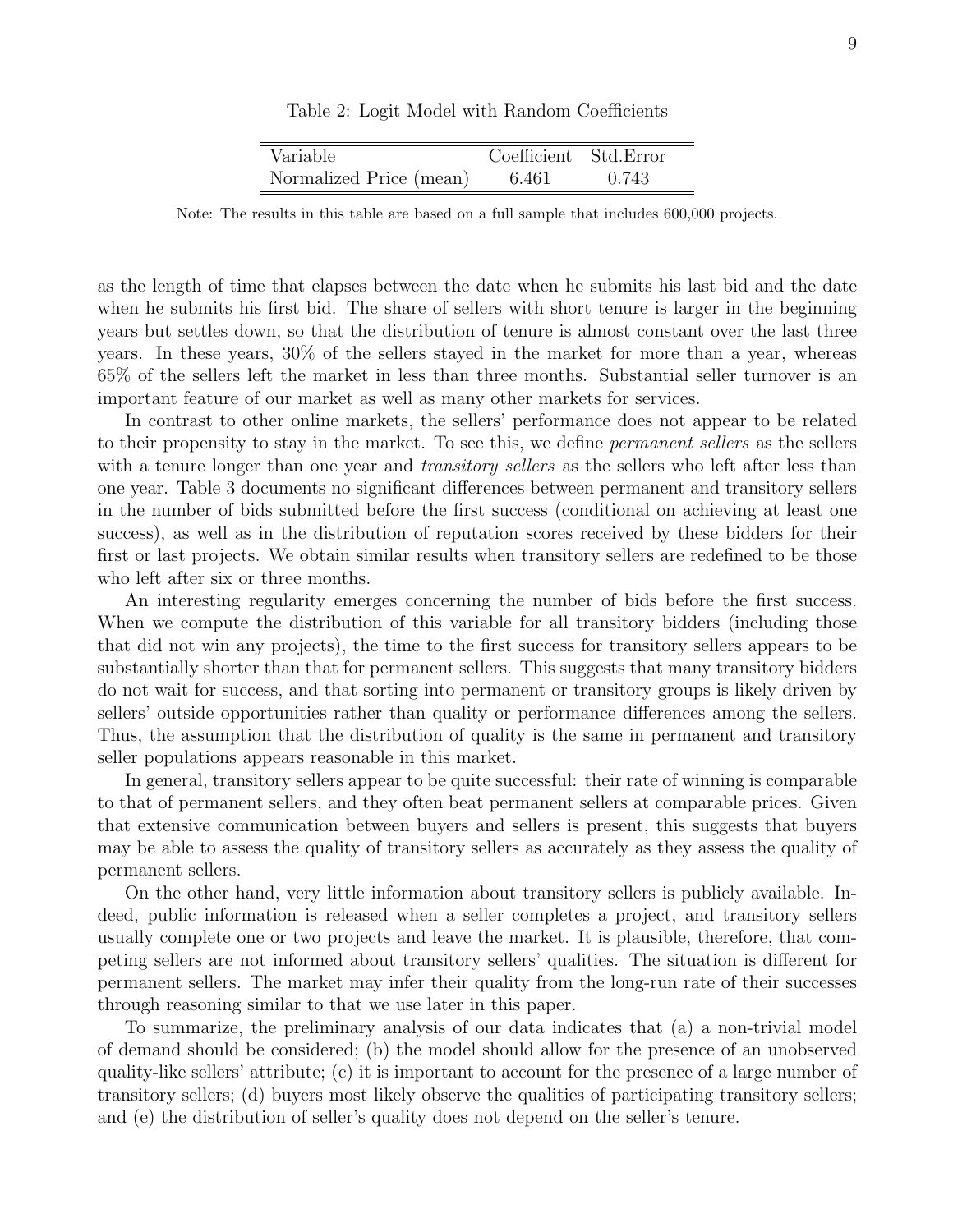|                                       | Tenure Distribution                 |                |                                     |            |  |
|---------------------------------------|-------------------------------------|----------------|-------------------------------------|------------|--|
|                                       |                                     |                | $\leq 1$ m $\leq 3$ m $\leq 12$ m   | $\leq 24m$ |  |
| overall                               |                                     |                | 65\% 75\% 80\% 90\%                 |            |  |
| annual (last 3 years)                 |                                     |                | 45\% 65\% 70\%                      | 75%        |  |
|                                       |                                     |                |                                     |            |  |
|                                       | Number of Bids Before First Success |                |                                     |            |  |
|                                       |                                     |                | $< 10\%$ $< 25\%$ $< 50\%$ $< 75\%$ |            |  |
| tenure $> 12m$                        | 5                                   | 9              | 17                                  | 42         |  |
| tenure $\leq 12m$ (success $\geq 1$ ) | 3                                   | $\overline{7}$ | 15                                  | 36         |  |
| tenure $\leq 12m$ (all)               | $\mathbf{1}$                        | $\overline{2}$ | 3                                   | 12         |  |
|                                       | <b>First Reputation Score</b>       |                |                                     |            |  |
|                                       | 8                                   | 9              | 10                                  |            |  |
| tenure $> 12m$                        | $5\%$                               |                | $10\%$ 85\%                         |            |  |
| $t$ enure $\leq 12m$                  | $5\%$                               |                | $9\%$ 86\%                          |            |  |
|                                       | Last Reputation Score               |                |                                     |            |  |
|                                       | 8                                   | 9              | 10                                  |            |  |
| tenure $> 12m$                        | $2\%$                               | $30\%$         | 68\%                                |            |  |
| $t$ enure $\leq 12m$                  | $2\%$                               |                | 28\% 70\%                           |            |  |

Table 3: Analysis of Permanent vs. Transitory Sellers

Note: The results in this table are based on a full sample that includes 600,000 projects. In these calculations the "Tenure" variable reflects the total length of time a seller is observed to be active in the market, i.e., "Tenure" equals the length of time between the date of the last bid recorded in the data and the date of the first bid. Panel 1 records the cumulative distribution function of the "Tenure" variable, panel 2 records the inverse of the cumulative distribution function of the variable "Number of Bids Before First Success," and panels 3 and 4 record the probability distributions of the variables "First Reputation Score" and "Last Reputation Score." This table indicates that permanent and transitory sellers appear to be very similar in their performance.

## 3 The Model

### 3.1 Overview of Main Features

Our environment combines the features of discrete choice and auction environments. As in a discrete choice setting, a buyer procuring services for a specific project faces a choice among a finite set of alternatives. In our setting, alternative choices are services provided by different sellers who are heterogeneous in quality and other characteristics.

Similar to a discrete choice setting, buyers have heterogeneous tastes and therefore use different award rules. Since the award rules are not observed in the data we represent the weights a buyer assigns to different seller characteristics as random coefficients.

On the other hand, our environment possesses features that are typically observed in auction environments: the costs of participants are their private information that varies stochastically across sellers and across projects. This is because the service is not provided in a manufacturing setting, where all units are the exact replica of each other. In this market, the projects that deliver similar outputs may differ in many subtle ways. Similarly, sellers who are working on the same project may be restricted by different circumstances and may use somewhat different approaches.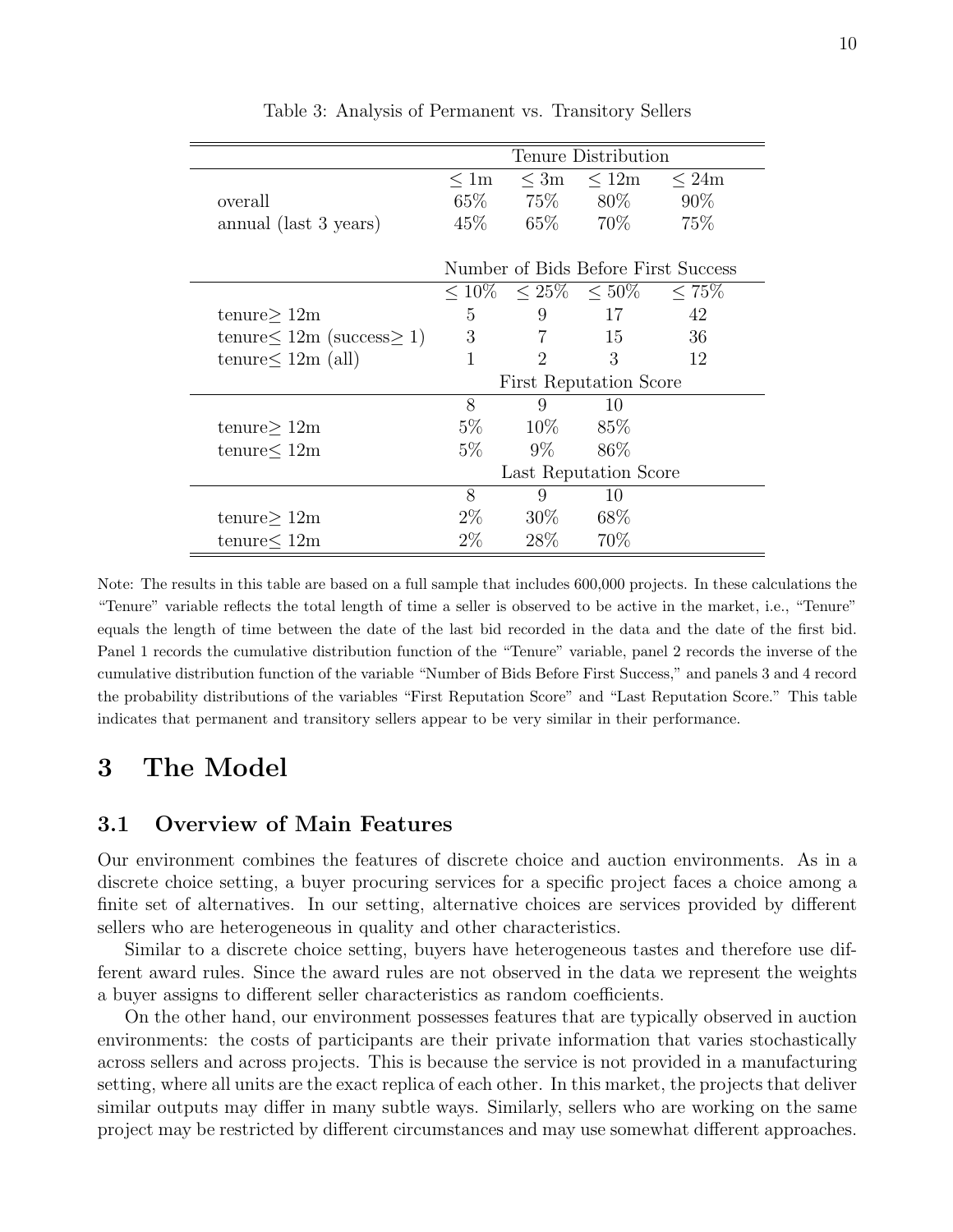Also, the buyers in our market are not just presented with a fixed set of alternatives. Rather, each of them has to choose from a set of sellers who submitted bids for their specific project. If participation is costly, sellers may strategically decide whether to participate in a given auction. Their probability of participation depends on the project and the seller's characteristics as well as the seller's beliefs about possible competition. These feature have fundamental implications for modeling sellers' pricing decisions as well as methodological implications for how buyers' tastes and sellers' costs could be recovered from the data.

In our setting the sellers are of two types: *permanent* and *transitory*. Permanent sellers participate in the market many times and may be assumed to stay in the market indefinitely, whereas transitory sellers appear only in a small number of auctions and are observed to leave the market after that. Presence of transitory sellers is an important feature of service markets emphasized both by empirical and theoretical studies. We explain below why this distinction is necessary from a methodological point of view. In our market, permanent and transitory sellers further differ in the availability of information about their quality: it is very likely that all market participants can obtain information about a permanent seller's quality, whereas a transitory seller's quality is likely to be known only to the seller himself and to the buyers of the projects for which he submits bids. The methodology we propose below is tailored to this feature of our market but it can be extended to allow for other informational settings.

In the interest of transparency, we first outline our method in the context of a simplified model that leaves out several empirically relevant features. In particular, it ignores observable project and seller heterogeneity that is present in our data. It also assumes (again for simplicity) that sellers select projects completely at random, ignoring strategic considerations. Later in a separate subsection, we will explain how our model and methodology could be adjusted to incorporate the observable heterogeneity among the buyers and sellers and the sellers' strategic entry decisions.

#### 3.2 The Basic Model

Let S denote the set of sellers who operate in our service market. The set of sellers is divided into the set of permanent sellers (denoted by  $S<sup>p</sup>$ ) and the set of transitory sellers (denoted by  $S^t$ ). Each seller i is characterized by some scalar quality level,  $q_i \in \{q^1, \dots, q^K\}$  where  $q^1 \langle q^2 \langle \cdots \langle q^K \rangle$ . The quality level of seller i, denoted by  $q_i$ , is fixed and does not vary across projects. Both  $S^p$  and  $S^t$  are partitioned into K quality groups, i.e.,  $S^r = \bigcup_{k \leq K} S^{r,k}$ ,  $r \in \{p, t\}$  so that  $S^{r,k}$  represents the set of sellers of type r (either permanent or transitory) who are characterized by quality level  $q^k$ . The fraction of sellers of type r who belong to quality group k is given by  $\pi_{r,k}$  such that  $\pi_{r,k} = \frac{|S^{r,k}|}{|S^{r}|}$  $\frac{|S^{(n)}|}{|S^{(n)}|}$ . The frequency distributions across quality groups,  ${q_k, \pi_{r,k}}_{k=1}^K$  with  $r \in \{p, t\}$ , are primitives of the model.

The quality of each permanent seller is common knowledge among the market participants, while the quality of each transitory seller is his private information.<sup>6</sup> The quality of a given transitory seller  $j$  is unobserved by the econometrician or other sellers. From their point of view, it is summarized by the random variable  $Q_i$  that is distributed according to a multinomial distribution  $(K, (\pi_{r,k})_{k=1}^K)$  with support  $\{q^1, \dots, q^K\}$ .

We use  $A_l \subset S$  to denote the set of sellers who submit a bid for project l and refer to

<sup>&</sup>lt;sup>6</sup>We believe that this assumption correctly reflects informational structure of service markets in general and of on-line market we study in particular. However, the methodology presented below could be extended to several other cases.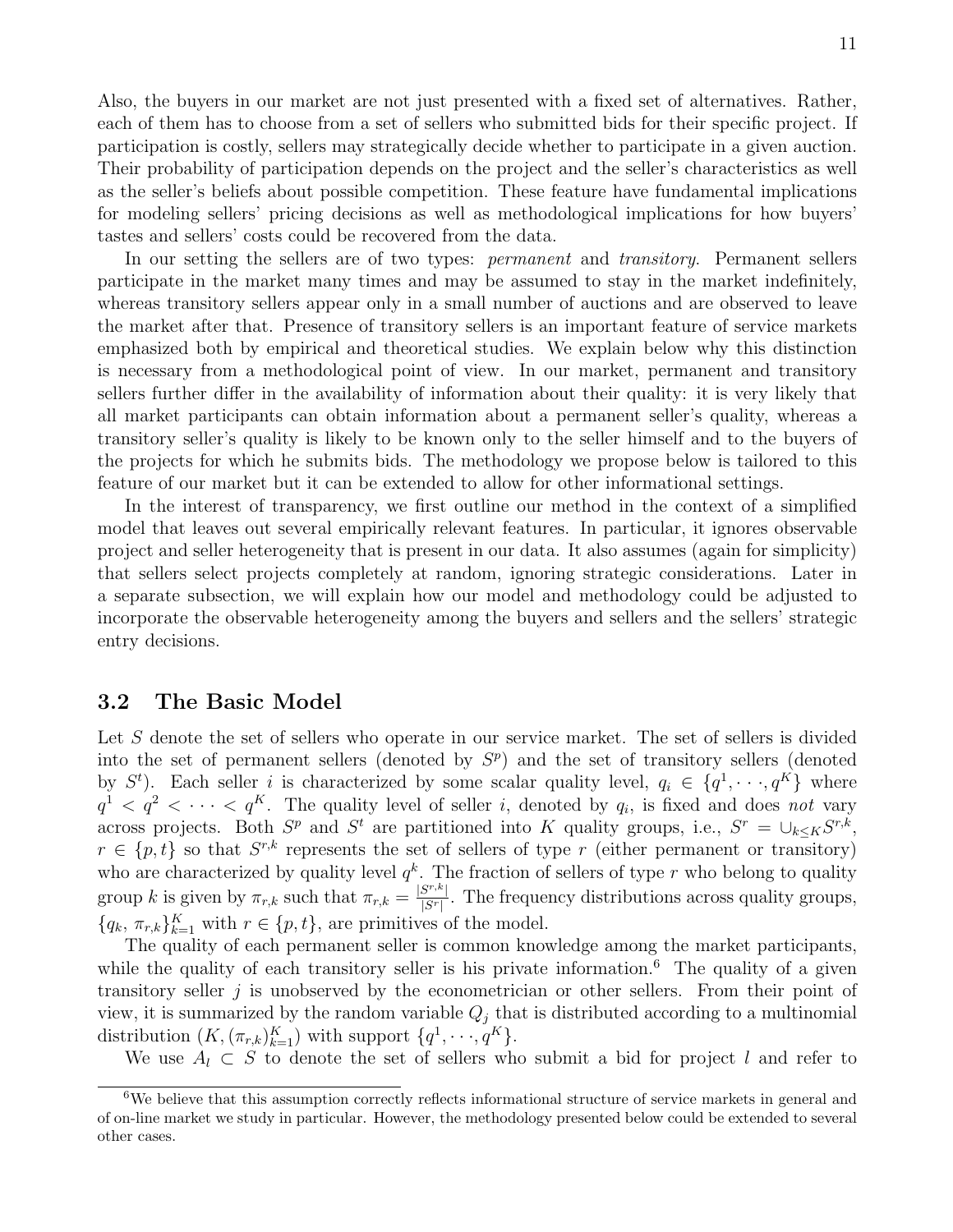such sellers as *active* bidders.<sup>7</sup> For simplicity, we first assume that a decision to become an active bidder is non-strategic, i.e. a seller  $i \in S^{r,k}$  becomes active for project l at random, with exogenous probability  $\lambda_{r,k}$ . These probabilities are common knowledge among all market participants. However, an active bidder does not observe who else is active in the same project. The events of being active are independent across the projects and the sellers.

Upon becoming active, each seller privately observes his cost  $C_{i,l} \in \mathbb{R}_+$  for completing the project, quotes a bid/price  $B_{i,l}$  and reveals his quality  $q_i$  to the buyer. Costs are independent across sellers and across projects for a given seller. The costs of seller  $i$  from quality group  $S^{r,k}$  for  $r \in \{p,t\}$  are distributed according to  $F_k(\cdot)$ . The distributions of costs are common knowledge among all sellers.

The demand side of the market consists of one-time buyers. Buyers observe all the relevant sellers' characteristics including (and restricted to in this section) quality levels. They procure services using multi-attribute auctions. In particular, a buyer  $l$  evaluates each active bidder  $i$  by the utility he would derive from this seller's services:

$$
U_{i,l} = \alpha_l q_i - B_{i,l} + \epsilon_{i,l}.\tag{2}
$$

Here  $\alpha_l$  denotes the buyer's taste for quality and  $\epsilon_{i,l}$  reflects the seller's idiosyncratic suitability for a given project as perceived by the buyer. We refer to  $\epsilon_{i,l}$  as a seller-specific match component in the future. Each buyer also has an outside option that delivers  $U_{0,l}$  if chosen. We let  $\epsilon_l =$  $\{\epsilon_{1,l},...\epsilon_{|A|,l}\}\$  and refer to  $(\alpha_l,\epsilon_l,U_{0,l})$  as the vector of buyers' tastes.

The buyer awards the project to seller  $i$  if and only if:

$$
U_{i,l} \ge U_{j,l}
$$
, for all  $j \in A_l \setminus \{i\}$  and  $U_{i,l} \ge U_{0,l}$ .

In keeping with the definition of a multi-attribute auction, sellers do not observe the tastes or outside option of a specific buyer, and consider it as a random draw from some joint distribution of buyers' tastes and outside options in the population. We allow buyer's taste for quality,  $\alpha$ , to be correlated with his outside option but require that  $(\alpha, U_0)$  should be independent of the vector of match components,  $\epsilon_l$ . We believe that this is a plausible assumption since the vector of match components effectively characterizes the realized set of entrants that is independent of other components of buyer's tastes.

In line with the existing empirical auction literature, we assume that the observed outcomes are from a type-symmetric pure strategy Bayesian Nash equilibrium (psBNE). In such an equilibrium, participants who are *ex ante* identical (i.e. those who belong to the same  $S^{r,k}$ ) adopt the same strategy. Thus the bidding strategy for seller i who belongs to the group  $S^{r,k}$  is denoted  $\sigma^{r,k} : [c_k, \overline{c_k}] \to \overline{\mathbb{R}}_+$ , and entrant *i*'s expected profit from bidding *b* is given by

$$
\Pi^{r,k}(b,c;\,\sigma^{-i}) \equiv (b-c)\Pr(i\,\text{wins}\,|\,b,\,(r,k);\sigma^{-i}),
$$

where  $\sigma^{-i}$  denotes a profile of other sellers' strategies that they would use should they become active in a given project, and  $Pr(i \text{ wins } | b, (r, k); \sigma^{-i})$  the probability of seller i winning the auction by bidding b when the other sellers' bids are consistent with the strategies  $\sigma^{-i}$ . Then a psBNE is a profile of strategies  $\{\sigma^{r,k}\}_{r \in \{p,t\}, k \in \{1,\dots,K\}}$  such that  $\sigma^{r,k}(c) = \arg \max_b \Pi^{r,k}(b, c; \sigma^{-i})$ 

<sup>&</sup>lt;sup>7</sup>The set of active bidders is also partitioned according to quality groups,  $A_l = \bigcup_{k \leq K} A_l^k$ .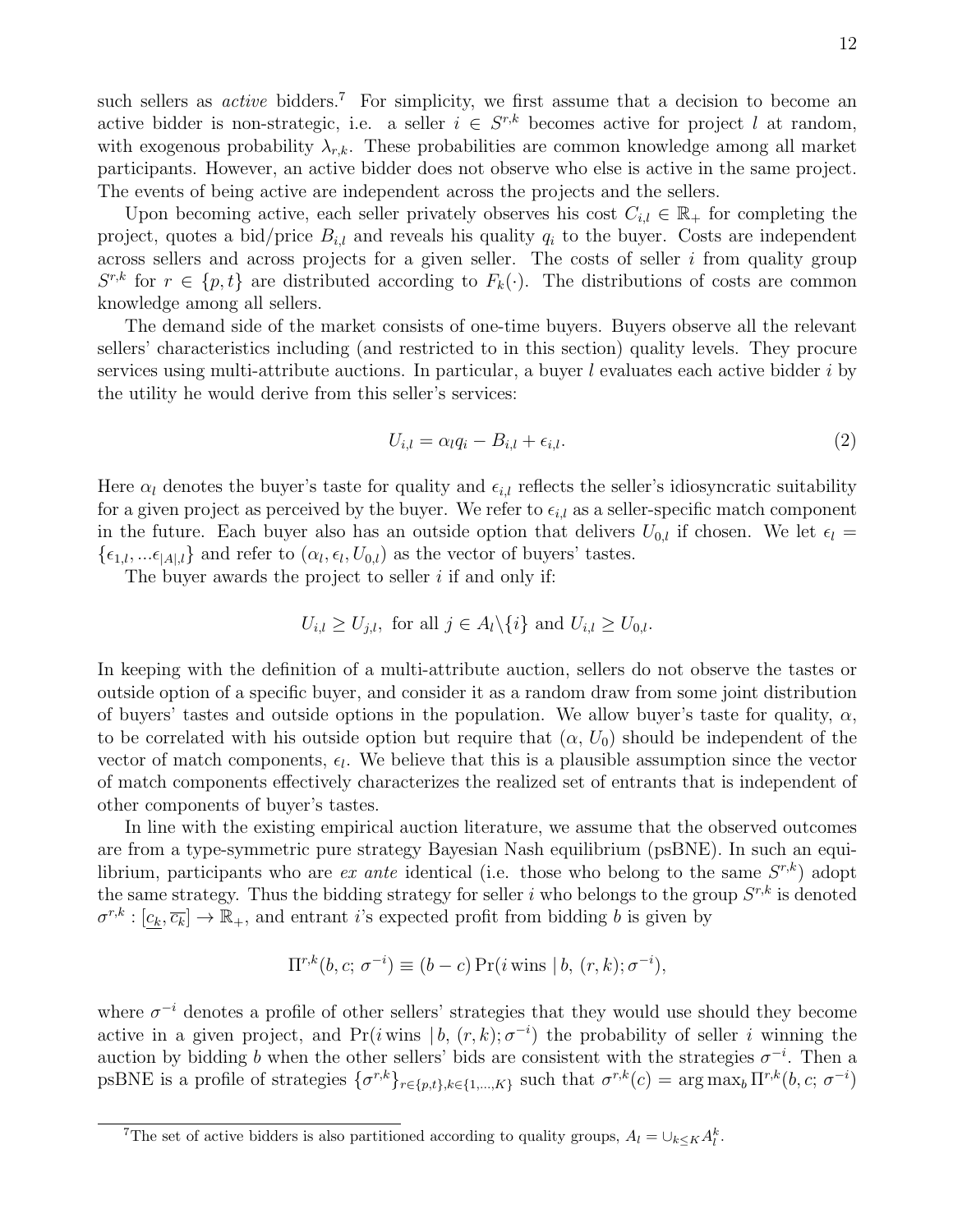for all  $c$ . We prove the existence of such a  $psBNE<sup>8</sup>$  in Appendix B.

#### 3.3 Discussion: Methodological Challenges

The primitives of the basic model outlined in the previous section are the joint distribution of buyers' tastes and outside option, the distribution of sellers' qualities, and the distributions of sellers' costs conditional on quality. These components are not directly observed in the data. Instead, our data summarize, for a large number of auctions, the set of active participants, their bids, and auctions' outcomes. We now explain the methodological issues associated with our setting and how our approach helps to overcome them.

In the simplest case, when only permanent sellers are present in the market our environment can be modified<sup>9</sup> to resemble a discrete choice setting with alternative-specific fixed effects and random coefficients. Such a setting is analyzed in McFadden (1989) and Berry, Levinsohn, and Pakes (2004). The estimation methodologies proposed in these papers rely on the fact that the data are organized by markets (choice sets) and, in each market, a large number of consumers faces a fixed set of alternatives so that the probability of choosing each alternative conditional on the choice set could be precisely estimated from the data and thus is assumed to be known for the purpose of identification. The choice-specific fixed effects are then identified by inverting the choice probabilities. The distribution of random coefficients is identified through the variation in the choice sets across markets or, in the case of individual choice data, through the variation in product characteristics if they vary across buyers. This identification mechanism is formally discussed in Berry and Haile  $(2011).^{10}$ 

Unfortunately, the structure of our data is different. Due to a large number of buyers and sellers, and stochastic participation of sellers, only a negligibly small set of buyers chooses from exactly the same set of alternatives in our data. If we were to follow a route analogous to discrete choice methodologies, we would have to rely on the choice probabilities defined at the level where observations are pooled across a large number of choice sets. As a result, the system of equations we would use to pin down fixed effects would have a more complicated structure than the one considered in Berry, Levinsohn, and Pakes (1995) and Berry and Haile (2011). The invertibility of such a system and thus the identification of our model do not follow from existing results and has to be independently established. In other words, the fixed effects methodology does not apply automatically and is valid only under some additional conditions such as (among others) that the probability of any two sellers directly competing against each other should be observable in the data (or could be precisely estimated). The method we propose below relies on similar but less data-demanding conditions. In this paper, we pursue an identification strategy that deviates from extending the results in Berry and Haile (2011) in order to address the additional challenges that arise in our environment due to the presence of a large number of transitory sellers.

Notice that in contrast to permanent sellers, even the unconditional (on the choice set) probability of winning<sup>11</sup> for transitory sellers cannot be consistently or precisely estimated from the data. This is a fundamental feature of our environment rather than the issue associated

<sup>&</sup>lt;sup>8</sup>We extend this model for allow for strategic entry in section 4.4 and prove the existence of a psBNE for such an extended model in Appendix B.

<sup>&</sup>lt;sup>9</sup>This would entail dividing the buyer's utility function by  $\alpha_l$ . For details see section 6.3.1

<sup>&</sup>lt;sup>10</sup>Other papers that study identification of discrete choice models are Fox and Gandhi (2012), Bajari, Fox, Kim, and Ryan (2012).

<sup>&</sup>lt;sup>11</sup>We use "choice probability" and "probability of winning" interchangeably in the paper.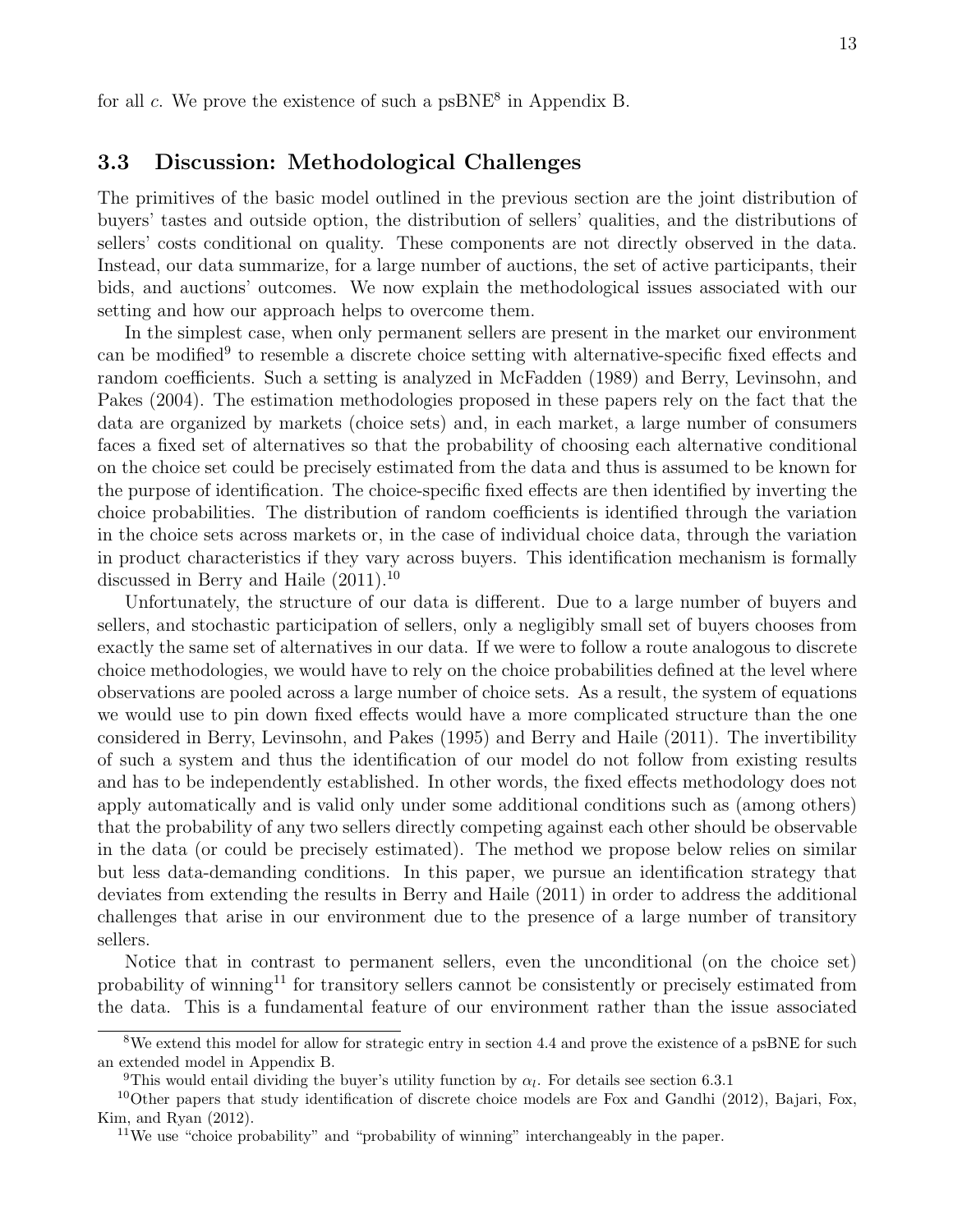with an insufficient number of observations, since the number of observations associated with an individual transitory seller would not change even if we collected ten times more data than we already have. Further, as we explain above, a buyer making a choice is likely to observe the qualities of all bidders (including transitory ones). Therefore, the probability of winning for even a permanent seller depends on the quality of transitory competitors if they enter the buyer's choice set. Observability of quality (to the buyer) also implies that prices submitted by transitory sellers likely depend on their qualities. Thus, we have to account for the qualities of transitory sellers in the estimation, and we have to allow the prices of transitory sellers to depend on the qualities, and these qualities have to be characterized at the level of a distribution.

To express a permanent seller's probability of winning from our model, we have to integrate out the relationship between the transitory bidders' prices and qualities. This could be done within the standard framework by parameterizing the distribution of transitory sellers' qualities, solving for the relationship between the qualities and prices of transitory bidders from the model and then integrating this relationship out in the expression for the permanent bidders' probability of winning. In our setting, such a traditional approach would be computationally prohibitive, as one needs to solve a large number of auctions with asymmetric bidders where the degree of bidder asymmetry depends on parameter values. Moreover, the distribution of sellers' qualities likely depends on some other seller characteristics (such as country of origin or performance measures) that may separately enter the buyer's utility. Thus, the presence of transitory sellers transforms our setting into a mixture model, where both the index determining an outcome and the mixing probability depend on the same set of variables. To our knowledge, the method for estimating such models is not available in the literature.

The approach we propose is designed to overcome the issues we summarized above. It relies on the discrete nature of sellers' characteristics in our environment (in the general case, it calls for the discretization of characteristics similar to the methodologies in Ciliberto and Tamer (2009) or Chiappori and Salanie (2001)). Our idea is to aggregate sellers into groups such that sellers within the group share the same (observable and unobservable) characteristics and sellers' identities represent i.i.d draws from the corresponding group. Thus within this framework, a product is effectively defined not as an individual seller but rather as a group of sellers. This allows us to make transitory sellers "comparable" to permanent sellers and thus to link transitory bidders' distribution of qualities to the permanent bidders' distribution of qualities,<sup>12</sup> a device which greatly improves tractability. In order to pursue this strategy, we have to identify sellers with similar levels of unobserved characteristic (quality). We develop a classification algorithm that groups permanent sellers according to (discrete) levels of quality conditional on sellers' observable characteristics. We show that the quality group structure is nonparametrically identified from the data. In this procedure transitory active sellers are effectively integrated out. That is, it allows to circumvent the difficulties associated with identification of permanent sellers' qualities (fixed effects) in the presence of transitory sellers.

Due to private cost variation in our data, the price of a given "product" varies across auctions in exogenous way even after controlling for relevant factors. The variation in the prices (submitted by permanent sellers), and the variation in the composition of the sets of active permanent sellers defined in terms of seller groups identifies buyers' preferences in the presence of active transitory bidders. It also traces out the joint distribution of prices and qualities conditional on observable characteristics for transitory bidders.<sup>13</sup> The first result resolves the joint identifi-

 $12$ In particular, we would like to link their supports.

<sup>&</sup>lt;sup>13</sup>This result relies on the assumption that the support of the quality distribution for transitory sellers is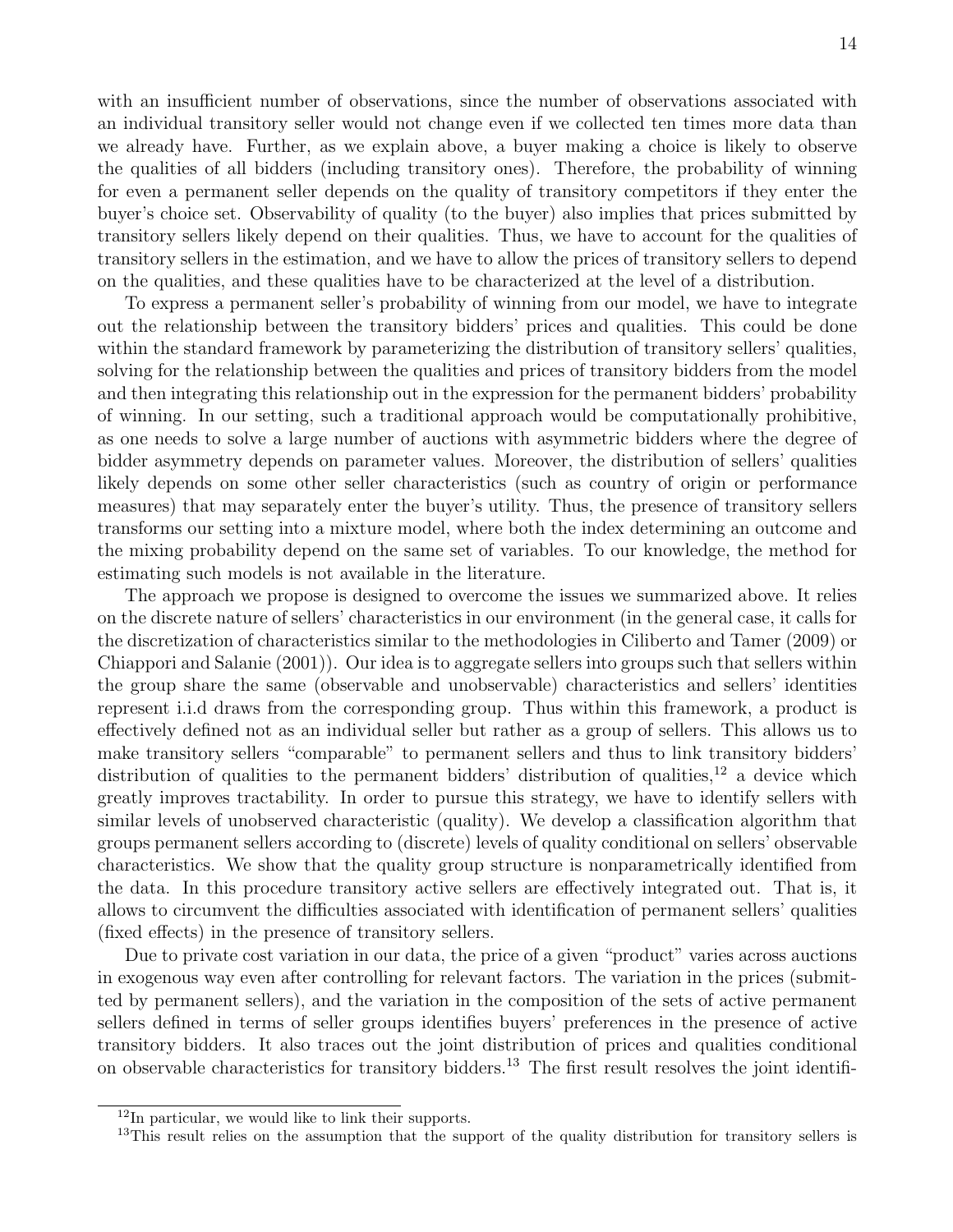cation of the index and mixing distribution issue, whereas the second result helps to overcome computational challenges. Specifically, the second result allows recovering the joint distribution of transitory bidders' prices and qualities from the data instead of re-solving multiple asymmetric auctions during the course of estimation. We elaborate on this point in section 4.3.2 of our paper.

### 4 Identification and Estimation of Structural Elements

This section discusses how we identify and estimate the structural elements of the model, which are the distributions of quality within the sets of permanent and transitory sellers, the joint distribution of buyers' tastes  $(\alpha, \epsilon, U_0)$ , and the distribution of sellers' private costs for completing the jobs. Throughout the section, we take the set of sellers  $S$  as given and fixed, and suppress it from notations.

#### 4.1 Recovering Quality Group Structure

Our first step is to recover the quality group structure of the set of permanent sellers,  $\{S^{p,k}\}_{k=1,\dots,K}$ . We do this by exploiting differences in probability of winning across sellers. To formulate the result we need the the following two assumptions:

- (A1) Sellers' private costs  $C_{i,l}$  are independent across all  $i \in S$  and across l. For each seller i with  $q_i = q^k$ , his cost in each auction is an independent draw from some continuous distribution  $F_k$  with a density positive over support  $[c_k, \overline{c_k}]$ .<sup>14</sup>
- (A2) The three random vectors  $(\alpha_l, U_{0,l})$ ,  $\epsilon_l$  and  $C_l$  are mutually independent; match components  $\epsilon_{i,l}$  are i.i.d. across i's; and  $\epsilon_{i,l}$  and  $(\alpha_l, U_{0,l})$  are continuously distributed with a density positive over  $[\underline{\varepsilon}, \overline{\varepsilon}]$  and over  $[0, \overline{\alpha}] \times [\underline{u_0}, \overline{u_0}]$  respectively.<sup>15</sup>

For the remainder of this section we drop subscripts  $l$  (index for auctions/buyers) to simplify notations. Further, let  $\mathcal{B}_i$  denote the support of prices submitted by a seller i in a PSBNE. For any  $b \in \mathcal{B}_i \cap \mathcal{B}_j$ , define a pair-specific index:

$$
r_{i,j}(b) \equiv \Pr(i \text{ wins} \mid B_i = b, \ i \in A, \ j \notin A).^{16} \tag{3}
$$

contained in the support of the distribution of qualities for permanent sellers.

<sup>&</sup>lt;sup>14</sup>Notice that this assumption does not allow for a persistent unobserved seller-specific cost component in addition to quality. This excludes, for example, differences in opportunity costs associated with sellers' location (e.g. urban vs. rural) if it is not observed in the data. It might be possible to separately account for this type of unobserved seller heterogeneity since our current strategy identifies unobserved quality from buyers' choices whereas unobserved cost persistence might be identified from the additional correlation in prices (unaccounted for by quality) over time. We leave this extension to future research.

<sup>&</sup>lt;sup>15</sup>Notice that we require that  $\epsilon_l$  is orthogonal to  $(\alpha_l, U_{0,l})$ , whereas  $\alpha_l$  and  $U_{0,l}$  are allowed to be dependent. Such restriction appears to be plausible since we can think of  $\alpha_l$  and  $U_{0,l}$  as of buyers' permanent tastes whereas  $\epsilon_l$  characterizes active sellers' idiosyncratic suitabilities for the project which should not be related to buyer's outside option.

<sup>&</sup>lt;sup>16</sup>Note that in (3) A denotes a random set of active participants. Therefore, in index formulation we are not conditioning on a specific set of active participants but rather on the event that "the set of active participants includes i but not j." In practice, we construct this index by pooling all the observations that satisfy this restriction.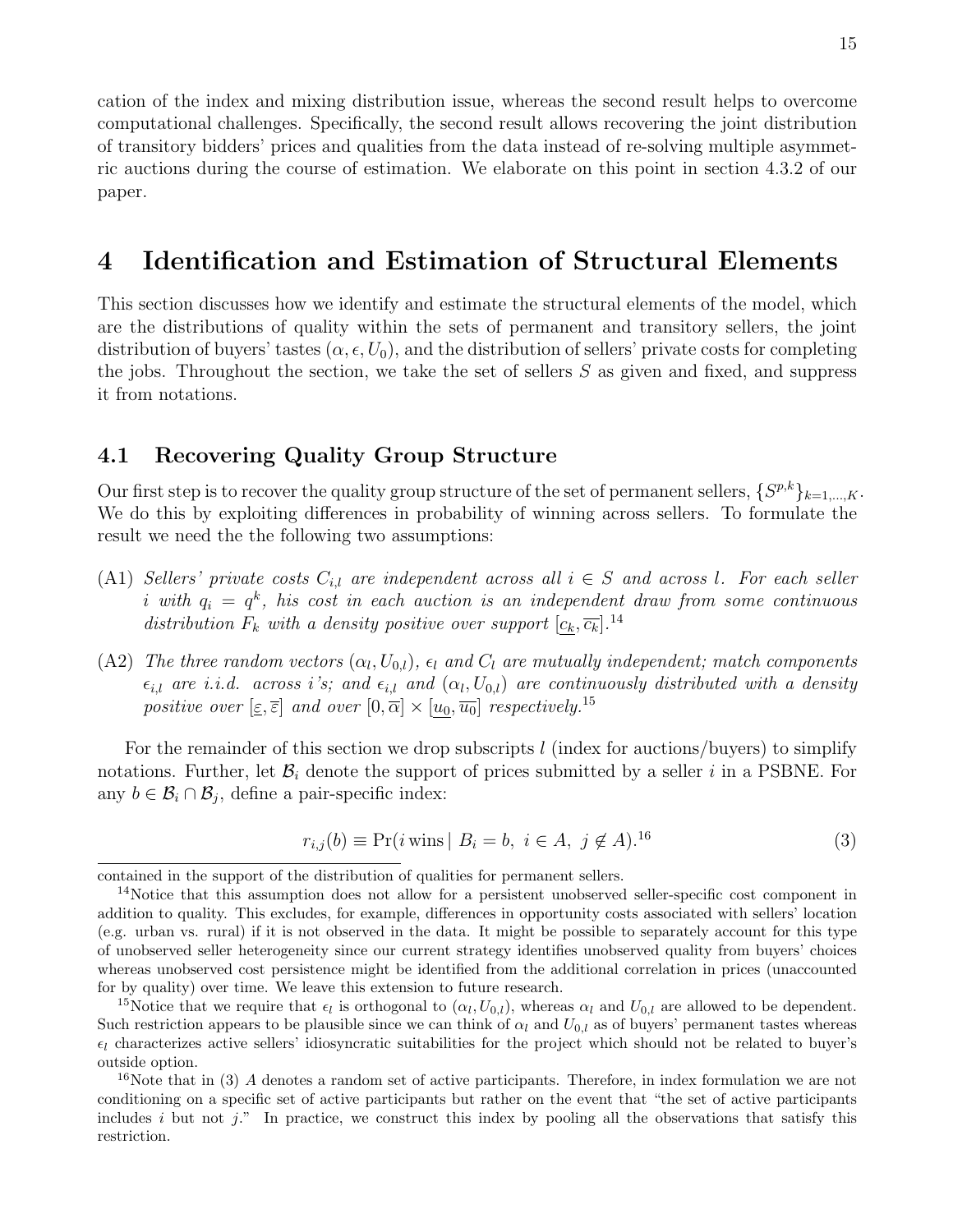Then,

#### **Proposition 1** Under  $(A1)$ - $(A2)$ ,

$$
sign(r_{i,j}(b) - r_{j,i}(b)) = sign(q_i - q_j)
$$

for any pair of permanent sellers i, j and all b in the interior of  $\mathcal{B}_i \cap \mathcal{B}_j$ .<sup>17</sup>

The intuition underlying this result is as follows. Given a set of sellers, uncertainty in competition that i faces when " $i \in A$  and  $j \notin A$ " is identical to that j faces when " $j \in A$  and  $i \notin A$ ". If bidders i and j submit the same bid, the difference in winning probabilities must be solely due to the difference in their quality levels. $^{18,19}$ 

Since quality ordering is transitive according to our model this result allows us to arrange all sellers in the order of (weakly) increasing quality which should also identify the sets of bidders who have equal quality.

The main issue that we need to overcome in translating this identification strategy into a viable estimation strategy is that, while qualities are transitive in our model, the estimation based on pairwise comparisons may result in estimates that violate transitivity in small samples, even when the number of the quality groups is only two. We need to have a method in which we determine the whole quality group structure in a way that satisfies transitivity. Below, we provide a heuristic argument on how we achieve this in a simple case of two quality (high and low) groups. We defer a formal exposition of the classification method until Section 5.

The idea is to divide the set of sellers into two groups such that sellers within each group are "closer" to each other than to sellers from the other group according to some metric which is based on index  $r_{i,j}$ . Such a division can be implemented in many different ways, as well as may result in several compatible classifications. Our algorithm proposes a mechanism which selects a classification which is best supported by data.

More specifically, we proceed according to the steps below. For each seller  $i$ , we first divide the other sellers into two groups, one with sellers more likely to have higher quality than  $i$  and the other with sellers more likely to have lower quality than  $i$ . This division is implemented by comparing p-values from a pairwise bootstrap test of the inequality restrictions  $r_{i,j}(b) \geq r_{j,i}(b)$ for all b. Next, we check whether seller  $i$  is more likely to belong to the first group or to the second group through the pairwise inequality test results. Thus for each seller  $i$ , we have estimated a group structure. We choose one that has most empirical support (in terms of average p-values) This is our estimated quality group structure. As we shall explain later, the procedure can be extended to a more general case of multiple quality groups.

Since the true number of the quality groups is usually unknown this paper develops a method of estimating the number of quality groups from the data set. We show that, when the sample size is large, misspecifying the number of quality groups to be smaller than the true number of groups introduces an unsupportable restriction on the quality group estimation which is manifested through the weak empirical support of seller homogeneity for some of the estimated groups. On the other hand, when the number of quality groups is misspecified to be larger than or equal to

<sup>&</sup>lt;sup>17</sup>Here  $sign(x) \equiv 1\{x > 0\} - 1\{x < 0\}$  for all  $x \in \mathbb{R}$ .

<sup>&</sup>lt;sup>18</sup>The index with restriction  $\{i, j \in A\}$  is not monotone in bidders' quality. In fact, under such restriction the ranking of  $r_{i,j}(b)$  and  $r_{j,i}(b)$  depends on the distributions of buyers' tastes.

<sup>&</sup>lt;sup>19</sup>Proposition 1 also holds if we relax (A2) to allow dependence between  $\alpha$  and  $\epsilon$  and only require  $\epsilon_i$  to be i.i.d. conditional on  $\alpha$ .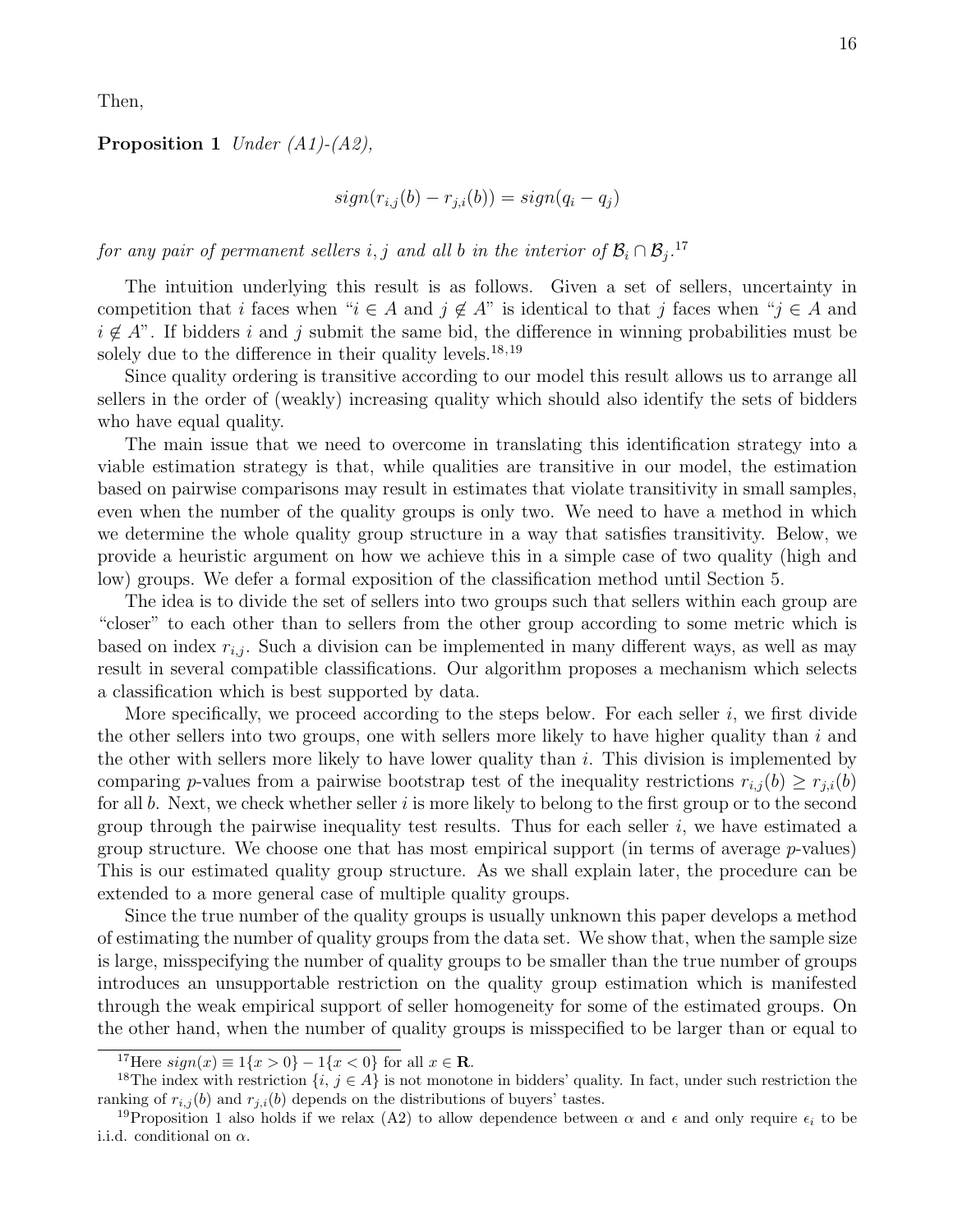the true number of groups, the group estimation does not show any sign of misspecification bias. Utilizing the discrepancy between the two cases, we devise a consistent group number selection procedure.<sup>20</sup>,<sup>21</sup>

Note that once the quality group affiliations of sellers are known their identities are no longer important and can be treated as i.i.d draws from a respective quality group. This is because in a simple model<sup>22</sup> quality is the only seller's characteristic that enters buyer's utility function and all other seller-related variables are i.i.d draws conditional on quality group.

#### 4.2 Identification of Quality Levels and Distribution of Buyers' Tastes

We now use the recovered quality group structure of permanent sellers to identify the quality levels and the joint distribution of buyer's tastes and outside option. We begin by outlining our argument heuristically in a simple example when the set of active bidders consists only of permanent sellers.

#### 4.2.1 Simple Case: Permanent Bidders only

Let us consider auctions that attract only two active (permanent) bidders,  $i, j$ . The probability that *i* wins conditional on  $B_i = b_i$  and  $B_j = b_j$  and  $A = \{i, j\}$  is given by:

$$
\Pr(i \text{ wins}|B_i = b_i, B_j = b_j, A = \{i, j\}) = \Pr\left\{\begin{array}{c} \alpha \Delta q_{j,i} + \Delta \epsilon_{j,i} \le b_j - b_i \text{ and } \\ U_0 - \alpha q_i - \epsilon_i \le -b_i \end{array}\right\}.
$$
 (4)

The equality is due to the assumed independence of private costs (and hence bids) from  $U_0$ ,  $\alpha$ , and  $\epsilon$ . In the subsequent exposition we denote the function on the right hand side by  $\varphi(b_i, b_j; q_i, q_j)$ .

The conditional probability  $Pr(i \text{ wins} | B_i = b_i, B_j = b_j, A = \{i, j\})$  and thus the function  $\varphi(B_i, B_j; q_i, q_j)$  can be recovered from the data for pairs of bidders with various quality group configurations. Since  $B_j$  and  $B_i$  are independent of  $U_0$ ,  $\alpha$  and  $\epsilon$ , evaluating  $\varphi(\cdot,\cdot;q_i,q_j)$  at different realizations of  $B_i$ ,  $B_j$  amounts to evaluating the joint distribution of  $(\alpha \Delta q_{j,i} + \Delta \epsilon_{j,i}, U_0 - \alpha q_i - \epsilon_i)$ at different points on the support. Thus, provided the support of prices is large relative to the supports of our unobservables, this joint distribution is fully recoverable from data. In derivations below, we apply a well-known deconvolution result (Kotlarski's Theorem<sup>23</sup>) to iden-

 $^{20}$ The fact that the number of groups is recovered from data ensures that the assumption of quality discreteness is not overly restrictive. Indeed, any continuous distribution can be approximated by a sequence of discrete distributions with finite supports. Therefore, one can obtain as good approximation of the continuous distribution of qualities by a discrete random variable as information in the data would allow if the support of the discrete random variable is not restricted. Note that modeling unobserved heterogeneity using a discrete distribution is common in empirical studies. For examples, see Heckman and Singer (1984), Keane and Wolpin (1997), and Crawford and Shum (2005) to name just a few.

<sup>&</sup>lt;sup>21</sup>Later in the paper we explain how the result in Proposition 1 can be modified to account for project and seller's observed heterogeneity so that classification is implemented "everything else equal". However, Proposition 1 does not allow for unobserved project heterogeneity to be present. We have some preliminary results that allow extending methodology in this directions and will pursue this issue in the future research.

 $22$ We explain in Section 4.4 how the simple model can be extended to allow for observable seller characteristics so that identities of sellers can still be viewed as independent draws from a specific quality group.

<sup>&</sup>lt;sup>23</sup>From Kotlarski (1967) and Theorem 2.1.1 in Rao (1992): Let  $X_1$ ,  $X_2$ , and  $X_3$  be three independent realvalued random variables. Define  $Y_1 = X_1 + X_3$  and  $Y_2 = X_2 + X_3$ . If the characteristic function of  $(Y_1, Y_2)$  does not vanish, then the joint distribution of  $(Y_1, Y_2)$  determines the distributions of  $X_1, X_2$ , and  $X_3$  up to a change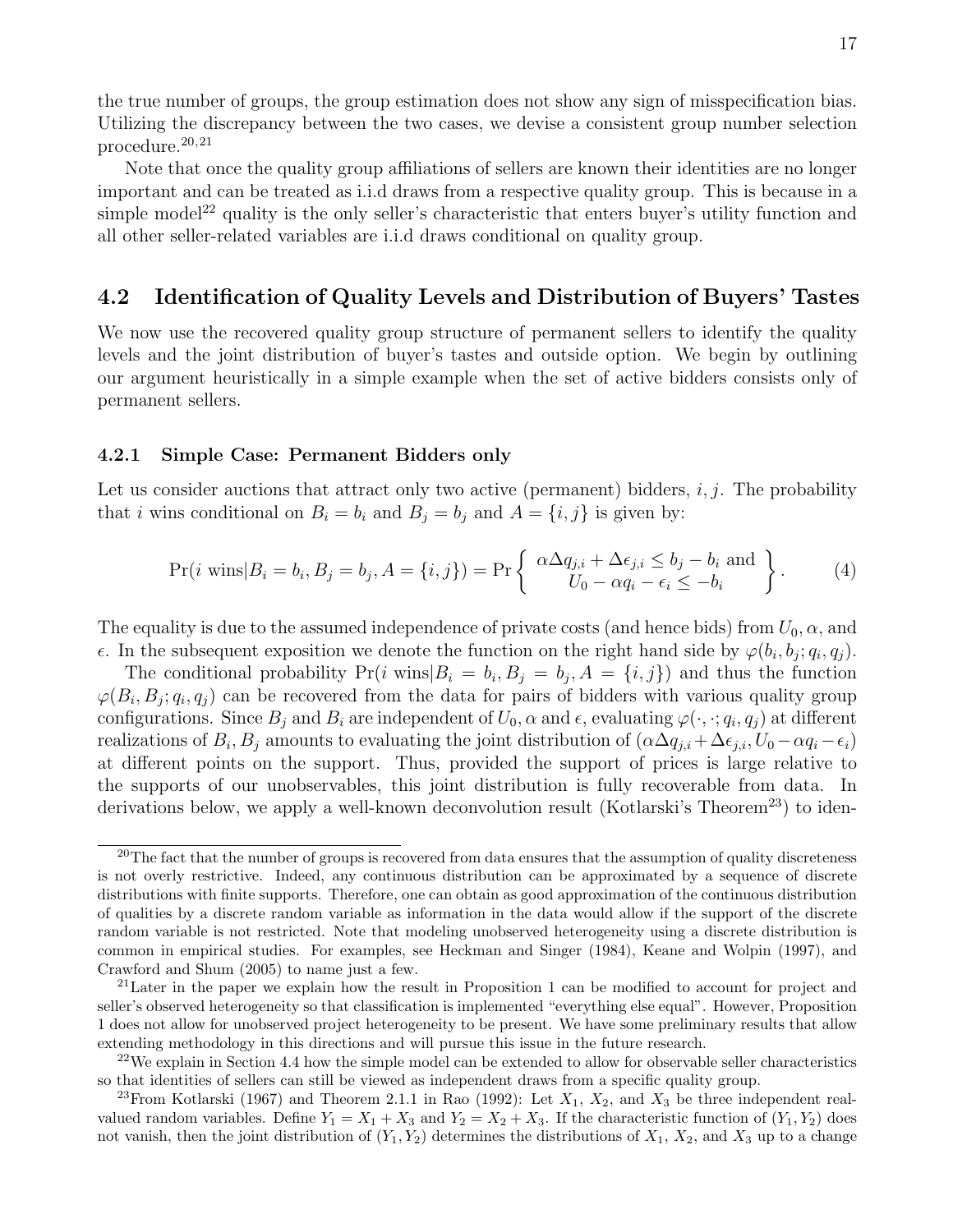tify the marginal distributions of  $\epsilon_i$ ,  $\alpha$ ,  $U_0|\alpha$  and the quality levels  $(q^1, ..., q^K)$  subject to a few normalizations.

We begin by discussing the identification of the distribution of match components,  $\epsilon_i$ . For this we consider auctions with two active participants who belong to the same quality group. Then, as discussed above the variation in  $b_i$  and  $b_j$  identifies the joint distribution of  $(\Delta \epsilon_{j,i}, U_0 - \alpha q - \epsilon_i)$ which is summarized by  $\varphi(b_i, b_j; q, q)$ . Applying Kotlarski's theorem to  $\varphi(b_i, b_j; q, q)$  identifies the distributions of  $\epsilon_i$  and  $U_0 - \alpha q$  subject to normalization that  $E(\epsilon_i) = 0.2435$ 

Next, to identify the distribution of the buyer's tastes for quality,  $\alpha$ , the quality levels  $(q^1, ..., q^K)$ , and the conditional distribution of outside option,  $U_0|\alpha$ , we use conditional winning probability in (4) that corresponds to auctions with two active participants who belong to different quality groups, e.g.,  $q_i = q^{k_1}$  and  $q_j = q^{k_2}$  such that  $q^{k_1} > q^{k_2}$ . As before, the joint distribution of  $(\alpha \Delta q_{i,i} + \Delta \epsilon_{i,i}, U_0 - \alpha q_i - \epsilon_i)$  is identified through variation in prices. This implies that the marginal distributions of  $(\alpha \Delta q_{j,i} + \Delta \epsilon_{j,i})$  and  $(U_0 - \alpha q_i - \epsilon_i)$  are identified. The distributions of  $\epsilon_i$ 's and thus of  $\Delta \epsilon_{j,i}$  were identified previously, and therefore, could be integrated out from the marginal distribution of  $(\alpha \Delta q_{j,i} + \Delta \epsilon_{j,i})$  to obtain the distribution of  $\alpha \Delta q_{j,i}$  since  $\epsilon_i$ ,  $\epsilon_j$  are independent from  $\alpha$ . From this, the parameters  $\Delta q_{j,i}$  are identified by considering  $E[\alpha \Delta q_{j,i}] = \Delta q_{j,i} E[\alpha]$  and imposing a scale normalization  $E[\alpha] = 1$ . Thus, the quality levels  ${q^1, \dots, q^K}$  are identified given a location normalization (e.g.  $q^1 = 0$ ). The marginal distribution of  $\alpha$  can be recovered from the distribution of  $\alpha \Delta q_{i,i}$  since  $F_{\alpha}(y) = F_{\alpha \Delta q_{i,i}}(\Delta q_{i,i}y)$ .

We are now ready to identify the conditional distribution of outside option given buyers' tastes for quality,  $U_0|\alpha$ . Again,  $\epsilon_i$ 's and  $\Delta \epsilon_{j,i}$  are integrated out from the joint distribution of  $(\alpha \Delta q_{j,i} + \Delta \epsilon_{j,i}, U_0 - \alpha q_i - \epsilon_i)$  to obtain the joint distribution of  $(\alpha \Delta q_{j,i}, U_0 - \alpha q_i)$ . From the last distribution through a change of variables we can recover the joint distribution of  $(\alpha q_j, U_0)$  and therefore of  $(\alpha, U_0)$ , and  $U_0|\alpha$ .

The argument in this section is reminiscent of Berry and Haile (2011), in that the distribution of buyers' tastes is identified through the variation in exogenous variable (price) that enters buyers' utility with a coefficient that does not change sign. Next, we present the formal extension of arguments in this section to the case with transitory sellers. The setting with transitory sellers differs substantially from the setting in Berry and Haile (2011) and requires new insights. In particular, the argument for the identification of  $U_0|\alpha$  changes non-trivially since this distribution has to be separated from the distribution of transitory bidders' qualities conditional on their prices,  $Q_k|b_k$ .

#### 4.2.2 Identification with Transitory Sellers

In this section we formally state identification result and outline its proof for the simple case when the set of active bidders consists of two permanent bidders  $i, j$  and a transitory bidder k. We provide the general result for the arbitrary numbers of permanent and transitory bidders and the proof in Appendix A.

of the location.

<sup>&</sup>lt;sup>24</sup>In this argument, we set  $X_1 = \epsilon_j$ ,  $X_2 = U_0 - \alpha q$ ,  $X_3 = \epsilon_i$ ,  $Y_1 = \epsilon_j - \epsilon_i$ ,  $Y_2 = U_0 - \alpha q - \epsilon_i$  and apply Kotlarski's theorem as in previous footnote.

<sup>&</sup>lt;sup>25</sup>Notice, that this argument identifies the distributions of  $\epsilon_i$  even if they depend on q.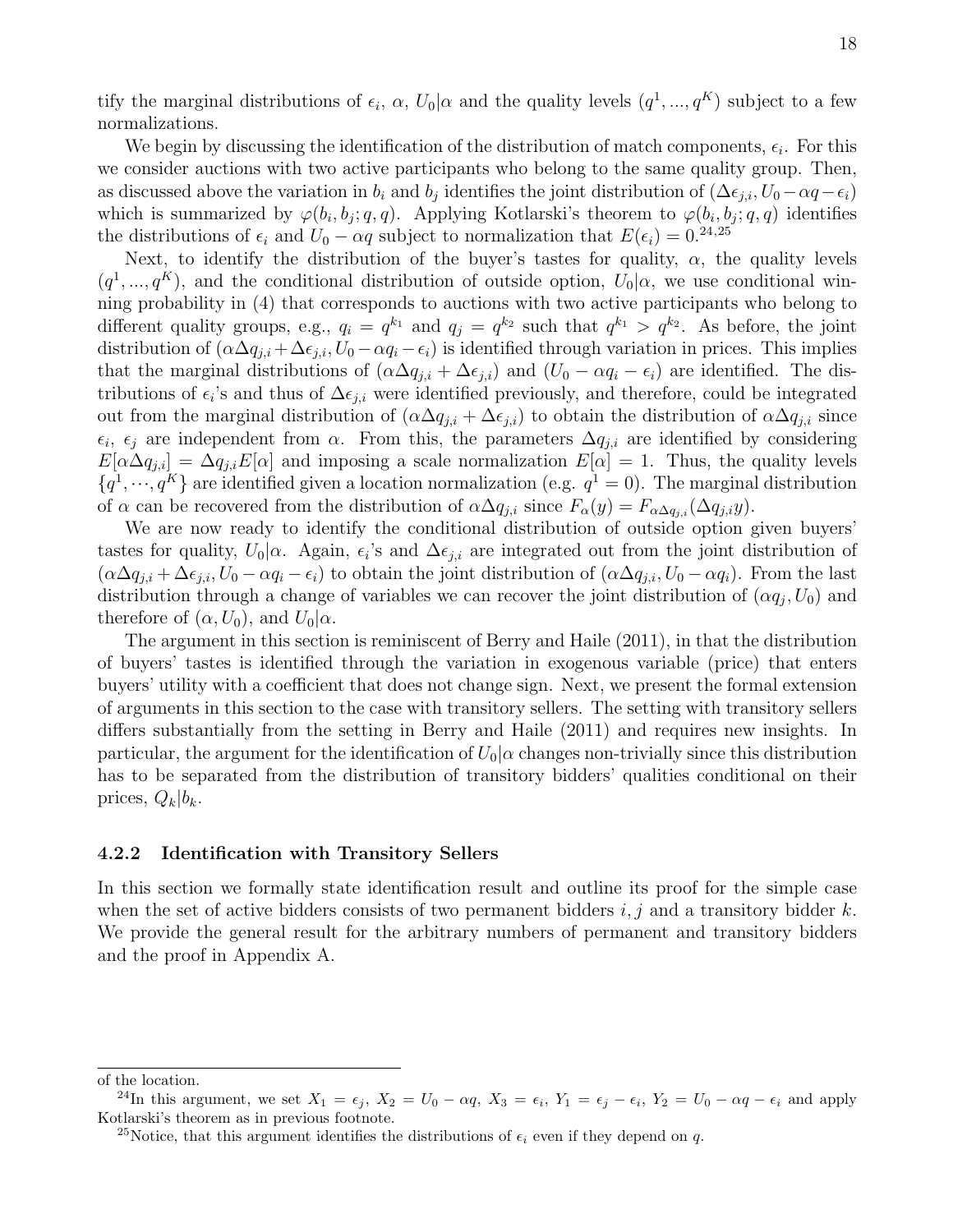As before, we consider

$$
\Pr(i \text{ wins} | A^p = \{i, j\}, A^t = \{k\}, B_i = b_i, B_j = b_j, B_k = b_k) \n= \Pr(\alpha \Delta q_{j,i} + \Delta \epsilon_{j,i} \le b_i - b_j \text{ and } Y_{i,k} - \epsilon_i \le -b_i)
$$

where

$$
Y_{i,k} \equiv \max\{U_0 - \alpha q_i, \ \alpha(Q_k - q_i) - b_k + \epsilon_k\}.
$$
\n
$$
(5)
$$

The equality follows from the assumptions that  $(U_0, \alpha, \epsilon)$  and the  $C_i$ 's (and therefore the  $B_i$ 's) are independent; and that participation outcomes are orthogonal to  $(U_0, \alpha, \epsilon, C)$ .

In order to state the formal result we need to formulate an additional assumption.

(A3) There exist  $i, j \in S^p$  and some  $b_k$  such that (i) the characteristic functions of the joint distribution of  $\epsilon_j - \epsilon_i$  and  $Y_{i,k} - \epsilon_i$ , do not vanish; and (ii) the joint support of  $(B_j - B_i, -B_i)$ includes the joint support of  $(\alpha \Delta q_{j,i} + \Delta \epsilon_{j,i}, Y_{i,k} - \epsilon_i)$  conditional on  $B_k = b_k$ .

Condition (i) is required for application of Kotlarski's Theorem. Condition (ii) is the higher level support conditions. We demonstrate how this condition could be rationalized by our model in Supplemental Appendix. In principle this condition can also be verified using observable distribution. That is, it holds if there exist extreme values of  $b_i, b_j$  in the data-generating process such that the conditional probability reaches 0 or 1.

**Proposition 2** Suppose (A1), (A2) hold. (i) If (A3) holds for some i, j with  $q_i = q_j$  and some  $b_k$ , then the marginal distributions of  $\epsilon_i$  and  $Y_{i,k}$  given  $b_k$  are identified up to a location normalization (e.g.  $E(\epsilon_i) = 0$ ). (ii) If in addition (A3) holds for some i', j' with  $q_{i'} \neq q_{j'}$ , then the quality differences  $\Delta q_{j',i'}$  and the marginal distribution of  $\alpha$  are identified up to a scale normalization (e.g.  $E(\alpha) = 1$ ). Further, the conditional distribution of  $U_0|\alpha$ , and the conditional distribution of  $Q_k|b_k$  are jointly identified if  $q^1 = 0$ .

The identification of the marginal distribution of  $\epsilon_i$ ,  $Y_{i,k}$ ,  $\alpha$  and the constant parameters  $q^1, ..., q^K$  follows the steps described in the previous section.

The identification of the conditional distribution of  $U_0|\alpha$  and the conditional distribution of  $Q_k|b_k$  are somewhat more involved. We now summarize the heuristic arguments for achieving this. To begin with, note that with  $F_{\epsilon}$ ,  $q_{i'}$  and  $q_{j'}$  identified and considered known, we can recover the conditional distribution of  $Y_{i',k} + \alpha q_{i'} | \alpha$  conditional on given  $B_k = b_k$  from the joint distribution of  $(\alpha \Delta q_{j',i'} + \Delta \epsilon_{j',i'}, Y_{i',k} - \epsilon_{i'})$  using the arguments outlined in the previous section. By definition,

$$
Y_{i',k} + \alpha q_{i'} = \max\{U_0, \alpha Q_k - B_k + \epsilon_k\}
$$

Let y denote a generic point on the support of  $Y_{i',k} + \alpha q_{i'} | \alpha$  given  $B_k = b_k$ . Under (A2), the three random vectors  $(U_0, \alpha)$ ,  $\epsilon$  and C are mutually independent (while correlation between  $\alpha$  and  $U_0$ is allowed). Hence, the identified conditional distribution of  $Y_{i',k} + \alpha q_{i'} | \alpha$  can be summarized by function  $\psi(y, \alpha, b_k)$  as follows:

$$
\psi(y,\alpha,b_k) = \Pr(Y_{i',k} + \alpha q_{i'} \le y \mid B_k = b_k, \alpha) = \Pr(U_0 \le y \mid \alpha) \sum\nolimits_m \tilde{\pi}_m(b_k) F_{\epsilon_k}(b_k + y - \alpha q^m)
$$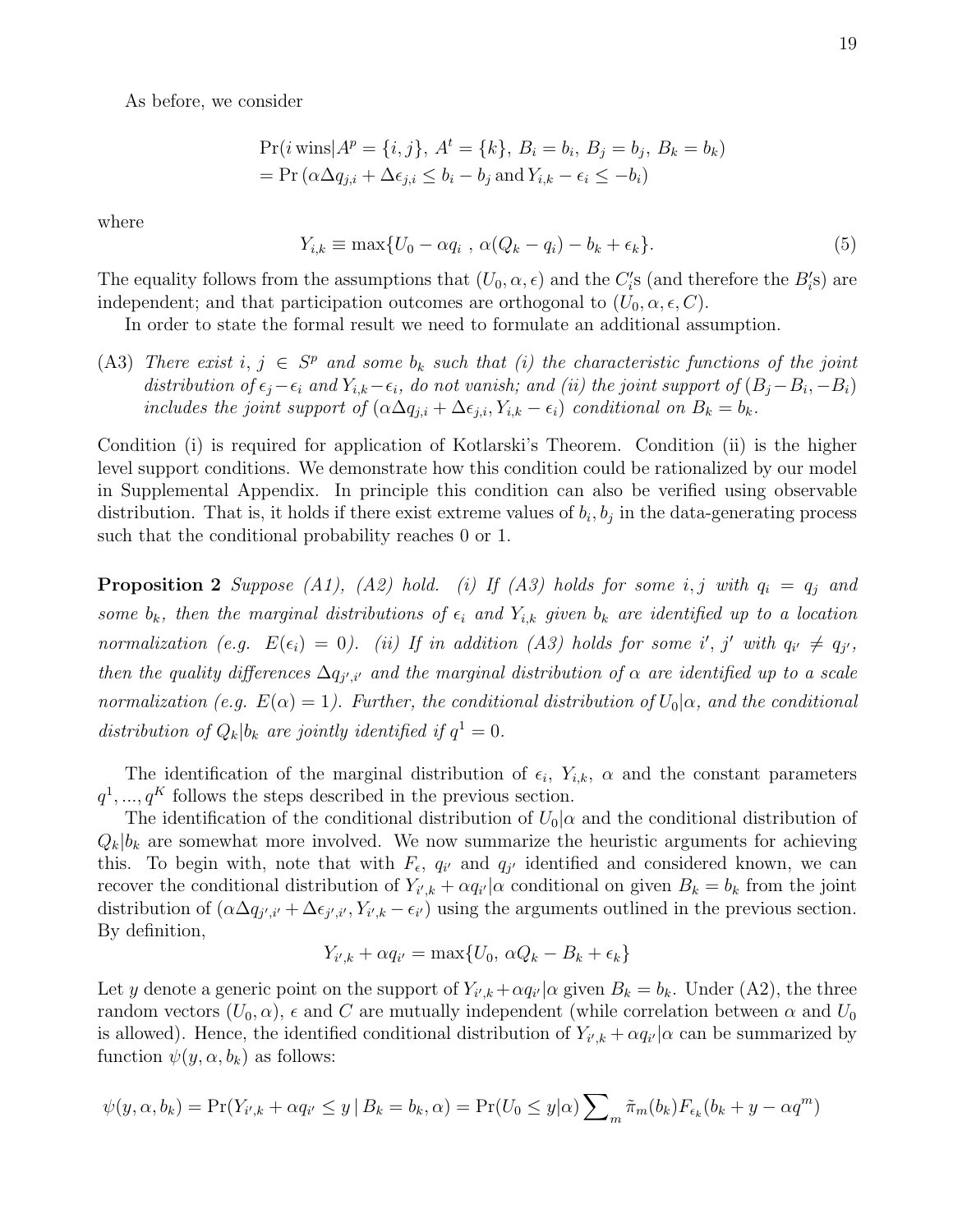where  $\tilde{\pi}_m(b) \equiv Pr(Q_k = q^m | B_k = b_k)$ . Note that the equality holds due to independence in (A2) and due to the Law of Total Probability.

Next, we can construct a similar equation for the same  $\alpha$ , y but  $b'_k \neq b_k$ . Taking the ratio and re-arranging terms, we get

$$
\psi(y,\alpha,b'_k)\sum_{m}\tilde{\pi}_m(b_k)F_{\epsilon_k}(b_k+y-\alpha q^m)=\psi(y,\alpha,b_k)\sum_{m}\tilde{\pi}_m(b'_k)F_{\epsilon_k}(b'_k+y-\alpha q^m),\qquad(6)
$$

which is a linear equation in 2K unknown weights  $\{\tilde{\pi}_m(b_k)\}_{m=1,\dots,K}$  and  $\{\tilde{\pi}_m(b'_k)\}_{m=1,\dots,K}$ .

Evaluating (6) at the same pairs of  $(b_k, b'_k)$  but different pairs of  $(\alpha, y)$  gives us a linear system of equations in the  $2M$  unknown weights. Also included into the linear system are two natural constraints on the vectors of weights:  $\sum_m \tilde{\pi}_m(b_k) = 1$  and  $\sum_m \tilde{\pi}_m(b'_k) = 1$ . The 2M weights are then identified, provided the matrix of coefficients in the linear system formed as above has full rank at 2M. The conditional distribution  $F_{U_0|\alpha}$  is then identified from (6).

To summarize, in the auctions where permanent sellers from different groups participate and a permanent seller wins, the changes in the permanent bidder's probability of winning in response to the variation in the prices of permanent bidders identifies the quality levels corresponding to different groups and the marginal distribution of the taste for quality. In addition, the changes in the relationship between the probability of winning and the prices of permanent bidders across different values of the prices of transitory bidders identifies the distribution of transitory bidders' qualities conditional on price as well as the distribution of outside option conditional on buyer's taste for quality. Identification mechanism requires conditioning on the sets of active and potential bidders. Notice that we do not condition on the identities of bidders but rather on the quality group composition of the sets of active and potential bidders.

It only remains to recover the distribution of bidders' private costs. With identification results above, this can be done via an argument similar to that in Guerre, Perrigne and Vuong (2000). We provide the details in the Supplemental Appendix of this paper.

#### 4.3 Estimation of Quality Levels and Distribution of Buyers' Tastes

The primitives of our model are nonparametrically identified as shown in the previous section. However, the complexity of our model makes full nonparametric estimation impractical. Instead, we implement only the classification step nonparametrically and then make parametric assumptions about the distribution of buyers' tastes,  $(\alpha, U_0)$ ,  $\beta$  and  $\epsilon$ , and proceed to estimate the parameters of these distributions using Generalized Method of Moments (GMM). Our "working horse" moment condition stems from the conditional winning probability of a permanent seller given the sets of active and potential bidders. We start by deriving a convenient representation of this winning probability, discuss computational feasibility of different approaches, and describe moment conditions used in estimation.

#### 4.3.1 Probability of Winning the Auction

We begin by modifying the expression for the probability that a permanent bidder from a particular quality group wins the auction conditional on auction-level competitive structure observable in the data. We summarize competitive structure of an auction by a vector  $I_{A,N}$ which includes the numbers of permanent potential bidders and permanent active bidders by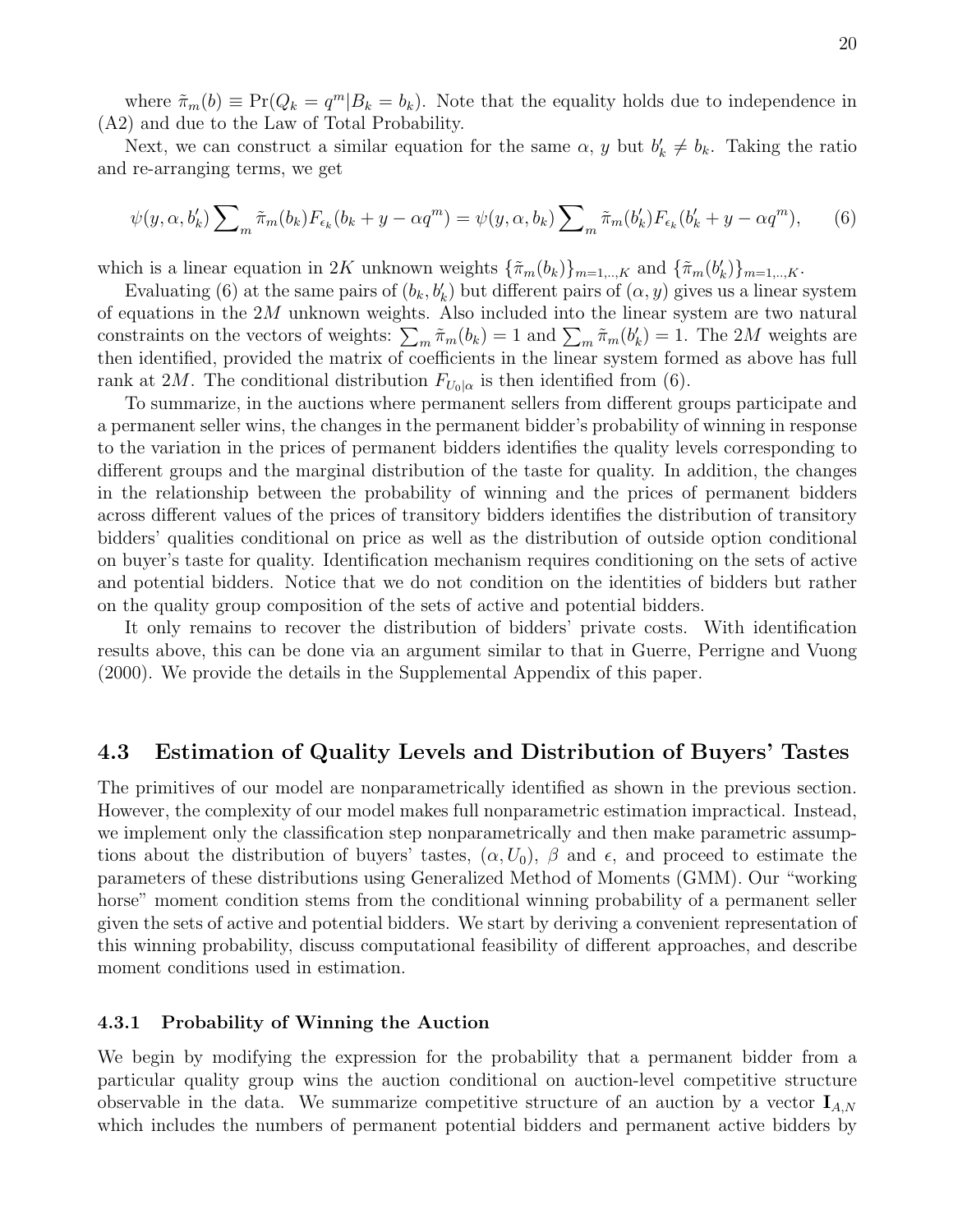quality group, and the numbers of transitory potential bidders and transitory active bidders. Notice that in our setting this effectively summarizes all relevant information available to the researcher about the sets of potential and active participants.

The relationship between the bid and the quality of transitory sellers is not observable in the data and therefore has to be integrated out. More specifically, for each permanent bidder  $i$  from some quality group  $q^k$  at each auction l, we have

$$
P\{i \text{ wins}| q_i = q^k, \mathbf{B}, \mathbf{I}_{A,N}\} = \sum_{\bar{q}} \Pr\{i \text{ wins}| q_i = q^k, \ Q_{A^t} = \bar{q}, \mathbf{B}, \mathbf{I}_{A,N}\} P\{Q_{A^t} = \bar{q} | \mathbf{B}, \mathbf{I}_{A,N}\},\tag{7}
$$

where **B** denotes the vector of bids submitted at auction l, and  $Q_{A<sup>t</sup>}$  denotes the random vector of the transitory bidders' qualities. The summation  $\sum_{\bar{q}}$  is over the possible values of  $Q_{A^t}$ . 26

The conditional winning probability  $P\{i \text{ wins}|q_i = q^k, Q_{A^t} = \bar{q}, \mathbf{B}, \mathbf{I}_{A,N}\}\$ is determined by the distribution of buyers' tastes and of buyers' outside option. Here we assume that  $\epsilon_{i,l}$  and  $(\alpha, \beta, U_0)$  are distributed according to  $F(\epsilon|\theta_1)$  and  $F(\alpha, \beta, U_0; \theta_2)$ , distributions known up to a set of parameters  $(\theta_1, \theta_2)$ .

Further,  $P\{Q_{A_t} = \bar{q} | \mathbf{B}, \mathbf{I}_{A,N}\}\$  is the probability of active transitory bidders' qualities being equal to  $\bar{q}$  given the bids and  $I_{A,N}$ . We have shown in the preceding sections that the conditional probabilities  $P\{Q_{A^t} = \bar{q} | \mathbf{B}, \mathbf{I}_{A,N}\}\$  are non-parametrically identified.<sup>27</sup> For parametric estimation, however, it is convenient to write  $P\{Q_{A^t} = \bar{q} | \mathbf{B}, \mathbf{I}_{A,N}\}\$  in terms of objects which can be more easily related to our model (this provides us with better intuition for their parametrization). To this end, note that by Bayes' rule

$$
P\{Q_{A^t}=\bar{q}|{\bf B},{\bf I}_{A,N}\}=\frac{f({\bf B}|Q_{A^t}=\bar{q},{\bf I}_{A,N})P\{Q_{A^t}=\bar{q}|{\bf I}_{A,N}\}}{f({\bf B}|{\bf I}_{A,N})},
$$

where  $f(\mathbf{B}|Q^t = \bar{q}, \mathbf{I}_{A,N})$  and  $f(\mathbf{B}|\mathbf{I}_{A,N})$  are joint conditional density functions of **B** given  $(Q_{A^t} =$  $\bar{q}$ ,  $I_{A,N}$ ) and given  $I_{A,N}$ . We utilize the independence of bidders' strategies conditional on  $I_{A,N}$ and apply the Law of Total probability to the denominator to obtain that

$$
P\{Q_{A^t} = \bar{q} | \mathbf{B}, \mathbf{I}_{A,N}\} = \frac{\left(\prod_{j \in A^t} f(B_j^t | Q_{A^t,j} = \bar{q}_j, \mathbf{I}_N)\right) P\{Q_{A^t} = \bar{q} | \mathbf{I}_{A,N}\}}{\sum_q \left(\prod_{j \in A^t} f(B_j^t | Q_{A^t,j} = q_j, \mathbf{I}_N)\right) P\{Q_{A^t} = q | \mathbf{I}_{A,N}\}},\tag{8}
$$

where  $B_j^t$  and  $Q_{A^t,j}$  are the bid and the quality of transitory bidder j. Notice that the distribution of bids of permanent bidders cancels out from the numerator and denominator because this distribution does not depend on the particular realization of the vector qualities of transitory bidders since these qualities remain unknown to permanent bidders. In addition, the conditional distribution of bids for transitory bidder  $j$  depends only on his own quality since he does not observe the quality of his transitory competitors.

We can express  $P\{Q_{A^t} = \bar{q} | \mathbf{I}_{A,N}\}\)$  further in terms of primitives of the model. To see this, let us consider a simple case of non-strategic entry, i.e. probabilities of becoming an active bidder

<sup>&</sup>lt;sup>26</sup>Notice that  $P\{Q_{A^t} = \bar{q}|q_i = q^k, \mathbf{B}, \mathbf{I}_{A,N}\} = P\{Q_{A^t} = \bar{q}|\mathbf{B}, \mathbf{I}_{A,N}\}$  since  $\mathbf{I}_{A,N}$  summarizes all the necessary information about the set of competitors.

<sup>&</sup>lt;sup>27</sup>Notice that  $P\{Q_{A_t} = \bar{q} | \mathbf{B}, \mathbf{I}_{A,N}\} = P\{Q_{A_t} = \bar{q} | \mathbf{B}^t, \mathbf{I}_{A,N}\}.$  The equality holds because permanent sellers do not observe qualities of transitory sellers – we expand more on this further in the section. Also, from previous section  $\tilde{\pi}_{\bar{q}}(\mathbf{B}^t) = P\{Q_{A_t} = \bar{q} | \mathbf{B}^t, \mathbf{I}_{A,N}\}.$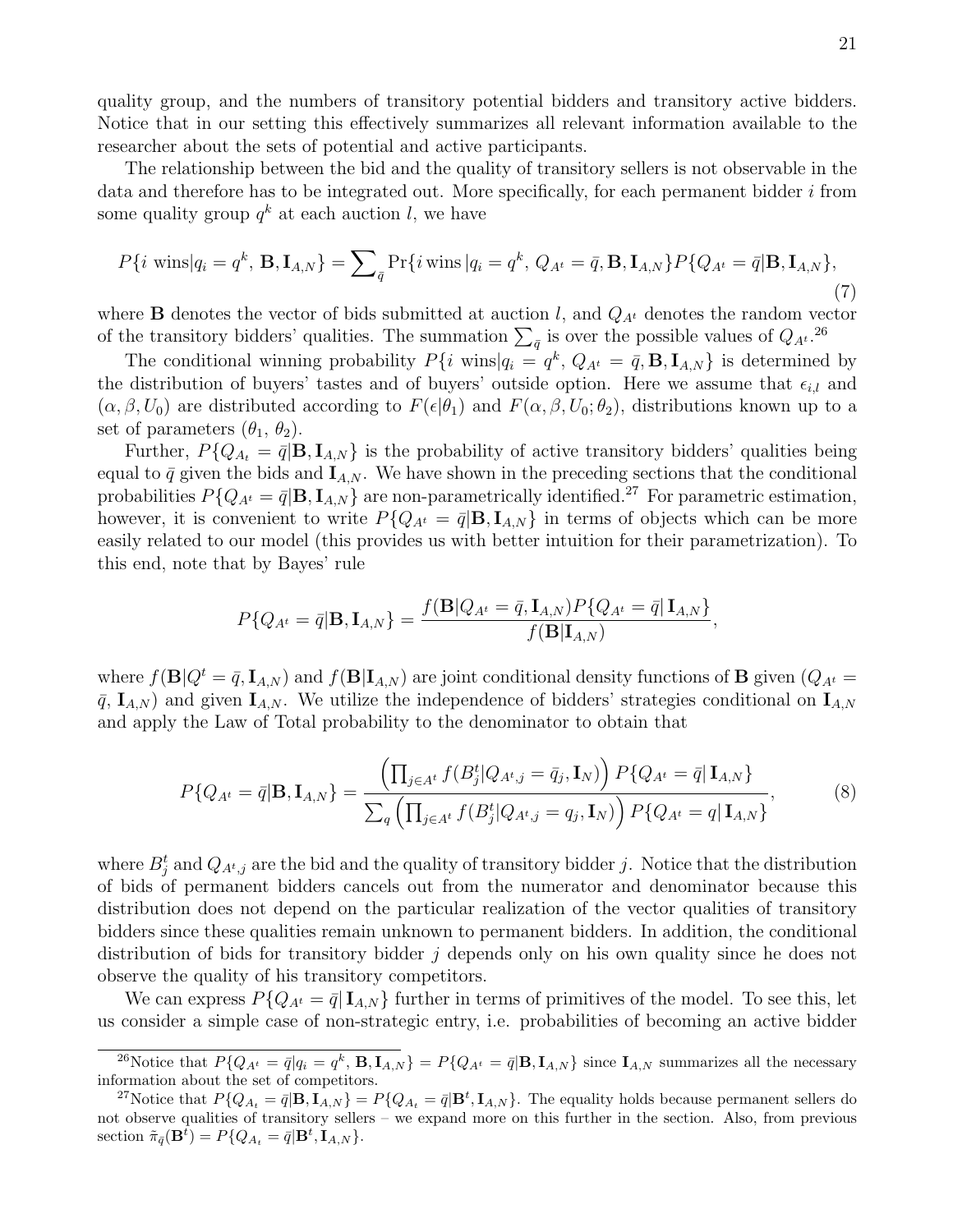does not depend on the competitive structure of the auction. Then, (assuming also no other permanent active bidders except the winner, and no observed heterogeneity)  $I_{A,N}$  is given by the number of active transitory bidders in auction l, i.e.,  $\mathbf{I}_{A,N} = |A^t|$ . As for  $P\{Q_{A^t} = \bar{q} | \mathbf{I}_{A,N}\}$ , first note that  $\{Q_{A^t} = \bar{q}\}\$  summarizes the event that the bidders in some set  $A^t$  are active and that the vector of their qualities,  $Q_{A^t}$ , is realized to be  $\bar{q}$ . Thus, we can write for each integer m:

$$
P\left\{Q_{A^t} = \bar{q}||A^t| = m\right\} = \sum_{a:|a|=m} P\left\{Q_{a,j} = \bar{q}_j \text{ and } D_j = 1, \ \forall j \in a||A^t| = m\right\}.
$$

Recall that  $D_j = 1$  if player j enters auction l and  $D_j = 0$  otherwise. In the expression above  $\bar{q}_j$ is the j-th component of  $\bar{q}$ . Since entry decisions  $D_i$  are exogenous and independent across the players, we can rewrite the right hand side sum as

$$
\sum_{a:|a|=m} \prod_{j\in a} P\left\{Q_{a,j} = \bar{q}_j \text{ and } D_j = 1||A^t| = m\right\}
$$
(9)  
= 
$$
\sum_{a:|a|=m} \prod_{j\in a} P\{D_j = 1|Q_{a,j} = \bar{q}_j, |A^t| = m\} P\left\{Q_{a,j} = \bar{q}_j||A^t| = m\right\}
$$
  
= 
$$
\sum_{a:|a|=m} \prod_{j\in a} P\{D_j = 1|Q_{a,j} = \bar{q}_j\} P\left\{Q_{a,j} = \bar{q}_j\right\}
$$
  
= 
$$
|\{a:|a|=m\}|\prod_{j\in a_0} P\{D_j = 1|Q_{a,j} = \bar{q}_j\} P\left\{Q_{a,j}\right\}.
$$

The last equality holds because the terms  $P\{D_j = 1|Q_{a,j} = \bar{q}_j\}P\{Q_{a,j} = \bar{q}_j\}$  under the product and summation do not depend on a specific realization of  $A<sup>t</sup>$  and  $a<sub>0</sub>$  is one of the possible such realizations. Further,  $P\{Q_{a,j} = \bar{q}_j\}$  represents the proportion of transitory bidders with quality level of  $q^{k(j)}$ , such that  $\bar{q}_j = q^{k(j)}$ , that we earlier denoted by  $\pi_{t,k(j)}$ . Under nonstrategic entry, the probabilities  $P\{D_j = 1 | Q_{A^t,j} = \bar{q}_j\} = \lambda_{t,k(j)}$  and  $P\{Q_{A^t,j} = \bar{q}_j\} = \pi_{t,k(j)}$  are the primitives of the model.

When the event of becoming active reflects bidders' strategic decision, more work is required to link  $P\{Q_{A^t} = \bar{q} | \mathbf{B}, \mathbf{I}_{A,N}\}\)$  to the bidders' participation strategies. Substituting (9) into (8) we arrive at the result that is stated below for a general case. We provide its full derivation in Appendix C.

Proposition 3 Under  $(A1')$ ,  $(A2')$ , and  $(A3)$ ,

$$
P\{Q_{A^t} = \bar{q} | \mathbf{B}, \mathbf{I}_{A,N}\} = \frac{g_{\bar{q}}(\mathbf{B}^t, \mathbf{I}_{A,N})}{\sum_{q} g_q(\mathbf{B}^t, \mathbf{I}_{A,N})}.
$$
(10)

where

$$
g_q(\mathbf{B}^t, \mathbf{I}_{A,N}) \equiv \prod_{j \in A^t} \left( \pi_{t,k(j)} f(B_j^t | Q_j^t = q_j, \mathbf{I}_N) P\left\{j \text{ is active} | Q_j^t = \bar{q}_j, \mathbf{I}_N \right\} \right).
$$

and  $\mathbf{B}^t = (B_1^t, ..., B_{|A^t|}^t).$ 

The probability  $P\{Q_{A^t} = \bar{q} | \mathbf{B}, \mathbf{I}_{A,N}\}\$ is now written in terms of the distribution of the sellers' equilibrium bidding and participation strategies as well as the distribution of the primitives such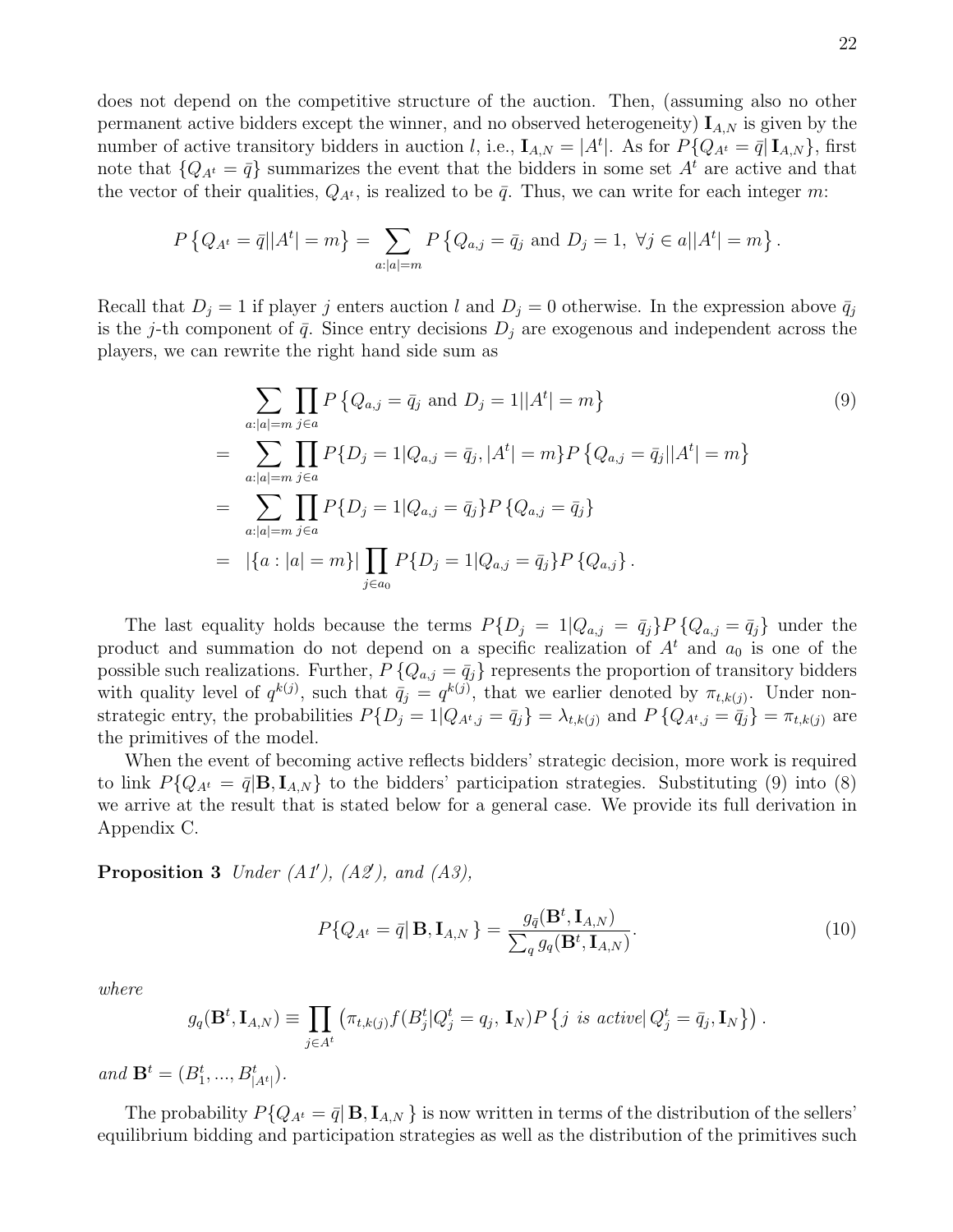as the transitory sellers' qualities. This probability, together with the parametric specification of the distribution of the buyers' tastes, can be used to express the conditional winning probability in (7).

#### 4.3.2 Computational Feasibility

We construct moment conditions using the expression for the conditional winning probabilities derived above, and estimate the structural parameters using GMM. A conventional approach suggests computing the equilibrium bidding and participation strategies of transitory bidders in (7) for each parameter guess (including a guess at  $\{\pi_{t,k}\}_{k=1,\dots,K}$  when minimizing the GMM objective function. In our setting, however, such an approach is computationally intractable, since it involves solving a large number of auctions with asymmetric bidders where the degree of bidder asymmetry depends on current guess at parameter value. Instead, we choose an approach where the distribution of transitory sellers' bids and the participation strategies conditional on the transitory seller qualities are jointly estimated with the parameters of the distributions of the buyers' tastes, outside option, and the quality levels.

Our argument for non-parametric identification of  $P\{Q_{A^t} = \bar{q} | \mathbf{B}^t, \mathbf{I}_{A,N}\}\)$  can be extended in a straightforward way to show that the function  $g_q(\cdot, \mathbf{I}_{A,N})$  on the right hand side of (10) is also nonparametrcially identified from the data. A similar argument can be applied to establish that data contain enough information to identify  $g_q(\cdot, \mathbf{I}_{A,N})$  nonparametrically when the distribution of buyers' tastes and outside option is parametrically specified.

While we adopt a parametric specification of  $g_q(\cdot, \mathbf{I}_{A,N})$  for our empirical study, one may, instead, use a semiparametric sieve approach similar to Ai and Chen (2003) that would allow recovering this function nonparametrically. Details in this direction are explained in the Supplemental Appendix.

Under our parametric approach we need to recover parametrized  $P\{j \text{ is active} | Q_j^t = q_j, \mathbf{I}_N\},\$  $f(B_j^t|Q_j^t = q_j, I_N)$  and  $\pi_{t,k}$ . Working with these objects allows us to make use of further restrictions such as

$$
\sum_{q} P\left\{j \text{ is active} | Q_{A^t,j} = q_j, \mathbf{I}_N\right\} P\left\{Q_{A^t} = q | \mathbf{I}_N\right\} = P\left\{j \text{ is active} | \mathbf{I}_N\right\} \text{ or}
$$
\n
$$
\sum_{q} f\left(B_j^t | Q_{A^t,j} = q_j, \mathbf{I}_N\right) P\left\{Q_{A^t} = q | \mathbf{I}_N\right\} = f(B_j^t | \mathbf{I}_N). \tag{11}
$$

However, we also need additional conditions to separate  $f(B_j^t|Q_{A^t,j} = q_j, I_N)$  from  $P\{j \text{ is active}|Q_{A^t,j}=q_j, \mathbf{I}_N\}$  and  $P\{Q_{A^t,j}^t=\bar{q}_j\}=\pi_{t,k(j)}$  within  $g_q(\mathbf{B}^t,\mathbf{I}_{A,N})$  since our identification strategy identifies only  $g_q(\mathbf{B}^t, \mathbf{I}_{A,N})$  but not its separate components.

The weights  $P\{Q_j^t = \bar{q}_j\} = \pi_{t,k(j)}$  can be estimated as parameters of the model. However, we choose to impose the restriction  $\pi_{t,k}(j) = \pi_{p,k}(j)$  in estimation since it appears to be plausible in our environment. Notice that  $\pi_{p,k}$ ,  $k = 1, ..., K$ , be nonparametrically recovered from the data once the quality group structure is estimated. Imposing this restriction helps us to reduce the burden of separately recovering different components inside  $g_q(\mathbf{B}^t, \mathbf{I}_{A,N})$  - now we need to separate only  $f(B_j^t|Q_{A^t,j} = q_j, I_N)$  from  $P\{j \text{ is active}|Q_{A^t,j} = q_j, I_N\}$  - which arises under fully parametric approach. For this, one could use the expected profit condition that summarizes the optimal participation behavior of different groups of transitory potential bidders. Or one could alternatively use some exclusion restrictions if they are plausible. We include further discussions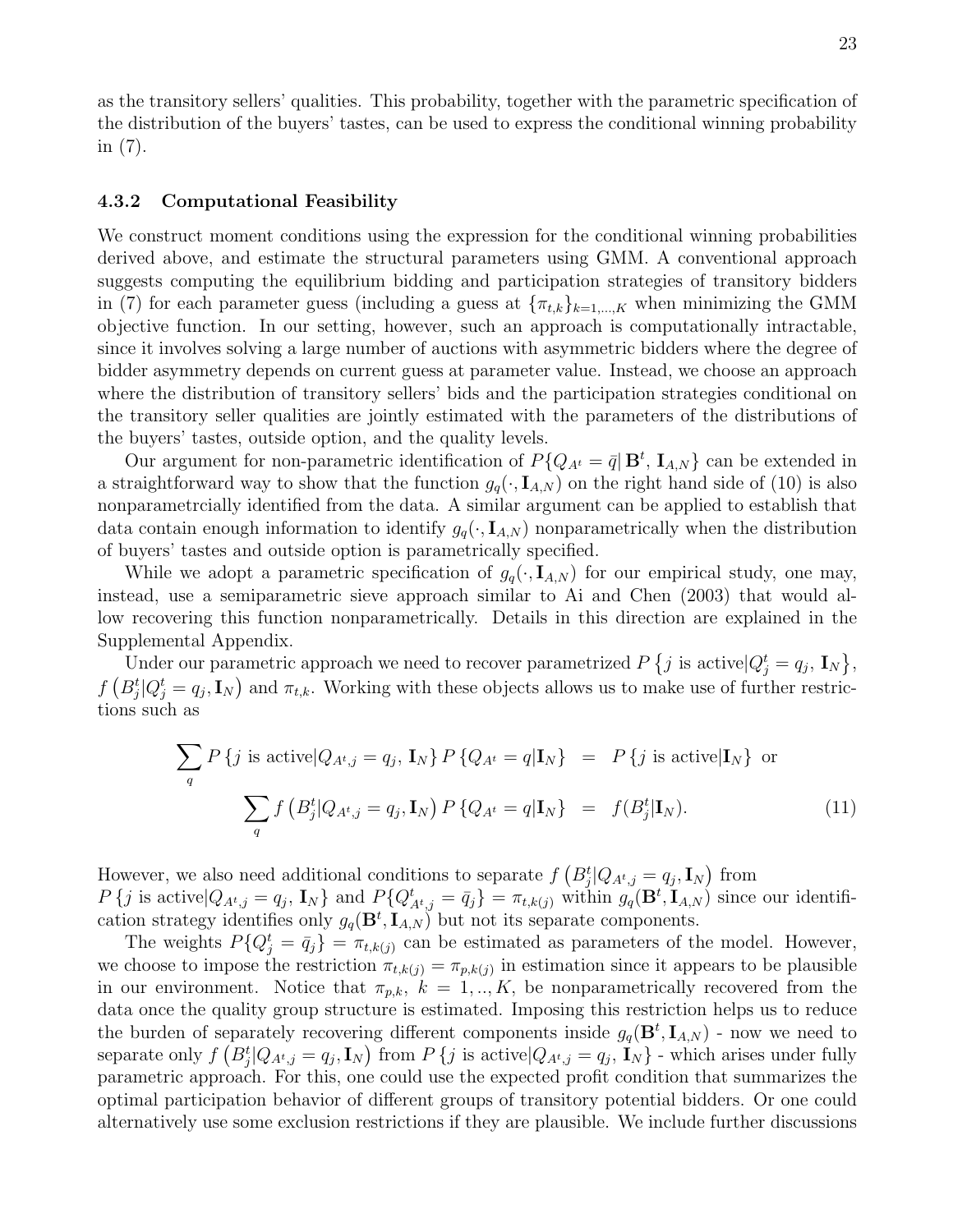of this issue in the empirical part of our paper and Appendix E.

#### 4.3.3 Generalized Method of Moments Estimation

We consider two sets of moment conditions. The moments in the first set are based on the expressions from (7) and Proposition 3 and are related to the probability that a permanent seller from the quality group  $q^k$  wins the auction under various configurations of the sets of active and potential bidders and for every possible value of  $q^k$ . This set of moments additionally includes the expected values of the winning price, of the price differences and squared price differences between the winner and some other permanent bidder, the product of such price difference and the winning price, the product of such price difference and the price of an active transitory bidder, the product of such price difference, the winning price and the price of an active transitory bidder, the product of the winning price and the price of an active transitory bidder, similar moments for characteristics other than price, as well as cross-products of permanent bidders' prices and non-price characteristics.

The second set of moments imposes restrictions implied by (11) on the first and second moment of the respective bid distributions as well as on the probabilities of participation. This set also includes moments associated with the optimality of participation behavior unless exclusion restrictions are used. In some specifications we also use a set of moments related to the probability that project is not allocated. More detailed information about the moments used in estimation is provided in Appendix E.

Under standard regularity conditions, the GMM estimator we use is asymptotically normal with a positive definite covariance matrix. Note that the estimation error due to using the estimated quality groups and the estimated  $\{\pi_{p,k}\}_{k=1,\dots,K}$  does not affect the asymptotic variance matrix because it has a convergence rate that is arbitrarily fast as the number of the auctions increases to infinity due to the finite number of quality groups. The formal definition of our estimator could be found in Supplemental Appendix.

#### 4.4 Extensions

In this section we explain how our simple model can be enriched to allow for strategic auction participation and observable project and seller heterogeneity. All the identification and estimation results can be easily extended to such more general setting.

#### 4.4.1 Endogenous Entry

In this section we extend our model to allow for strategic(endogenous) entry decisions by sellers. Let  $N_l$  denote the set of potential bidders for a given auction l. As in previous subsections, we abstract away from auction- and seller-level heterogeneities observed in the data. We explain how such heterogeneity can be introduced into the model and our methodology in the next section. In the empirical analysis we assume that the set of potential bidders is determined by the project characteristics such as type of work, the date of an auction, etc.

A set of potential bidders is partitioned into a set of potential permanent bidders,  $N_l^p$  $l^p$ , and potential transitory bidders,  $N_t^t$ . Recall, that the qualities of permanent sellers are known to all market participants and considered unknown parameters from a researcher's point of view. The quality of a transitory seller is only known to himself and to the buyer (if this seller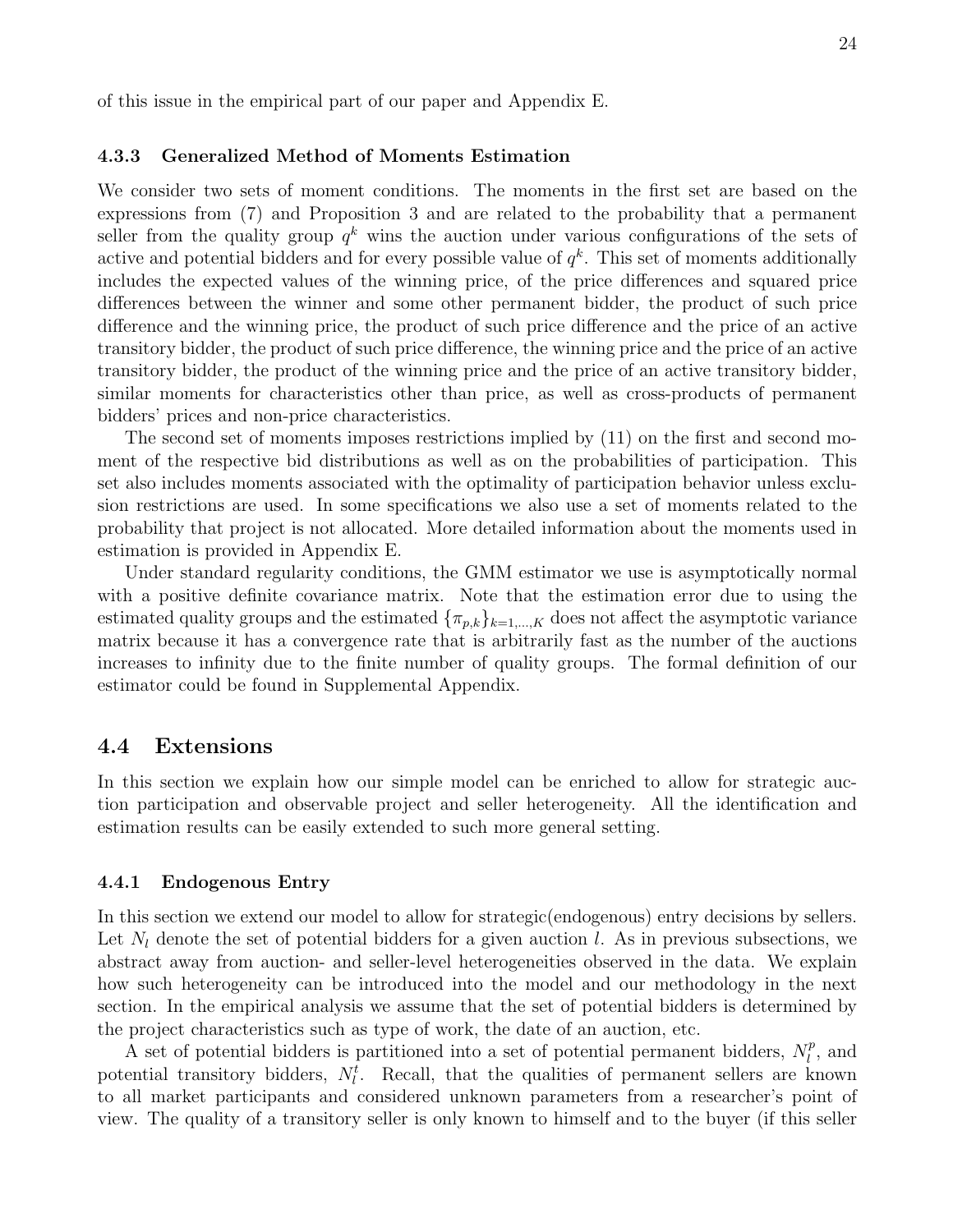decides to enter the auction by submitting a bid). For the researcher and all other market participants, the qualities of transitory potential bidders are summarized by a random vector  $Q_{N^t} = \{Q_j : j \in N^t\}$ , whose coordinates are i.i.d. draws from some multinomial distribution  $F_Q$ with support  $\{q^1, ..., q^K\}$  and probability function  $Pr(Q_j = q^k) = \pi_{t,k}$  for  $j \in N^t$ .

During an auction for project l each potential bidder  $i \in N_l^p \cup N_l^t$  observes some private signal, or entry costs,  $E_{i,l}$ , drawn from distribution  $F_E$  and is aware of  $N_l$ . More specifically, seller i's information set consists of  $E_{i,l}$  and  $I_{N,l}$ , where the later contains information on the numbers of potential permanent bidders by quality group, and the total number of potential transitory bidders. Given this information set, potential bidder i decides whether to participate in the auction or not. His entry strategy  $\sigma_i^E$  is a mapping from the supports of  $E_{i,l}$  and  $I_{N,l}$  into  $\{0, 1\}$ . We denote the entry outcomes by  $D_{i,l}$   $(D_{i,l} = 1$  if enters and  $D_{i,l} = 0$  otherwise).

Upon entry, an active bidder observes a private cost  $C_{i,l}$  for completing the project. As in the basic model, each active bidder  $i$  does not observe participation decisions of other potential bidders, and is thus unaware of the composition of the set of active bidders. He then submit a price  $B_{i,l}$  based on his information set.

The potential bidders' strategies and PSBNE in this environment can be defined in a usual way. We focus on type-symmetric equilibria in which any pair of participants  $i, j$  who are exante identical (i.e. either " $i, j \in N_l^p$  $l_l^p$  and  $q_i = q_j^p$  or " $i, j \in N_l^{tr}$ " adopt the same strategies. Appendix B provides further details and the proof of the equilibrium existence. It also argues that identification strategies described above remain applicable.

#### 4.4.2 Project and Seller Heterogeneity

We now discuss how to extend the main methodology in Sections 4.1-4.3 to accommodate observable project and seller heterogeneity. In our application, projects differ in several observable dimensions such as the date of posting, the nature of the work, and other specification details. All the project characteristics in our setting are discrete. We, therefore, perform the analysis conditional on observable project characteristics (and consequently also on the set of potential bidders associated with these characteristics).

Further, the sellers differ by their country of origin as well as their recorded performance measures such as reputation scores, delays or instances of conflict. These performance measures may reflect market's information about seller's quality or may be indicative of other service dimensions that are valued by buyers. In any case, all observable seller characteristics (including country) may plausibly be correlated with seller's quality. Therefore, in contrast to a standard differentiated product environment the characteristics of competing sellers cannot be used as instruments in our setting.

Formally, we assume that each seller  $i$  is characterized by a vector of non-quality characteristics  $X_i$  (reported in data<sup>28</sup>) and a scalar measure of quality  $q_i$ . The support of the distribution of qualities among sellers with  $X_i = x$  is given by  $\{q^k(x) : 1 \leq k \leq K_x\}$  where  $K_x$  is the cardinality of the support given  $x$ . The proportion of various quality levels among permanent and transitory sellers with  $X_i = x$  is  $\{\pi_{r,k}(x) : r \in \{p,t\}, 1 \le k \le K_x\}$ . Finally, we assume that buyers' utility from services provided by  $(x, q)$ - seller in an auction indexed by l is:

$$
U_{i,l} = \alpha_l q_i + x_i \beta_l - B_i + \epsilon_{i,l},\tag{12}
$$

<sup>28</sup>All sellers' characteristics are discrete.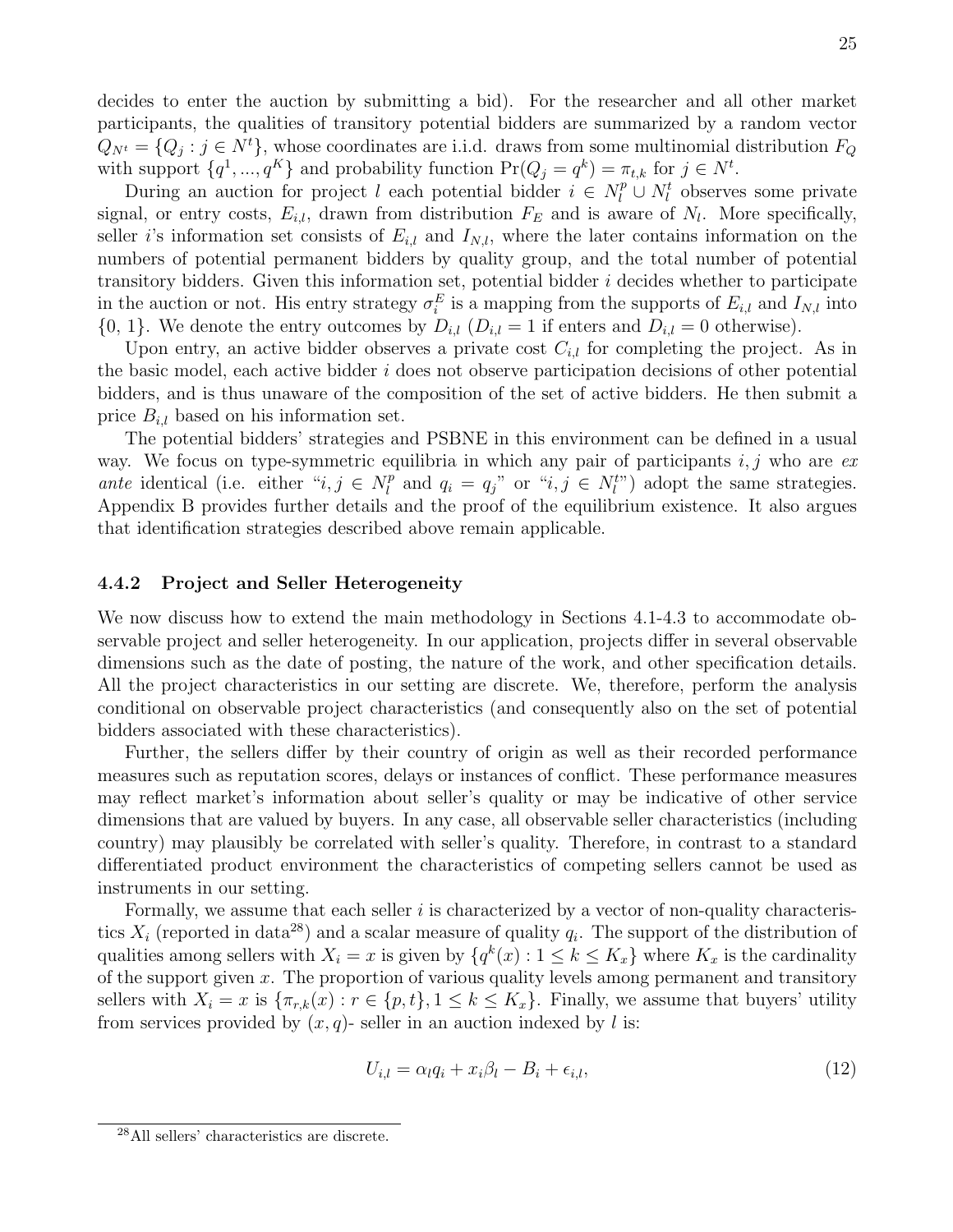where  $\beta_l$  reflects buyer's tastes for observable seller characteristics.

Previous arguments hold once conditioning on the vector of non-quality characteristics of potential bidders, provided the required assumptions are satisfied once conditional on this vector. In particular, our classification algorithm is implemented within the subpopulation of sellers characterized by  $X_i = x$ . The argument for identification of the distribution of  $\beta$  is quite standard and is presented in Supplemental Appendix.

## 5 Details of Classification Procedure

This section translates the identification ideas presented in the preceding sections into an estimation methodology. While in population the qualities are transitive, the estimated quality group may not be so in small samples, if we use only individually pairwise tests to assign each seller to a quality group. This means that we need to estimate the whole group structure simultaneously. On the other hand, with a reasonably large number of sellers and with more than two quality groups, estimation of a group structure would involve too many pairwise comparisons. This paper suggests a feasible algorithm that classifies the sellers sequentially so that the transitivity of quality groups is maintained and the computational cost is substantially reduced.

#### 5.1 Estimation of Classifications with Known Number of Groups

We consider the case where  $X_i$  takes values from a finite set  $(x_1, \dots, x_\Lambda)$ . This implies that the set of the permanent sellers can be partitioned into  $\Lambda$  groups,  $N_1, \dots, N_\Lambda$ , such that for each  $\lambda = 1, \dots, \Lambda$ , and any  $i, j \in N_\lambda$ ,  $x_i = x_j$ . The analysis in this section is performed conditional on x. For brevity, we omit conditioning on x in the exposition below, so that we simply write N instead of  $N_{\lambda}$ . Define  $K_0$  to be the number of distinct quality levels among the permanent sellers.

For ease of exposition, we first present the case with the number of quality levels  $K_0$  equal to 2 so that  $q_i \in \{\bar{q}_h, \bar{q}_l\}$  for a pair of unknown numbers  $\bar{q}_h$  and  $\bar{q}_l$ . We explain how the algorithm generalizes to the case with  $K_0 > 2$  later. Let  $N_h \subset N$  be the collection of high quality sellers within group  $\lambda$  and  $N_l \subset N$  be the collection of low quality sellers within group  $\lambda$ . We estimate an ordered partition  $(N_h, N_l)$  of N in three steps. First, for each  $i \in N$ , we estimate two ordered partitions: one partition consists of the group of the sellers with higher or equal quality than that of i (denoted by  $N_1(i)$ ) and the rest (denoted by  $N\setminus N_1(i)$ ), and the other partition consists of the group of sellers with lower or equal quality than that of i (denoted by  $N_2(i)$ ) and the rest. Second, among the two ordered partitions, we choose the one that is mostly likely to coincide with  $(N_h, N_l)$ . Third, we choose i such that the estimated partition associated with this i is most strongly supported by the data.

Our method relies on the estimates of winning probabilities in Proposition 1. Let  $W_{i,l}^p \in \{0,1\}$ be an indicator taking 1 if the *i*-th seller that is permanent wins at auction  $l$  and 0 otherwise. Define  $\delta_{ij}(b) \equiv \hat{r}_{ij}(b) - \hat{r}_{ji}(b)$ , where

$$
\hat{r}_{ij}(b) \equiv \frac{\sum_{l=1}^{L} W_{i,l}^p K_h(B_{i,l} - b) 1\{j \notin A_l\}}{\sum_{l=1}^{L} K_h(B_{i,l} - b) 1\{j \notin A_l\}},
$$

where  $K_h(v) = K(v/h)/h$  for a univariate kernel function K. Then we construct test statistics: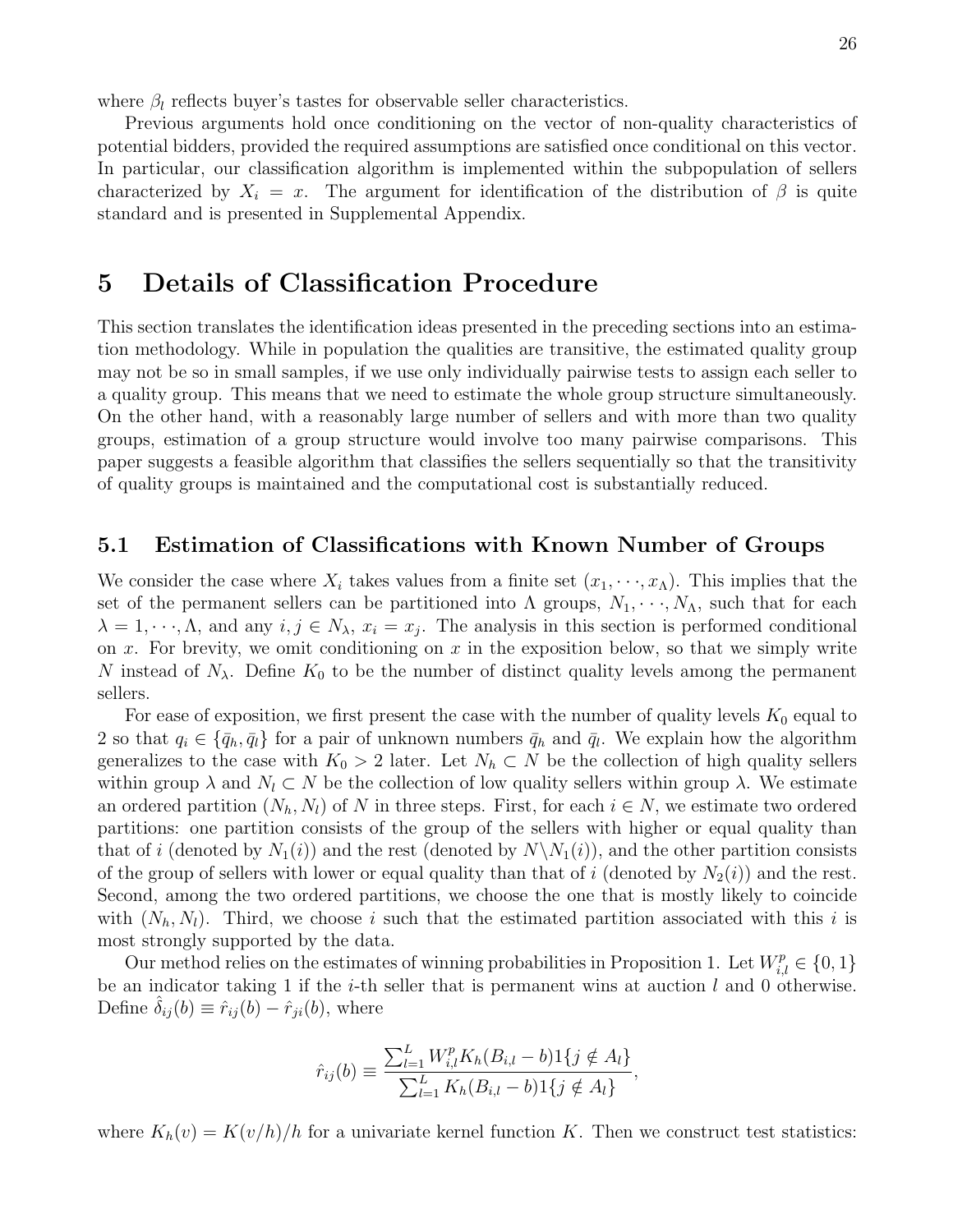$\hat{\tau}_{ij}^+ = \int \max\{\hat{\delta}_{ij}(b), 0\} db, \quad \hat{\tau}_{ij}^- = \int \max\{-\hat{\delta}_{ij}(b), 0\} db, \text{ and } \hat{\tau}_{ij}^0 = \int |\hat{\delta}_{ij}(b)| db.$  We confine the integral domains to the intersection of bids submitted by  $i$  and  $j$ , and this restriction is omitted from the notation.

We use a bootstrap method to estimate the finite sample distributions of the test statistics. We first construct  $\hat{r}_{ij,s}^*(b)$  and  $\hat{\delta}_{ij,s}^*(b)$  using the s-th bootstrap sample,  $s = 1, \dots, B$ , and consider the re-centered bootstrap test statistics:

$$
\hat{\tau}_{ij,s}^{*+} = \int \max \{ \hat{\delta}_{ij,s}^{*}(b) - \hat{\delta}_{ij}(b), 0 \} db
$$
  

$$
\hat{\tau}_{ij,s}^{*-} = \int \max \{ -\hat{\delta}_{ij,s}^{*}(b) + \hat{\delta}_{ij}(b), 0 \} db, \text{ and}
$$
  

$$
\hat{\tau}_{ij,s}^{*0} = \int |\hat{\delta}_{ij,s}^{*}(b) - \hat{\delta}_{ij}(b)| db.
$$

Using the bootstrap test statistics, we define the bootstrap  $p$ -values as follows:

$$
p_z^*(i,j) = \frac{1}{B} \sum_{s=1}^{B} 1 \left\{ \hat{\tau}_{ij,s}^{*z} > \hat{\tau}_{ij}^z \right\} \text{ with } z \in \{ +, -, 0 \}.
$$

We proceed in three steps as outlined above. Step 1: Define

$$
\hat{N}_1(i) = \{ j \in N \setminus \{i\} : p_+^*(i,j) \le p_-^*(i,j) \} \text{ and } \n\hat{N}_2(i) = \{ j \in N \setminus \{i\} : p_+^*(i,j) > p_-^*(i,j) \}.
$$

**Step 2:** We determine now whether seller i has the same quality as those of  $N_1(i)$  or  $N_2(i)$ , i.e., low quality or high quality. If both  $\hat{N}_1(i)$  and  $\hat{N}_2(i)$  are non-empty,<sup>29</sup> we classify seller i as follows:

Take 
$$
\hat{N}_l(i) = \hat{N}_1(i)
$$
 and  $\hat{N}_h(i) = \hat{N}_2(i) \cup \{i\}$  if  $\min_{j \in \hat{N}_1(i)} \log p_0^*(i, j) < \min_{j \in \hat{N}_2(i)} \log p_0^*(i, j)$   
Take  $\hat{N}_l(i) = \hat{N}_1(i) \cup \{i\}$  and  $\hat{N}_h(i) = \hat{N}_2(i)$  if  $\min_{j \in \hat{N}_1(i)} \log p_0^*(i, j) \ge \min_{j \in \hat{N}_2(i)} \log p_0^*(i, j)$ .

That is, we put seller  $i$  into the high-quality group, if the evidence against the hypothesis that seller *i* has the same quality as the sellers in group  $\hat{N}_1(i)$  is stronger than the evidence against the hypothesis that seller i has the same quality as the sellers in group  $\hat{N}_2(i)$ .

<sup>29</sup>If  $\hat{I}_{1,\lambda}(i)$  is empty, we pick some level  $\alpha = 0.05$ :

$$
\begin{array}{lcl} \text{Take } \hat{I}_{l,\lambda}(i) & = & \varnothing \text{ and } \hat{I}_{h,\lambda}(i) = \hat{I}_{2,\lambda}(i) \cup \{i\} \text{ if } \min_{j \in \hat{I}_{2,\lambda}(i)} p_0^*(i,j) \geq \alpha. \\ \text{Take } \hat{I}_{l,\lambda}(i) & = & \{i\} \text{ and } \hat{I}_{h,\lambda}(i) = \hat{I}_{2,\lambda}(i) \text{ if } \min_{j \in \hat{I}_{2,\lambda}(i)} p_0^*(i,j) < \alpha. \end{array}
$$

We proceed in a similar way if  $\hat{I}_{2,\lambda}(i)$  is empty.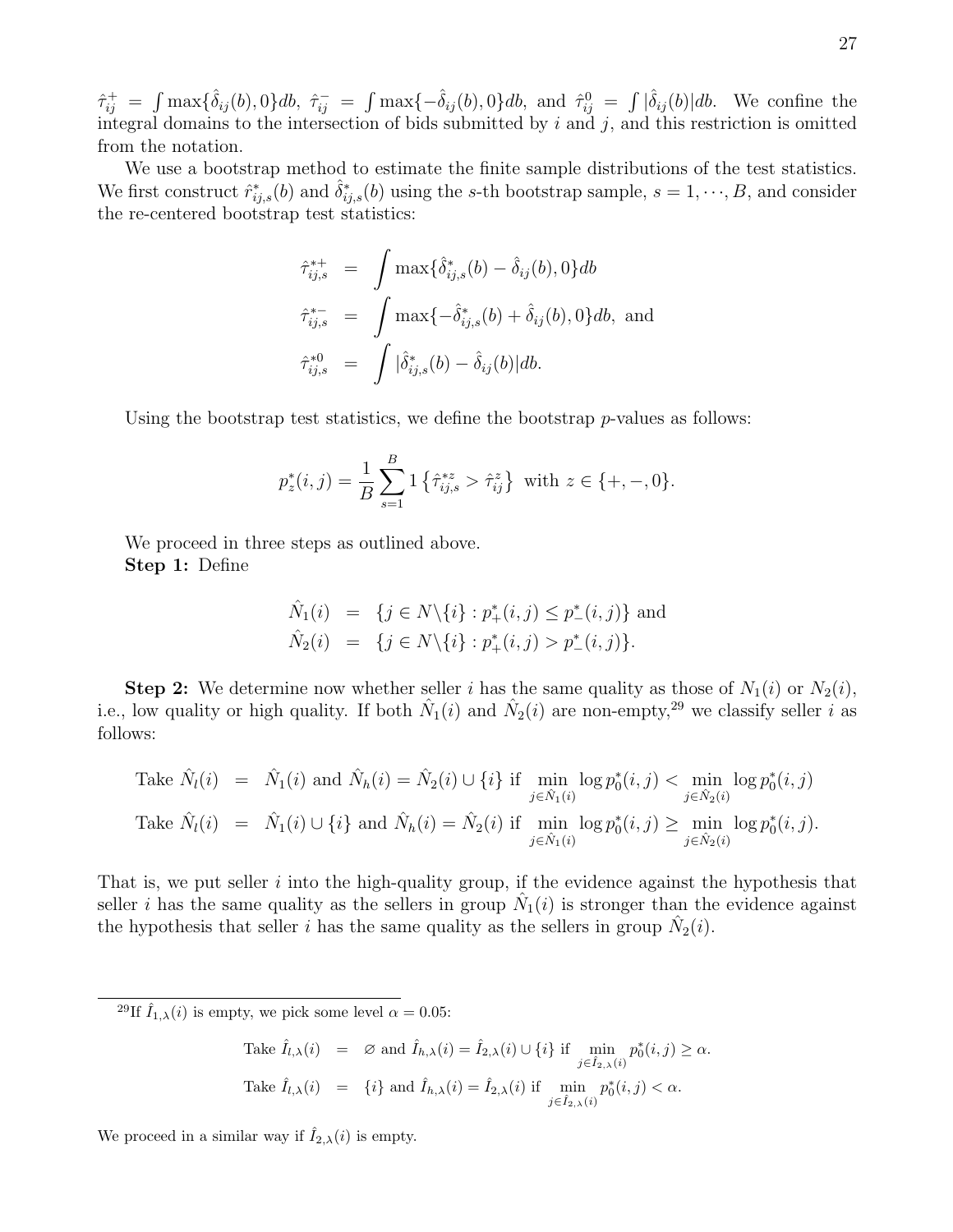**Step 3:** For each  $i \in N$ , we compute the following index:

$$
s^*(i) = \begin{cases} \frac{1}{|\hat{N}_l(i)|} \sum_{j \in \hat{N}_l(i)} \log p_+^*(i, j) & \text{if } i \in \hat{N}_h(i) \\ \frac{1}{|\hat{N}_h(i)|} \sum_{j \in \hat{N}_h(i)} \log p_-^*(i, j) & \text{if } i \in \hat{N}_l(i) \end{cases}
$$

where  $|\hat{N}_l(i)|$  denotes the cardinality of the set  $\hat{N}_l(i)$ . The quantity  $s^*(i)$  indicates the weakness of the likelihood that  $i$  is classified into her right quality group. Then choose  $i^*$  that minimizes  $s^*(i)$  over  $i \in N$ , and let  $\hat{N}_h = \hat{N}_h(i^*)$  and  $\tilde{N}_l = \hat{N}_l(i^*)$ . We take  $\hat{C} = (\hat{N}_h(i^*), \hat{N}_l(i^*))$  as an estimated classification of players into two quality groups.<sup>30</sup>

The constructed classification can be justified as follows. We introduce the metric of classification discrepancy: for any two different classifications  $\mathcal{C}_A = (N_h^A, N_l^A)$  and  $\mathcal{C}_B = (N_h^B, N_l^B)$ ,  $N = N_h^A \cup N_l^A = N_h^B \cup N_l^B$ , we define

$$
\Gamma\left(\mathcal{C}_A,\mathcal{C}_B\right) = \max\left\{\#(N_h^A \Delta N_h^B), \#(N_l^A \Delta N_l^B)\right\},\,
$$

where  $N_h^A \Delta N_h^B$  denotes the set difference between  $N_l^A$  and  $N_l^B$ .

Let  $N_h = \{i \in N : q_i = \bar{q}_h\}$  and  $N_l = \{i \in N : \bar{q}_i = \bar{q}_l\}$  and write  $\mathcal{C} = (N_h, N_l)$ . Also, we write  $\hat{\mathcal{C}} = (\hat{N}_h, \hat{N}_l)$ . We show that the estimated classification  $\hat{\mathcal{C}}$  is consistent under regularity conditions.

THEOREM 1: As  $L \to \infty$ ,

$$
P\left\{\Gamma(\widehat{\mathcal{C}}, \mathcal{C}) \ge 1\right\} \to 0.
$$

The generalization of the procedure to the case of  $K_0 > 2$  with  $K_0$  known can proceed as follows. First, we split N into  $\hat{N}_h$  and  $\hat{N}_l$  using the algorithm for  $K_0 = 2$ . Then we find a minimum value (denoted by  $\hat{p}_h$ ) of  $\log p_0^*(i,j)$  among the pairs  $(i,j)$  such that  $i \neq j$ , and  $i, j \in \hat{N}_h$ , and a minimum value (denoted by  $\hat{p}_l$ ) of  $\log p_0^*(i, j)$  among the pairs  $(i, j)$  such that  $i \neq j$ , and  $i, j \in \hat{N}_l$ . If  $\hat{p}_h < \hat{p}_l$ , we split  $\hat{N}_h$  into  $\hat{N}_{hh}$  and  $\hat{N}_{hl}$  using the same algorithm for  $K_0 = 2$ , and otherwise, we split  $\hat{N}_l$  into  $\hat{N}_{lh}$  and  $\hat{N}_{ll}$  using the same algorithm for  $\hat{K}_0 = 2$ . We repeat the procedure. For example, suppose that we have classifications  $\hat{N}_1, \dots, \hat{N}_{k-1}$  obtained. For each  $r = 1, \dots, k-1$ , we compute the minimum value (say,  $\hat{p}_r$ ) of log  $p_0^*(i, j)$  among the pairs  $(i, j)$  such that  $i \neq j$  and  $i, j \in \tilde{N}_r$ , and then select its minimum (say,  $\hat{p}_{r^*}$ ) over  $r = 1, \dots, k-1$ . We split  $\hat{N}_{r}$  into  $\hat{N}_{r}$ <sub>\*h</sub> and  $\hat{N}_{r}$ <sub>\*\*l</sub> using the algorithm for  $K_0 = 2$  to obtain a classification of N into k groups. We continue until the groups become as many as  $K_0$ .

#### 5.2 Consistent Selection of the Number of Groups

The methodology outlined above assumes that we know the exact number of groups. To accommodate the situation with real life data without knowledge of the number of the groups, we offer

<sup>&</sup>lt;sup>30</sup>There may be alternative ways to obtain estimators of the quality partition. One way is to fix i and apply hypothesis testing to the null hypothesis that  $q_i \leq q_j$ . This essentially boils down to comparing the pvalue  $p_z^*(i,j)$  with a certain level of the test. One unattractive feature of this alternative procedure is that the result can be different depending on whether the null hypothesis is taken to be  $q_i \leq q_j$  or  $q_i \geq q_j$ . This is because the conventional hypothesis testing procedure treats the null hypothesis and the alternative hypothesis asymmetrically. Hence in this paper, instead of comparing a p-value with a fixed level of the test, we compare a p-value with an alternative p-value, to capture the symmetry of the comparison.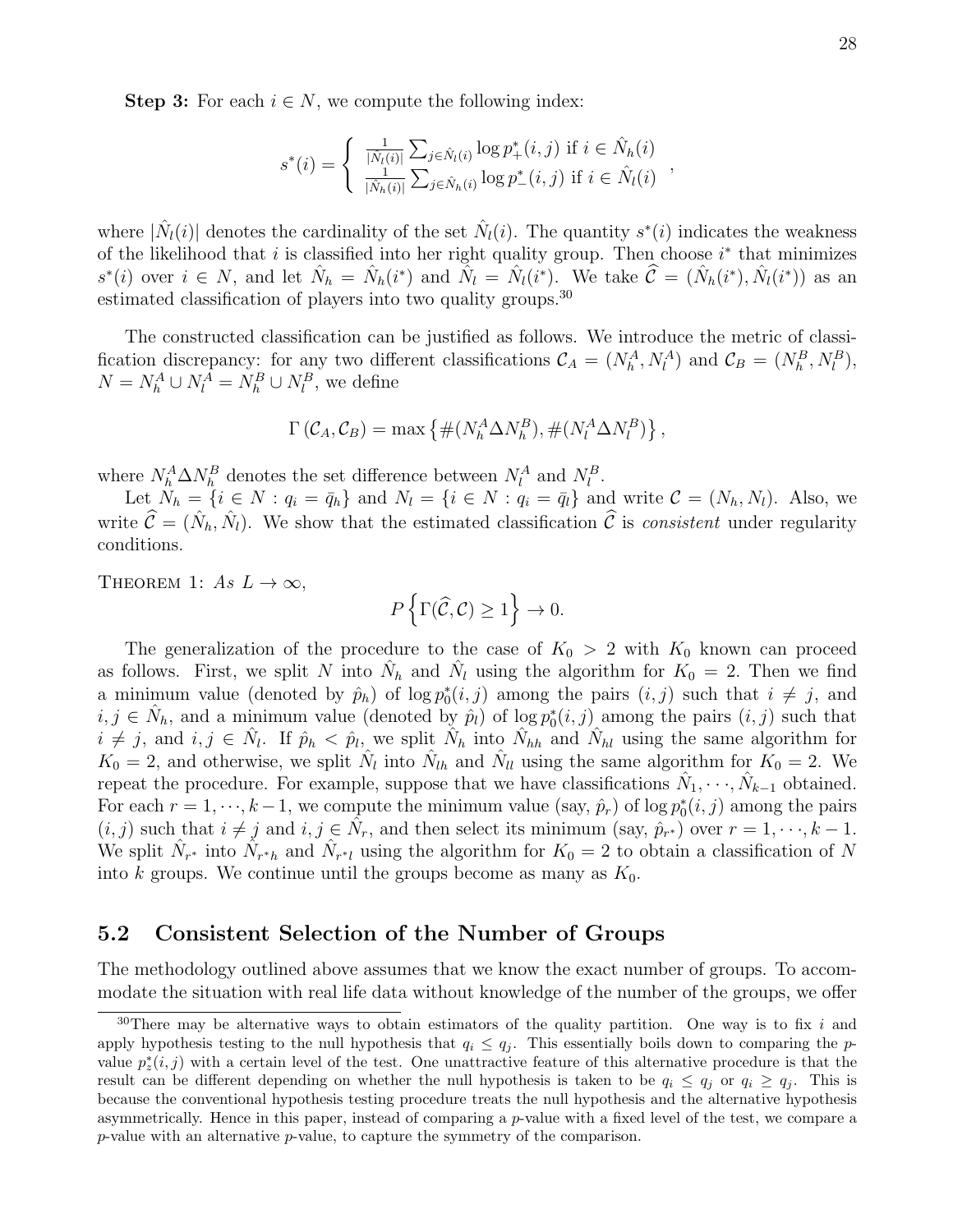a method of consistent selection of the number of groups. We suggest that the number of groups should be selected to minimize the criterion function that balances a measure of goodness-offit that captures a misspecification bias versus a penalty term that penalizes overfitting. The goodness-of-fit measure is based on the variance test approach.

Given an estimated classification  $N = \bigcup_{k=1}^{K} \hat{N}_k$  with K groups, let

$$
\hat{V}_k(K) = \left| \min_{i,j \in \hat{N}_k} \log p_0^*(i,j) \right|,
$$

for each  $k = 1, \dots, K$ .

Suppose that  $K_0$  is the true number of groups. Let  $g(L) \to \infty$  be such that  $g(L)/$ √  $L \rightarrow 0$ as  $L \to \infty$ . Then, define

$$
\hat{Q}(K) \equiv \frac{1}{K} \sum_{k=1}^{K} \hat{V}_k(K) + Kg(L).
$$

We select  $K$  as follows:

$$
\hat{K} = \operatorname{argmin}_{1 \le K \le N} \hat{Q}(K).
$$

The following theorem shows that this selection procedure is a consistent one.

THEOREM 2:  $P\{\hat{K} = K_0\} \to 1$  as  $L \to \infty$ .

The consistency result stems from two auxiliary facts. First,  $\frac{1}{K} \sum_{k=1}^{K} \hat{V}_k(K) = O_P(1)$ , as  $L \to \infty$ , if  $K \geq K_0$ . This measures the asymptotic behavior of the goodness-of-fit measure when the classification is weakly finer than the true classification. Since  $Kg(L) \to \infty$  as  $L \to \infty$ , the minimization of  $Q(K)$  over K leans toward a lower choice of K that is closer to  $K_0$ . On the other hand, if the classification is strictly coarser than the true classification, i.e.,  $K < K_0$ , the quantity  $\frac{1}{K} \sum_{k=1}^{K} \hat{V}_k(K)$  diverges at a rate faster than  $g(L)$ , as  $L \to \infty$ . In this case, the minimization of  $\hat{Q}(K)$  over K excludes K such that  $K < K_0$  for large samples. Thus we obtain the consistency of  $K$ .

We describe methods of constructing confidence sets for the estimated classifications as well as report the results of Monte Carlo study investigating the algorithm's small sample performance in Supplemental Appendix.

## 6 Empirical Results

#### 6.1 Data Description

Our data include information on close to 600,000 projects that involve participation from around 50,000 different sellers. For every project, we observe the type of work, the approximate size of the project, the time requirements, and the location of the buyer. We also observe all bids submitted, the identity of the winner, and measures of the winner's subsequent performance.

The projects fall into several broad classes such as platform programming, databases, graphics programming and website design. The work is then further divided into finer categories within these classes. For example, one of the recurrent requirements is the specification that a particular programming language should be used. We focus on graphics-related programming projects in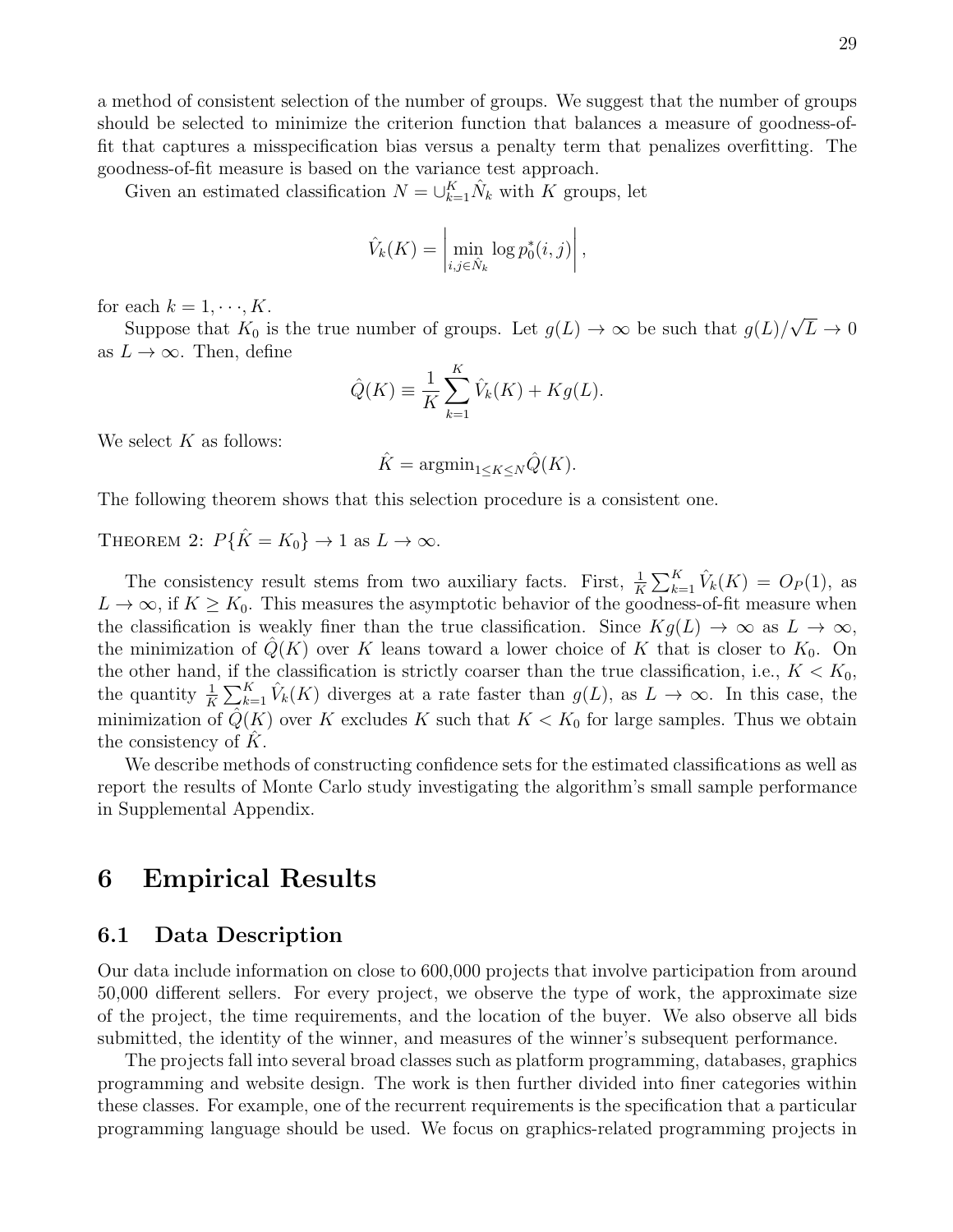our analysis. The projects in this set involve programming computer games, computer-generated animation, and media-related programming. Our decision was mostly motivated by sample size considerations. However, this is also a highly specialized segment of the market. The related work is very sophisticated and is done exclusively by hard-core professionals. This, therefore, is an environment where the seller's quality is likely to matter. On the other hand, this environment perhaps would be characterized by lower variation in provider qualities as opposed to the less skilled types of projects.

Table 4 provides some descriptive statistics for projects in our data set. Each row of the table summarizes a marginal distribution of the correspondent variable. The table shows that a sizable number of the projects are very small (below \$100). On the other hand, some of the projects are quite big (above \$1000). We focus on the medium to medium-large size projects (between \$100 to  $$700$ ).<sup>31</sup> The projects are fairly short: the deadline for the majority of the projects is between one to three weeks. Median number of sellers submitting bids for a project is six while median number of permanent bidders is three. However, about 10% of projects receive more than 18 bids (10 from permanent bidders). The projects with a large number of bids tend to be small.

|                                    | 25\%             | $50\%$   | 75%              | 90%    |
|------------------------------------|------------------|----------|------------------|--------|
| Project Characteristics            |                  |          |                  |        |
|                                    |                  |          |                  |        |
| Size                               | \$150            | \$250    | \$500            | \$1000 |
| Duration                           | 5                | 10       | 14               | 21     |
| Number of Bidders                  | 4                | 6        | 11               | 18     |
| Number of Permanent Bidders        | 1                | 3        | 6                | 10     |
| Permanent Sellers' Characteristics |                  |          |                  |        |
| Experience                         | 75               | 100      | 150              | 250    |
| Average Score                      | 9.7              | 9.87     | 9.95             | 10     |
| Arbitrations                       | $\left( \right)$ | 0        | $\theta$         |        |
| Delays                             | $\Omega$         | $\Omega$ | $\left( \right)$ | 1      |
| Number of Projects                 | 32,679           |          |                  |        |

Table 4: Data Summary Statistics

The results in this table are based on a sample of projects with graphics-related programming. Duration of project is measured in days. Each row summarizes inverse cumulative function of the corresponding variable. Experience is defined as the number of completed projects.

The table also summarizes the characteristics of permanent sellers. It shows that a median permanent seller has completed 100 projects, while 10% of sellers completed 250 or more projects. The distribution of the average reputation scores appears to be quite tight. A median permanent

 $31$ The following anecdotal insight may help to put the size into the right perspective. One of the authors used this market to procure programming services: the project that costs \$200 in this on-line market was quoted at \$800 in the off-line programming market in Philadelphia.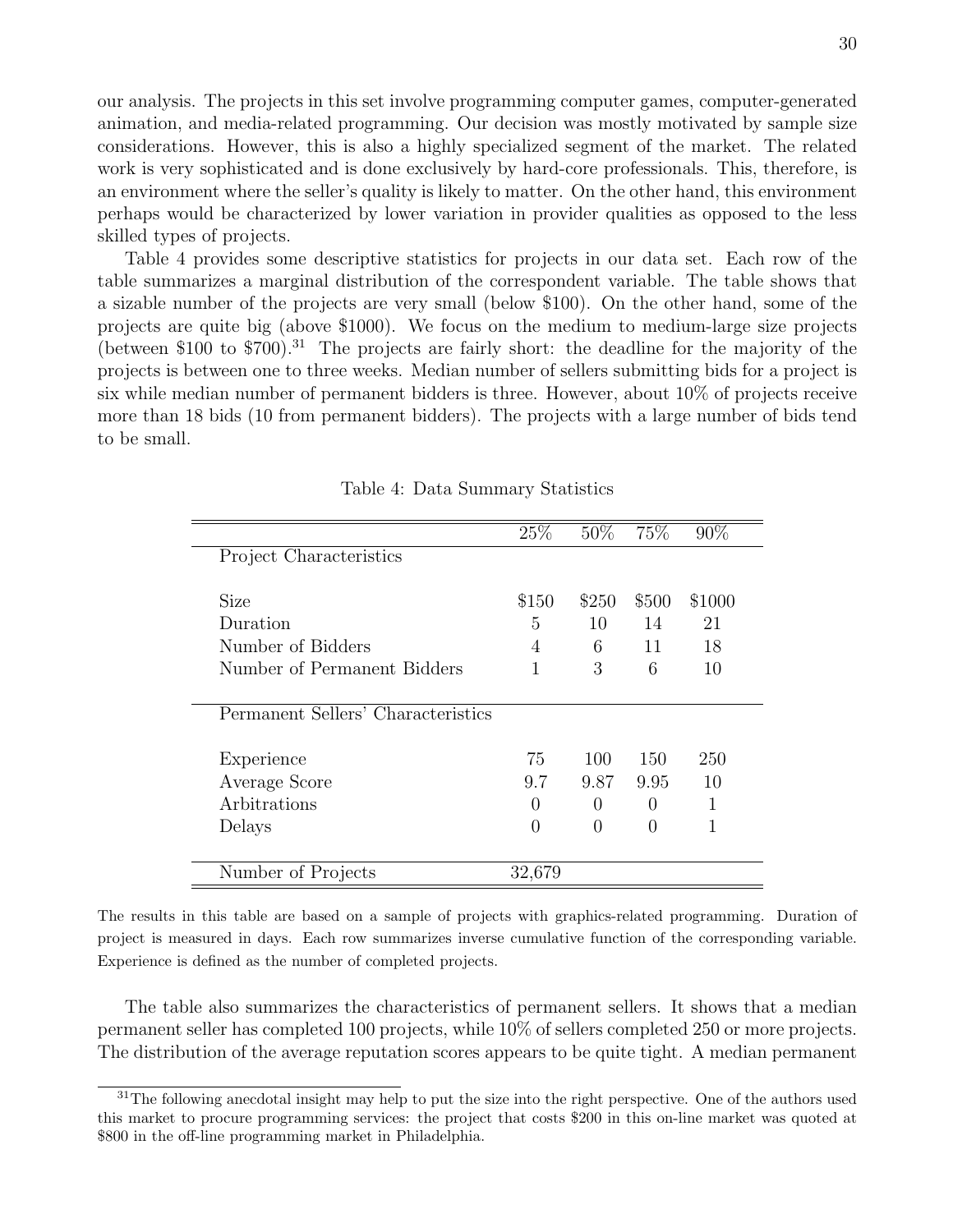seller has an average score of 9.87, while less than 25% have an average score below 9.7 or above 9.95. Similarly, a median permanent seller was never involved in an arbitration or had a delay. However, less than 10% of permanent sellers were involved in at least one arbitration or had at least one delay.

We group sellers into country groups by geographic proximity and similarity of language and economic conditions. We end up with seven country groups: North America (USA and Canada), Latin America, Western Europe, Eastern Europe, Middle East and Africa, South and East Asia, Australia (grouped with New Zealand). In our data North America, Eastern Europe and South or East Asia account for the majority of submitted bids.

We now turn to the discussion of the estimation results. We first summarize estimates from our classification procedure, then we discuss the parametric estimates of the buyers' tastes and sellers' quality levels as well as the bidding and participation strategies of transitory bidders.

#### 6.2 Empirical Results: Classification

In this section we summarize the results of the group structure estimation. Classification algorithm is applied to the set of permanent participants specializing in graphics-related programming. For each seller we discard the first year of his tenure and only use observations that correspond to the later years of his career with on-line market.

We assume that the buyer cares about the seller's quality, price, and the seller's covariates such as reliability and country affiliation. We specifically distinguish between the seller's quality and reliability. In our environment quality reflects the seller's ability to handle complex and not fully specified jobs and his ability to deliver a product of superior quality. In contrast, reliability measures the likelihood that he completes the job if engaged, that he is on-time, maintains regular communication with the buyer, is responsive to buyer's requests, etc. We believe that the number and value of reputation scores reflects seller's reliability.<sup>32,33</sup> The seller's country affiliation can proxy for things such as convenience of working with a given seller related to time difference, the likelihood of language proficiency, and work culture.

All permanent sellers have a high number of ratings, therefore, we assume that the exact number of ratings is not important. We divide all the sellers into three cells according to the average reputation score: (cell 1) average reputation score less than 9.7, (cell 2) average reputation score above 9.7 and below 9.9, (cell 3) average reputation score above 9.9. This results approximately in an allocation of 30%, 30%, and 40% across cells.

The classification index is constructed for the pair of sellers on the basis of projects where they both belong to the set of potential bidders. Our data do not contain information on the set of potential sellers for a specific project. In our analysis we assume that the set of potential sellers for project l consists of all sellers who were active in the market (i.e., submitted bids or sent messages to buyers) during the week when project  $l$  was posted and who are qualified for the type of work indicated for project  $l$  (i.e., they bid for similar projects in the past). The pair-wise nature of our index does not have strong implications for our sample. We are able to compute an index for each pair of sellers within each of our cells. We have also experimented

 $32$ The number of scores is highly correlated with the number of projects completed. It, therefore, may also reflect seller's experience. On the other hand, the value of the reputation score may include information about the quality of work but also reflects whether buyer was satisfied with experience of working with this seller.

<sup>&</sup>lt;sup>33</sup>We have also verified robustness of our results by repeating the analysis while including the number of arbitrations and delays as additional measures of reliability. The results remain virtually unchanged.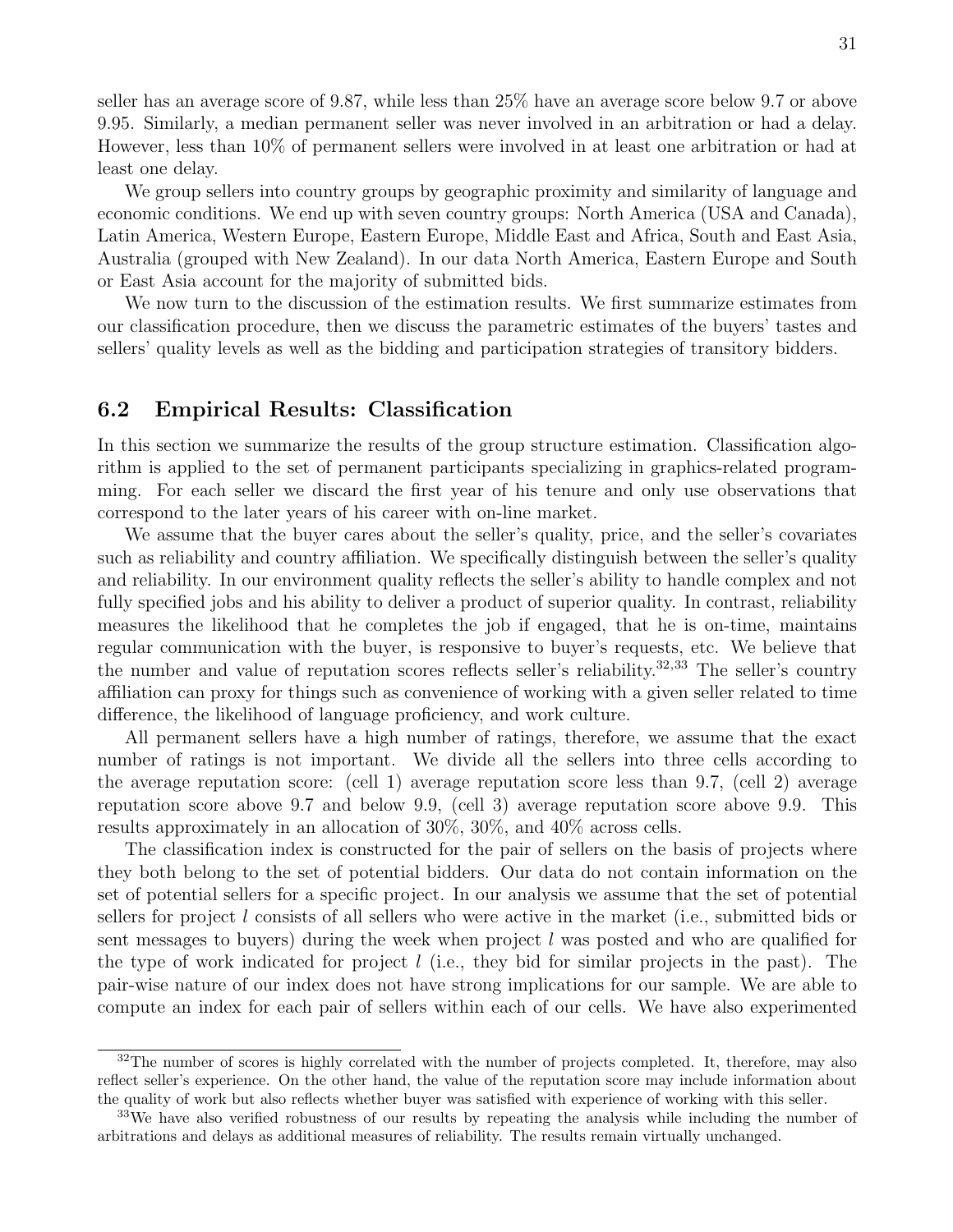with alternative definitions of the sets of potential sellers. The results of the classification remain stable even with different definitions.

We follow the steps described in the Section 5. That is, we start by estimating a group structure for a range of the number of groups. We then apply a criterion function to select the structure with the number of groups most supported by the data. For this structure we then compute confidence sets. Table 8 in Supplemental Appendix demonstrates steps 1 and 2 for the group of Eastern European sellers with a medium level of average reputation score.

Table 5 reports the estimated group structures with corresponding confidence sets for cells of North American, Eastern European and East Asian sellers. We estimate multiple quality groups in each cell and the confidence sets associated with each group structure are quite tight. It is difficult to draw any substantive conclusions about the quality distribution on the basis of these results since classification into groups is ordinary and does not allow for comparison of levels across countries or reputation scores. We note here that even the cells that correspond to a very narrow range of reputation scores (such as medium or high reputation scores) allow for a non-trivial number of quality groups. Also, mass allocation between quality groups differs across cells. We defer the more interesting substantive inference to the section on the results of the parametric estimation.

#### 6.3 Empirical Results: Parametric Estimation

In this section we present the results of the parametric analysis. We begin by summarizing our specification and the exact set of moments used in estimation. Next, we discuss the estimates of the objects of interest: parameters of buyers' tastes distribution, quality distributions for a range of covariate values, as well as sellers' bidding strategies and recovered cost distributions.

#### 6.3.1 Parametric Specifications

As we stated in the previous section, we assume that buyers' utility from selecting a specific seller depends on the seller's quality, price quote, and country group affiliation as well as performancerelated indicators such as the number of scores, and the average reputation score. We modify the utility specification for the purpose of estimation. More specifically, we divide the expression for the utility function by the quality coefficient  $\alpha$ . This obtains a utility function specification that is often used in the estimation of differentiated product models:<sup>34</sup>

$$
\tilde{u}_{li} = q_i(x) + x_i \tilde{\beta}_l - \tilde{\alpha}_l b_{li} + \tilde{\epsilon}_{li}.
$$

Here  $q_i(x)$  plays the role of a product-level unobservable that was first introduced into the differentiated products studies by Berry, Levinsohn, and Pakes (1995), and Nevo (2001). Further, we assume that utility errors,  $\tilde{\epsilon}$ , follow the Extreme Value Type I distribution with standard error  $\sigma_{\epsilon}$ , while taste parameters  $\alpha$  and  $\beta$ , and buyer's outside option are assumed to be distributed according to the normal distributions  $N(\mu_{\alpha,U_0}, \Sigma_{\alpha,U_0})$ , and  $N(\beta_0, \Sigma_{\beta})$ , respectively.<sup>35</sup> We impose

<sup>&</sup>lt;sup>34</sup>We could be worried about such re-parameterization in the case when zero belongs to the support of  $\alpha$ . However, this would only mean that infinity belongs to the supports of  $\tilde{\alpha} = \frac{1}{\alpha}$ ,  $\tilde{\beta} = \frac{\beta}{\alpha}$ , and  $\tilde{\epsilon} = \frac{\epsilon}{\alpha}$ , the case that can be easily accommodated.

<sup>&</sup>lt;sup>35</sup>Strictly speaking, the distribution of  $\alpha$  should have been chosen to have a non-negative support. However, we estimate the standard error of this distribution to be quite small so that this assumption does not make any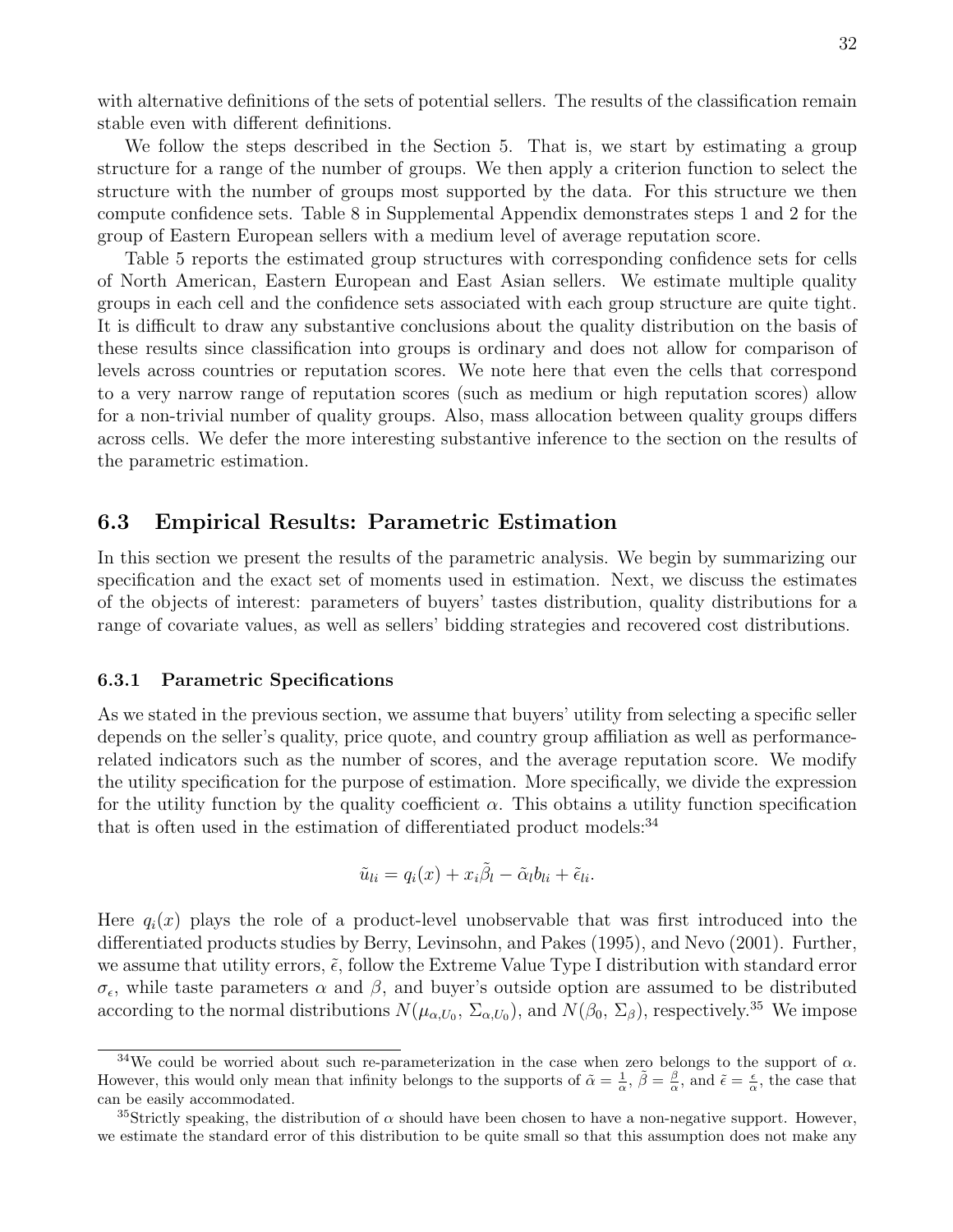| Country        | Average | Total Number |                    | $Q = L$ $Q = M$ $Q = H$ |      |
|----------------|---------|--------------|--------------------|-------------------------|------|
| Group          | Score   | of Suppliers |                    |                         |      |
| North America  | low     | 12           | 4                  | 8                       |      |
|                |         |              | (6)                | (10)                    |      |
| North America  | medium  | 13           | $\overline{4}$     | 9                       |      |
|                |         |              | (6)                | (11)                    |      |
| North America  | high    | 17           | 12                 | 5                       |      |
|                |         |              | (13)               | (6)                     |      |
| Eastern Europe | low     | 18           | 6                  | 12                      |      |
|                |         |              | (8)                | (14)                    |      |
| Eastern Europe | medium  | 52           | 33                 | 12                      | 7    |
|                |         |              | (37)               | (14)                    | (9)  |
| Eastern Europe | high    | 83           | 6                  | 65                      | 12   |
|                |         |              | (7)                | (69)                    | (15) |
| East Asia      | low     | 91           | 62                 | 18                      | 11   |
|                |         |              | (68)               | (22)                    | (13) |
| East Asia      | medium  | 66           | 6                  | 53                      | 7    |
|                |         |              | (8)                | (57)                    | (9)  |
| East Asia      | high    | 58           | 50                 | 8                       |      |
|                |         |              | $\left( 53\right)$ | (11)                    |      |

Table 5: Estimated Quality Groups by Supplier Covariates

This table shows the estimated group structure and a consistently selected number of groups for each cell determined by covariate values. Column 3 indicates the total number of the suppliers in the cell. Columns 4-6 report the size of the estimated quality group. The size of the corresponding confidence set with 90% coverage is reported in parenthesis. Note that the confidence set with the level  $(1 - \alpha)$  for a given quality group is defined to be a random set whose probability of containing this quality group is ensured to be asymptotically bounded from below by  $(1-\alpha)$ .

the normalization assumptions implied by our identification argument. That is, we normalize the expected value of  $\epsilon$  to be equal to zero, the expected value of  $\alpha$  to be equal to one, and one of the quality levels (quality level 1 of the low average score group, the South and East Asian country group) to be equal to zero. We, therefore, aim to estimate the vector of parameters  $\theta = \{\sigma_{\epsilon}, \sigma_{\alpha}, \beta_0, \Sigma_{\beta}, \{q_x\}\}\$  where  $\{q_x\}$  is the vector of quality levels that correspond to the quality groups recovered in the previous section.

We assume that transitory and permanents sellers' bid distributions are well approximated by normal distributions  $N(\mu_{B^t}, \sigma_{B^t}^2)$  and  $N(\mu_{B^p}, \sigma_{B^p}^2)$ ,<sup>36</sup> respectively. The means of the bid distribution depend on the seller's quality group, number of reputation scores (projects completed), and average reputation score, and on the number of potential competitors by quality group. We allow the effect of the average reputation score to vary flexibly with the number of scores. Notice that the bid distribution of transitory sellers depends both on the current average score and the long-run average score through the group structure. This is because the long-run average score

practical difference. The same comment applies to our assumption on the distribution of bids below.

<sup>&</sup>lt;sup>36</sup>See the comment for the distribution of  $\alpha$  above.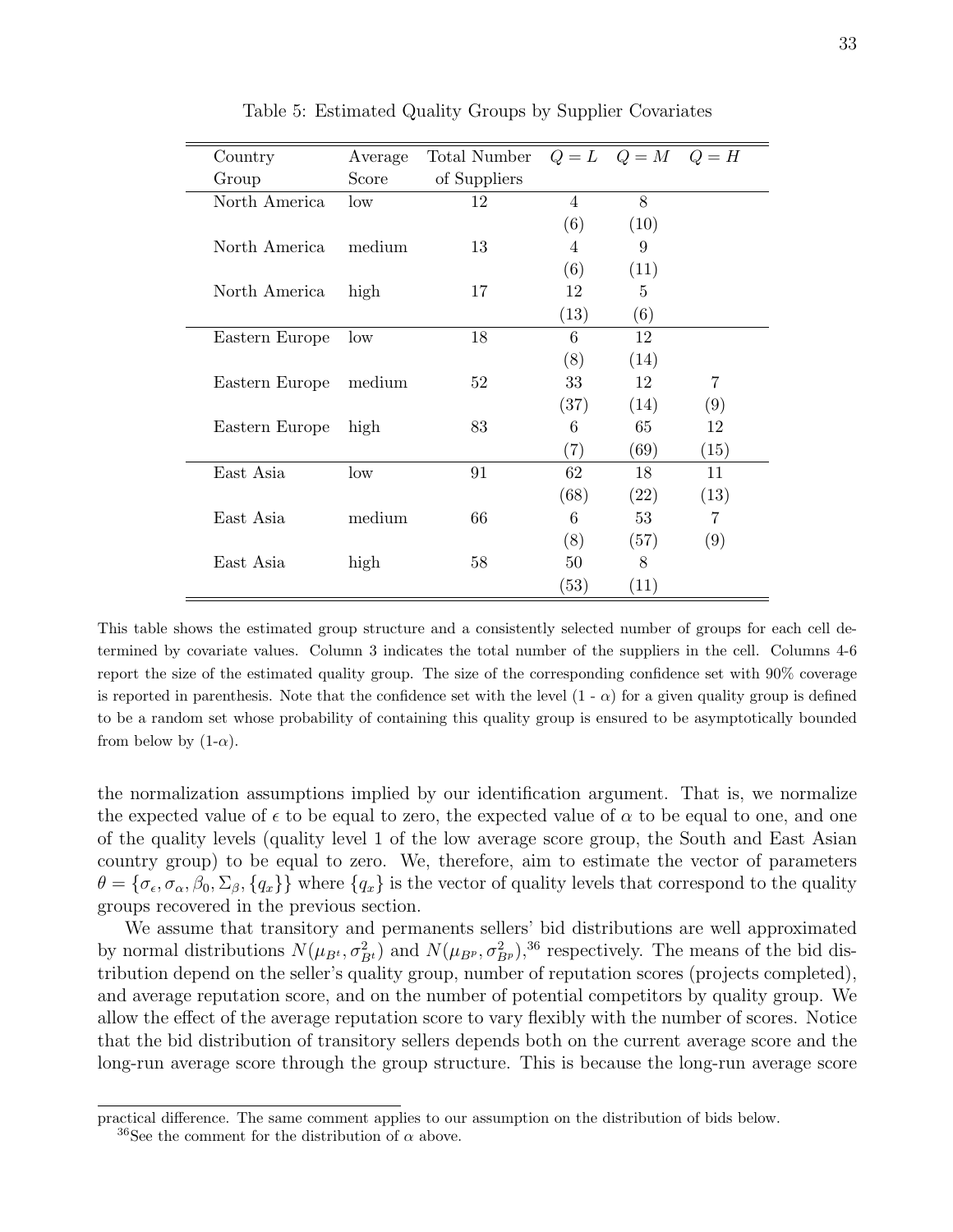correctly reflects the seller's true reliability. However, it is not observed in the data for transitory sellers. Therefore, the buyer has to base his expectation of the long-run average reputation score on contemporaneously available measures when awarding the project. This, in turn, implies that transitory bidders would incorporate their current average scores into their bids. We explain how we link the transitory seller's long-run average score group to his current performance below.

Similarly, we approximate permanent and transitory bidders' respective probabilities of participation by normal distribution functions that depend on linear indices of the seller's quality group, number of reputation scores (projects completed), and average reputation score, and on the number of potential competitors by quality group. As in the case with the bid distribution, we allow the effect of the average reputation score to vary flexibly with the number of scores.

We have estimated the quality groups for permanent sellers conditional on country affiliation and long-run average reputation scores. The majority of transitory sellers complete only one or two projects. Hence, their long-run average reputation scores are not observed in the data. We assume that buyers use public information to form beliefs about the probability that a beginning seller with a given number and sum of scores and a given quality level belongs to a particular long-run average score group. We recover these beliefs non-parametrically using beginning of career and long-run data on permanent bidders. We use these beliefs to form the expected utility that the buyer derives from transitory sellers.

The detailed list of moment conditions used in estimation and the discussion of exclusion restrictions can be found in Supplemental Appendix.

#### 6.3.2 Quality and Other Attributes as Determinants of Buyer's Choice

Table 6 reports the estimated coefficients of the buyers' utility function and quality levels. All estimates have the expected signs and small standard errors. In the estimation the prices are normalized by the project size; therefore, all coefficients represent the percentage mark-up over the project size that an average buyer would be willing to pay for the unitary increase in the corresponding covariate.

Notice that the estimated variance of  $\epsilon$  is quite small, which indicates that the seller' covariates indeed play an important role in our environment in comparison to stochastic or unexplained factors. The price coefficient  $\alpha$  has a comparable variance. Nevertheless, the price component plays a more important role than  $\epsilon$  since it is additionally multiplied by price.

The last panel of the table reports the estimated quality levels across covariate cells. The estimated levels have the expected sign and are increasing according to group ranking. The differences across quality levels are substantial in magnitude. In addition, the model with quality is capable of explaining 70% of buyers' choices in comparison to the 25% that the model without quality could explain. These things indicate that quality plays an important role in our environment.

Next, we observe that the quality levels are consistent across covariate cells. There appears to be roughly three quality levels present in this market, with the lowest normalized to be around zero, the medium quality level estimated to be somewhere in the range 0.1-0.3, and the highest quality level is between 0.45-0.68. The exact levels differ across country groups with Eastern Europe characterized by the highest values for each quality level and North America characterized by the lowest "high" quality levels.

Having established that the quality levels are very similar across covariate groups, we can conclude based on the results from the previous section that there exist important differences in the distribution of quality mass across covariate levels. In particular, North America is missing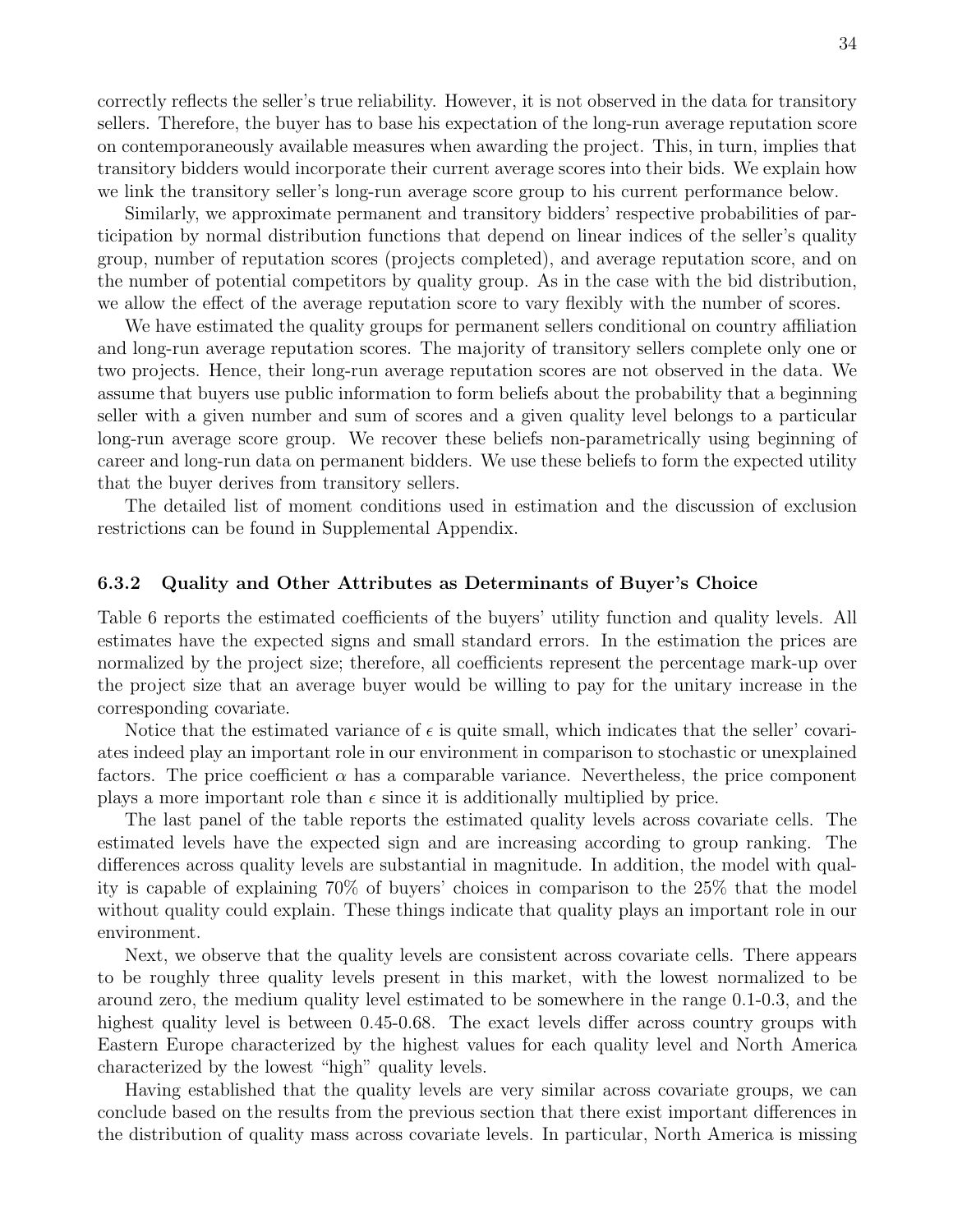a middle quality level, whereas the lowest average score cell for Middle Europe and the highest average score cell for South and East Asia are missing the lowest quality levels. Similarly, the medium score cell for Eastern Europe allocates the most mass to the lowest and medium quality levels, whereas the highest score cell allocates the most mass to the medium and high quality levels. We observe similar regularities in the case of South and East Asia. Hence, the distribution of qualities varies significantly with covariate values. That finding underscores the importance of using our methodology, which allows for such dependence, as opposed to a mixture methodology that would have to impose the restriction that the distribution of unobserved heterogeneity is orthogonal to other variables that enter utility function.

Country and long-run average reputation score appear to have independent effects on the buyer's utility. These effects, however, are rather small relative to the differences in quality levels. For example, an average buyer would be willing to pay almost 9% more of the project size,  $(0.507 - 0.413 = 0.094)$ , to obtain the service of a high-quality North American seller with a high reputation score rather than a high-quality North American seller with a low reputation score. Similarly, an average buyer would be willing to pay  $14\%$  more of the project size,  $(0.668-0.544)$  = 0.124, to hire a medium score, high-quality supplier from Eastern Europe rather than a medium score, high-quality supplier from South or East Asia.

We estimate that the number of reputation scores and an average reputation score matter for beginning or transitory bidders in a statistically significant way. For example, at any quality level, having no reputation scores bears a negative premium of close to 2%. On the other hand, having a positive but small number of scores erodes this negative premium to zero. The average reputation score does not appear to be important when the number of scores is really small. However, the difference between 9 points and 10 is rewarded with a 5% premium if the number of scores is moderate. This is comparable to the 7% premium documented above for the case of a long-run average reputation score that corresponds to the large number of scores.

Additionally, we estimate that buyers participating in this market gain about 53% improvement in utility relative to their outside option on average. This reflects the gain in utility generated by access to larger markets and better information and search technology enabled by the Internet.

#### 6.3.3 The Role of Reputation Scores

Our empirical results contribute to a better understanding of the information and enforcement issues studied in the literature on Internet auctions. Main questions in this literature are whether consumers are able to obtain credible information about the product sold and what mechanism incentivizes sellers to exert higher effort. One possibility emphasized in the literature is that reputation score proxies for the quality of the seller, or, in other words, it serves as an informative device that counteracts adverse selection problems. On the other hand, it may represent an enforcement mechanism that eliminates moral hazard issues. The emerging consensus in the literature seems to indicate that the latter role is probably more relevant (e.g., Cabral and Hortacsu (2010)). Our empirical results appear to reinforce this consensus, as we explain below.

First, we estimate a non-trivial quality heterogeneity within a narrow band of reputation scores, which suggests that the reputation score predicts seller's quality very imperfectly. Second, we estimate that the bid distribution of transitory bidders significantly depends on the bidder quality in addition to all the covariates. Recall that this object is recovered from the variation in buyers choices since no direct link between transitory seller's bids and his quality is observed in the data. This suggests that the buyer must be informed about quality either directly or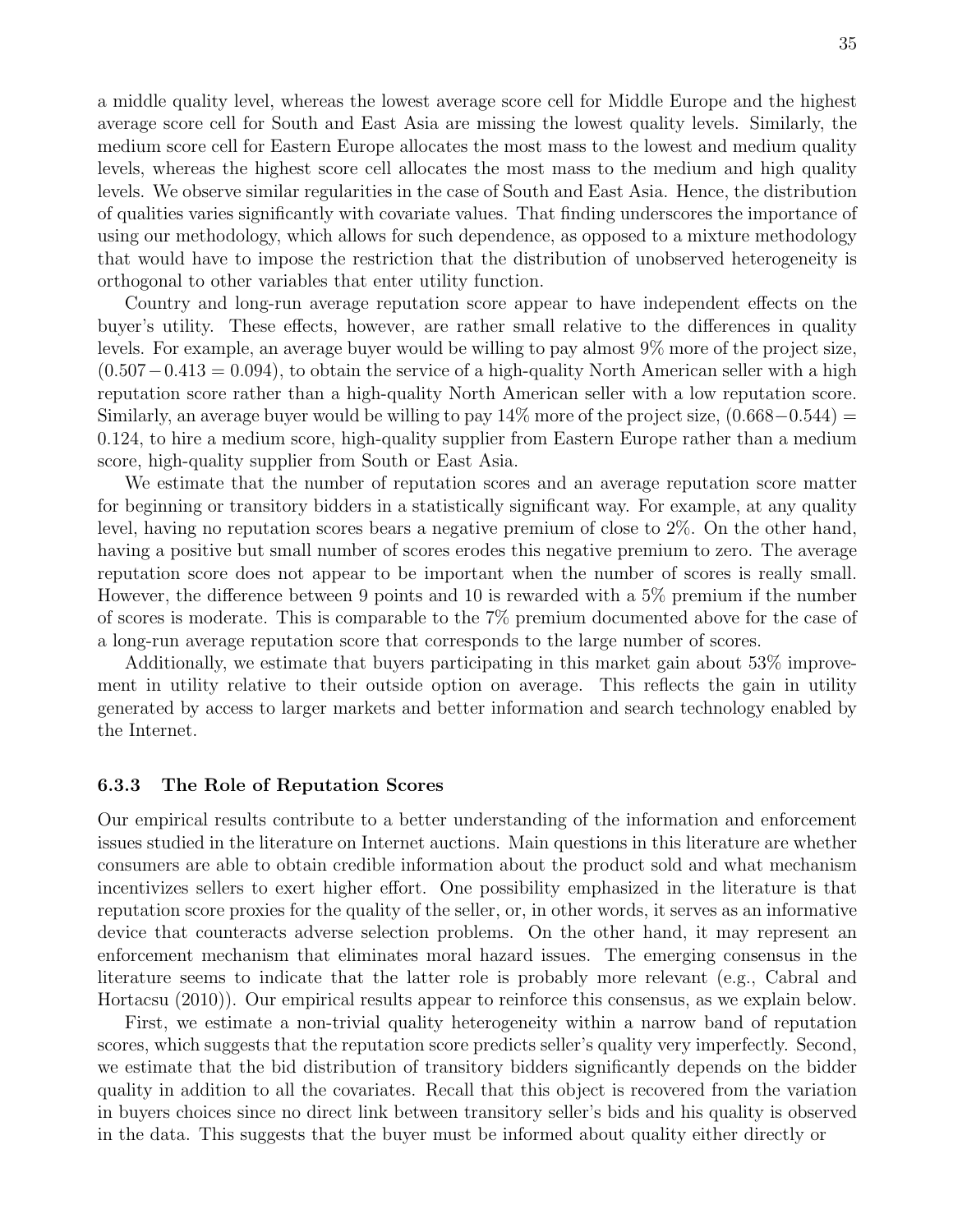| Variable                                 |               |       | Coefficient | Std.Error |
|------------------------------------------|---------------|-------|-------------|-----------|
| $\log(\sigma_{\epsilon})$                |               |       | $-0.315**$  | 0.04      |
| $\log(\sigma_\alpha)$                    |               |       | $-0.298**$  | 0.01      |
| $\log(\sigma_{U_0})$                     |               |       | $-0.179**$  | 0.076     |
| $\sigma_{\alpha,U_0}$                    |               |       | 0.142       | 0.093     |
| no ratings                               |               |       | $-0.022**$  | 0.007     |
| $0 <$ ratings $\leq 3$                   |               |       | $-0.008**$  | 0.002     |
| $3 <$ ratings $\leq 10$                  |               |       | $-0.003$    | 0.005     |
| Average Score* $D_{0 < ratings \leq 3}$  |               |       | $-0.004$    | 0.006     |
| Average Score* $D_{3 < ratings \leq 10}$ |               |       | $0.033**$   | 0.011     |
| North America,                           | low score,    | $Q=1$ | $-0.016**$  | 0.007     |
| North America,                           | low score,    | $Q=2$ | $0.413**$   | 0.009     |
| North America,                           | medium score, | $Q=1$ | $-0.016**$  | 0.008     |
| North America,                           | medium score, | $Q=2$ | $0.433**$   | 0.008     |
| North America,                           | high score,   | $Q=1$ | $-0.016**$  | 0.003     |
| North America,                           | high score,   | $Q=2$ | $0.507**$   | 0.004     |
| Eastern Europe,                          | low score,    | $Q=1$ | $0.263**$   | 0.003     |
| Eastern Europe,                          | low score,    | $Q=2$ | $0.625**$   | 0.005     |
| Eastern Europe,                          | medium score, | $Q=1$ | $-0.103**$  | 0.005     |
| Eastern Europe,                          | medium score, | $Q=2$ | $0.255***$  | 0.003     |
| Eastern Europe,                          | medium score, | $Q=3$ | $0.672**$   | 0.009     |
| Eastern Europe,                          | high score,   | $Q=1$ | $-0.107**$  | 0.006     |
| Eastern Europe,                          | high score,   | $Q=2$ | $0.263**$   | 0.005     |
| Eastern Europe,                          | high score,   | $Q=3$ | $0.668**$   | 0.004     |
| South and East Asia,                     | low score,    | $Q=1$ | 0.000       |           |
| South and East Asia,                     | low score,    | $Q=2$ | $0.089**$   | 0.008     |
| South and East Asia,                     | low score,    | $Q=3$ | $0.449**$   | 0.008     |
| South and East Asia,                     | medium score, | $Q=1$ | $-0.019**$  | 0.003     |
| South and East Asia,                     | medium score, | $Q=2$ | $0.105***$  | 0.007     |
| South and East Asia,                     | medium score, | $Q=3$ | $0.544**$   | 0.006     |
| South and East Asia,                     | high score,   | $Q=1$ | $0.105**$   | 0.004     |
| South and East Asia,                     | high score,   | $Q=2$ | $0.556**$   | 0.007     |

Table 6: Buyers' Tastes and Quality levels

The results are based on the dataset consisting of 11, 300 projects. The quality level for South and East Asia, low score, Q = 1, is normalized to be equal to zero. The stars, ∗∗, indicate that a coefficient is significant at the 95% significance level.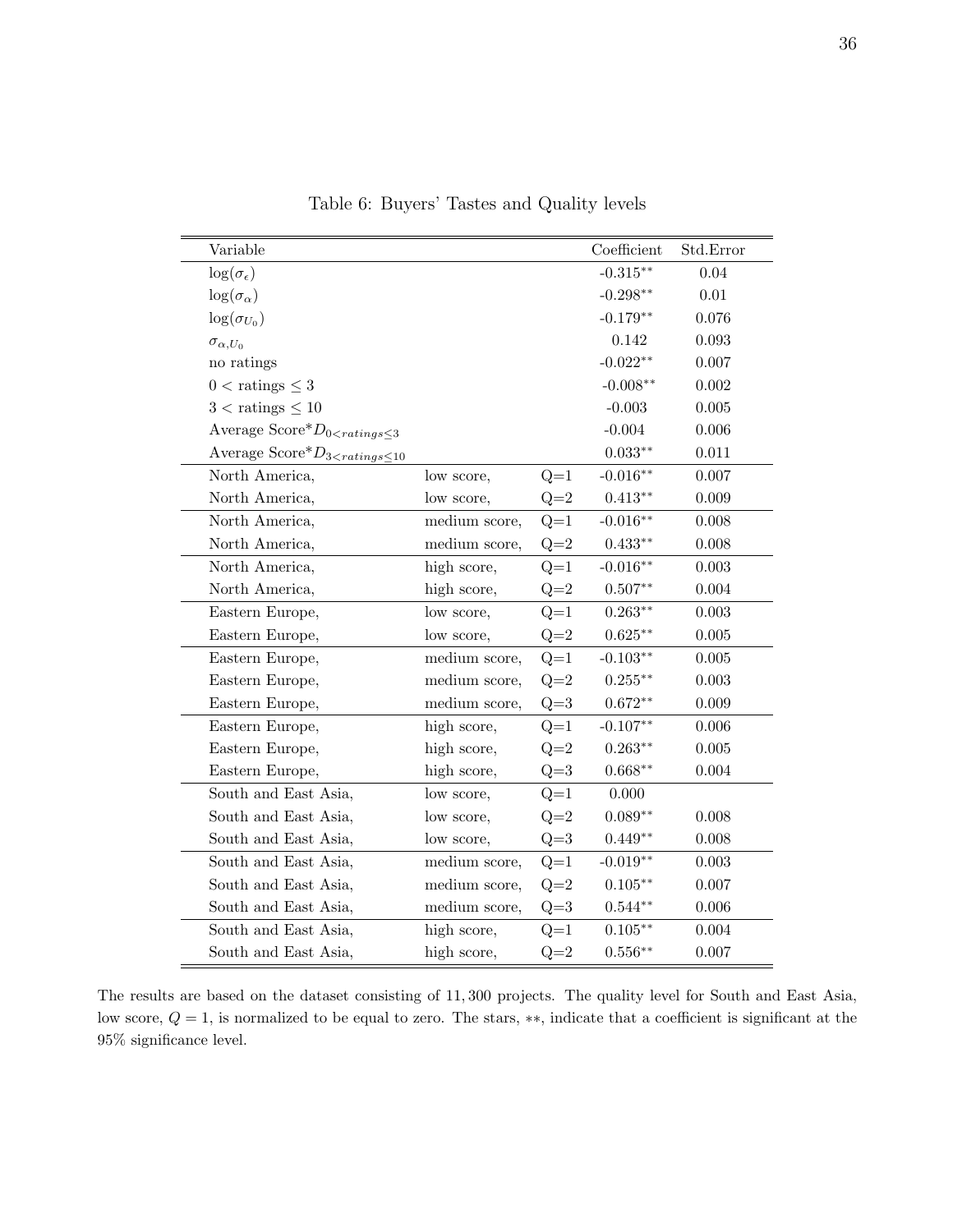indirectly through signaling. It appears thus that information problems play only a limited role, at least in the segment of the market we study.<sup>37</sup> The reputation scores are nonetheless valued by the buyer, which must indicate that they fulfill their literal role, namely, that of creating reputation. In summary, evidence from the data appear to point more toward the role of reputation scores as addressing moral hazards rather than adverse selections.

#### 6.3.4 Pricing Strategies, Cost Distributions and Quality Heterogeneity

Tables 9, and 10 in Supplemental Appendix report the estimated coefficients for bid distributions and participation probabilities. These coefficients are difficult to interpret without the context of a pricing game. We use them to comment on the performance of our estimation procedure and model fit.

Our estimates indicate a statistically significant relationship between the transitory sellers' mean bids, participation probabilities and quality levels. Further, the estimated coefficients for the permanent sellers' bid distributions and participation probabilities are very similar in sign and magnitude to the coefficients from the transitory sellers' bid distribution and participation probabilities. Recall that the transitory sellers' bid distribution is estimated jointly with the utility function parameters from observed buyers' choices via the set of moments that exploit the structure of our model and proposed identification strategy. In particular, there is no direct link between the transitory seller's bids and his quality level. Our estimates, therefore, support our assumption that the quality of the transitory bidder is observable to buyers.

We rely on first order condition from the permanent bidder optimization problem to compute the inverse bid functions,  $\xi(b|(q, x))$ , for sellers with various affiliations. More specifically, we compute inverse bid function as

$$
\xi(b_i|(q, x)_i) = b_i - \frac{P(i \text{ wins} | b_i; \sigma_{-i}^E, \sigma_{-i}^B)}{\frac{\partial}{\partial b} P(i \text{ wins} | b; \sigma_{-i}^E, \sigma_{-i}^B)|_{b=b_i}}.
$$

The details can be found in Supplemental Appendix. The distributions of the seller's costs are then recovered by combining the bid distributions and the inverse bid functions:

$$
F_C(c|(q, x)) = F_B(\xi^{-1}(c|(q, x))|(q, x)).
$$

Figure 2 in Supplemental Appendix depicts the estimated permanent sellers' bidding functions for North America, Eastern Europe, and South and East Asia respectively. Similarly, figure 3 in Supplemental Appendix shows the estimated densities of the cost distributions across country groups and across average reputation score levels. The estimated bid functions are increasing in costs, which is consistent with the theoretical predictions for the environment with private values. The graphs show that the mark-up over sellers' cost changes very little with cost level and, in fact, for some groups increases as costs reach the upper end of the support. This feature arises because the buyer's choice is based in part on a purely stochastic (from the seller's point of view) component,  $\epsilon$ . As the seller's costs increase and therefore his ability to compete on price decreases, his probability of winning increasingly depends on the realization of the  $\epsilon$ component, which in turn makes his bidding strategy less aggressive. As should be expected, this "gambling effect" appears to be most pronounced in the pricing strategies of lower quality

<sup>37</sup>Relatedly, Lewis (2011) finds little evidence of adverse selection in the context of the e-Bay auto market.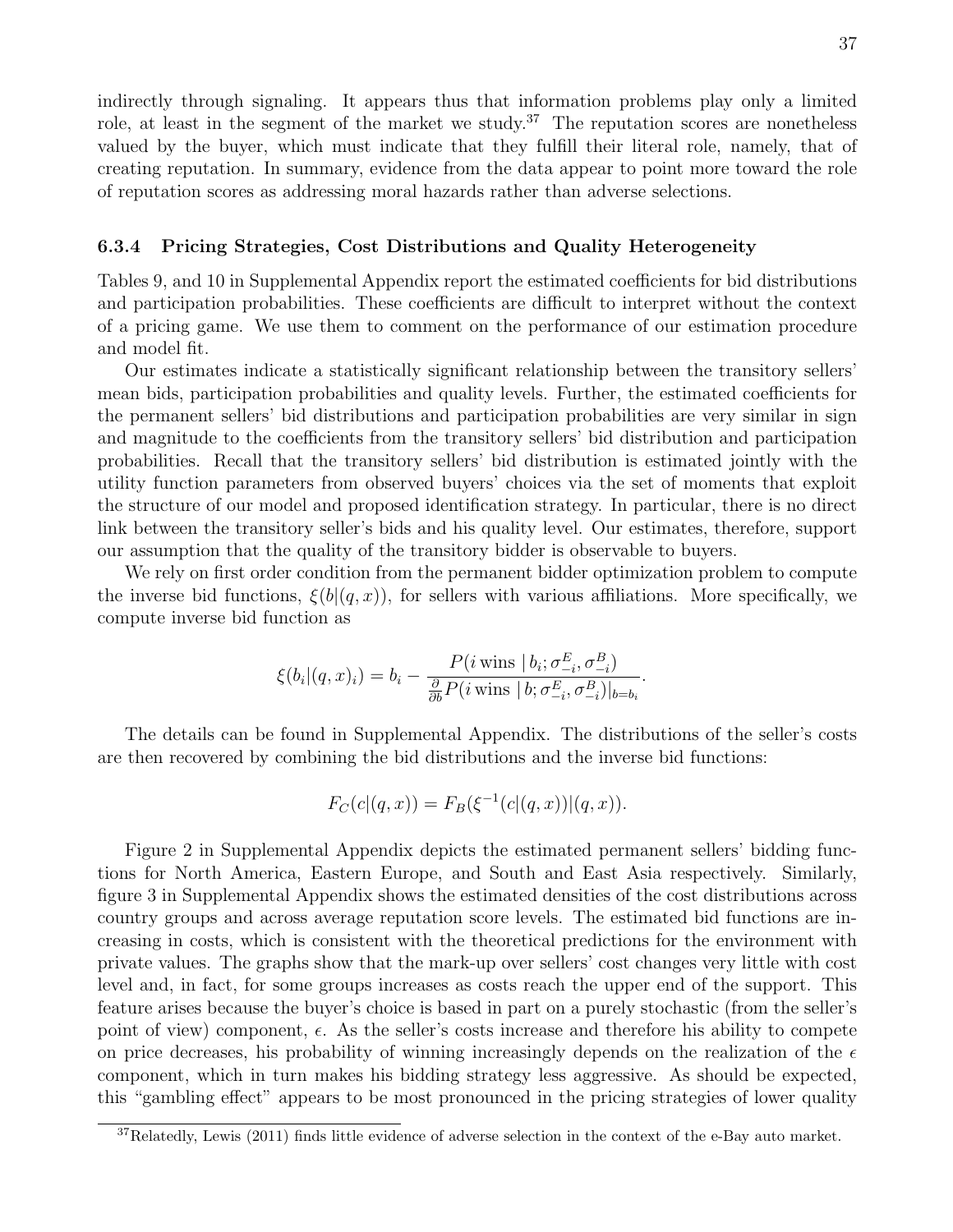levels. In general, stochasticity plays an important role in our environment: sellers are uncertain about buyers' tastes as well as their actual competition. This accounts for the relatively large mark-ups we document in our environment.

The depicted cost distributions are based on the estimated bid distributions and inverse bid functions for permanent bidders. The estimated project cost distributions are typically "increasing" in sellers' quality. More specifically, the cost distribution of the high-quality group is always shifted to the right relative to the distribution of the medium-quality group. However, the low-quality group often has costs that are comparable to or even higher than the costs of the high-quality group. This indicates substantial costs heterogeneity unrelated to quality that characterize the participants in this market.

Notice further that the estimated project cost distributions appear to have substantially lower variances relative to the variance of the bid distributions. Thus, our model is capable of rationalizing the highly variable pricing environment through reasonably tight cost distributions. The "gambling" property of the bid functions described above explains this effect. Indeed, convexity or increasing mark-up near the end of the support induces high variance in sellers' prices and also explains the presence of really high bids in this environment. Thus, again our modeling choice for buyers' preferences appear to work well in this environment.

We assess the magnitude of the entry costs using a simple model of entry such that (a) entry cost constitutes the seller's private information, (b) entry cost is orthogonal to the seller's cost of completing the project, (c) the cost of completing the project is not observed at participation decision.<sup>38</sup> Under this model, the observed probability of participation satisfies the equation

$$
F_S(E[\pi(q, x)]) = \Pr(i \in A(x, q)),
$$

where  $F_S(.)$  denotes the distribution of the entry costs and  $\pi(q, x)$  is an ex-ante expected profit.

We estimate the mean and standard deviation of entry costs distribution by fitting the truncated normal distribution (truncated at 0) to the set of points implied by the ex-ante expected profit and the probability of participation values for various covariate cells and quality groups. The estimated value for the mean and standard deviation of the entry costs are 0.032 and 0.077 respectively. That is, entry costs roughly correspond to 7% of the project cost on average. This number is slightly higher than documented in other markets.<sup>39</sup> The relatively large entry costs estimated in this market may reflect the fact that active bidding for a project involves substantial interaction with the buyer and possibly preparation of supplementary materials.

## 7 Analysis of Economic Policies and Regulations

In this section we use the estimates from the on-line market for programming services to assess the impact of various policies and regulations. In particular, we first study the effects of occupational licensing, a policy used in many markets for professional services. Second, we analyze the costs to the government from using the standard as opposed to multi-attribute auctions in service procurement. Due to space constraints, this analysis is necessarily somewhat stylized. It clearly illustrates, however, that knowledge of the structural model parameters is essential

<sup>38</sup>The details of similar models can be found in Krasnokutskaya ans Seim (2011) and Li and Zheng (2009).

<sup>&</sup>lt;sup>39</sup>Studies of the US highway procurement market have estimated entry costs to be around 2 − 5% of the engineer's estimate.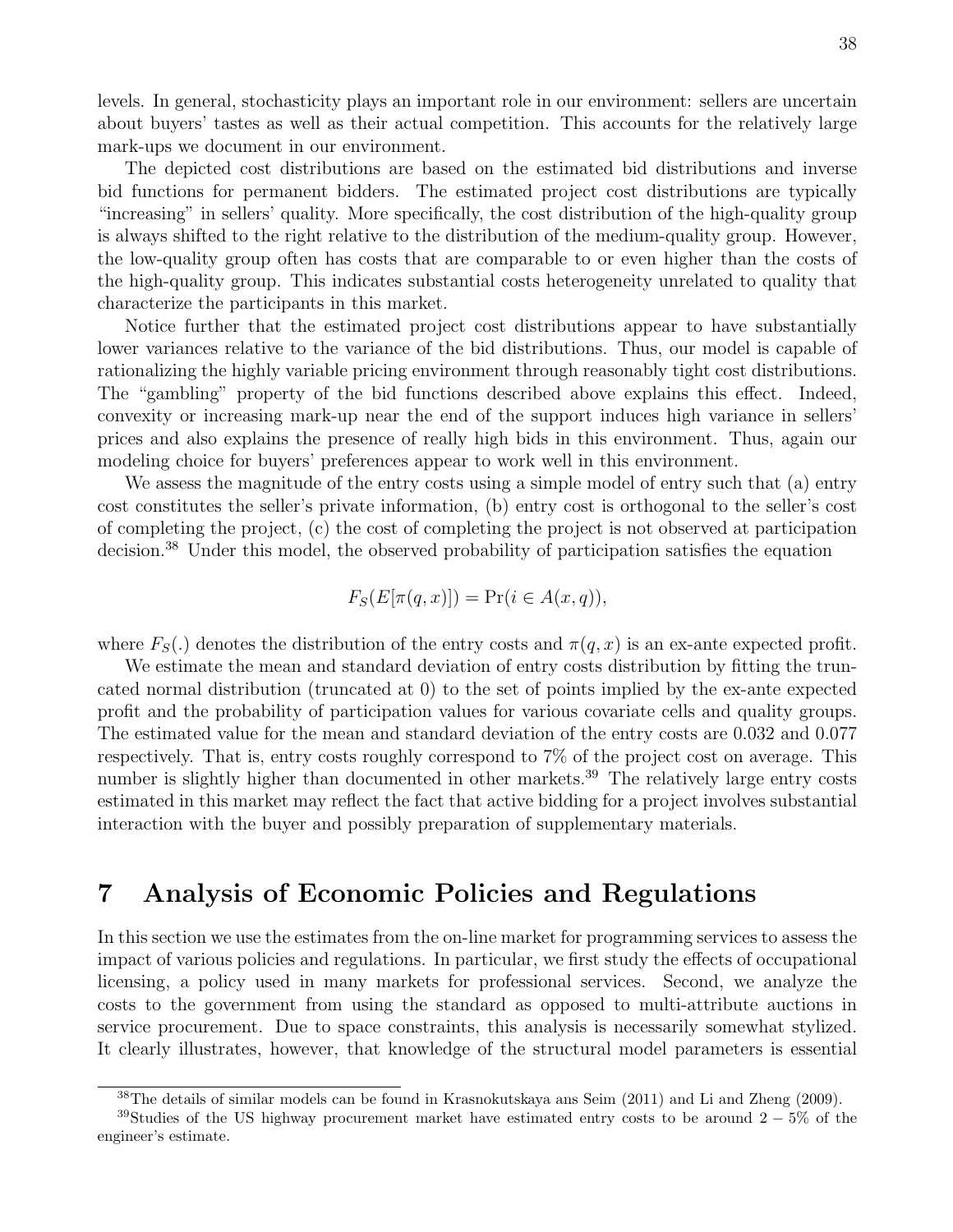for understanding the effects of different policies. It also yields new insights into possible forces underlying sometimes puzzling effects observed in the data.

#### 7.1 The Effects of Occupational Licensing

The stated rationale for occupational licensing is to ensure that the quality of services purchased by consumers exceeds a chosen lower bound.<sup>40</sup> Accordingly, we model licensing requirements as the ability of the licensing authority to restrict participation in the market to sellers whose quality is above a set threshold.<sup>41</sup>

The results of this experiment are summarized in Table 12 in Supplemental Appendix. Column (1) presents various statistics from the market without licensing. In Column (2) the results correspond to the licensing regime that restricts market participation to medium- and highquality sellers. In Column (3) licensing restrictions are assumed to be so severe that only highquality sellers are allowed to participate in the market. Comparing Columns (1) and (2), we observe that the introduction of licensing leads to an increase in average price paid in the market (by about 5%) which is associated with the decline in the expected buyers' utility (on average by 8.5%). This effect reflects buyer's disutility from paying higher price per unit of quality (which maybe greater than the dollar amount increase if buyers are very price-sensitive). The expected utility of all types of buyers declines whereas the buyers with low preference for quality are hurt the most and many of them are now priced out of the market. In addition, the increase in the profits of participating sellers is not sufficient to compensate for the decline in buyers' utility and loss of profit to low-quality sellers, so overall surplus generated in this market declines as well (by about  $4\%$ ). Interestingly, the average number of sellers does not change very much so these effects are driven mostly by the reduction in the variety rather than by the pure "total number of participants" effect.

Another interesting feature of the results is that the market share of high-quality sellers is barely affected. In fact, if we compute market shares conditional on the realized set of active bidders containing maximum number of quality levels (three before and two after the introduction of licensing) we observe that the share of high-quality sellers in such auctions actually declines (is re-allocated to medium-quality sellers) by about 10%. Thus, the average quality purchased in such auctions may decline as a result of licensing. Small positive change in the aggregate market share of high-quality sellers is explained by the increase in the share of the auctions where only high-quality bidders participate and thus win. However, a slight variations in the numbers and costs of potential bidders across quality levels can induce overall decline even in the aggregate market share of high-quality bidders. In short, licensing may result in marginalization of high quality and our model is capable of generating such an effect for the realistic values of structural parameters.

The descriptive empirical studies have long documented the ambiguous effects of licensing on

<sup>&</sup>lt;sup>40</sup>The desirability of this restriction is motivated by the assumption that consumers are not well informed about the quality of service providers. We find no evidence that this is the case in our market. Our findings accord well with the evidence from other online markets. Even looking more broadly at all service markets in the US, Krueger and Kleiner (2013) find that workers do not earn significantly more conditional on their characteristics even after they are certified to be of high quality by the government. This is suggestive of the fact that government certification does not reveal new information to market participants.

<sup>&</sup>lt;sup>41</sup>In this analysis we abstract away from characteristics other than quality and focus on Eastern European permanent sellers with medium reputation scores as potential auction participants. We set the number and the composition of the set of potential bidders to match these statistics for a typical auction.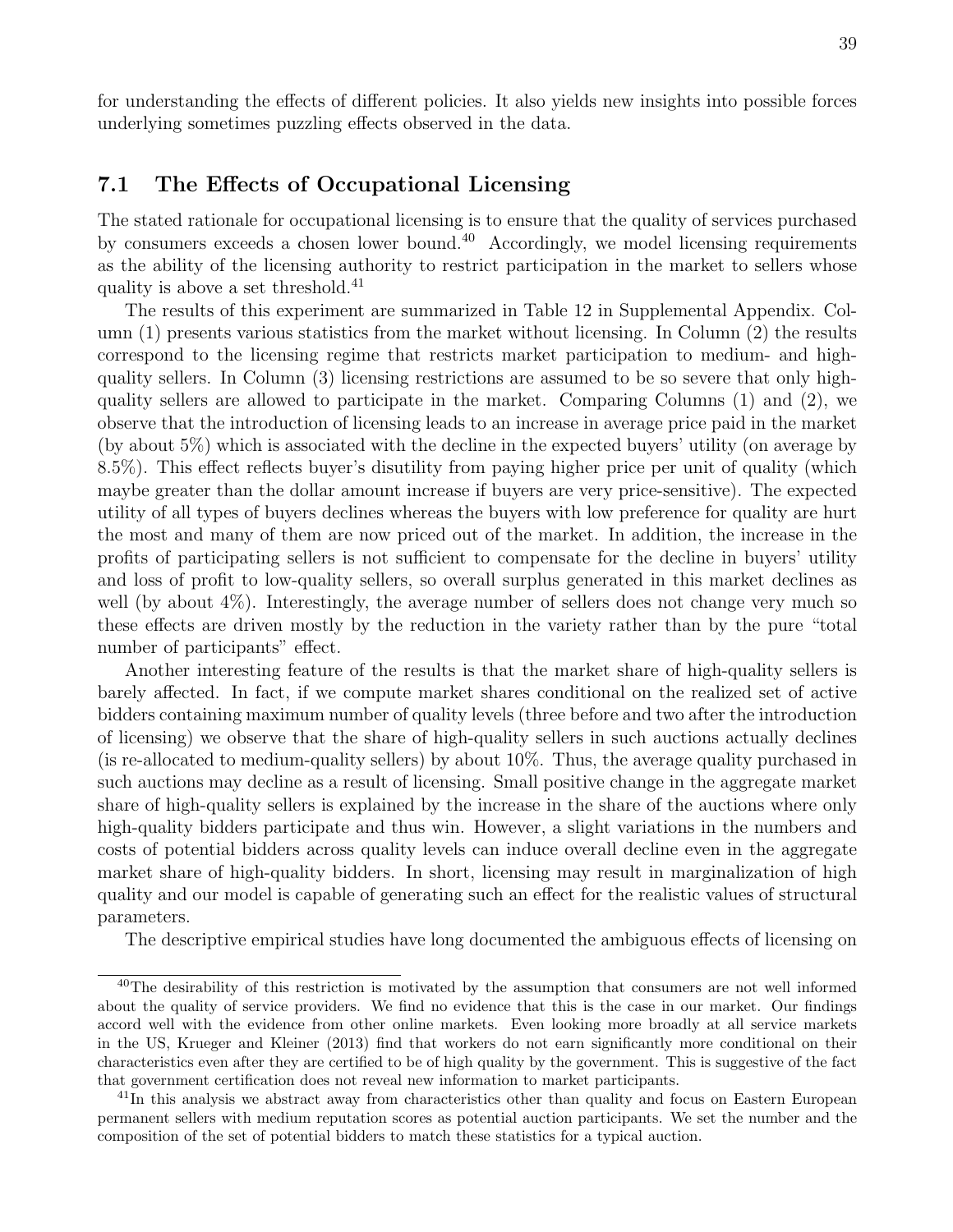quality with many of them finding a significant negative impact.<sup>42</sup> However, the literature so far has found it difficult to rationalize these effects theoretically. A possible explanation offered for this effect refers back to a decline in the number of market participants which leads to a decline in their effort if moral hazard is present. Our analysis suggests that a different mechanism may be able to produce this effect.

Notice that the results of this analysis depend importantly on the fact that sellers' costs vary across projects and that this variation constitutes sellers' private information.<sup>43</sup> An important property of our environment which is responsible for the documented outcomes is that the range of private costs is somewhat larger than the quality differences between the high- and the low-quality levels. As a result, both the high-quality and the medium-quality bidders directly compete with the low-quality bidders for a large range of the buyers' tastes (as opposed to deterministic costs oligopoly model where high-quality sellers would compete only with mediumquality sellers and competition is localized around the marginal buyers). The presence of lowquality sellers imposes double discipline on the prices of high-quality sellers: if high-quality bidders were to increase the price they would lose market share to both medium- and lowquality sellers. Also, any price response by medium-quality sellers to price increase by highquality sellers would be substantially mitigated by the competitive pressure from low-quality sellers. The latter effect would contribute to re-allocation of market share from high-quality to medium-quality sellers. Thus, the presence of low-quality sellers prevents high-quality from choosing to provide a "boutique" service, that is, to serve a very small market at very high prices.

#### 7.2 Using Standard as Opposed to Multi-Attribute Auctions

To avoid (the perception of) arbitrariness in the award of service procurement contracts, governments rely on standard as opposed to multi-attribute auctions. Our estimates allow us to assess the costs to the government from adopting this procurement mechanism. Column (1) of Table 13 in Supplemental Appendix contains the result of the experiment in which the government procures a programming services in our market using a standard auction mechanism. In Columns (2) and (3), in addition to using a standard auction mechanism, the government imposes a pre-certification requirement that ensures that either only medium- and high-quality bidders or only high-quality bidders are allowed to participate in these auctions.<sup>44</sup>

We find that using a standard instead of a multi-attribute auction mechanism results in a

 $^{42}$ See, for example, the large-scale studies by the Canadian Competition Bureau (2007) and the U.K. Office of Fair Trading (2001).

<sup>&</sup>lt;sup>43</sup>In our setting high- and low- quality sellers tend to have the costs that are substantially higher on average than the costs of medium-quality bidders. In a standard oligopoly game with differentiated products and deterministic costs the equilibrium with three quality levels would not exist given such relationship between the costs of different quality levels. Further, under all parameter combinations that we have found to produce an equilibrium for such a game, the licensing restriction results in both high-quality and medium-quality sellers increasing their prices and their market shares.

<sup>&</sup>lt;sup>44</sup>In this analysis we impose a secret reserve price which is distributed according to the same distribution as the 1.3×(the costs of low-quality sellers). This is a somewhat arbitrary assumption that is imposed to ensure equilibrium existence. The reserve price is imposed consistently across columns and thus should not impact the comparison across different formats of the standard auction. As for the comparison with the multi-attribute auction, our assumption is more generous than the reserve price required by the US federal regulations (10% above the estimated costs) and hence should still allow for a reasonable comparison between the standard and multi-attribute formats (if anything, the results should be biased against us).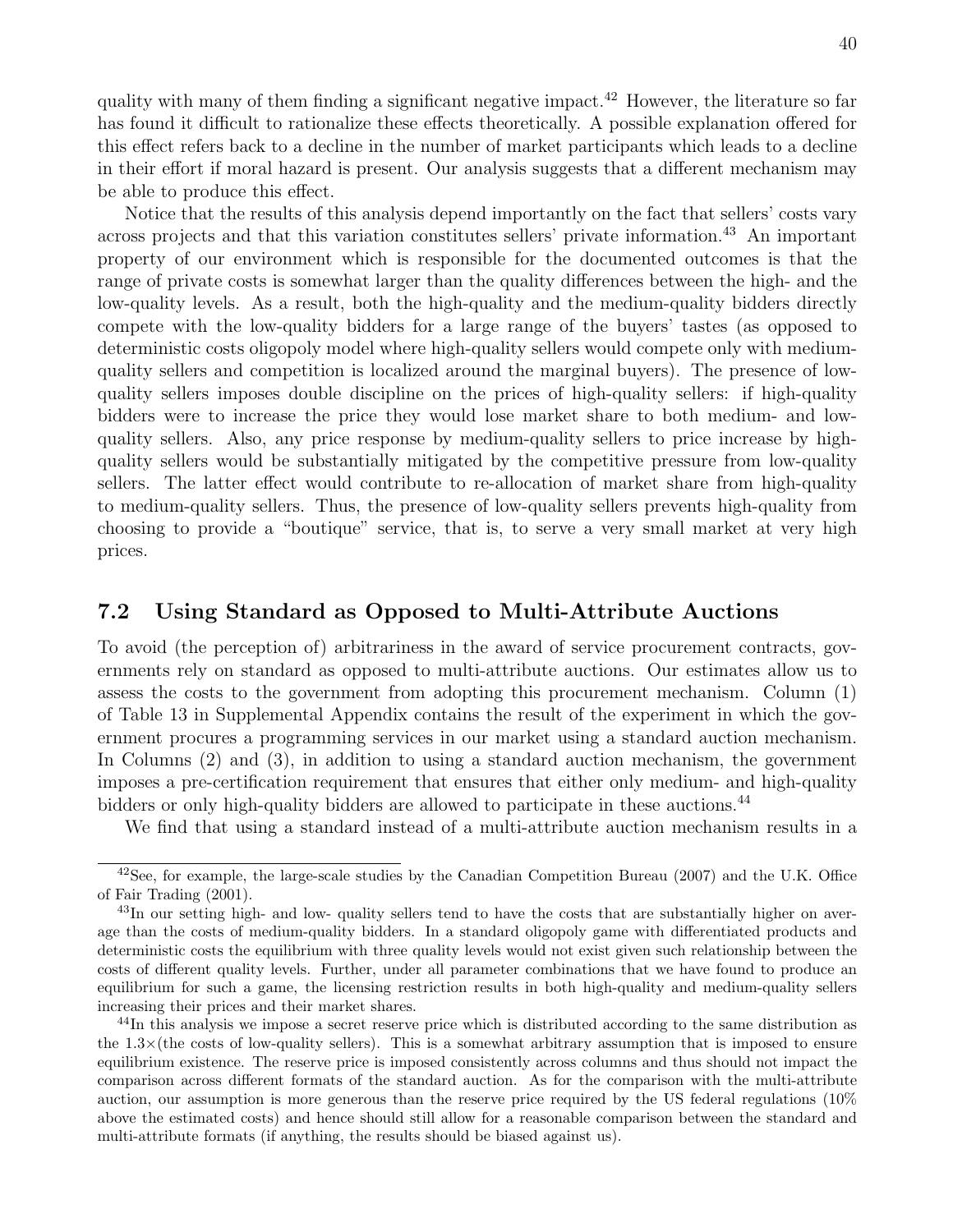substantial loss of value to the government. While the prices paid by the government decrease by 5.8% on average, this reduction is also associated with 19.5% reduction in the average purchased quality which in turn entails 6.5% reduction in the value (expected utility) and 9.2% reduction in the overall surplus. The reasons for these effects are clear. Our findings indicate that the provision of high-quality service is substantially more expensive that the provision of mediumquality service. This makes high-quality bidders relatively uncompetitive on price. Thus, they win a small fraction of standard auctions and the government ends up mostly procuring the services of medium-quality sellers. The standard auction mechanism also does not allow to take into account seller's idiosyncratic suitability for a given project (match component). Both effects contribute to the loss of utility. The total surplus is further reduced by lower profits earned in this market. Pre-certification requirement improves the average purchased quality by 12%. However, the average quality under standard auction mechanism is still lower by 10% than the average quality purchased under the multi-attribute mechanism with licensing restriction. These results importantly depend on the features of our environment. For example, in settings where low-quality sellers are more competitive the effects are likely to be even stronger.

The new insights on the mechanisms determining the consequences of various policies that we obtained in this section stem from our modeling of service markets as multi-attribute auctions. They underscore the importance of using appropriate distributions of quality and costs as well as the distribution of consumer preferences when evaluating the effects of policies for specific environments. While the analysis of different service markets may call for richer models, we hope that the empirical methodology developed in this paper can be extended to accommodate features of many settings to allow recovering the key objects necessary for policy evaluation.

# 8 Conclusion

In this paper we proposed an empirical methodology that could be used to study many markets for services. It is applicable in the environment where heterogeneous buyers take into account seller characteristics (foremost their quality) in addition to price when choosing service providers, while sellers are small, distinct and characterized by a high turnover rate. Our methodology overcomes one of the most important hurdles that have inhibited the study of these markets in the existing literature – the lack of reliable data on sellers' quality.

The environment we consider combines features of discrete choice (differentiated products) and auction settings. We build on the insights offered by these two literatures to develop a novel identification strategy as well as an implementable econometric procedure that recovers the distribution of buyers' tastes, the distribution of sellers' qualities conditional on other seller characteristics, as well as the distribution of sellers' costs conditional on quality and other attributes.

Our empirical findings confirm the economic significance of quality differences in our market. In fact, these differences dominate other types of seller heterogeneity. Allowing for the variation in sellers' quality and buyers' tastes for quality significantly improves the fit of the model. Recovering the distribution of qualities conditional on sellers' performance-related characteristics provides interesting insights into the availability of information in the online markets as well as the role of performance measures, such as the "reputation scores" collected in these markets. The recovered distribution of costs conditional on sellers' characteristics including quality builds a foundation for a better understanding of the composition of participants attracted to online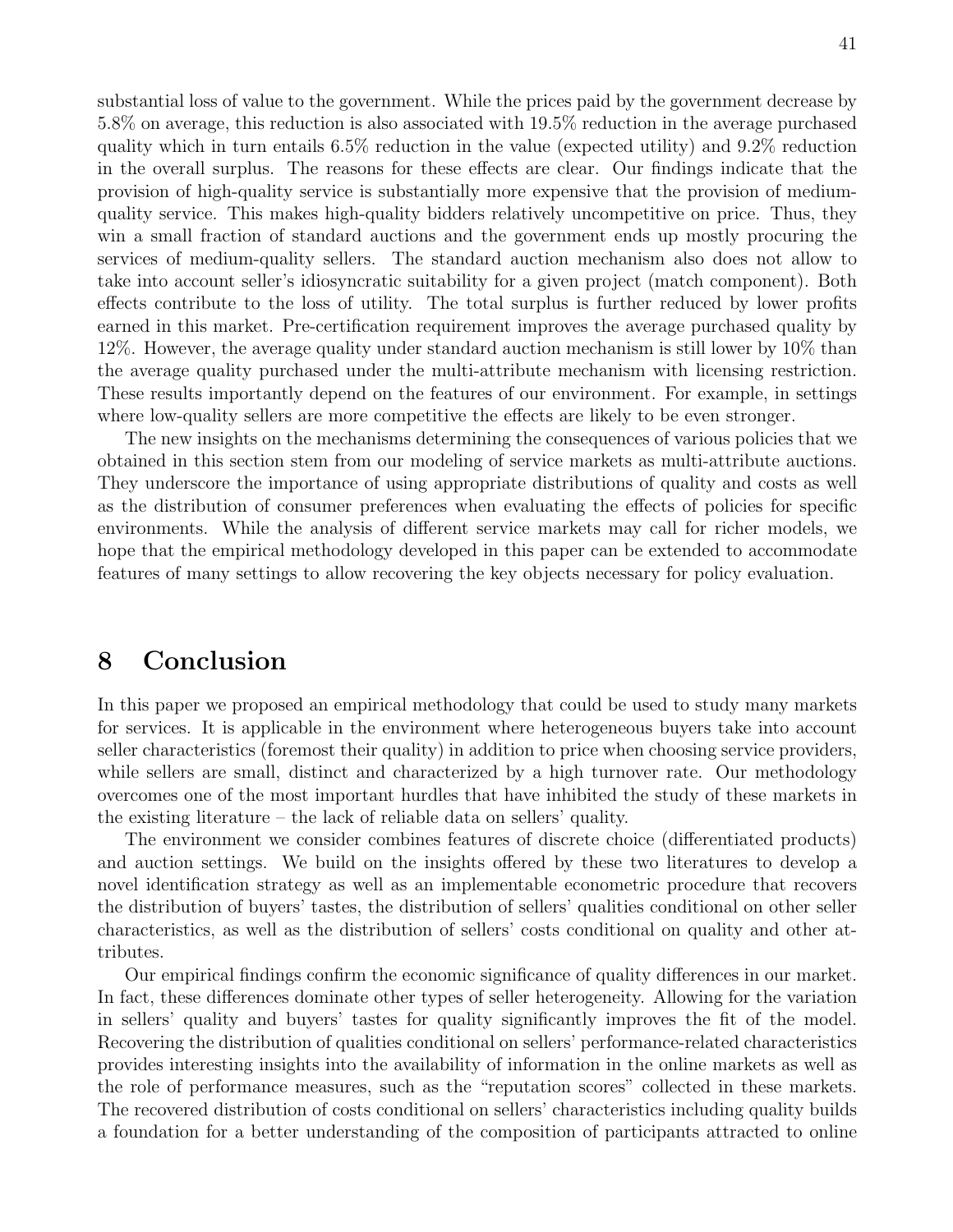markets as well as the cost of delivering quality services. Finally, we use our estimates to study the effect of licensing restrictions and to assess the loss of surplus from using standard rather than multi-attribute auctions as is common in public procurement.

To the best of our knowledge, this paper marks the first effort to structurally analyze multiattribute auctions with unobserved seller qualities and buyer tastes. Consequently, it has made simplifying assumptions which we expect to refine in future research. We expect the basic insights of our identification and implementation strategies to carry over to those environments.

First, we assume that sellers are uninformed about the realization of buyers' tastes (including the outside option) in each auction. That is, there is no auction- (or buyer-) level heterogeneity that is known to sellers but unobserved by the researcher. Such an assumption may be too strong in some settings. We have some preliminary results that indicate that this assumption could be relaxed under certain conditions.

Further, we assume the buyer is perfectly informed about the seller's quality. We realize that a number of alternative informational assumptions may appear to be applicable in similar environments. We carefully thought about this aspect of our analysis, and we believe that the assumption we currently use in the paper is the most appropriate in our market. This assumption is supported by our empirical results, which we discuss below. However, we also have some insights into how the model could be identified under alternative informational assumptions. We plan to pursue these issues in future research.

Finally, empirical results indicate that the reputation scores and to some degree the number of scores (or accumulated experience) are valued by the buyer. This potentially introduces dynamic considerations into the pricing and participation behavior of the sellers who are new in the market. We do not investigate these issues in our analysis. This does not impact the validity of our results. We exploit sellers' optimal decision making only in the last step when we use the seller's problem to recover the distribution of costs. In our analysis we rely on the problem of permanent sellers, who we believe are less concerned with the dynamic implications of their behavior. However, the reputation-building issues are of independent interest as an enforcement mechanism used in many Internet markets. We hope that future research will explore these issues in more detail.

In summary, we believe that our methodology opens the possibility of analyzing various aspects of service markets: from optimal pricing and optimal procurement to product design and studying the market mechanism that eliminates moral hazard concerns in this environment. Given the importance of service markets in modern economies, this seems to be an important research agenda.

### References

ASKER, J., AND E. CANTILLON (2008): "Properties of Scoring Auctions," RAND Journal of Economics, 39.

- (2010): "Procurement when Both Price and Quality Matter," RAND Journal of Economics, 41.

ATHEY, S., AND P. A. HAILE (2002): "Identification of Standard Auction Models," Economet $rica, 70(6), 2107-2140.$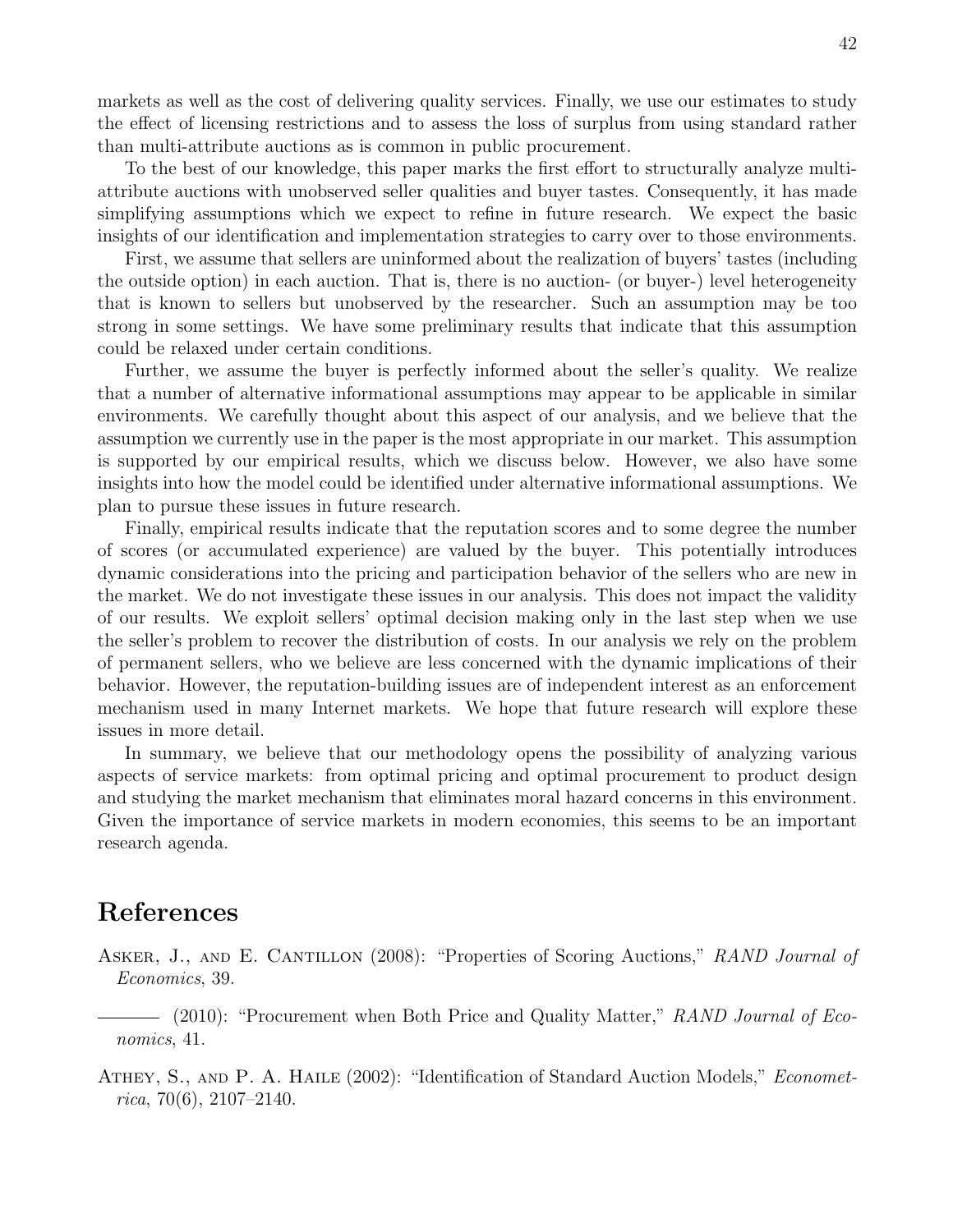- Athey, S., and J. Levin (2001): "Information and Competition in US Forest Service Timber Auctions," Journal of Political Economy, 109(2).
- BAJARI, P., J. FOX, K.-I. KIM, AND S. RYAN (2012): "The Random Coefficients Logit Model Is Identified," Journal of Econometrics, 166, 204–212.
- BAJARI, P., AND G. LEWIS (2011): "Procurement with Time Incentives," Quarterly Journal of Economics, 126.
- BERRY, S., AND P. HAILE (2011): "Identification in Differentiated Products Markets Using Market Level Data," Cowles Foundation Discussion Papers, 1744.
- BERRY, S., J. LEVINSOHN, AND A. PAKES (1995): "Automobile prices in market equilibrium," Econometrica, 63, 841–890.
	- (2004): "Differentiated Products Demand Systems from a Combination of Micro and Macro Data: The New Vehicle Market," Journal of Political Economy, 112(1), 68–104.
- Cabral, L., and A. Hortacsu (2010): "Dynamics of Seller Reputation: Theory and Evidence from eBay," Journal of Industrial Economics, 58(1), 54–78.
- Chiappori, P.-A., and B. Salanie (2001): "Testing for Asymmetric Information in Insurance Markets," Journal of Political Economy, 108, 56–78.
- Ciliberto, F., and E. Tamer (2009): "Market Structure and Multiple Equilibria in the Airline Industry," Econometrica, 77, 1791–1828.
- Crawford, G., and M. Shum (2005): "Uncertainty and Learning in Pharmaceutical Demand," Econometrica, 73, 1137–1173.
- FOX, J., AND A. GANDHI (2012): "Nonparametric Identification and Estimation of Random Coefficients in Multinomial Choice Models," Working Paper.
- Greenstein, S. (1993): "Did Installed Base Give an Incumbent any (Measurable) Advantage in Federal Computer Procurement," Rand Journal of Economics, 24(1), 19–39.
- (1995): "Sole-Sourcing versus Competitive Bidding: U.S. Government Agencies' Procedural Choices for Mainframe Computer Procurement," Journal of Industrial Economics,  $XLIII(2), 125-140.$
- Guerre, E., I. Perrigne, and Q. Vuong (2000): "Optimal Nonparametric Estimation of First-Price Auctions," Econometrica, 68(3), 525–574.
- Heckman, J., and B. Singer (1984): "A Method of Minimizing the Impact of Distributional Assumptions in Econometric Models for Duration Data," Econometrica, 52, 271–320.
- HERRENDORF, B., R. ROGERSON, AND A. VALENTINYI (2009): "Two Perspectives on Preferences and Structural Transformation," Working paper 15416, NBER.
- JOFRE-BONET, M., AND M. PESENDORFER (2003): "Estimation of a Dynamic Auction Game," Econometrica, 71(5), 1443–1489.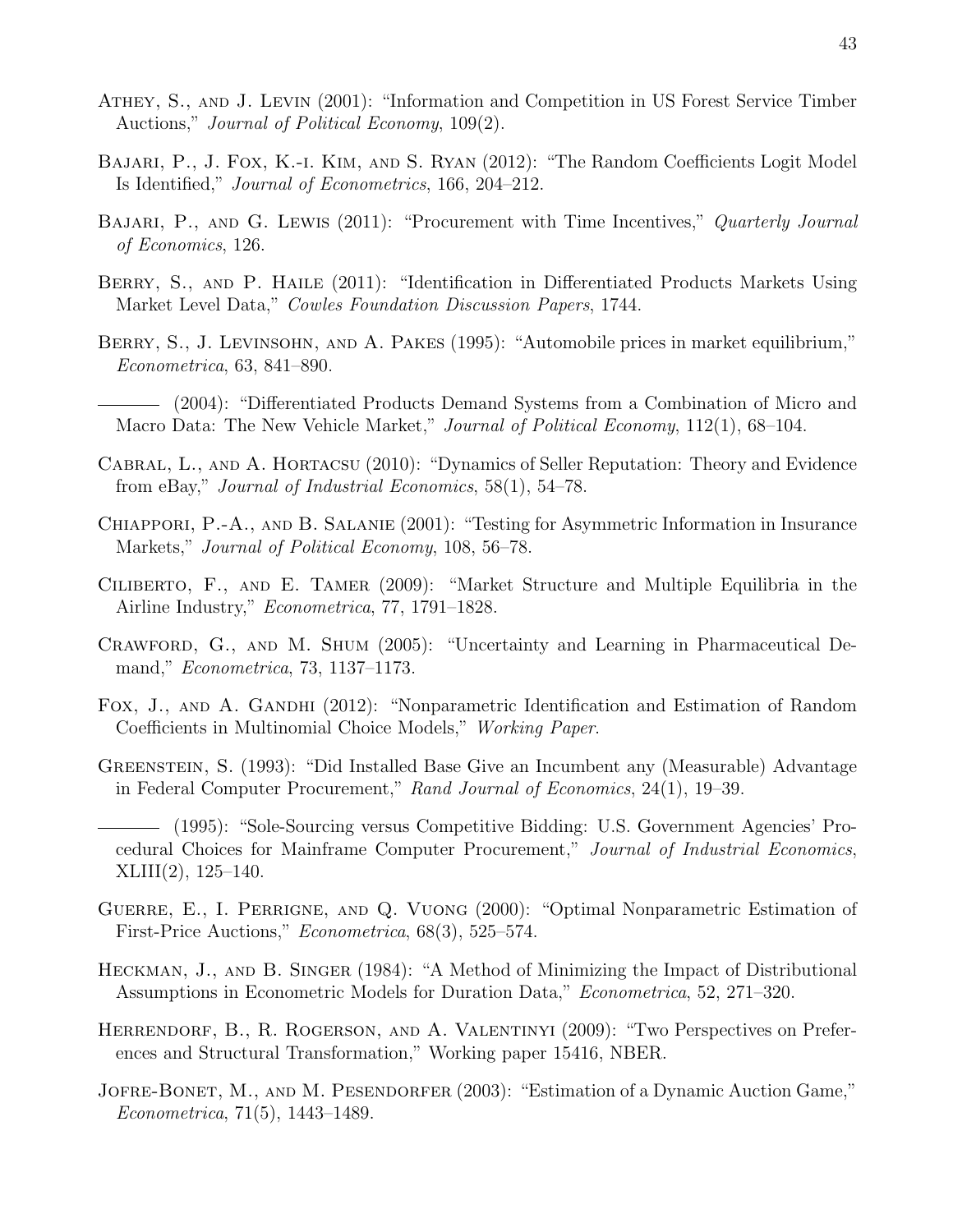- Keane, M. P., and K. I. Wolpin (1997): "The Career Decisions of Young Men," Journal of Political Economy, 105, 473–522.
- KRASNOKUTSKAYA, E. (2011): "Identification and Estimation in Highway Procurement Auctions under Unobserved Auction Heterogeneity," Review of Economic Studies, 28, 293–323.
- Krasnokutskaya, E., and K. Seim (2011): "Bid Preference Programs and Participation in Highway Procurement," American Economic Review, 101.
- Krueger, A., and M. Kleiner (2013): "Analyzing the Extent and Influence of Occupational Licensing on the Labor Market," Journal of Labor Economics.
- LEE, S., K. SONG, AND Y.-J. WHANG (2013): "Testing Functional Inequalities," Journal of Econometrics, 172, 14–32.
- Lewis, G. (2011): "Asymmetric Information, Adverse Selection and Online Disclosure: The Case of eBay Motors," American Economic Review, 101(4), 1535–1546.
- Li, T., I. Perrigne, and Q. Vuong (2000): "Conditionally independent private information in OCS wildcat auctions.," Journal of Econometrics, 98(1), 129–161.
	- $-$  (2002): "Structural Estimation of the Affiliated Private Value Auction Model," RAND Journal of Economics, 33(2), 171–193.
- Marion, J. (2007): "Are bid preferences benign? The effect of small business subsidies in highway procurement auctions," *Journal of Public Economics*, 91(7-8), 1591–1624.
- MCFADDEN, D. (1989): "A Method of Simulated Moments for Estimation of Discrete Response Models," Econometrica, 57(5), 995–1026.
- Nevo, A. (2001): "Measuring Market Power in the Ready-to-Eat Cereal Industry," Econometrica, 69, 307–342.
- Swinkels, J. (2009): "First and Second Price Mechanisms in Procurement and Other Asymmetric Auctions," Working Paper.

# Appendix A: Proofs of Identification Results

### Appendix A1: Proof of Proposition 1

Fix a set of sellers S. Let the set of entrants A be partitioned into those who are preferred to the outside option.(denoted by  $A^1 \equiv \{i \in A : U_i \geq U_0\}$ ) and those who are not (denoted by  $A^0 \equiv$  $A \setminus A^1$ ). For any pair of permanent sellers i, j, let  $A_{i,j}$  denote the support of such a partition for entrants excluding i, j. That is,  $\mathcal{A}_{i,j} \equiv \{(a,a') : a \cap a' = \emptyset \text{ and } a \cup a' \subseteq S \setminus \{i,j\}\}\.$  For any  $(a, a') \in \mathcal{A}_{i,j}$ , define:

$$
\mathcal{P}_i(b; a, a') \equiv P(i \text{ wins} \mid B_i = b, A^1 \setminus \{i\} = a, A^0 = a')
$$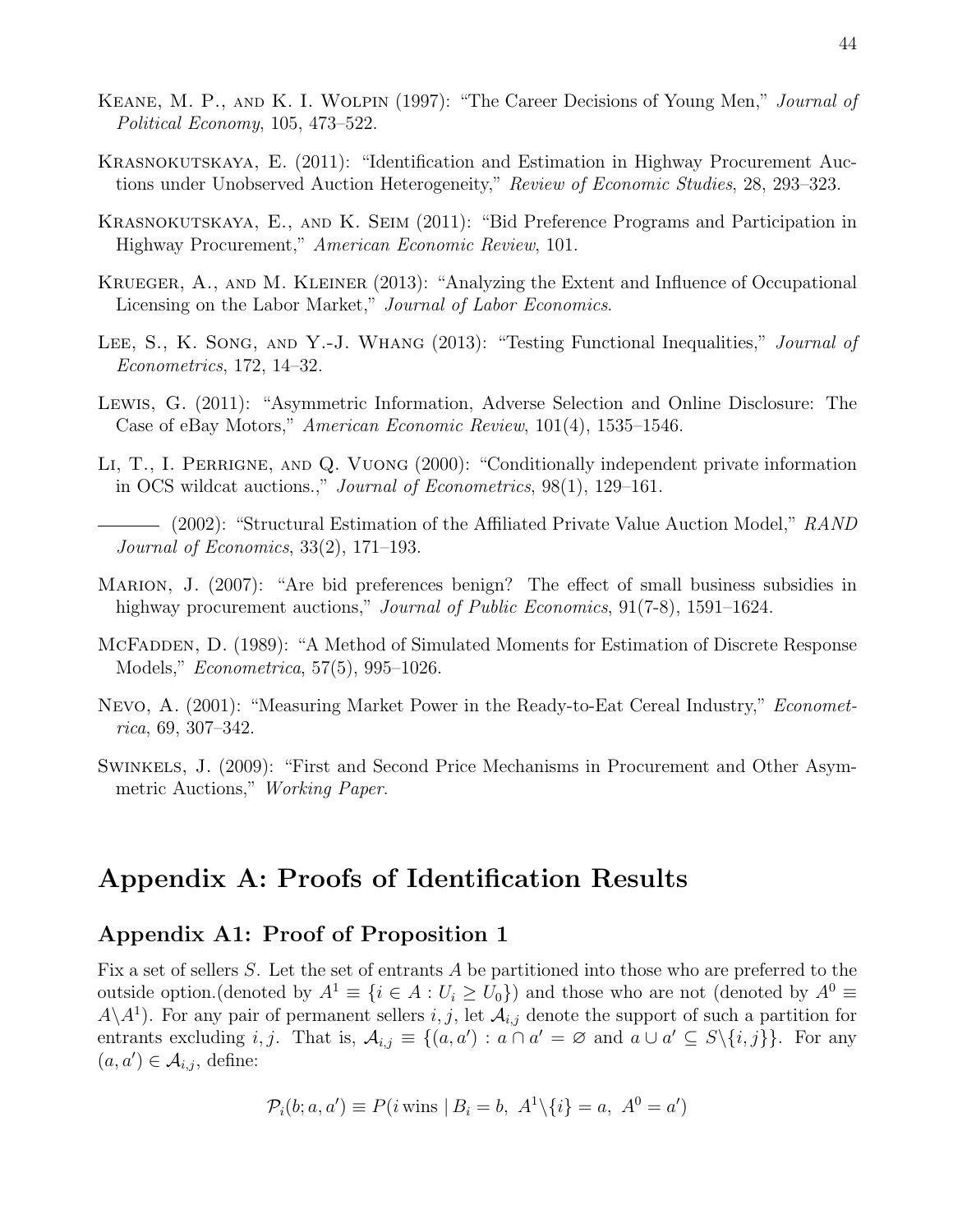for any  $b \in \mathcal{B}_i$ .

LEMMA A1:Suppose A1 and A2 hold. Consider any i, j with  $\mathcal{B}_i \cap \mathcal{B}_j \neq \emptyset$ . (a) For any  $b \in \mathcal{B}_i$  $\cap$   $\mathcal{B}_j$  and  $(a, a') \in \mathcal{A}_{i,j}$ ,

$$
q_i \begin{cases} \ge \\ = \\ < \end{cases} q_j \Rightarrow \mathcal{P}_i(b; a, a') \begin{cases} \ge \\ = \\ \le \end{cases} \mathcal{P}_j(b; a, a'). \tag{13}
$$

(b) If  $a^* \subset S \setminus \{i, j\}$  is such that either " $q_k = q_i$  or  $q_k = q_j$ " for all  $k \in a^*$ , then

$$
sign(q_i - q_j) = sign(\mathcal{P}_i(b; a^*, a') - \mathcal{P}_j(b; a^*, a'))
$$

for all  $b \in \mathcal{B}_i \cap \mathcal{B}_j$  and any a' with  $(a^*, a') \in \mathcal{A}_{i,j}$ .

**Proof of Lemma A1.** Part  $(a)$ . Recall entry decisions are i.i.d. binary variables with success probability  $\lambda_{r,k}$  for any  $i \in S^{r,k}$ . In equilibrium, sellers' bidding strategies are functions of private costs alone and are orthogonal to  $(\alpha, \epsilon, U_0)$ . Given any pair of disjoint sets  $a, a'$  such that  $(a\cup a')\subseteq N\setminus\{i,j\}$ , let  $\mathcal{E}(a,a')$  be a shorthand for the event " $\max_{s\in a'}U_s < U_0 \leq \min_{k\in a}U_k$ ". Then:

$$
\mathcal{P}_i(b; a, a') \equiv \Pr \{ U_i \ge \max_{k \in a} U_k \text{ and } U_i \ge U_0 \mid B_i = b, A^1 \setminus \{i\} = a, A^0 = a' \}
$$
  

$$
= \int \Pr \left( \begin{array}{c} \Delta \epsilon_{k,i} - B_k \le \alpha \Delta q_{i,k} - b \ \forall k \in a; \\ \text{and} \ U_0 - \epsilon_i \le \alpha q_i - b \end{array} \middle| \alpha, \mathcal{E}(a, a') \right) dF(\alpha | \mathcal{E}(a, a')), \quad (14)
$$

where the equality follows from the Law of Total Probability and the facts that entry decisions are independent from realizations of  $\alpha, \epsilon, C, U_0$ ; and that sellers' private costs are independent across each other as well as from  $\alpha, \epsilon, U_0$ . By similar arguments,  $\mathcal{P}_j(b; a, a')$  takes a form that is almost identical to  $\mathcal{P}_i$  in (14), except with all indices i therein replaced by j. By A1,2, the distribution of  $(\Delta \epsilon_{k,i}, B_k)_{k\in a}$  is identical to that of  $(\Delta \epsilon_{k,j}, B_k)_{k\in a}$  once conditioning on  $\alpha$  and  $\mathcal{E}(a, a')$ . It then follows that (13) holds for all  $b \in \mathcal{B}_i \cap \mathcal{B}_j$  and any  $(a, a') \in \mathcal{A}_{i,j}$ .

Part (b). It is sufficient to show that weak inequalities in (13) hold strictly for all  $b \in \mathcal{B}_i \cap \mathcal{B}_j$ and any  $a^*$  that satisfies the conditions in part (b). By definition of  $a^*$ ,

$$
\mathcal{P}_{i}(b; a^{*}, a') - \mathcal{P}_{j}(b; a^{*}, a')
$$
\n
$$
= \int \left( \begin{array}{c} \Pr \left( \begin{array}{c} \Delta \epsilon_{k,i} - B_{k} + b \leq \alpha \Delta q_{i,k} \ \forall k \in a^{*} \\ \text{and } U_{0} - \epsilon_{i} + b \leq \alpha q_{i} \\ - \Pr \left( \begin{array}{c} \Delta \epsilon_{k,j} - B_{k} + b \leq \alpha \Delta q_{j,k} \ \forall k \in a^{*} \\ \text{and } U_{0} - \epsilon_{j} + b \leq \alpha q_{j} \end{array} \right| \alpha, \mathcal{E}(a^{*}, a') \end{array} \right) dF(\alpha | \mathcal{E}(a^{*}, a'))
$$

for all  $b \in \mathcal{B}_i \cap \mathcal{B}_j$  and a' with  $(a^*, a') \in \mathcal{A}_{i,j}$ . Under A1,2,  $(B_i)_{i \in a^*}$  are independent from  $(\epsilon_i)_{i \in a^*}$ and  $\alpha$  for any given set  $a^*$ . Under A1,2,  $(\Delta \epsilon_{k,i})_{k \in a^*}$  is continuously distributed with positive densities conditional on  $\alpha$ . Thus support of  $(\Delta \epsilon_{k,i})_{k \in a^*}$  is  $[\underline{\varepsilon} - \overline{\varepsilon}, \overline{\varepsilon} - \underline{\varepsilon}]^{i \# \{a^*\}}$ , which contains the zero vector in its interior. Likewise for  $(\Delta \epsilon_{k,j})_{k\in a^*}$ . For any b in the interior of  $\mathcal{B}_i \cap \mathcal{B}_j$  there is positive probability that  $(B_k - b)_{k \in a^*}$  is close enough to 0 and  $\alpha$  is small enough so that  $\mathcal{P}_i(b; a^*, a') > \text{(and } =, < \text{)} \mathcal{P}_j(b; a^*, a') \text{ for all } a' \text{ with } (a^*, a') \in \mathcal{A}_{i,j} \text{ whenever } \Delta q_{i,j} > \text{(and } =, < \text{)}$ respectively) 0.  $Q.E.D.$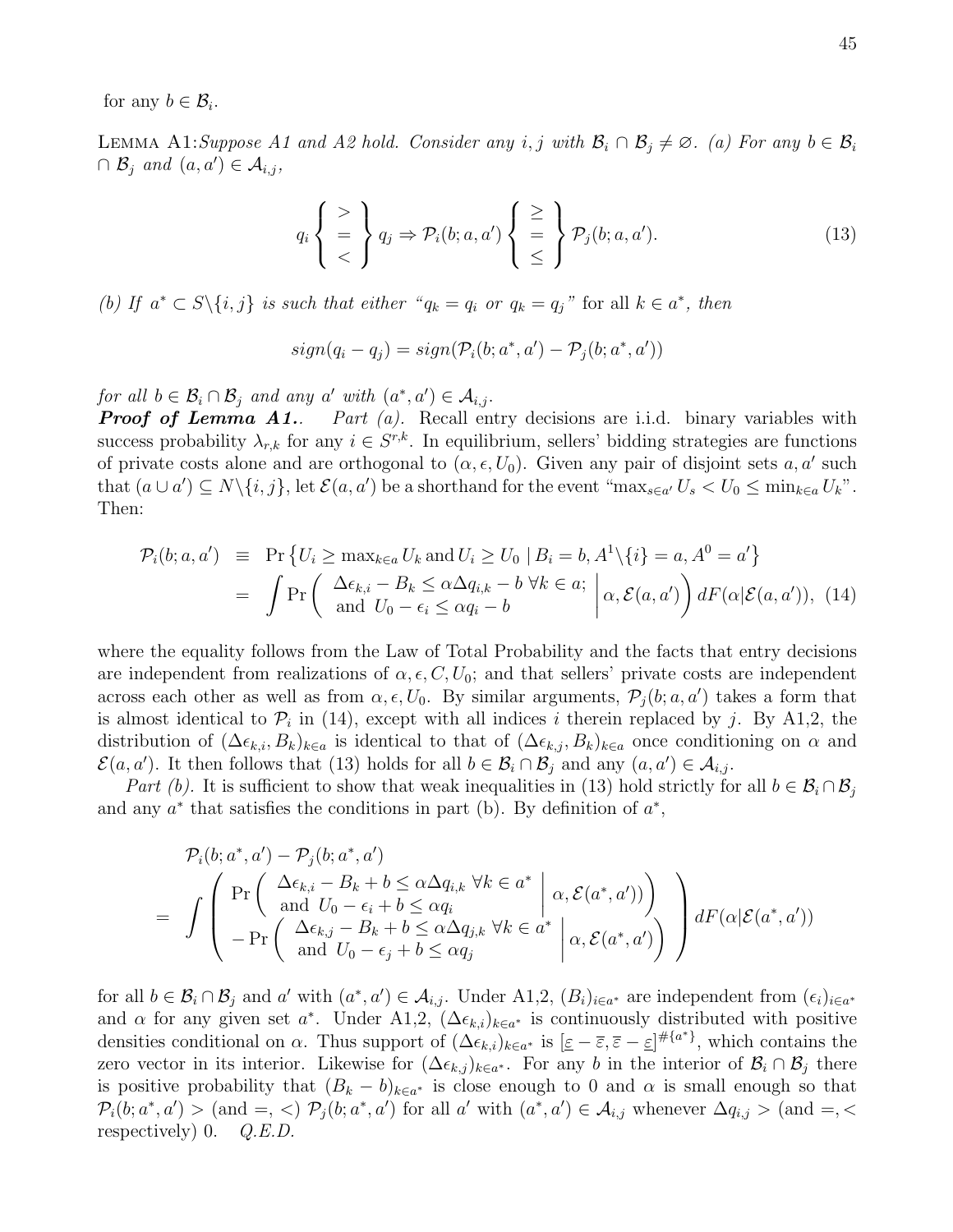**Proof of Proposition 1.** By definition and an application of the Law of Total Probability, we can write  $r_{i,j}(b)$  as:

$$
\sum_{(a,a') \in \mathcal{A}_{i,j}} \Pr(i \text{ wins} \mid B_i = b, A^1 = i \cup a, A^0 = a') \Pr(A^1 = i \cup a, A^0 = a' \mid B_i = b, i \in A, j \notin A).
$$

It follows from Lemma A1 that  $Pr(i \text{ wins} \mid B_i = b, A^1 = i \cup a, A^0 = a') \geq (or = , \leq ) Pr(j \text{ wins}$  $|B_j = b, A^1 = j \cup a, A^0 = a'$  whenever  $\Delta q_{i,j} > 0$  (or  $= 0, < 0$  respectively) for all  $(a, a') \in$  $\mathcal{A}_{i,j}$ . Weak inequalities hold strictly for any  $(a, a') \in \mathcal{A}_{i,j}$  such that "either  $q_k = q_i$  or  $q_k = q_j$ " for all  $k \in a$ . Such a pair  $(a, a')$  exists in  $\mathcal{A}_{i,j}$  and occurs with positive probability even after conditioning on  $B_i = b$  and  $i \in A, j \notin A$ . This is because entry decisions are exogenous and independent from private costs, as each potential bidder i entering with probability  $\lambda_{r,k}$  if  $i \in S^{r,k}, r \in \{t, p\}.$  The same argument applies as we switch the role of i and j in the above sentence. Furthermore, under A1,2,  $Pr(A^1 = i \cup a, A^0 = a' | B_i = b, i \in A, j \notin A)$  is identical to  $Pr(A^1 = j \cup a, A^0 = a' | B_j = b, j \in A, i \notin A)$  for all  $(a, a') \in A_{i,j}$ . It then follows that  $sign(r_{i,j}(b) - r_{j,i}(b)) = sign(q_i - q_j).$  Q.E.D.

#### Appendix A2: Proposition 2

In this subsection we present a proof of Proposition 2 in the general case with multiple permanent and transitory bidders.

(A3') There exists a set  $a = a^p \cup a^t$ , a pair  $i, j \in a^p$  and a vector of bids  $b^t \equiv \{b_k\}_{k \in a^t}$  such that (i) the characteristic function of the joint distribution of  $(\alpha \Delta q_{j,i} + \epsilon_j - \epsilon_i, Y_{i,j} (b^t; a) - \epsilon_i)$ does not vanish; and (ii) the joint support of  $(B_j - B_i, -B_i)$  includes the joint support of  $(\alpha \Delta q_{j,i} + \epsilon_j - \epsilon_i, Y_{i,j} (b^t; a) - \epsilon_i)$  conditional on  $b^t$ .

**Proposition 2'** Suppose (A1), (A2) hold. (i) If (A3') holds for some i, j with  $q_i = q_j$  and some  $(a, b^t)$ , then the marginal distribution of  $\epsilon_i$  and the distribution of  $Y_{i,j}$  given  $(a, b^t)$  are jointly identified up to a location normalization (e.g.  $E(\epsilon_i) = 0$ ). (ii) If in addition (A3) also holds for some i', j' with  $q_{i'} \neq q_{j'}$  and some  $(a',b'')$ , then the quality difference  $\Delta q_{i',j'}$  and the distribution of  $\alpha$  are jointly identified up to a scale normalization (e.g.  $E(\alpha) = 1$ ). Besides, the joint distribution of  $(\alpha \Delta q_{j',i'}, Y_{i',j'})$  given  $(a',b^{t'})$  is also identified.

**Proof of Proposition 2'**. Part (i). Consider i, j and  $a^t, a^p, b^t$  satisfying Assumption (A3') and  $q_i = q_j$ . Under Assumptions (A1) and (A2),  $\epsilon_i$ ,  $\epsilon_j$ ,  $Y_{i,j}$  are mutually independent given any  $(b^t, a)$ . Hence, for any  $b_i, b_j \in \mathbb{R}$ , the probability that i wins conditional on  $B_i = b_i$ ,  $B_j = b_j$  and  $a, b^t$  equals

$$
\varphi(b_i, b_j; q_i, q_j) \equiv \Pr\left\{\alpha \Delta q_{j,i} + \Delta \epsilon_{j,i} \le b_j - b_i \text{ and } Y_{i,j}(b^t; a) - \epsilon_i \le -b_i\right\}
$$
\n(15)

where  $\Delta q_{j,i} \equiv q_j - q_i$  and likewise for  $\Delta \epsilon_{j,i}$ . Note the equality uses independence of private costs (and hence bids) from  $U_0, \alpha$ , and  $\epsilon$ . With  $B_j$  and  $B_i$  being independent of  $(U_0, \alpha, \epsilon)$ , evaluating  $\varphi(.,.;q_i,q_j)$  at different realizations of  $B_i, B_j$  only amounts to evaluating the same joint distribution of  $(\epsilon_j - \epsilon_i, Y_{i,j}(b^t; a) - \epsilon_i)$  (with  $b^t, a$  fixed) at different points on the support. Thus, under Assumption A3-(ii), i.e. the large support condition, this joint distribution is identified. Mutual independence between  $\epsilon_i, \epsilon_j$  and  $Y_{i,j}(b^t; a)$  given  $(b^t, a)$  implies their marginal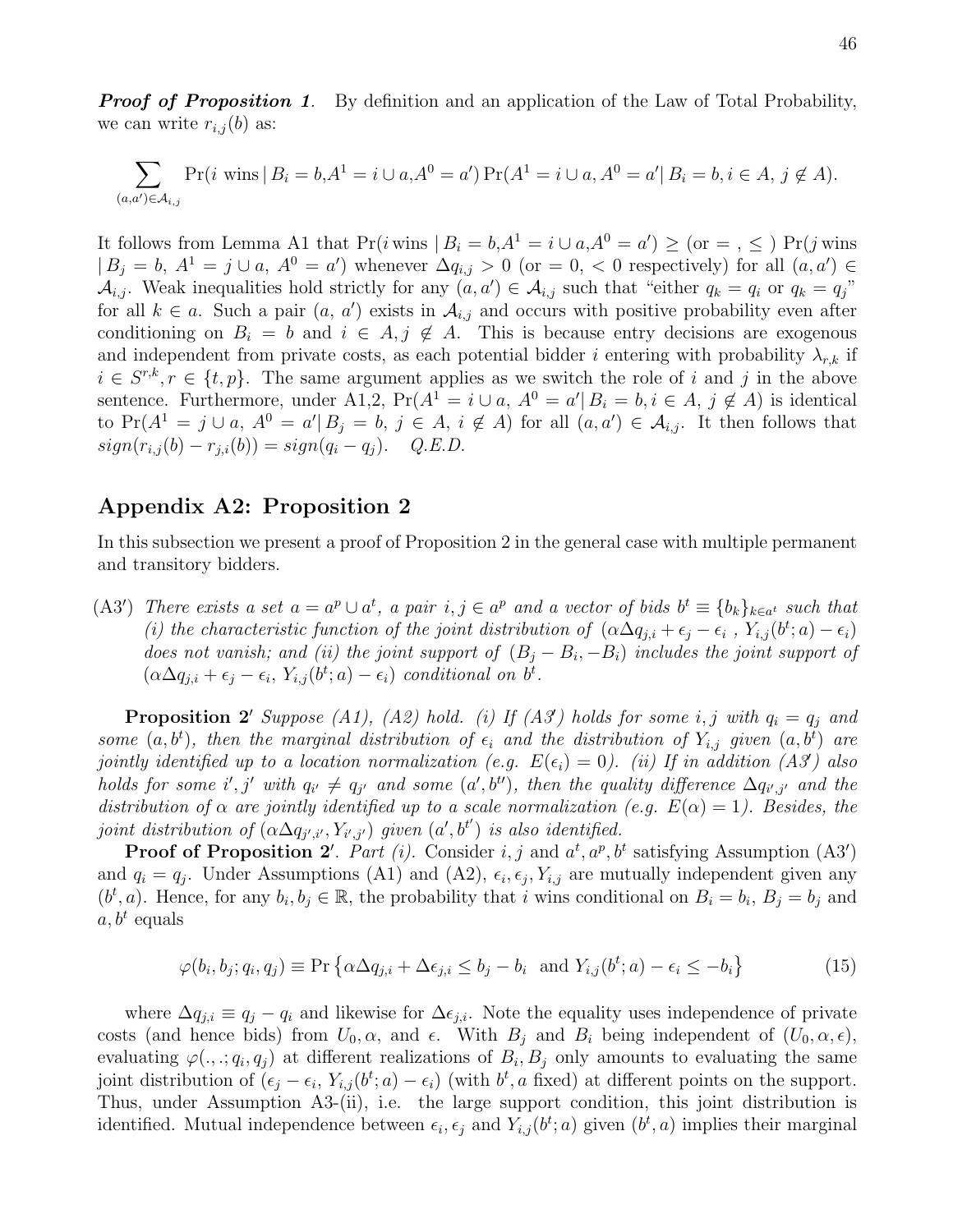distributions are identified up to some location normalizations (e.g.  $\mathbb{E}(\epsilon) = 0$ ) by an application of the Kotlarski's Theorem, or Theorem 2.1.1 in Rao (1992).

Part (ii). Without loss of generality, suppose conditions for part (ii) hold for  $q_{i'} > q_{j'}$ . Replicating arguments in part (i) with  $i', j', a^{t'}, b^{t'}$  satisfying Assumption A3 and  $q_{i'} > q_{j'}$  shows that the joint distribution of  $(\alpha \Delta q_{j',i'} + \Delta \epsilon_{j',i'}, Y_{i',j'}(b^{t'}; a') - \epsilon_{i'})$  given  $(b^{t'}, a')$  is identified. This implies the marginal distribution of  $\alpha \Delta q_{j',i'} + \Delta \epsilon_{j',i'}$  and the distribution of  $Y_{i',j'}(b^{t'};a') - \epsilon_{i'}$  given  $(b^{t'},a')$ are also recovered. With the marginal distribution of match components already identified from part (i), so is the distribution of  $\Delta \epsilon_{j',i'}$ . With  $\alpha \Delta q_{j',i'}$  being independent from  $\Delta \epsilon_{j',i'}$ , this means the distribution of  $\alpha \Delta q_{j',i'}$  can be identified as long as the characteristic-function of  $\Delta \epsilon_{j',i'}$  is non-vanishing. It then follows that  $\Delta q_{j',i'}$  and the distribution of  $\alpha$  are identified up to some scale normalization (such as  $\mathbb{E}[\alpha] = 1$ ). Finally, note the joint distribution  $(\alpha \Delta q_{j',i'}, Y_{i',j'}(b^{t'}; a'))$ given  $(b^{\prime\prime}; a')$  can be recovered from knowledge of the distributions of  $(\Delta \epsilon_{j',i'}, -\epsilon_i)$  and the distribution of  $(\alpha \Delta q_{j',i'} + \Delta \epsilon_{j',i'}, Y_{i',j'}(b^{t'}; a') - \epsilon_{i'})$  given  $(b^{t'}; a')$ , as long as the characteristic function for  $(\Delta \epsilon_{j',i'}, -\epsilon_i)$  is non-vanishing. This is because Assumptions A1 and A2 implies  $(\Delta \epsilon_{j',i'}, -\epsilon_i)$ is independent from  $(\alpha \Delta q_{j',i'}, Y_{i',j'}(b^{t'}; a'))$  with  $(b^{t'}; a')$  fixed.

The proof of identification of the distribution of outside option and the distribution of qualities of transitory bidders conditional on bids is as presented in the text.  $Q.E.D.$ 

## Appendix B

#### Appendix B1: Details of the Model with Strategic Entry

This section supplements Section 4.4.1 by providing further details of the model with strategic entry. Potential bidders' strategies and psBNE are defined and the arguments for the extension of identification strategy are included. Next section provides the proof of equilibrium existence.

We assume that an analog of assumptions  $(A1)$  and  $(A2)$  hold for a set of potential bidders.

- (A1') The private signal  $E_{i,l}$  and the private cost  $C_{i,l}$  are independent from each other, and the random vectors  $(E_{i,l}, C_{i,l})$  are independent across all  $i \in N_l$  and across auctions.<sup>45</sup> For each i with  $q_i = q^k$ , these costs are independent draws from the continuous distributions  $F_k^E$  and  $F_k^C$  with a density positive over supports  $[\underline{e_k}, \overline{e_k}]$  and  $[\underline{c_k}, \overline{c_k}]$  respectively.
- (A2') The three random vectors  $(\alpha_l, U_{0,l})$ ,  $\epsilon_l$  and  $(E_{i,l}, C_{i,l})_{i \in N_l}$  are mutually independent; match components  $\epsilon_{i,l}$  are i.i.d. across i's;  $\epsilon_{i,l}$  and  $(\alpha_l, V_{0,l})$  are continuously distributed with a density positive over  $[\underline{\varepsilon}, \overline{\varepsilon}]$  and over  $[0, \overline{\alpha}] \times [\underline{u}_0, \overline{u}_0]$  respectively.

We focus on type-symmetric equilibria in which any pair of participants  $i, j$  who are ex ante identical (i.e. either " $i, j \in N_l^p$  $l_l^p$  and  $q_i = q_j^{\prime\prime}$  or " $i, j \in N_l^{tr}$ " adopt the same strategies.

The strategy of seller i from the quality group  $q^k$ ,  $\sigma^{r,k}$ , consists of a participation strategy  $\sigma_E^{r,k}$  $E_E^{r,k}$  (as defined above) and a bidding strategy,  $\sigma_B^{r,k}$  $E_B^{r,k}: [\underline{c_k}, \overline{c_k}] \times Supp(I_{N,l}) \to \mathbb{R}_+$ . Conditional on participation, a seller  $i$ 's expected profit from bidding  $b$  is given by

$$
\Pi^{r,k}(b,c_i,I_{N,l};\sigma_E^{-i},\sigma_B^{-i}) \equiv (b-c_i) \Pr(i \text{ wins} | b, (r,k), I_{N,l};\sigma_E^{-i}, \sigma_B^{-i}),
$$

<sup>&</sup>lt;sup>45</sup>Our identification results could be extended to the case when  $E_{i,l}$  and  $C_{i,l}$  are correlated for each seller i in an auction, but the random vectors  $(E_{i,l}, C_{i,l})$  are independent across  $i \in N_l$  and across auctions.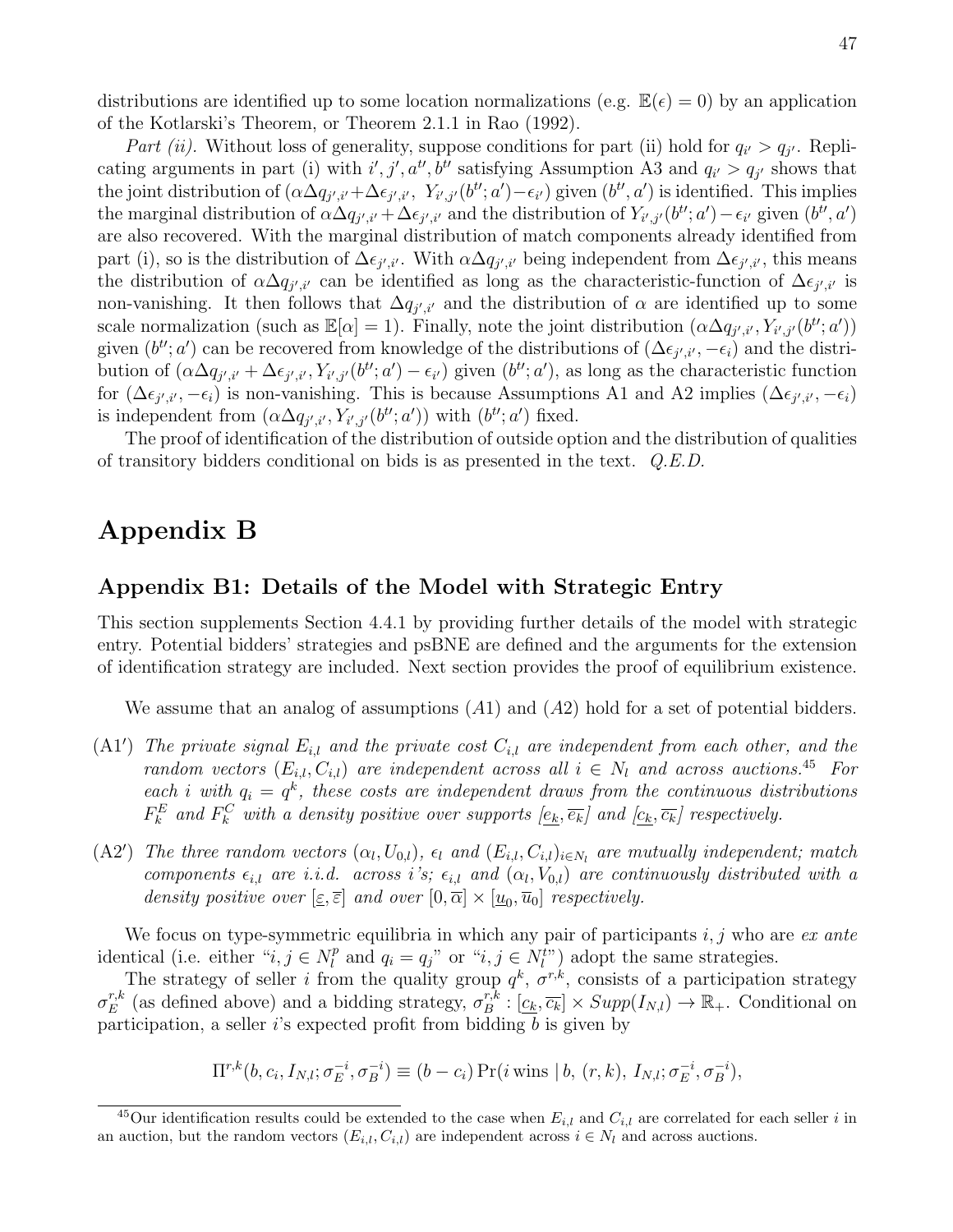where  $(\sigma_E^{-i})$  $\overline{E}^i$ ,  $\sigma_B^{-i}$ ) is the profile of strategies of the other participants.

A psBNE is a profile of strategies  $\{(\sigma_E^{r,k})\}$  $_{E}^{r,k},\sigma_{B}^{r,k}$  $_{B}^{r,k}$ )} $_{r\in\{p,t\},k\in\{1,\ldots,K\}}$ <sup>46</sup> such that  $\sigma^{r,k}_B$  $\mathcal{L}_B^{r,k}(c_{i,l},I_{N,l}) = \argmax_b \Pi^{r,k}(b,c_{i,l},I_{N,l};\sigma_E^{-i})$  $_{E}^{-i}, \sigma_{B}^{-i})$  and  $\mathbb E[\Pi^{r,k}(\sigma^{r,k}_B$  $B^{r,k}_B(C_{i,l}, I_{N,l}), C_i, I_{N,l})|E_{i,l} = e_{i,l}]-e_{i,l} \geq 0$  if and only if  $\sigma_E^{r,k}$  $E^{r,k}(e_{i,l}, I_{N,l}) = 1.$ 

We show that psBNE in monotone strategies exists (Proof is included in Appendix B). Given orthogonality between  $E_{i,l}$  and  $C_{i,l}$  and independence of  $(E_{i,l}, C_{i,l})$  across bidders, the equilibrium participation strategies are monotone and are characterized by a threshold rule. That is, for any  $I_{N,l}$ , there exists  $e_{p,k}^*$  and  $e_{t,k}^*$  such that for a permanent potential bidder i with quality level  $q^k,\,\,\sigma_E^{r,k}$  $E^{r,k}(e_{i,l}, I_{N,l}) = 1$  iff  $e_{i,l} \leq e_{p,k}^*$  whereas for each transitory sellers with quality level  $q_k$ ,  $\sigma_E^{r,k}$  $E^{r,k}(e_{i,l}, I_{N,l}) = 1$  iff  $e_{i,l} \leq e^*_{t,k}$ .

It is easy to establish that under Assumptions  $(A1'), (A2')$  and  $(A3)$  and for any given  $I_{N,l}$  and in any pure-strategy Bayesian Nash equilibrium, the buyer's tastes  $\{\alpha, \epsilon, U_0\}$  are independent from  ${D_{i,l}}_{i\in N_l}$  (and therefore  $A_l$ ); participation decisions  ${D_{i,l}}_{i\in N}$  are mutually independent across all  $i \in \dot{N}_l$ ; and bids are mutually independent within each realized set of active bidders.

#### Extending Identification Argument

The reasoning behind pairwise comparisons in Proposition 1 remains unchanged in the presence of strategic participation. Since participation decisions are independent across potential sellers, for given i and j the probabilities for various sets of competitors to realize conditional on  $i \in A$  and  $j \notin A$  are still identical to those conditional on  $j \in A$  and  $i \notin A$ . Thus, the proof of Proposition 1 which relies on this property remains unchanged.<sup>47</sup>

Identification of quality differences and the distribution of buyers' tastes also follow from the same arguments as before. In particular, since entry decisions and bid distributions are orthogonal to  $(\alpha, \epsilon, U_0)$  the variation in bids by permanent sellers is still a valid source of exogenous variation for identification. Further, these results also rely on the independence of entry and bidding strategies across active bidders (and in particular on independence of permanent bidders' strategies from those of transitory bidders) which continue to hold under endogenous entry as mentioned above.

Also note that, with  $C_{i,l}$  being independent from  $E_{i,l}$ , the standard arguments used for backing out the distribution of private costs remain valid in the presence of endogenous entry.

#### Appendix B2: Existence of psBNE

In this section, we show how existence of psBNE naturally follow in our model. To simplify the notation and exposition, we abstract away from any auction or seller characteristics that are reported in data. Our arguments can be extended to accommodate these observed heterogeneities by conditioning the game on them.

PROPOSITION B2: Suppose that the following conditions hold.

(i) The bids are commonly chosen from a closed interval of a real line.

<sup>&</sup>lt;sup>46</sup>We assume that  $\sigma_B^{r,k} = \infty$  if  $\sigma_E^{r,k} = 0$ .

<sup>&</sup>lt;sup>47</sup>Notice that in the model with strategic entry the pairwise index also depends on the set or rather on relevant information about the set of potential bidders,  $I_N$ . In practice, the index is computed by pooling all the observations that are characterized by the same  $I_N$  which may entail using auctions with distinct (in terms of identities) sets of potential bidders.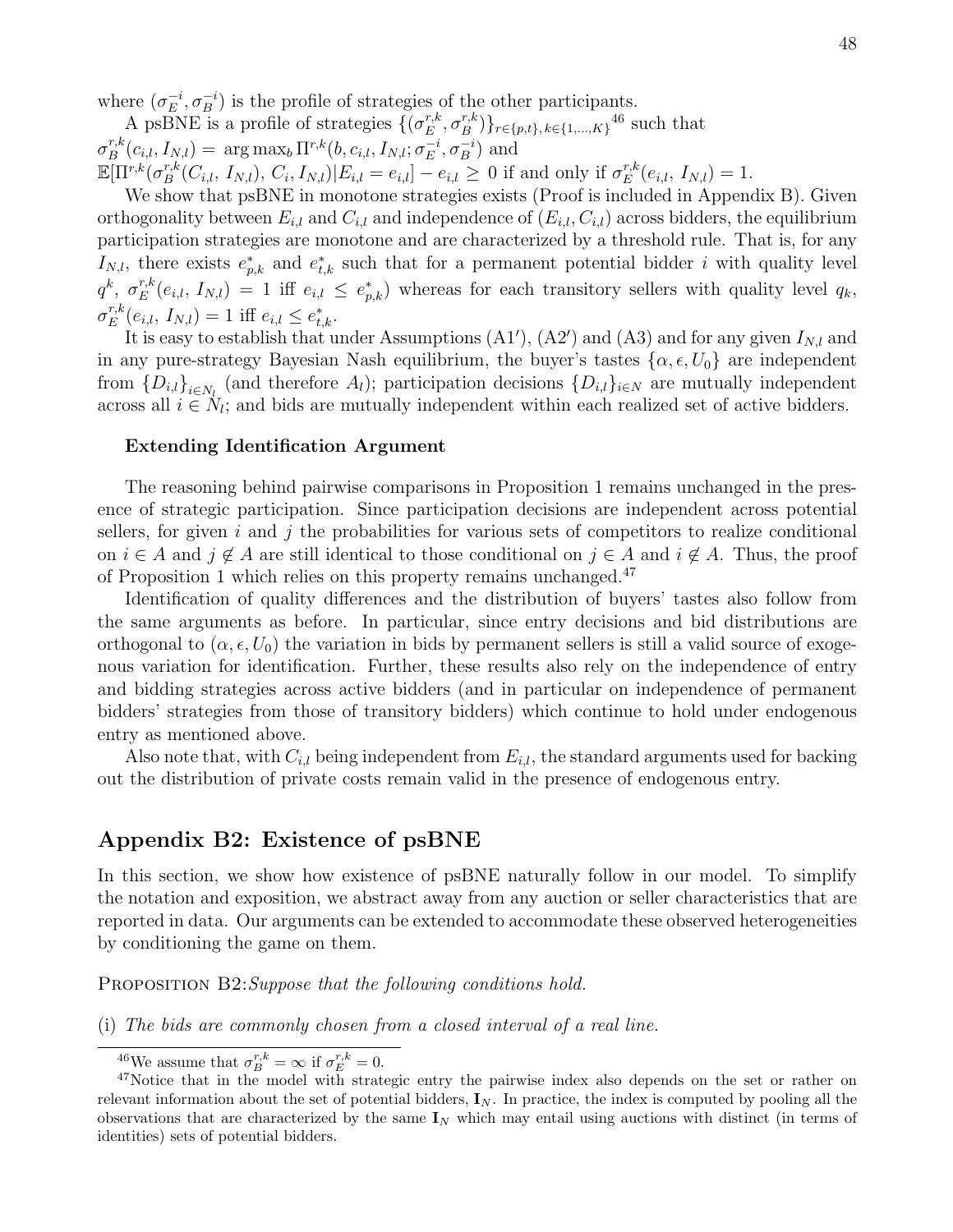(ii) The conditional CDF of  $\epsilon$  given  $(\alpha, U_0, Q) = (\bar{\alpha}, \bar{u}_0, \bar{q})$  are uniformly continuous for all  $(\bar{\alpha}, \bar{u}_0, \bar{q})$  in the support of  $(\alpha, U_0, Q)$ .

(iii) The project costs  $C_i$  are private, independent and identically distributed, and have a density function bounded uniformly away from zero.

(iv) The entry costs  $E_i$  are private, independent, and identically distributed, and have a density function bounded uniformly away from zero.

(v) The entry costs and the private costs are independent from each other.

Then there exists a psBNE in the game.

**PROOF:** We first consider a subgame in the bidding stage where a subset  $A \subset N$  of bidders have already decided to enter. We first show that in each subgame with A, there exists a PSBNE. For this, we invoke Corollary 2.1 of Athey (2001) by which it suffices to show that the payoff faced by each bidder is continuous in the bid profile, and the expected payoff satisfies single crossing of incremental returns.

Given the other players' strategies  $b_{-i} = (b_j)_{j \in A \setminus \{i\}}$ , the interim expected payoff for bidder i is given by

$$
U_i(b_i, c_i; b_{-i}) \equiv \int u_i(b_i, b_{-i}(c_{-i}); c_i) dF(c_{-i}|c_i),
$$

where  $u_i(b; c_i)$  is the payoff for bidder i conditional on the vector of bids b and private cost  $c_i$ , and independence among the private costs are used. In our model, the payoff  $u_i(b; c_i)$  is given as follows:

$$
u_i(b;c_i) \equiv (b_i - c_i) \Pr\{i \ \text{wins} | b\},\
$$

where, with  $F(\bar{\varepsilon}|\bar{\alpha}, \bar{u}_0, \bar{q})$  denoting the joint CDF of  $\epsilon$  given  $(\alpha, U_0, Q) = (\bar{\alpha}, \bar{u}_0, \bar{q})$ ,

$$
Pr\{i \ \text{wins}|b\} = \int h(b; \bar{\alpha}, \bar{u}_0, \bar{q}) dF(\bar{\alpha}, \bar{u}_0, \bar{q}),
$$

and  $h(b; \bar{\alpha}, \bar{u}_0, \bar{q}) \equiv \int_{H_i(b; \bar{\alpha}, \bar{u}_0, \bar{q})} dF(\bar{\varepsilon} | \bar{\alpha}, \bar{u}_0, \bar{q})$  and

$$
H_i(b; \bar{\alpha}, \bar{u}_0, \bar{q}) = \left\{ \bar{\varepsilon} \in \mathbf{R}^{|A|} : \begin{array}{l} \bar{\alpha} \Delta q_{j,i} + \Delta \bar{\varepsilon}_{j,i} \leq b_j - b_i \text{ and } \bar{u}_0 - \bar{\alpha} q_i - \bar{\varepsilon}_i \leq -b_i, \forall j \in N^p \\ \alpha (\bar{q}_k - q_i) + \Delta \bar{\varepsilon}_{k,i} \leq b_k - b_i, \forall k \in N^t \end{array} \right\}.
$$

Since  $F(\cdot|\bar{\alpha}, \bar{u}_0, \bar{q})$  is uniformly continuous for all  $(\bar{\alpha}, \bar{u}_0, \bar{q})$  in the support of  $(\alpha, U_0, Q)$ , we find that  $h(\cdot; \bar{\alpha}, \bar{u}_0, \bar{q})$  is continuous. By the Bounded Convergence Theorem, Pr{i wins|b} is continuous in b.

As for single crossing of incremental returns, we consider the following. For each bidder  $i$ , for  $b_i \geq b'_i$  and  $c_i \geq c'_i$ 

$$
u_i(b_i, b_{-i}, c_i) - u_i(b'_i, b_{-i}, c_i)
$$
  
=  $(b_i - c_i) \Pr\{i \text{ wins}|b_i, b_{-i}\} - (b'_i - c_i) \Pr\{i \text{ wins}|b'_i, b_{-i}\}$   
=  $(b_i - b'_i) \Pr\{i \text{ wins}|b_i, b_{-i}\} + (b'_i - c_i) (\Pr\{i \text{ wins}|b_i, b_{-i}\} - \Pr\{i \text{ wins}|b'_i, b_{-i}\}).$ 

The last term is bounded from below by

$$
(b'_{i} - c'_{i}) \left( \Pr\{i \ \textit{wins} | b_{i}, b_{-i} \} - \Pr\{i \ \textit{wins} | b'_{i}, b_{-i} \} \right)
$$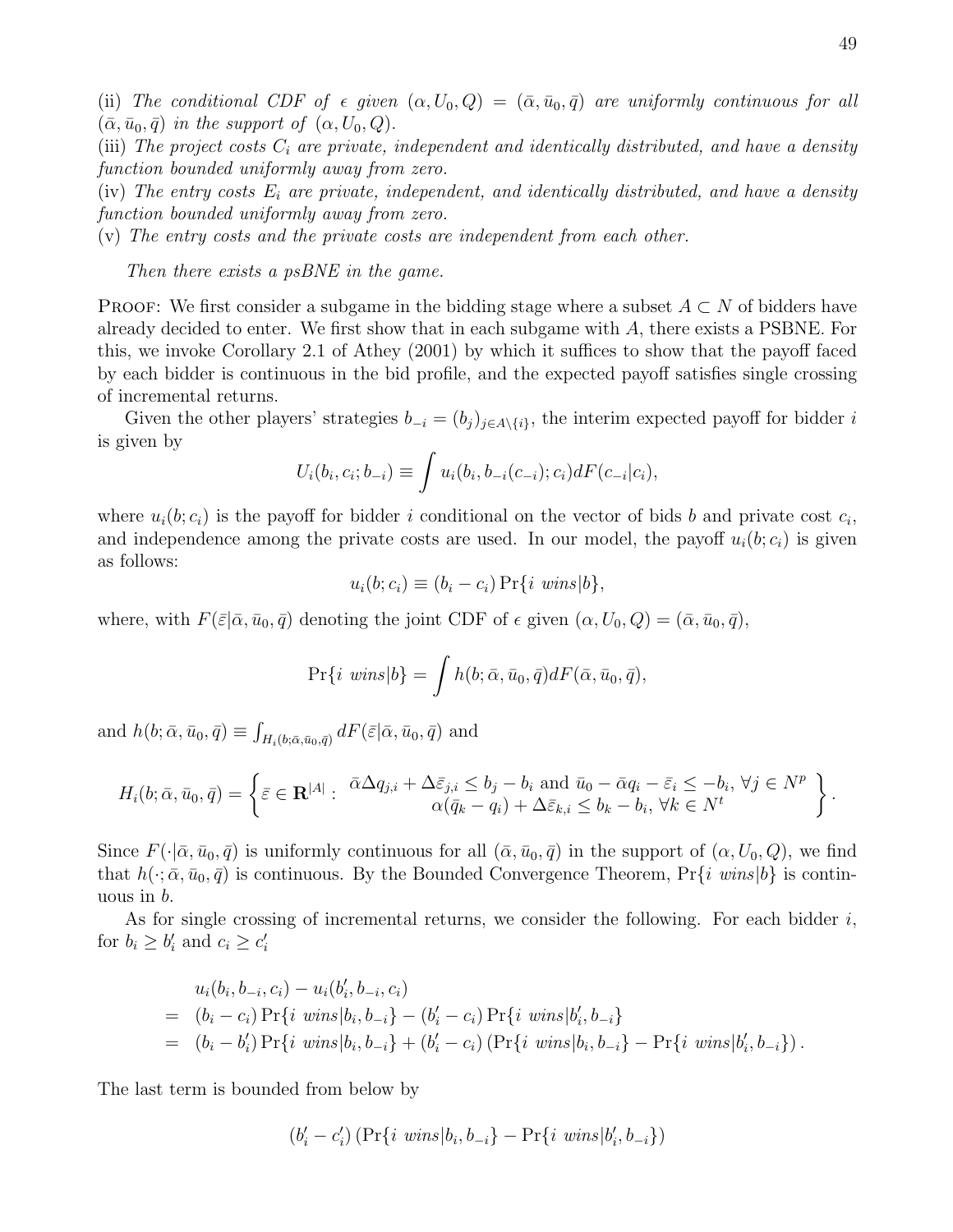because

$$
Pr{i \text{ wins}|b_i, b_{-i}} \le Pr{i \text{ wins}|b'_i, b_{-i}}.
$$

Therefore, the payoff  $u_i(b_i, b_{-i}, c_i)$  satisfies nondecreasing differences in  $(b_i, c_i)$ . This implies that its expected payoff  $U_i(\cdot, \cdot; b_{-i})$  satisfies single crossing of incremental returns. Hence by Corollary 2.1 of Athey (2001), each subgame with given A has a psBNE.

We now consider a psBNE in the entry stage. For this, we use Theorem 2 of Athey (2001). The action space is  $\{0,1\}$  with action denoted by d. We set  $d = 0$  to denote participation and  $d = 1$  to denote nonparticipation. The private type for each bidder i is entry cost  $E_i$ . The interim expected payoff function for each bidder  $i$  with entry cost  $e_i$  is given by

$$
(1 - d_i) \cdot (\mathbf{E} [U_i(b_i(C_i), C_i; (b_j)_{j \in A(d(e)) \setminus \{i\}}) | E_i = e_i] - e_i)
$$
  
=  $(1 - d_i) \cdot (\mathbf{E} [U_i(b_i(C_i), C_i; (b_j)_{j \in A(d(e)) \setminus \{i\}})] - e_i)$ 

where  $A(d) = \{i \in N : d_i = 0\}$ , the bid strategy profile  $b(c)$  are given by the subgame psBNE whose existence is previously established, and  $d(e) = (d_i(e_i))_{i \in N}$ . (Recall that the private costs  $C_i$  are revealed only after the bidder decides to enter and are independent of  $E_i$ .) Certainly Assumption A1 and single crossing of incremental returns in Theorem 2 of Athey (2001) are satisfied. Thus, the existence proof of PSBNE follows from the theorem. Q.E.D.

# Appendix C: Proof of Results in Sections 4.3 and 5

### Appendix C1: Proof of Theorem 1

Let  $\tau_{ij}^+ = \int \max\{\delta_{ij}(b), 0\} db$ ,  $\tau_{ij}^- = \int \max\{-\delta_{ij}(b), 0\} db$ , and  $\tau_{ij}^0 = \int |\delta_{ij}(b)| db$ , where  $\delta_{ij}(b)$  =  $r_i(b) - r_j(b)$ . We confine the integral domains to  $\mathcal{B}_i \cap \mathcal{B}_j$ , and this restriction is omitted from the notation. From Theorem 2 of Lee, Song, and Whang (2013), one can show that under regularity conditions there exist fixed positive numbers  $\sigma_{ij}^+$ ,  $\sigma_{ij}^-$ , and  $\sigma_{ij}^0$  such that whenver  $\delta_{ij}(b) = 0$  for all  $b \in \mathbf{R}$  (i.e., under the least favorable configuration),

$$
\frac{\sqrt{L}\{\hat{\tau}_{ij}^z - \mathbf{E}\hat{\tau}_{ij}^z\}}{\sigma_{ij}^z} \to_d \quad N(0,1),\tag{16}
$$

as  $L \to \infty$  for  $z \in \{+, -, 0\}$ . Here L denotes the number of projects used for comparison.

As for the regularity conditions, we require two high-level conditions. First, the convergence in distribution (16) is satisfied under the least favorable configuration. The second condition is that the bootstrap tests are consistent against fixed alternatives. Detailed low level conditions for the convergence in distribution in (16) can be found in Lee, Song, and Whang (2013).

It is worth noting that the form of the test statistic is slightly different from that in Lee, Song, and Whang (2012) because  $\delta_{ij}(b)$  is the difference between the two kernel estimators. However, the observations pertaining to the  $i$ -th seller and the observations pertaining to the j-th seller are independent, if i and j are different. Using this particular property, we can apply the Poissonization method as in Lee, Song, and Whang (2013) by focusing on the Poissonized statistic and representing it as an independent sum of Poisson random variables. We omit the details.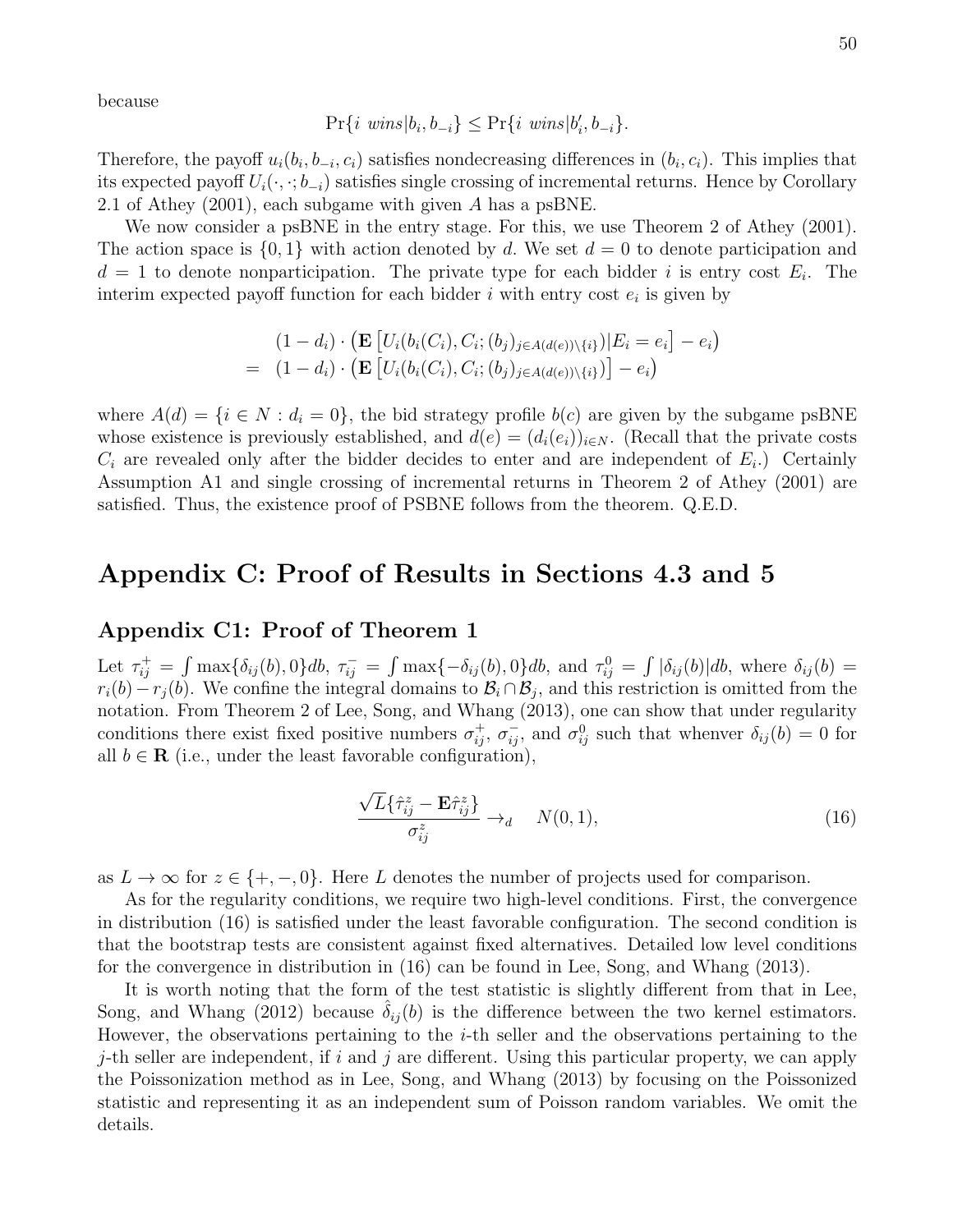PROOF OF THEOREM 1: First, observe that

$$
\begin{aligned}\n\text{if } i \in N_l, \ P \left\{ \# \left( \hat{N}_1(i) \Delta N_1(i) \right) \ge 1 \right\} \to 0 \text{ and} \\
\text{if } i \in N_h, \ P \left\{ \# \left( \hat{N}_2(i) \Delta N_2(i) \right) \ge 1 \right\} \to 0.\n\end{aligned}
$$

This is a simple consequence of the consistency of the bootstrap tests. Also, the consistency of the bootstrap test implies that for any  $i \in N_h$ , we have that for any  $j \in \hat{N}_2(i)$ ,  $p_0^*(i,j) \to_P 0$ as  $L \to \infty$  but for any  $j \in \hat{N}_1(i)$ ,  $p_0^*(i,j)$  is stochastically bounded as  $L \to \infty$ . Therefore, i is classified in the high-quality group with probability approaching one. That is,  $P\{i \in \hat{N}_h\} \to 1$ . Hence for each  $i \in N_h$ ,

$$
P\left\{\Gamma((\hat{N}_h(i), \hat{N}_l(i)), C) \ge 1\right\}
$$
  
= 
$$
P\left\{\Gamma((\hat{N}_2(i) \cup \{i\}, \hat{N}_1(i)), C) \ge 1\right\} + o(1) \to 0.
$$

Also, similarly, for any  $i \in N_l$ ,

$$
P\left\{\Gamma((\hat{N}_h(i),\hat{N}_l(i)),\mathcal{C})\geq 1\right\}\to 0.
$$

Since N is a fixed finite set as  $L \to \infty$ , we have

$$
P\left\{\Gamma((\hat{N}_h(i),\hat{N}_l(i)),\mathcal{C})\geq 1 \text{ for some } i\in N\right\}\to 0.
$$

Therefore,

$$
P\left\{\Gamma(\widehat{C}, C) \ge 1\right\} = P\left\{\Gamma((\hat{N}_h(i^*), \hat{N}_l(i^*)), C) \ge 1\right\}
$$
  

$$
\le P\left\{\Gamma((\hat{N}_h(i), \hat{N}_l(i)), C) \ge 1 \text{ for some } i \in N\right\} \to 0,
$$

giving us the desired result.  $\blacksquare$ 

LEMMA C1: (i) If  $K \geq K_0$ ,  $\frac{1}{K}$  $\frac{1}{K} \sum_{k=1}^{K} \hat{V}_k(K) = O_P(1)$ , as  $L \to \infty$ . (ii) If  $K < K_0$ , for any  $M > 0$ , as  $L \to \infty$ ,

$$
P\left\{\frac{\frac{1}{K}\sum_{k=1}^{K}\hat{V}_k(K)}{g(L)} > M\right\} \to 1.
$$

PROOF: (i) The first statement of Lemma A1 can be proved in three steps. First we reclassify the true group structure into a finer one with K groups. Let this new group structure be  $\{N_{k,1}:$  $k = 1, \dots, K$ . Second, invoking Theorem 1 above, we show that the quantity  $\frac{1}{K} \sum_{k=1}^{K} \hat{V}_k(K)$ is asymptotically equivalent to the same quantity (denoted by  $\frac{1}{K} \sum_{k=1}^{K} \tilde{V}_k(K)$ ) only with  $\hat{N}_k$ replaced by  $N_{k,1}$ . Finally, we show that  $\frac{1}{K} \sum_{k=1}^{K} \tilde{V}_k(K) = O_P(1)$ . To see the latter convergence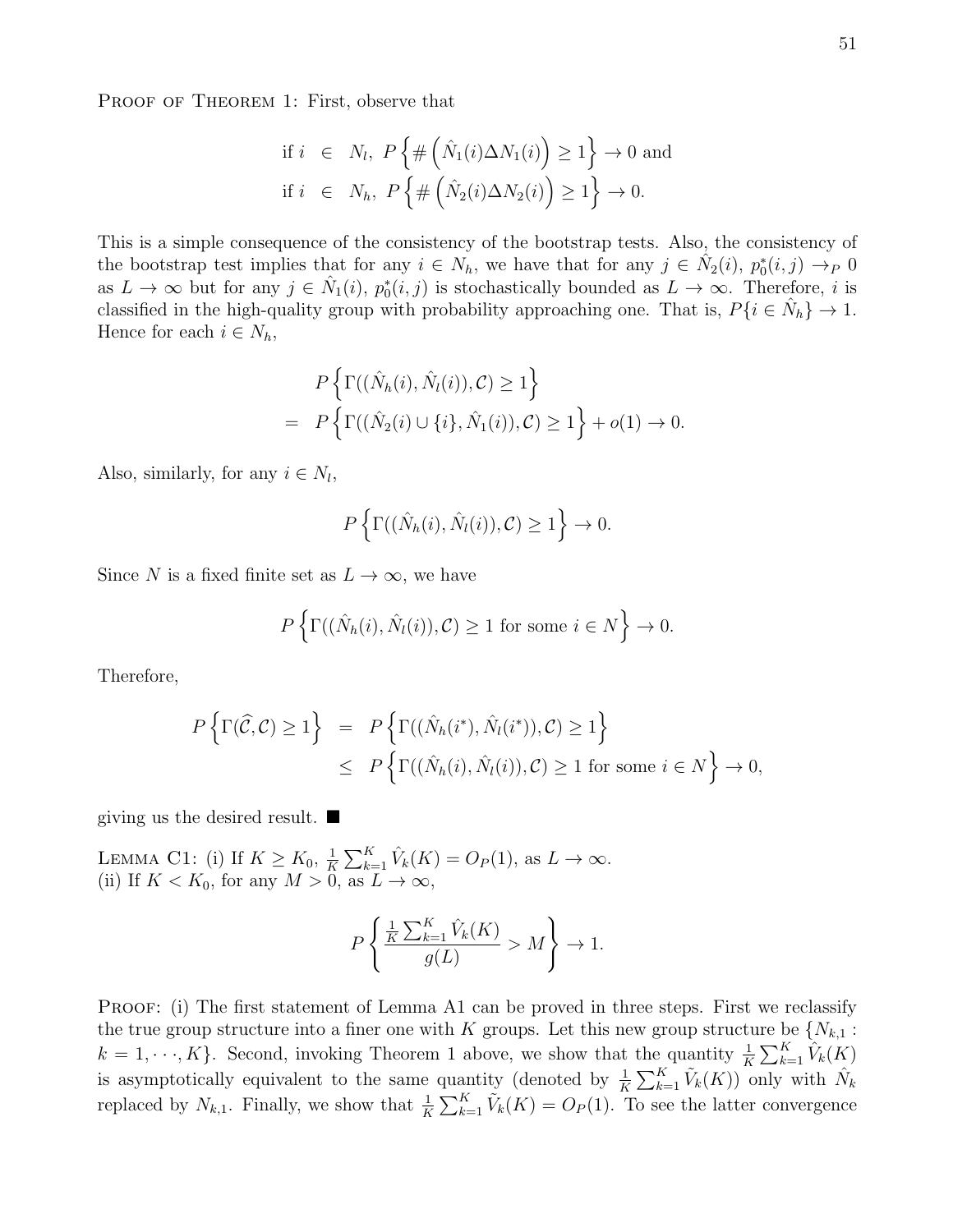rate, first, note that

$$
\frac{\sqrt{L}\{\hat{\tau}_{ij}^0 - \mathbf{E}\hat{\tau}_{ij}^0\}}{\sigma_{ij}^0} \rightarrow_d \mathbb{Z}
$$

under the least favorable configuration, where  $\mathbb Z$  is a standard normal random variable. This can be proved as in the proof of Theorem 1 of Lee, Song, and Whang (2012). Hence using the asymptotic validity of the bootstrap test, we find that

$$
\begin{array}{rcl} |\log p_0^*(i,j)| & = & \left| \log \left( 1 - \Phi(\sqrt{L} \{ \hat{\tau}_{ij}^0 - \mathbf{E} \hat{\tau}_{ij}^0 \} / \sigma_{ij}^0) \right) \right| + o_P(1) \\ & \leq & |\log \left( 1 - \Phi(\mathbb{Z}) \right) | + o_P(1). \end{array}
$$

The inequality becomes an equality when we are under the least favorable configuration.

Suppose that  $K \geq K_0$  and  $P\{i, j \in \hat{N}_k\} \to 1$ . Then  $i, j \in N_k$ , i.e., i and j belong to the same quality group. Hence by Proposition 1 of this paper, and  $\delta_{ij}(b) = 0$  for all b on the intersection of supports of bids submitted by  $i$  and  $j$ . Since we confine the integral domain to such an intersection, it follows that we are under the least favorable configuration. From the previous arguments, this yields the result that  $|\log p_0^*(i,j)| = O_P(1)$ .

(ii) Suppose that  $K < K_0$ . Then for some  $k = 1, \dots, K$ , and for some  $i, j \in N_k$ ,  $\tau_{ij}^0 > 0$ . By invoking the smoothness conditions for the winning probabilities and using the proof of By invoking the smootnness conditions for the winning probabilities and using the proof of<br>Theorem 4 of Lee, Song, and Whang (2012), it can be shown that under the  $\sqrt{L}$ -converging local alternatives, there exists  $c_{ij} > 0$ , for any  $m > 0$ ,

$$
P\left\{\frac{\sqrt{L}\{\hat{\tau}_{ij}^{0} - \mathbf{E}\hat{\tau}_{ij}^{0}\}}{\sigma_{ij}^{0}} > m\right\} = P\left\{\mathbb{Z} + c_{ij} > m\right\} + o(1). \tag{17}
$$

Using similar arguments, we can show that under the fixed local alternatives,

$$
P\left\{\sqrt{L}\{\hat{\tau}_{ij}^0-\mathbf{E}\hat{\tau}_{ij}^0\}/\sigma_{ij}^0>m\right\}=P\left\{\mathbb{Z}+\sqrt{L}c_{ij}>m\right\}+o(1).
$$

Therefore, for any  $M > 0$ ,

$$
P\{(1/g(L)) | \log p_0^*(i,j)| > M\}
$$
  
\n
$$
\geq P\{(1/\sqrt{L}) | \log(1 - \Phi(\sqrt{L}\{\hat{\tau}_{ij}^0 - \mathbf{E}\hat{\tau}_{ij}^0\}/\sigma_{ij}^0)) | > Mg(L)/\sqrt{L}\} + o(1)
$$
  
\n
$$
\geq P\{(1/\sqrt{L}) | \log(1 - \Phi(\mathbb{Z} + \sqrt{L}c_{ij})) | > Mg(L)/\sqrt{L}\} + o_P(1)
$$

as  $L \to \infty$ . Since  $g(L)/$  $\sqrt{L} \rightarrow 0$ , it follows from (17) that the last probability converges to 1. PROOF OF THEOREM 2: For all  $K > K_0$ , we have

$$
\hat{Q}(K_0) - \hat{Q}(K) = \frac{1}{K_0} \sum_{k=1}^{K_0} \hat{V}_k(K_0) - \frac{1}{K} \sum_{k=1}^{K} \hat{V}_k(K) + (K_0 - K)g(L) \n\to -\infty,
$$

because  $\frac{1}{K_0} \sum_{k=1}^{K_0} \hat{V}_k(K_0) - \frac{1}{K}$  $\frac{1}{K} \sum_{k=1}^{K} \hat{V}_k(K) = O_P(1)$  as  $L \to \infty$ .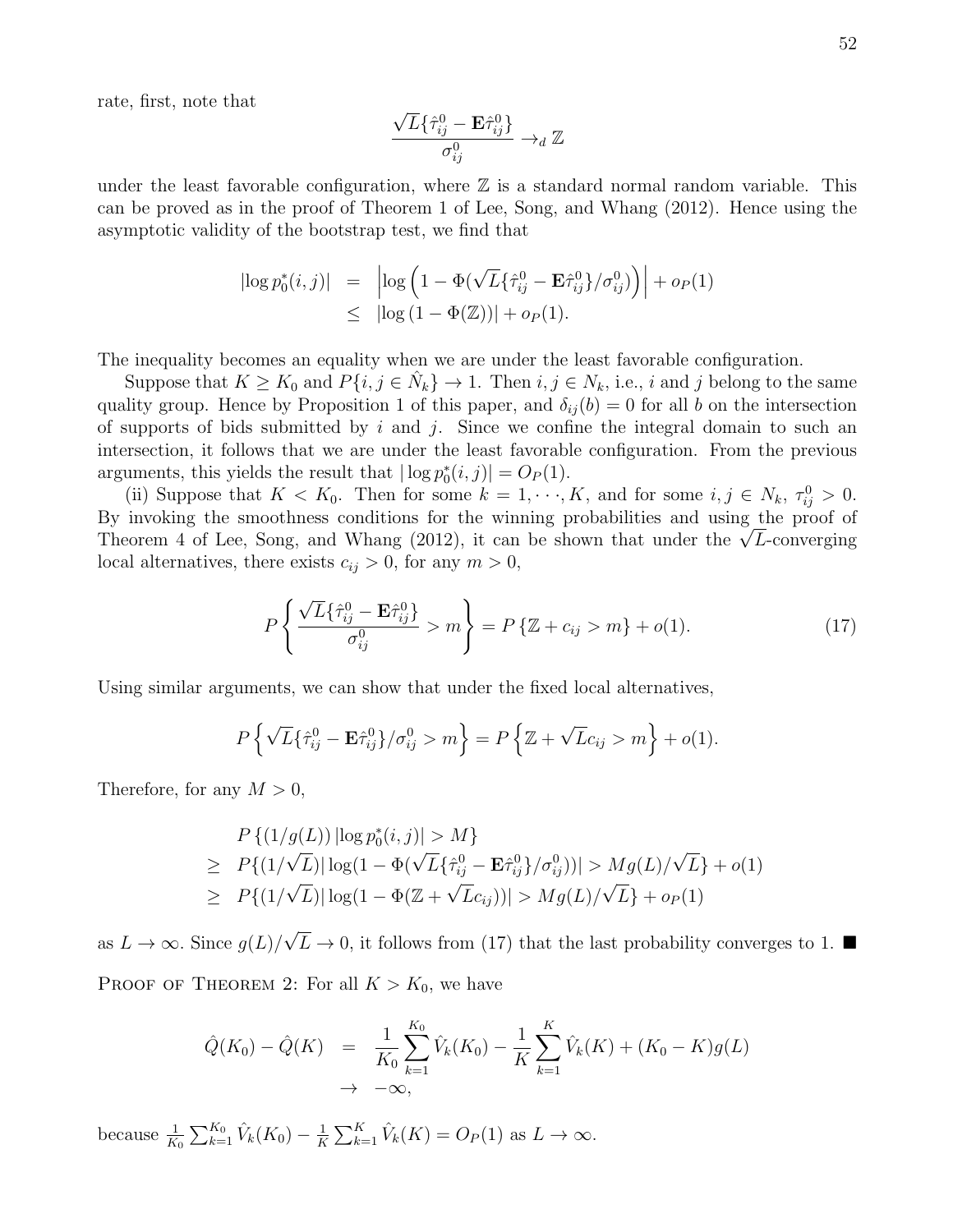And for all  $K < K_0$ , we have

$$
\hat{Q}(K_0) - \hat{Q}(K) = \frac{1}{K_0} \sum_{k=1}^{K_0} \hat{V}_k(K_0) - \frac{1}{K} \sum_{k=1}^{K} \hat{V}_k(K) + (K_0 - K)g(L) \n\to -\infty,
$$

because  $\frac{1}{K} \sum_{k=1}^{K} \hat{V}_k(K) \to \infty$  faster than the rate  $(K_0 - K)g(L) \to \infty$  as  $L \to \infty$ .

Therefore,  $P\left\{\hat{Q}(K_0)-\hat{Q}(K)<0\right\}\to 1$ . Hence we find that  $P\{\hat{K}=K_0\}\to 1$  as  $L\to\infty$ .  $\blacksquare$ 

#### Appendix C2: Proof of Proposition 3

We formulate the moment conditions which are primarily based on the probability that permanent seller wins conditional on the information available to the econometrician as summarized by the expression in (19) and in accordance with the identification argument in the previous subsection.

We introduce some notation. For each x in the common support X of  $x_i$ , let  $\mathbb{Q}_x \equiv \{q_{1,x}, \dots\}$  $\{g_i, g_{K,x}\}\$ be the set of possible quality levels for a seller  $i \in N$  with  $x_i = x$ . With each  $(x, q) \in \mathbb{R}$  $\mathcal{X} \times \mathbb{Q}_x$  are associated sets of sellers indices,  $A_{x,q,l}^p \equiv \{i \in A_l^p\}$  $\ell_i^p : (x_i, q_i) = (x, q) \}, N_{x,q,l}^p \equiv \{ i \in$  $N_l^p$  $\ell_l^p: (x_i, q_i) = (x, q) \}, A_{x,l}^t \equiv \{i \in A_l^t: x_i = x\} \text{ and } N_{x,l}^t \equiv \{i \in N_l^t: x_i = x\}.$  It is convenient for exposition to arrange observations in a certain order. More specifically, the observations for permanent and transitory sellers are allocated into separate vectors. We enumerate observations for actual entrants first then for non-entrants, and group the observations for permanent sellers according to  $(x, q)$ -characteristics, and those for transitory sellers according to x-characteristics. Thus we write  $B_{j,l}^t$  to denote the j-th transitory seller's bid at auction l,  $B_{j,l}^p$  the j-th permanent seller's bid at auction l,  $Q_{j,l}^t$  the j-th transitory seller's quality at auction l, and  $W_{j,l}^p \in \{1,0\}$ taking the value of one if and only if the  $j$ -th permanent seller wins at the  $l$ -th auction. Similarly, we define  $x_{j,l}^t$ ,  $x_{j,l}^p$ , and  $q_{j,l}^p$ . After the rearrangement, the competitive nature of auction l is summarized by

$$
\mathbf{I}_l \equiv \bigcup_{x \in \mathcal{X}} \bigcup_{q \in \mathbb{Q}_x} \{ |A^p_{x,q,l}|, |N^p_{x,q,l}|, |A^t_{x,l}|, |N^t_{x,l}| \},\
$$

where |A| for any set A denotes its cardinality. For each auction l, we define  $\mathbf{B}_l = [\mathbf{B}_l^{p_l}]$  $_{l}^{p\prime },\mathbf{B}_{l}^{t\prime }]^{\prime },$ where  $\mathbf{B}_l^t$  and  $\mathbf{B}_l^p$  $\frac{p}{l}$  are random vectors with their j-th entries given by  $B_{j,l}^t$  and  $B_{j,l}^p$  respectively. We also define  $\mathbf{Q}_{N,l}^t$  and  $\mathbf{Q}_{A,l}^t$  to be both random vectors of entries  $Q_{j,l}$  with  $j = 1, \dots, |N_l^t|$  and with  $j = 1, \dots, |A_l^t|$  respectively. We denote the set of values for  $\mathbf{Q}_{N,l}^t$  by  $\{\bar{\mathbf{q}}_{N,1}, \dots, \bar{\mathbf{q}}_{N,\bar{K}_{N,l}}\}$  with  $\bar{q}_{N,k} = (q_{N,1,k} \cdots q_{N,|N_l^t|,k})$ . Similarly, the set of values for  $\mathbf{Q}_{A,l}^t$  is denoted by  $\{\bar{\mathbf{q}}_{A,1}, \cdots, \bar{\mathbf{q}}_{A,\bar{K}_{A,l}}\}$ with  $\bar{q}_{A,k} = (q_{A,1,k} \cdots q_{A,|A_t^t|,k})$ . These sets change across auctions because the dimensions of  $\mathbf{Q}_{N,l}^t$ and  $\mathbf{Q}_{A,l}^{t}$  change.

In accordance with the parametric estimation approach, we assume that  $\epsilon_{il}$  and  $(\alpha, \beta)$  are distributed according to  $F(\epsilon|\theta_1)$  and  $F(\alpha, \beta; \theta_2)$ , distributions known up to a set of parameters  $(\theta_1, \theta_2)$ , so that the vector of parameters to be estimated is given by  $\theta = (\theta_1, \theta_2, (\mathbb{Q}_x : x \in \mathcal{X}))$ along with the parameters involved in the parametrization of  $f(B_{i,l}^t | \mathbf{Q}_{A,i,l}^t = \bar{\mathbf{q}}_{A,i,k}, \mathbf{I}_{l,1})$  and  $P(i \in A_{x,l}^t | \mathbf{Q}_{A,i,l}^t = \bar{\mathbf{q}}_{A,i,k}, \mathbf{I}_{l,1}).$ 

We begin by deriving a representation of permanent seller's winning probability conditional on the vector of bids and auction competitive structure as observed by the econometrician. Unlike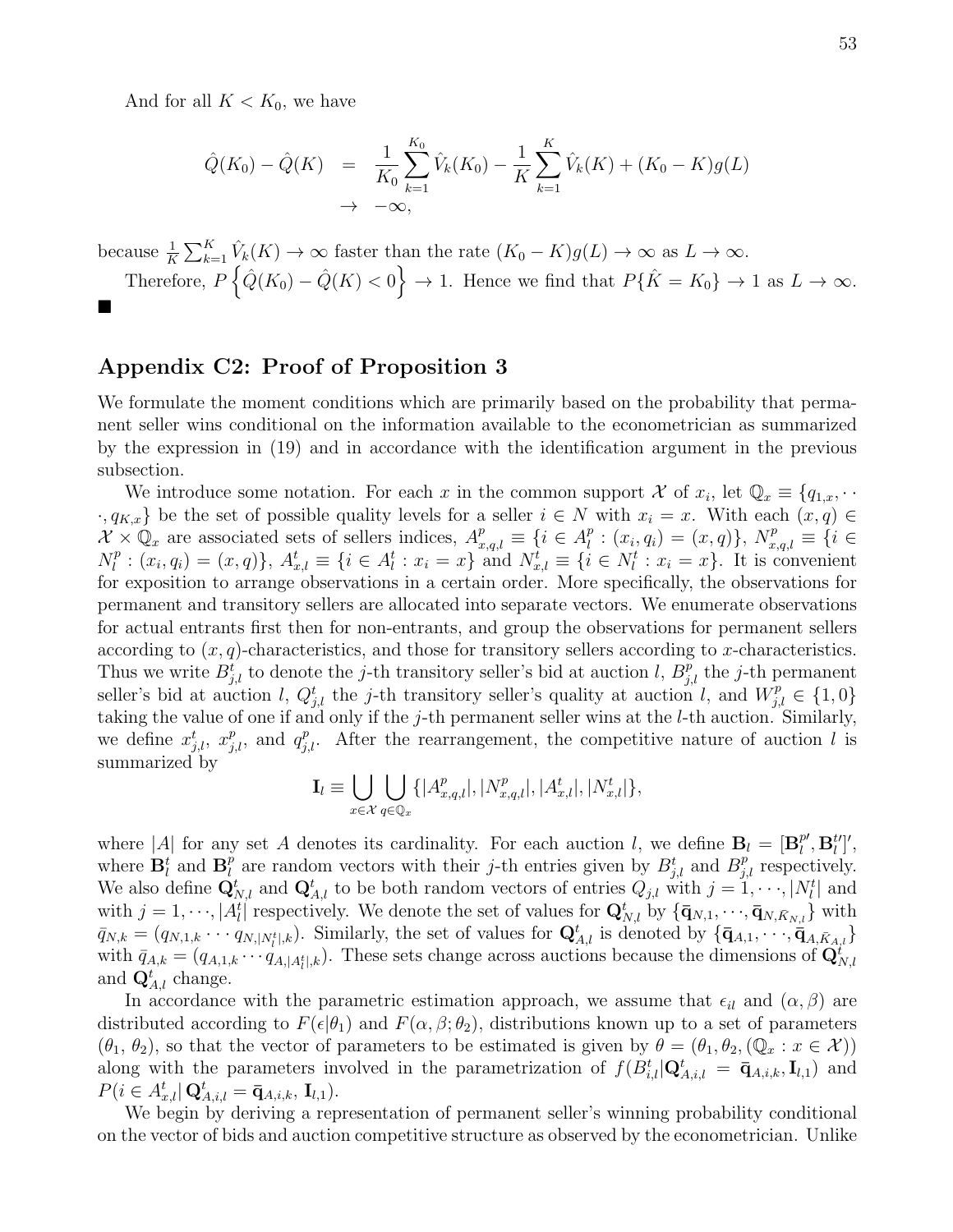the econometrician, a buyer observes all the relevant characteristics for all actual competitors. Let  $e_{x,q,k,l}^p(\mathbf{B}_l, \mathbf{I}_l; \theta, j) \equiv P\{W_{j,l}^p = 1 | \mathbf{B}_l, \mathbf{Q}_{A,l}^t = \bar{\mathbf{q}}_{A,k,l}, \mathbf{I}_l\}$  be the probability that seller j (with  $(x, q)$ -characteristics) wins conditional on a full competitive structure of the auction, including information on transitory actual bidders' vector of qualities. More specifically,

$$
e_{x,q,k,l}^p(\mathbf{B}_l,\mathbf{I}_l;\theta,j)=\int P\left(\alpha q+\beta x-B_{j,l}\geq \alpha q_i+\beta x_i-B_{i,l}\,\forall\,i\neq j|\,\alpha,\beta\right)dF_{\alpha,\beta}(\alpha,\beta).
$$

Also let  $p_{k,l} = P\{Q_{A,l}^t = \bar{q}_{A,k,l} | \mathbf{B}_l, \mathbf{I}_l\}$  be the probability that the of transitory actual bidders' qualities is  $\bar{\mathbf{q}}_{k,l}$  conditional on the vector of bids  $\mathbf{B}_l$ , and on information about the auction's competitive structure as summarized in  $I_l$ . Hence using this notation, we can rewrite

$$
P\{W_{j,l}^p = 1 | \mathbf{B}_l, \mathbf{I}_l\} = \sum\nolimits_{k=1}^{\bar{K}_{A,l}} e_{x,q,k,l}^p \left( \mathbf{B}_l, \mathbf{I}_l; \theta, j \right) P\{ \mathbf{Q}_{A,l}^t = \bar{\mathbf{q}}_{A,k,l} | \mathbf{B}_l, \mathbf{I}_l \}.
$$
 (18)

Let

$$
\begin{array}{rcl}\n\mathbf{I}_{l,1} & \equiv & \{ |N_{x,q,l}^p|, |N_{x,l}^t| : (x,q) \in \mathcal{X} \times \mathbb{Q}_x \}, \\
\mathbf{I}_{l,2}^p & \equiv & \{ |A_{x,q,l}^p| : x \in \mathcal{X}, q \in \mathbb{Q}_x \} \text{ and } \mathbf{I}_{l,2}^t \equiv \{ |A_{x,l}^t| : x \in \mathcal{X} \},\n\end{array}
$$

so that  $\mathbf{I}_l = \mathbf{I}_{l,1} \cup \mathbf{I}_{l,2}^p \cup \mathbf{I}_{l,2}^t$ . We also let

$$
\omega_{k,l} \equiv \prod_{i \in \bar{A}_l^t} P(\mathbf{Q}_{A,i,l}^t = \bar{\mathbf{q}}_{A,i,k} | \bar{\mathbf{x}}_{i,l}^t),
$$

and

$$
g_k(\mathbf{B}_l^t,\mathbf{I}_{l,1},\mathbf{I}_{l,2}^t) \equiv \omega_{k,l} \prod_{x \in \mathcal{X}} \prod_{i \in \bar{A}_{x,l}^t} f(B_{i,l}^t | \mathbf{Q}_{A,i,l}^t = \bar{\mathbf{q}}_{A,i,k}, \mathbf{I}_{l,1}) P(i \in A_{x,l}^t | \mathbf{Q}_{A,i,l}^t = \bar{\mathbf{q}}_{A,i,k}, \mathbf{I}_{l,1}).
$$

We restate Proposition 3 using the notation made fully explicit.

**Proposition 3:** Under (A1')-(A3'), for each  $x \in \mathcal{X}$ ,  $q \in \mathbb{Q}_x$ , and for the j-th permanent seller with  $(x, q)$ -characteristic who participated in auction l, <sup>48</sup>

$$
P\{\mathbf{Q}_{A,l}^{t} = \overline{\mathbf{q}}_{A,k,l} | \mathbf{B}_{l}, \mathbf{I}_{l}\} = \frac{g_{k}(\mathbf{B}_{l}^{t}, \mathbf{I}_{l,1}, \mathbf{I}_{l,2}^{t})}{\sum_{d=1}^{\overline{K}_{A,l}} g_{d}(\mathbf{B}_{l}^{t}, \mathbf{I}_{l,1}, \mathbf{I}_{l,2}^{t})}.
$$
(19)

The quantities  $g_k(\mathbf{B}_l^t, \mathbf{I}_{l,1}, \mathbf{I}_{l,2}^t)$  involve  $f(\cdot | \mathbf{Q}_{A,i,l}^t = \bar{\mathbf{q}}_{A,i,k}, \mathbf{I}_{l,1}),$  i.e., the density of a transitory seller's bids in equilibrium conditional on this seller's quality, and  $P(i \in A_{x,l}^t | \mathbf{Q}_{A,i,l}^t = \bar{\mathbf{q}}_{A,i,k}, \mathbf{I}_{l,1}),$ i.e., the probability of transitory seller i's participation in the auction conditional on his quality. As mentioned earlier, we estimate these equilibrium objects jointly with the parameters

<sup>&</sup>lt;sup>48</sup>In fact,  $\mathbf{E}[W_{x,q,l}^p|\mathbf{B}_l,\mathbf{I}_l] = \mathbf{E}[W_{j,l}^p|\mathbf{B}_l,\mathbf{I}_l]$  for all j such that  $j \in A_{x,q,l}^p$  by symmetry. This formulation facilitates its sample analogue when we replace the sample version of the moment conditions for estimation.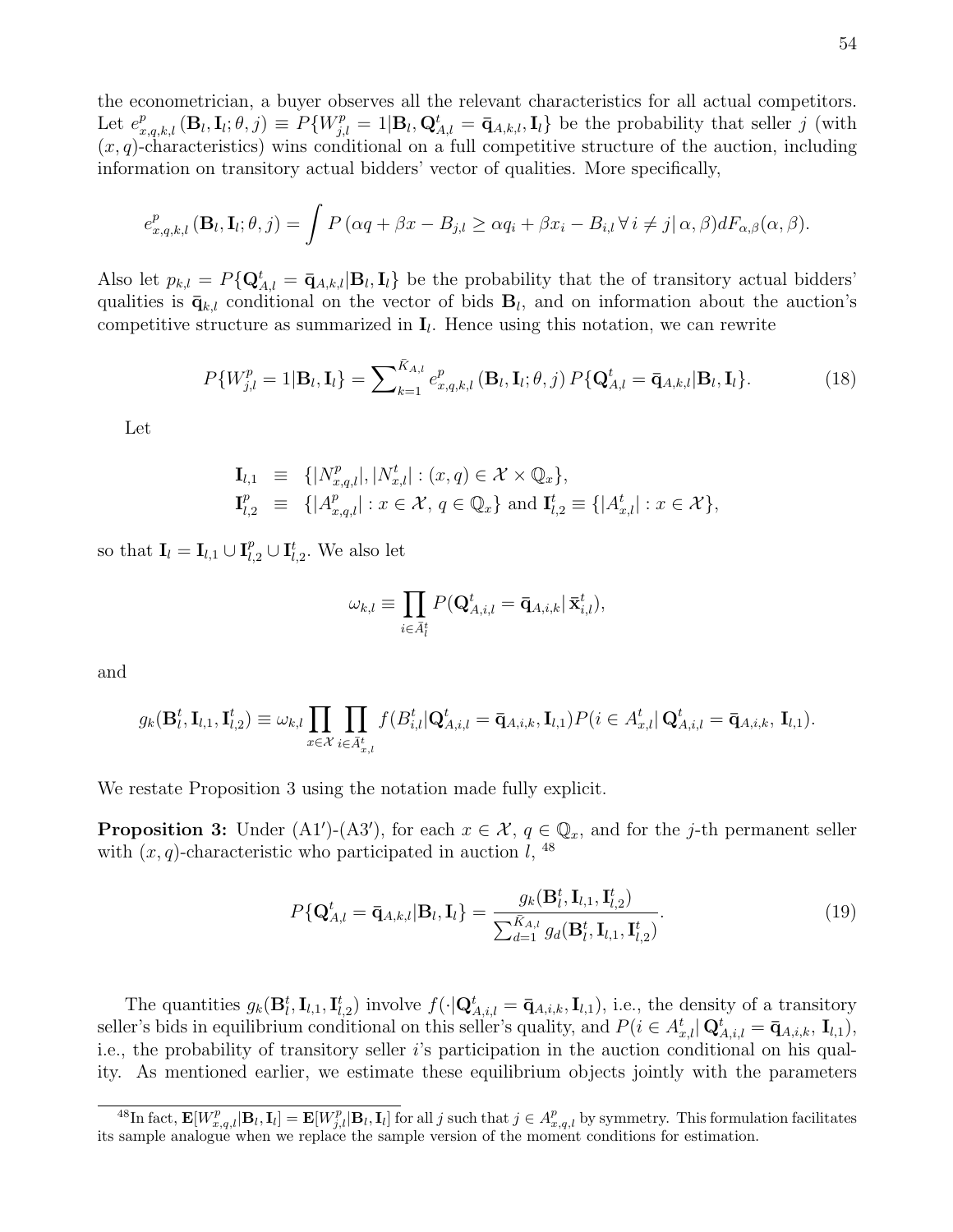of buyer's taste distribution and quality levels. In doing so, we do not need to recover these objects separately. Since in our setting the distribution of signals is the same for permanent and transitory bidders, we can use permanent bidder's optimization problem, bid distribution, and participation frequency to recover the distributions of signals. This requires knowing only  $g_k(\mathbf{B}_l^t, \mathbf{I}_{l,1}, \mathbf{I}_{l,2}^t)$  and not separately  $f(B_{i,l}^t | \mathbf{Q}_{A,i,l}^t = \bar{\mathbf{q}}_{A,i,k}, \mathbf{I}_{l,1})$  and  $P(i \in A_{x,l}^t | \mathbf{Q}_{A,i,l}^t = \bar{\mathbf{q}}_{A,i,k}, \mathbf{I}_{l,1}).$ 

Proof of Proposition 3: For the purpose of the derivations below it is convenient to introduce mapping  $\pi(\cdot; N, A) : \{1, \dots, |N|\} \to N$ . This mapping plays the following role. Sometimes we need to consider a scenario where a subset of potential bidders different from the one realized in the data would choose to participate in the auction. In considering such a case we would rearrange the observations in such a way that the observations for this hypothetical set of actual bidders are listed first and the observations for the remaining potential bidders would be listed after them. The mapping  $\pi(j; N, A)$  reflects the original (data set) position of the observation that would be listed in position  $j$  under this re-arrangement. In our analysis the order in which observations are listed within the set of entering or non-entering bidders is not important. Therefore, when re-arranging observations we do not consider all possible permutations (orderings) of the hypothetical set of actual bidders. Instead, we re-allocate them to the front of the vector without changing the order in which they were listed originally.

We use  $\bar{N}_{x,q,l}^p$ ,  $\bar{A}_{x,q,l}^p$ ,  $\bar{N}_{x,l}^t$ ,  $\bar{A}_{x,l}^t$  to denote the realizations of respective random sets as they are recorded in the data. Notice that  $\pi(j; \bar{N}_l^p, \bar{A}_l^p) = j$  and  $\pi(j; \bar{N}_l^t, \bar{A}_l^t) = j$ . For simplicity, we write  $\pi_l^t(j) = \pi(j; A^t, N_l^t)$  and  $\pi_l^p$  $\ell_l^p(j) = \pi(j; A^p, N_l^p)$  whenever it is clear which A and N sets are used.

Notice that we consider the probability of a two-part event: (1) that a given vector of qualities characterizes a subset of potential bidders, (2) potential bidders characterized by these qualities enter.

First, as for  $p_{k,l}$ , note that by the Bayes rule, we can write

$$
p_{k,l} = P\{\mathbf{Q}_{A,l}^{t} = \bar{\mathbf{q}}_{A,k} | \mathbf{B}_{l}, \mathbf{I}_{l}\} = \frac{f(\mathbf{B}_{l} | \mathbf{Q}_{A,l}^{t} = \bar{\mathbf{q}}_{A,k}, \mathbf{I}_{l}) P\{\mathbf{Q}_{A,l}^{t} = \bar{\mathbf{q}}_{A,k} | \mathbf{I}_{l}\}}{f(\mathbf{B}_{l} | \mathbf{I}_{l})}
$$
\n
$$
= \frac{f(\mathbf{B}_{l}^{t} | \mathbf{Q}_{A,l}^{t} = \bar{\mathbf{q}}_{A,k}, \mathbf{I}_{l}) P\{\mathbf{Q}_{A,l}^{t} = \bar{\mathbf{q}}_{A,k} | \mathbf{I}_{l}\}}{f(\mathbf{B}_{l}^{t} | \mathbf{I}_{l})}
$$
\n
$$
= \frac{f(\mathbf{B}_{l}^{t} | \mathbf{Q}_{A,l}^{t} = \bar{\mathbf{q}}_{A,k}, \mathbf{I}_{l,1}) P\{\mathbf{Q}_{A,l}^{t} = \bar{\mathbf{q}}_{A,k} | \mathbf{I}_{l}\}}{f(\mathbf{B}_{l}^{t} | \mathbf{I}_{l})}.
$$
\n(20)

The first equality holds because the bids of permanent sellers are independent of bids of the transitory sellers and do not depend on the qualities of the transitory sellers,  $f(\mathbf{B}_{l}^{p})$  $\binom{p}{l} \mathbf{I}_l = f(\mathbf{B}_l^p)$  $l^p|\mathbf{Q}_{A,l}^t=$  $\bar{\mathbf{q}}_{A,k}, \mathbf{I}_l$ .

We denote terms in this expression by

$$
(I) = f(\mathbf{B}_{l}^{t} | \mathbf{Q}_{A,l}^{t} = \bar{\mathbf{q}}_{A,k}, \mathbf{I}_{l,1}), (II) = f(\mathbf{B}_{l}^{t} | \mathbf{I}_{l,1}), (III) = P\{\mathbf{Q}_{A,l}^{t} = \bar{\mathbf{q}}_{A,k} | \mathbf{I}_{l}\}.
$$

Next, we work with these terms one by one.

**Term (I)** Notice that  $\mathbf{B}_l^t$  are independent conditional on  $\mathbf{Q}_{A,l}^t = \bar{\mathbf{q}}_{A,k}$ , and  $\mathbf{I}_{l,1}$ . Therefore

$$
(I) = \prod_{x \in \mathcal{X}} \prod_{j \in A_{x,l}^t} f(B_{j,l}^t | \mathbf{Q}_{A,l}^t = \bar{\mathbf{q}}_{A,k}, \mathbf{I}_{l,1}) = \prod_{x \in \mathcal{X}} \prod_{j \in A_{x,l}^t} f(B_{j,l}^t | \mathbf{Q}_{A,j,l}^t = \bar{\mathbf{q}}_{A,j,k}, \mathbf{I}_{l,1}).
$$
\n(21)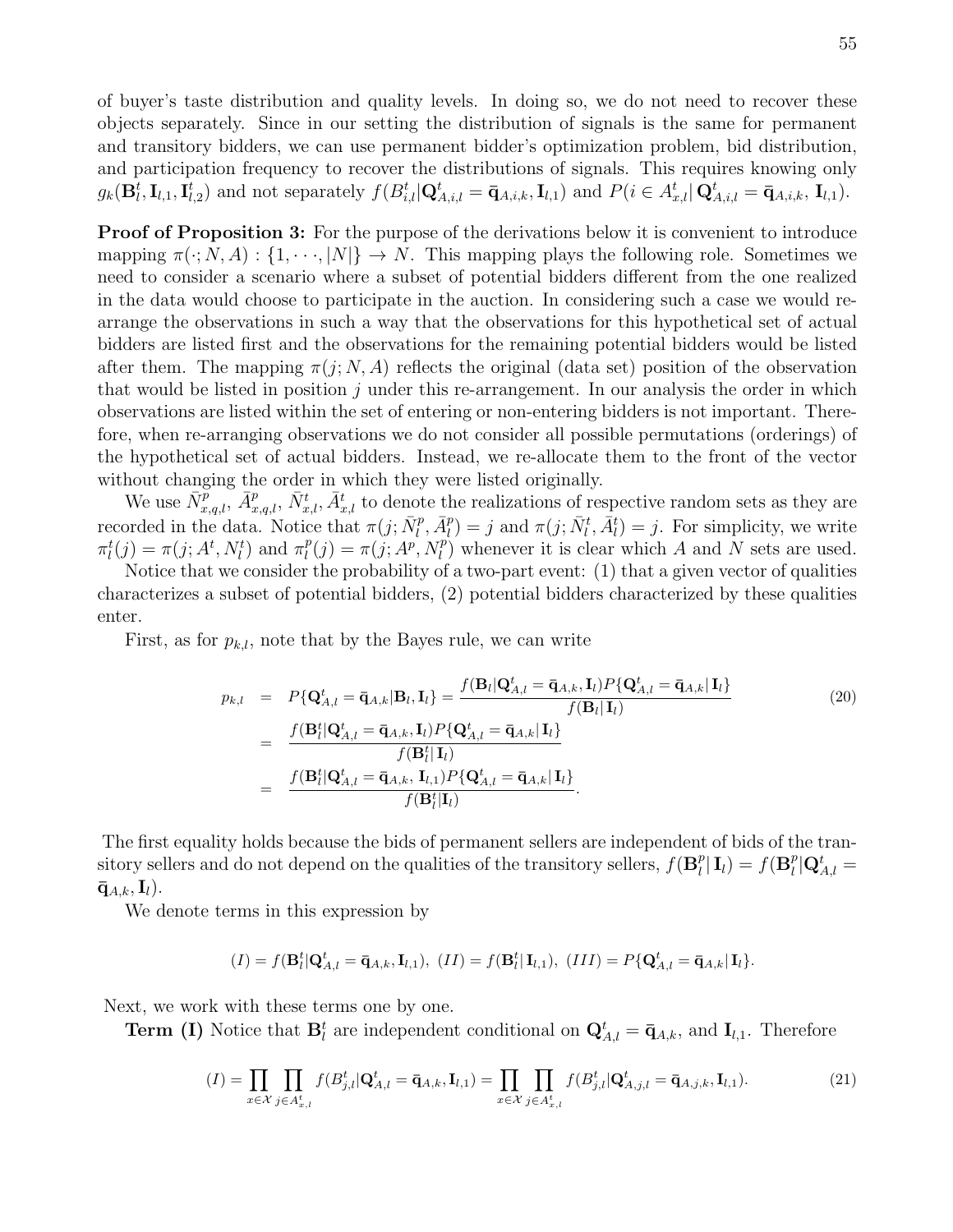The last equality holds because the transitory seller knows his quality but not the quality of his transitory competitors.

Term (II) Applying the rule of total probability we obtain

$$
(II) = \sum_{d=1}^{\bar{K}_A} f(\mathbf{B}_l^t | \mathbf{Q}_{A,l}^t = \bar{\mathbf{q}}_{A,d}, \mathbf{I}_l) P\{\mathbf{Q}_{A,l}^t = \bar{\mathbf{q}}_{A,d} | \mathbf{I}_l\}
$$
\n
$$
= \sum_{d=1}^{\bar{K}_A} f(\mathbf{B}_l^t | \mathbf{Q}_{A,l}^t = \bar{\mathbf{q}}_{A,d}, \mathbf{I}_{l,1}) P\{\mathbf{Q}_{A,l}^t = \bar{\mathbf{q}}_{A,d} | \mathbf{I}_l\}.
$$
\n(22)

We will return to this expression after we tackle term (III).

=

Term (III) Our goal here is to relate an event in (III) to transitory bidders' participation (entry) decisions, and to express (III) in terms of the participation probabilities of the transitory bidders. First, we consider

$$
(III) = P(\mathbf{Q}_{A,l}^t = \bar{\mathbf{q}}_{A,k} | \mathbf{I}_{l,1}, \mathbf{I}_{l,2} = \bar{I}_{l,2}),
$$

where  $\bar{I}_{l,2} = (m_{x,q}^p, m_x^t : x \in \mathcal{X}$  and  $q \in \mathbb{Q}_x$ . Then observe that this conditional probability is equal to

$$
P(\mathbf{Q}_{A,l}^{t} = \bar{\mathbf{q}}_{A,k} | \mathbf{I}_{l,1}, |A_{x,q,l}^{p}| = m_{x,q}^{p}, |A_{x,l}^{t}| = m_{x}^{t} \text{ for all } x \text{ and } q)
$$
\n
$$
= \frac{P(|A_{x,q,l}^{p}| = m_{x,q}^{p}, |A_{x,l}^{t}| = m_{x}^{t} \text{ for all } x \text{ and } q | \mathbf{Q}_{A,l}^{t} = \bar{\mathbf{q}}_{A,k}, \mathbf{I}_{l,1}) P(\mathbf{Q}_{A,l}^{t} = \bar{\mathbf{q}}_{A,k} | \mathbf{I}_{l,1})}{P(|A_{x,q,l}^{p}| = m_{x,q}^{p}, |A_{x,l}^{t}| = m_{x}^{t} \text{ for all } x \text{ and } q | \mathbf{I}_{l,1})}
$$
\n
$$
= \frac{P(|A_{x,l}^{t}| = m_{x}^{t} \text{ for all } x, \mathbf{Q}_{A,l}^{t} = \bar{\mathbf{q}}_{A,k} | \mathbf{I}_{l,1})}{\sum_{d=1}^{\bar{K}_{A}} P(|A_{x,l}^{t}| = m_{x}^{t} \text{ for all } x, \mathbf{Q}_{A,l}^{t} = \bar{\mathbf{q}}_{A,d} | \mathbf{I}_{l,1})}.
$$
\n(23)

The second equality holds because the events  $|A_{x,q,l}^p| = m_{x,q}^p$ , for all  $(x, q)$  and  $|A_{x,l}^t| = m_x^t$ , for all x are independent conditional on  $\mathbf{Q}_{A,l}^t = \bar{\mathbf{q}}_{A,k}, \mathbf{I}_{l,1}$ , and the event  $|A_{x,q,l}^p| = m_{x,q}^p$ , for all  $(x, q)$  is independent of  $\mathbf{Q}_{A,l}^t = \bar{\mathbf{q}}_{A,k}$  conditional on  $\mathbf{I}_{l,1}$ . We next work on the expression  $P(|A_{x,l}^t| =$  $m_x^t$  for all  $x$ ,  $\mathbf{Q}_{A,l}^t = \bar{\mathbf{q}}_{A,k} | \bar{\mathbf{x}}_{A,l}^t, \mathbf{I}_{l,1} |$  in the numerator of equation (23). We then return to equations (23) and (20) to conclude our derivation. We let  $\mathbf{Q}_{N,l}^t = (Q_{N,j,l}^t)_{j \in N_l^t}$  and  $\mathbb{Q}_l^N$  be the set of values that  $\mathbf{Q}_{N,l}^{t}$  takes. Then

$$
P(|A_{x,l}^t| = m_x^t \text{ for all } x, \text{ and } \mathbf{Q}_{A,l}^t = \bar{\mathbf{q}}_{A,k} | \mathbf{I}_{l,1}) =
$$
\n
$$
= \sum_{\tilde{\mathbf{q}} \in \mathbb{Q}_l^N} P(|A_{x,l}^t| = m_x^t \text{ for all } x, \text{ and } \mathbf{Q}_{A,l}^t = \bar{\mathbf{q}}_{A,k}, \mathbf{Q}_{N,l}^t = \tilde{\mathbf{q}} | \bar{\mathbf{x}}_{A,l}^t, \mathbf{I}_{l,1})
$$
\n
$$
= \sum_{\tilde{\mathbf{q}} \in \mathbb{Q}_l^N} \prod_{x \in \mathcal{X}} P\left\{|A_{x,l}^t| = m_x^t, \text{ and } \mathbf{Q}_{A,l}^t = \bar{\mathbf{q}}_{A,k} | \mathbf{Q}_{N,l}^t = \tilde{\mathbf{q}}, \mathbf{I}_{l,1}\right\} P(\mathbf{Q}_{N,l}^t = \tilde{\mathbf{q}} | \mathbf{I}_{l,1}).
$$
\n(24)

Further notice that  $P(\mathbf{Q}_{N,l}^t = \tilde{\mathbf{q}} | \bar{\mathbf{x}}_l^t, \mathbf{I}_{l,1}) = P(\mathbf{Q}_{N,l}^t = \tilde{\mathbf{q}} | \bar{\mathbf{x}}_l^t) = \prod_{j \in N_l^t} P(\mathbf{Q}_{N,j,l}^t = \tilde{\mathbf{q}}_j | \bar{\mathbf{x}}_{j,l}^t).$ The probability  $P(\mathbf{Q}_{N,j,l}^t = \tilde{\mathbf{q}}_j | \bar{\mathbf{x}}_{j,l}^t)$  is primitive in our environment, which characterizes the distribution of sellers' qualities within  $x$ −cell. We now show how the expression for

$$
P\left\{\left|A_{x,l}^t\right|=m_x^t,\text{ and } \mathbf{Q}_{A,l}^t=\bar{\mathbf{q}}_{A,k}\right|\mathbf{Q}_{N,l}^t=\tilde{\mathbf{q}},\ \mathbf{I}_{l,1}\right\}
$$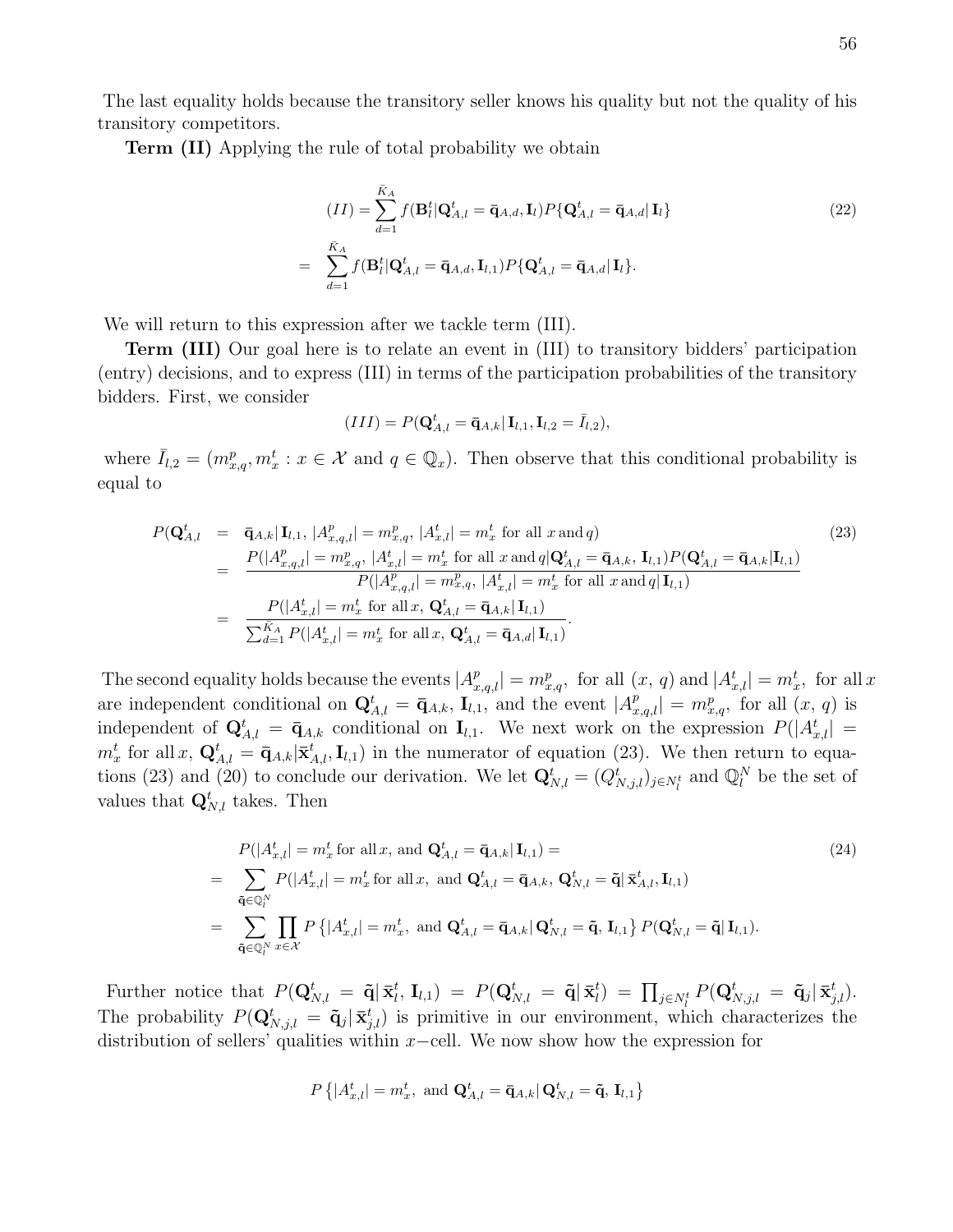can be modified and then return to equation (24). Recall that  $\pi_l^t(j)$  links elements from some set  $\Omega_x \subset \{1, ..., |N_l^t|\}$  to a vector  $\{1, ..., |A_l^t|\}$ . Then for a given  $\bar{q}_{A,k}$  and  $\tilde{q}$  we obtain

$$
\sum_{\Omega_x \subset \bar{N}_{x,l}^t} P\left\{j \in A_{x,l}^t, \mathbf{Q}_{A,j,l}^t = \bar{\mathbf{q}}_{A,j,k}, \text{ for all } \pi_l^t(j) \in \Omega_x \text{ and } |\mathbf{Q}_{N,s,l}^t = \tilde{\mathbf{q}}_{\pi_l^t(s)} \text{ for all } s \in N_l^t, \bar{\mathbf{x}}_l^t, \mathbf{I}_{l,1}\right\}
$$
\n
$$
= \sum_{\Omega_x \subset \bar{N}_{x,l}^t} \prod_{\pi_l^t(j) \in \Omega_x} P\left\{j \in A_{x,l}^t, \mathbf{Q}_{A,j,l}^t = \bar{\mathbf{q}}_{A,j,k} | \mathbf{Q}_{N,s,l}^t = \tilde{\mathbf{q}}_{\pi_l^t(s)} \text{ for all } s \in N_l^t, \bar{\mathbf{x}}_l^t, \mathbf{I}_{l,1}\right\}
$$
\n
$$
\times \prod_{\pi_l^t(i) \in \bar{N}_{x,l}^t - \Omega_x} P\left\{i \in N_{x,l}^t - A_{x,l}^t | \mathbf{Q}_{N,s,l}^t = \tilde{\mathbf{q}}_{\pi_l^t(s)} \text{ for all } s \in N_l^t, \bar{\mathbf{x}}_l^t, \mathbf{I}_{l,1}\right\},
$$

where the sum over all sets  $\Omega_x$  that are consistent with the restrictions imposed on the set of entrants, i.e,  $\Omega_x \subset \bar{N}_{x,l}^t$  such that  $|\Omega_x| = m_x^t$ ,  $\tilde{q}_{\pi_l^t(j)} = \bar{q}_{A,j,k}$  for all j such that  $\pi_l^t(j) \in \Omega_x$ . Next,

$$
= \sum_{\Omega_x \subset \tilde{N}_{x,l}^t} \prod_{\pi_i^t(j) \in \Omega_x} P\left\{j \in A_{x,l}^t, \mathbf{Q}_{A,j,l}^t = \bar{\mathbf{q}}_{A,j,k} | \mathbf{Q}_{N,s,l}^t = \tilde{\mathbf{q}}_{\pi_l^t(s)} \text{ for all } s \in N_l^t, \mathbf{I}_{l,1} \right\}
$$
  
\n
$$
\times \prod_{\pi_i^t(i) \in \bar{N}_{x,l}^t - \Omega_x} P\left\{i \in N_{x,l}^t - A_{x,l}^t | \mathbf{Q}_{N,s,l}^t = \tilde{\mathbf{q}}_{\pi_l^t(s)} \text{ for all } s \in N_l^t, \mathbf{I}_{l,1} \right\}
$$
  
\n
$$
= \sum_{\Omega_x \subset \tilde{N}_{x,l}^t} \prod_{\pi_i^t(j) \in \Omega_x} P\left\{j \in A_{x,l}^t | \mathbf{Q}_{A,j,l}^t = \bar{\mathbf{q}}_{A,j,k}, \mathbf{I}_{l,1} \right\}
$$
  
\n
$$
\times \prod_{\pi_i^t(i) \in \tilde{N}_{x,l}^t - \Omega_x} P\left\{i \in N_{x,l}^t - A_{x,l}^t | \mathbf{Q}_{N,i,l}^t = \tilde{\mathbf{q}}_{\pi_l^t(i)}, \mathbf{I}_{l,1} \right\}
$$

Notice that for every  $\Omega_x$  the set of qualities within  $\Omega_x$  and  $N_{x,l}^t - \Omega_x$  is the same. Therefore, the expression above can be written

$$
\sum_{\Omega_x \subset \bar{N}_{x,l}^t} \prod_{\pi_l^t(j) \in \Omega_x} P\left\{j \in A_{x,l}^t | \mathbf{Q}_{A,j,l}^t = \bar{\mathbf{q}}_{A,j,k}, \mathbf{I}_{l,1}\right\} \tag{25}
$$
\n
$$
\times \prod_{\pi_l^t(i) \in \bar{N}_{x,l}^t - \Omega_x} P\left\{i \in N_{x,l}^t - A_{x,l}^t | \mathbf{Q}_{N,i,l}^t = \tilde{\mathbf{q}}_{\pi_l^t(i)}, \mathbf{I}_{l,1}\right\}
$$
\n
$$
= |\Omega^x| \prod_{\pi_l^t(j) \in \Omega_x^0} P\left\{j \in A_{x,l}^t | \mathbf{Q}_{A,j,l}^t = \bar{\mathbf{q}}_{A,j,k}, \bar{\mathbf{x}}_{\pi_l^t(j),l}^t, \mathbf{I}_{l,1}\right\}
$$
\n
$$
\times \prod_{\pi_l^t(i) \in N_{x,l}^t - \Omega_x^0} P\left\{i \in N_{x,l}^t - A_{x,l}^t | \mathbf{Q}_{N,i,l}^t = \tilde{\mathbf{q}}_{\pi_l^t(i)}, \mathbf{I}_{l,1}\right\}
$$
\n(25)

Here,  $|\Omega^x|$  denotes the cardinality of set  $\Omega^x = \{ \Omega_x : \Omega_x \subset \overline{N}^t_{x,l}, \text{ such that } |\Omega_x| = m^t_x \text{ and } \tilde{q}_{\pi^t_l(j)} =$  $\overline{\mathbf{q}}_{A,j,k}$ , for all  $\pi_l^t(j) \in \Omega_x$ , with  $\Omega_x^0$  representing one specific member of  $\Omega^x$ . For example, we can  $\operatorname{set}^{\bullet}\Omega_{x}^{0}=\bar{A}_{x,l}^{t}.$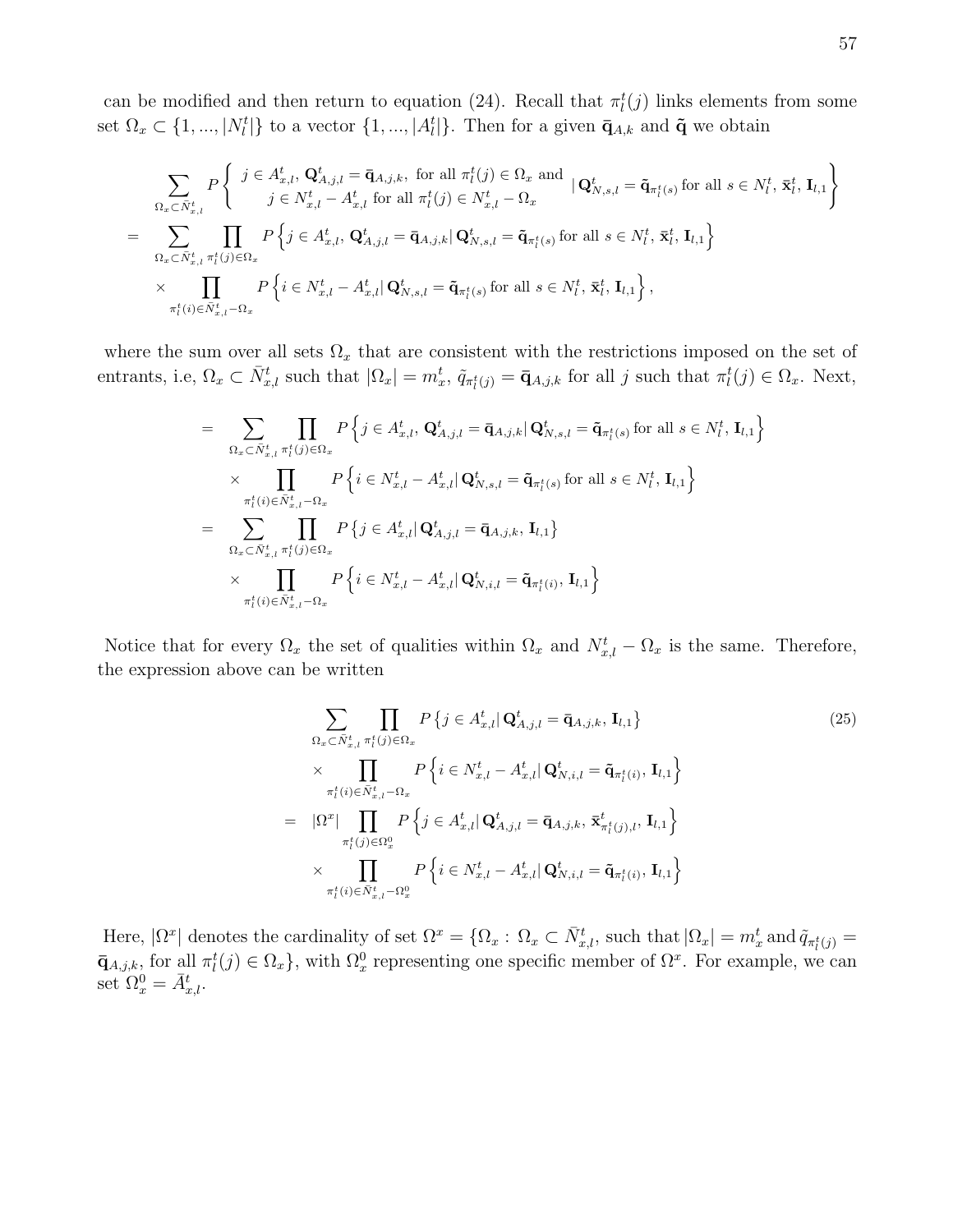Returning with expression (25) to equation (24) obtains

$$
\sum_{\tilde{\mathbf{q}} \in \mathbb{Q}_{l}^{N}} P(|A_{x,l}^{t}| = m_{x}^{t} \text{ for all } x, \text{ and } \mathbf{Q}_{A,l}^{t} = \bar{\mathbf{q}}_{A,k} | \mathbf{Q}_{N,l}^{t} = \tilde{\mathbf{q}}, \mathbf{I}_{l,1}) P(\mathbf{Q}_{N,l}^{t} = \tilde{\mathbf{q}} | \mathbf{I}_{l,1})
$$
\n
$$
= \sum_{\tilde{\mathbf{q}} \in \mathbb{Q}_{l}^{N}} \prod_{x \in \mathcal{X}} |\Omega^{x}| \prod_{\pi_{l}^{t}(j) \in \Omega_{x}^{0}} P\left\{j \in A_{x,l}^{t} | \mathbf{Q}_{A,j,l}^{t} = \bar{\mathbf{q}}_{A,j,k}, \mathbf{I}_{l,1}\right\}
$$
\n
$$
\times \prod_{\pi_{l}^{t}(i) \in \bar{N}_{x,l}^{t} - \Omega_{x}^{0}} P\left\{i \in N_{x,l}^{t} - A_{x,l}^{t} | \mathbf{Q}_{N,i,l}^{t} = \tilde{\mathbf{q}}_{\pi_{l}^{t}(i)}, \mathbf{I}_{l,1}\right\} P(\mathbf{Q}_{N,l}^{t} = \tilde{\mathbf{q}} | \mathbf{I}_{l,1})
$$
\n
$$
= \sum_{\tilde{\mathbf{q}} \in \mathbb{Q}_{l}^{N}} \prod_{x \in \mathcal{X}} |\Omega^{x}| \prod_{j \in \bar{A}_{x,l}^{t}} P\left\{j \in A_{x,l}^{t} | \mathbf{Q}_{A,j,l}^{t} = \bar{\mathbf{q}}_{A,j,k}, \mathbf{I}_{l,1}\right\}
$$
\n
$$
\times \prod_{\pi_{l}^{t}(i) \in \bar{N}_{x,l}^{t} - \bar{A}_{x,l}^{t}} P\left\{i \in N_{x,l}^{t} - A_{x,l}^{t} | \mathbf{Q}_{N,i,l}^{t} = \tilde{\mathbf{q}}_{\pi_{l}^{t}(i)}, \mathbf{I}_{l,1}\right\} \prod_{j \in N_{l}^{t}} P(\mathbf{Q}_{N,j,l}^{t} = \tilde{\mathbf{q}}_{j} | \bar{\mathbf{x}}_{j,l}^{t})
$$

Note that in the last summation over  $\tilde{\mathbf{q}} \in \mathbb{Q}_l^N$ , part of the vectors in  $\tilde{\mathbf{q}}$  such that  $(\tilde{q}_j)_{j \in \bar{A}_l^t}$ , and hence the summation is essentially over vectors in  $\mathbb{Q}_l^{N-\bar{A}_l^t}$  which is the set of values for  $\mathbf{Q}_{N-\bar{A}_{l}^{t}}^{t} \equiv (Q_{N_{l}^{t}-\bar{A}_{l}^{t},j,l}^{t})_{j\in N_{l}^{t}-\bar{A}_{l}^{t}}$ . Thus we write the last sum as

$$
\sum_{\tilde{\mathbf{q}}_{N-A}\in\mathbb{Q}_{l}^{N-A}}\prod_{x\in\mathcal{X}}|\Omega^{x}|\prod_{j\in\tilde{A}_{x,l}^{t}}P\{j\in A_{x,l}^{t}|\mathbf{Q}_{A,j,l}^{t}=\bar{\mathbf{q}}_{A,j,k},\mathbf{I}_{l,1}\}\prod_{j\in\tilde{A}_{l}^{t}}P(\mathbf{Q}_{N,j,l}^{t}=\tilde{\mathbf{q}}_{j}|\bar{\mathbf{x}}_{j,l}^{t})
$$
\n
$$
\times \prod_{i\in\tilde{N}_{x,l}^{t}-\tilde{A}_{x,l}^{t}}P\{i\in N_{x,l}^{t}-A_{x,l}^{t}|\mathbf{Q}_{N,i,l}^{t}=\tilde{\mathbf{q}}_{i},\mathbf{I}_{l,1}\}\prod_{j\in\tilde{N}_{l}^{t}-\tilde{A}_{l}^{t}}P(\mathbf{Q}_{N,j,l}^{t}=\tilde{\mathbf{q}}_{j}|\bar{\mathbf{x}}_{j,l}^{t})
$$
\n
$$
=\prod_{x\in\mathcal{X}}\prod_{j\in\tilde{A}_{x,l}^{t}}\{P\{j\in A_{x,l}^{t}|\mathbf{Q}_{A,j,l}^{t}=\bar{\mathbf{q}}_{A,j,k},\mathbf{I}_{l,1}\}P(\mathbf{Q}_{N,j,l}^{t}=\tilde{\mathbf{q}}_{j}|\bar{\mathbf{x}}_{j,l}^{t})\}
$$
\n
$$
\times \sum_{\tilde{\mathbf{q}}_{N-A}\in\mathbb{Q}_{l}^{N-A}}\prod_{x\in\mathcal{X}}|\Omega^{x}|\prod_{i\in\tilde{N}_{x,l}^{t}-\tilde{A}_{x,l}^{t}}\{P\{i\in N_{x,l}^{t}-A_{x,l}^{t}|\mathbf{Q}_{N,i,l}^{t}=\tilde{\mathbf{q}}_{i},\mathbf{I}_{l,1}\}P(\mathbf{Q}_{N,i,l}^{t}=\tilde{\mathbf{q}}_{i}|\bar{\mathbf{x}}_{i,l}^{t})\}.
$$
\n(26)

The expression in (26) is derived for an arbitrary  $\bar{q}_{A,k}$ . Therefore, we substitute it into both the numerator and the denominator of (23). Notice that the dimensionalities of actual and potential bidders' x-sets are the same in the numerator and the denominator and that is why both expressions contain the common factor:

$$
\sum_{\tilde{\mathbf{q}}_{N-A}\in\mathbb{Q}_{l}^{N-A}}\prod_{x\in\mathcal{X}}|\Omega^{x}|\prod_{i\in\bar{N}_{x,l}^{t}-\bar{A}_{x,l}^{t}}\left\{ P\left\{ i\in N_{x,l}^{t}-A_{x,l}^{t}|\,\mathbf{Q}_{N,i,l}^{t}=\tilde{\mathbf{q}}_{i},\,\mathbf{I}_{l,1}\right\} P(\mathbf{Q}_{N,i,l}^{t}=\tilde{\mathbf{q}}_{i}|\,\bar{\mathbf{x}}_{i,l}^{t})\right\}
$$

Therefore, after canceling out this factor, the expression in (23) transforms into

$$
P(\mathbf{Q}_{A,l}^{t} = \bar{\mathbf{q}}_{A,k} | \mathbf{I}_{l,1}, \mathbf{I}_{l,2} = \bar{I}_{l,2})
$$
  
= 
$$
\frac{\prod_{x \in \mathcal{X}} \prod_{j \in \bar{A}_{x,l}^{t}} \left\{ P \left\{ j \in A_{x,l}^{t} | \mathbf{Q}_{A,j,l}^{t} = \bar{\mathbf{q}}_{A,j,k}, \mathbf{I}_{l,1} \right\} P(\mathbf{Q}_{A,j,l}^{t} = \bar{\mathbf{q}}_{A,j,k} | \bar{\mathbf{x}}_{j,l}^{t}) \right\}}{\sum_{d=1}^{K_{l}} \prod_{x \in \mathcal{X}} \prod_{j \in \bar{A}_{x,l}^{t}} \left\{ P \left\{ j \in A_{x,l}^{t} | \mathbf{Q}_{A,j,l}^{t} = \bar{\mathbf{q}}_{A,j,d}, \mathbf{I}_{l,1} \right\} P(\mathbf{Q}_{A,j,l}^{t} = \bar{\mathbf{q}}_{A,j,d} | \bar{\mathbf{x}}_{j,l}^{t}) \right\}}.
$$

Having obtained an expression for (III), we now return to (II).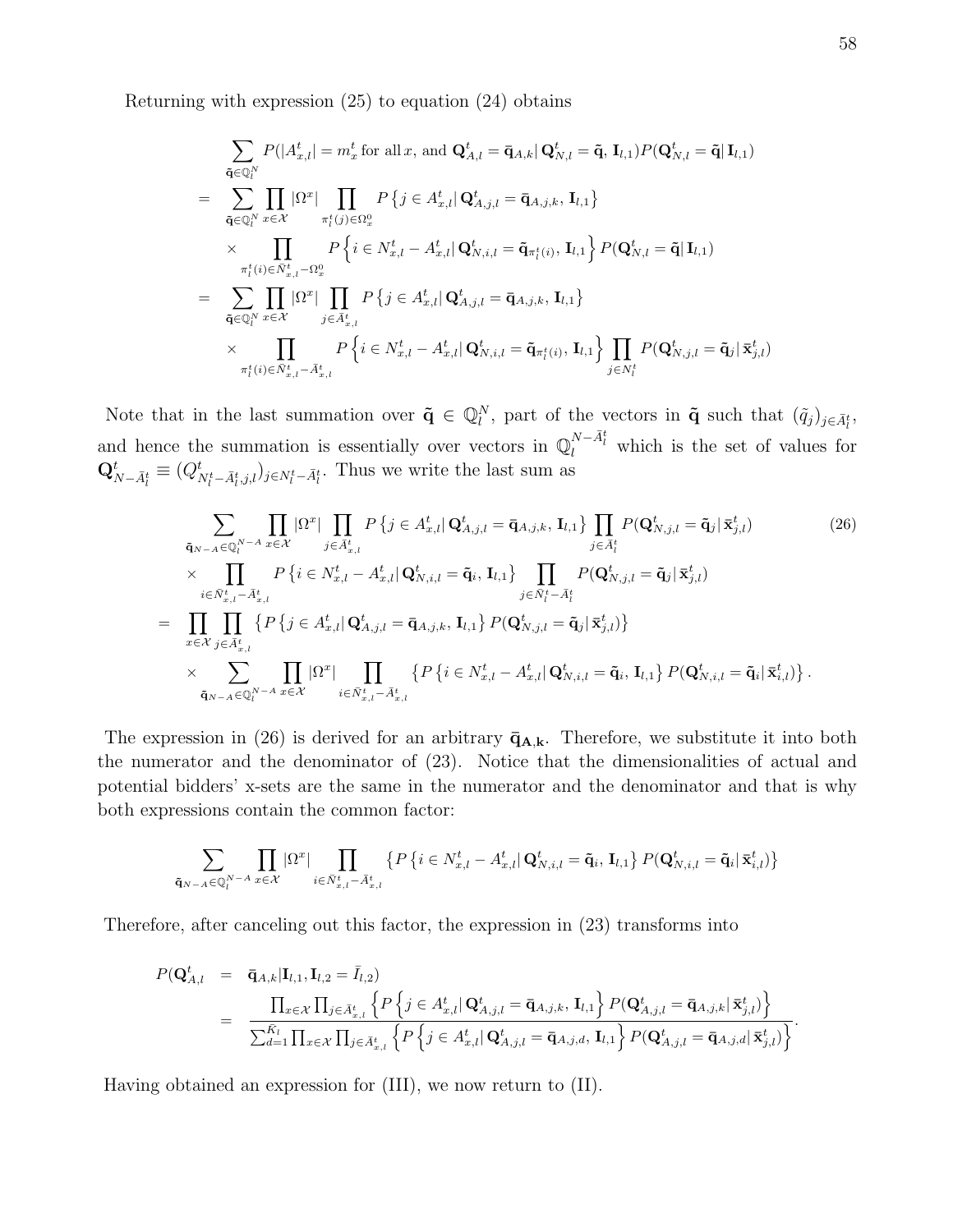Denote  $\omega^t_{A,k,l} = \prod_{j \in \bar{A}_l^t} P(\mathbf{Q}_{A,j,l}^t = \bar{\mathbf{q}}_{A,j,k} | \bar{\mathbf{x}}_{j,l}^t)$  and write

$$
(II) = \sum_{k=1}^{\bar{K}_{A}} f(\mathbf{B}_{l}^{t} | \mathbf{Q}_{A,l}^{t} = \bar{\mathbf{q}}_{A,k}, \mathbf{I}_{l,1}) P\{\mathbf{Q}_{A,l}^{t} = \bar{\mathbf{q}}_{A,k} | \mathbf{I}_{l}\}
$$
\n
$$
= \sum_{k=1}^{\bar{K}_{A}} \frac{\omega_{A,k,l}^{t} \prod_{x \in \mathcal{X}} \prod_{j \in \bar{A}_{x,l}^{t}} f(\mathbf{B}_{j} | \mathbf{Q}_{A,j,l}^{t} = \bar{\mathbf{q}}_{A,j,k}, \mathbf{I}_{l,1}) P\left\{j \in A_{x,l}^{t} | \mathbf{Q}_{A,j,l}^{t} = \bar{\mathbf{q}}_{A,j,k}, \mathbf{I}_{l,1}\right\}}{\sum_{d=1}^{\bar{K}_{l}} \omega_{A,d,l}^{t} \prod_{x \in \mathcal{X}} \prod_{j \in \bar{A}_{x,l}^{t}} P\left\{j \in A_{x,l}^{t} | \mathbf{Q}_{A,j,l}^{t} = \bar{\mathbf{q}}_{A,j,d}, \mathbf{I}_{l,1}\right\}}
$$
\n
$$
(27)
$$

Finally, combining (I), (II), and (III) obtains

$$
p_{k,l} = \frac{\omega_{A,k,l}^{t} \prod_{x \in \mathcal{X}} \prod_{j \in \bar{A}_{x,l}^{t}} f(\mathbf{B}_{j} | \mathbf{Q}_{A,j,l}^{t} = \bar{\mathbf{q}}_{A,j,k}, \mathbf{I}_{l,1}) P\left\{j \in A_{x,l}^{t} | \mathbf{Q}_{A,j,l}^{t} = \bar{\mathbf{q}}_{A,j,k}, \mathbf{I}_{l,1}\right\}}{\sum_{d=1}^{\bar{K}_{A}} \omega_{A,d,l}^{t} \prod_{x \in \mathcal{X}} \prod_{j \in \bar{A}_{x,l}^{t}} f(\mathbf{B}_{j} | \mathbf{Q}_{A,j,l}^{t} = \bar{\mathbf{q}}_{A,j,d}, \mathbf{I}_{l,1}) P\left\{j \in A_{x,l}^{t} | \mathbf{Q}_{A,j,l}^{t} = \bar{\mathbf{q}}_{A,j,d}, \mathbf{I}_{l,1}\right\}}.
$$

### Appendix E: Empirical Analysis Section

#### Moments Used in Estimation

The estimation is based on three sets of moment conditions. The first set of moments relates the probability that a permanent seller wins under a variety of configurations of the sets of permanent actual and potential bidders. The second set concerns the probability that project is not allocated for various configurations of the set of active permanent bidders. The third set links transitory and permanent sellers' empirical distribution of bids and participation frequencies to their theoretical counterparts.

The first set of moments is further subdivided into three sub-subsets:

- (1a) Moments that are based on the permanent seller's probability of winning conditional on two or more permanent bidders belonging to the same quality group. In these moment conditions, we compute expectations of the following functions: a constant (equal to one), the winning bid, the difference between the winning bid and another bid submitted by a bidder from the same quality group, or the squared difference between the winning bid and another bid submitted by a bidder from the same quality group respectively.
- (1b) Moments that are based on the permanent seller's probability of winning conditional on this seller's quality group, and one or more permanent bidders belonging to a different quality groups. In these moment conditions, we compute expectations of the following functions: a constant (equal to one), the winning bid, the squared winning bid, the difference between the winning bid and a bid submitted by seller from a different quality group, the squared difference between the winning bid and a bid submitted by a seller from a different quality group, respectively. We include moments for all possible pairs of different quality groups.
- (1c) Moments that are based on the permanent seller's probability of winning conditional on this seller's quality group, one or more permanent bidders belonging to a different quality group, and at least one transitory qualified bidder belonging to a specific country group. In these moment conditions, we compute expectations of the following functions: the winning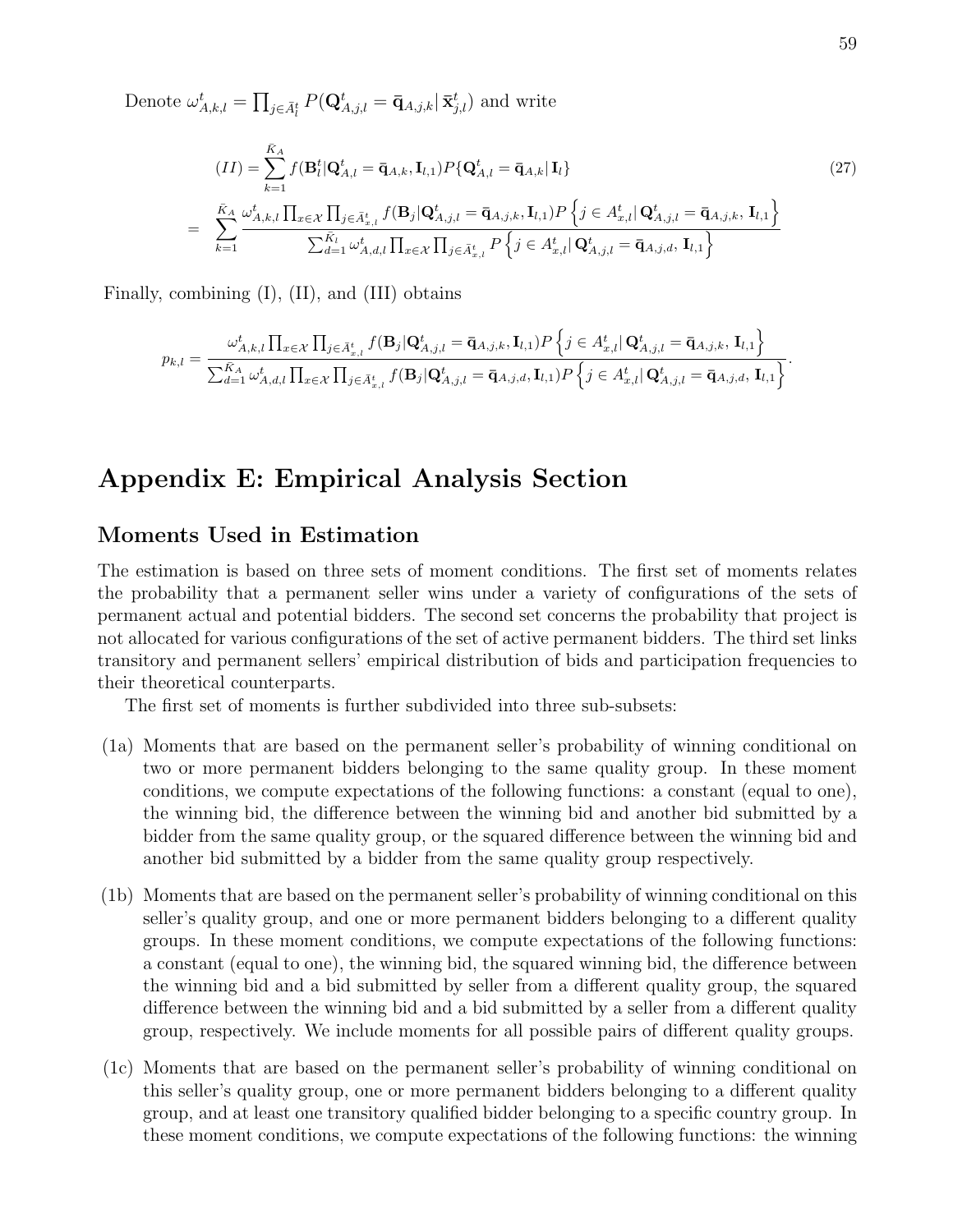bid, the product of transitory bidder's bid and the differences between the winning bid and the bid of a permanent seller from a different quality group, the product of transitory bidder's characteristics other than price and the differences between the winning bid and the bid of a permanent seller from a different quality group.

The second set of moments matches the following empirical moments:

- (2a) the probability that project is not allocated;
- (2b) the first and second order moments involving prices submitted by permanent active bidders from different  $(x, q)$  groups given that project is not allocated.

The moments in the first two sets are computed for five most frequent configurations of the sets of active and potential bidders.

The third set of moments matches the following empirical moments to their theoretical counterparts: the mean and variance of the permanent and transitory bid distributions, as well as the covariance between the bid and the seller's other characteristics, the frequencies of transitory and permanent bidders submitting bids as well as the expected value of the actual bidders' characteristics conditional on a set of permanent potential bidders, country group for transitory bidders, and country, reputation score, and quality group for permanent bidders. We include a separate moment for each of the five most frequent configurations of the set of permanent potential bidders.

We estimate the distribution of transitory sellers' bids and their probability of participation separately, instead of working with the composite function  $g_k(.)$  described in Section 4.3. That is why we include the third set of moments in addition to the probability-of-winning and probability-of-not-allocating moments. We rely on exclusion restrictions in order to separate the product of bid density and participation probability into individual components. We condition moments from set two on the country group of transitional sellers while restricting the coefficient that captures the effect of the number of scores or current average reputation score to be constant across countries. Therefore, the differences in the moments across country groups reveal the dependence of bidding or participation strategies on the bidder's own quality, since the distributions of qualities differ across country groups.

An alternative identification strategy relies on the expected profit conditions that summarize the optimal participation decision of transitory bidders. These conditions impose the restriction that in equilibrium only potential bidders with entry costs below the ax-ante expected profit value should participate. In our setting, re-computing the expected profit values at each iteration is very costly. That is why we opted for the exclusion restriction channel of identification. However, this alternative estimation approach is also feasible. We were able to obtain a set of coefficients using such an alternative estimation strategy. They are very similar to the set of estimates we report in the paper.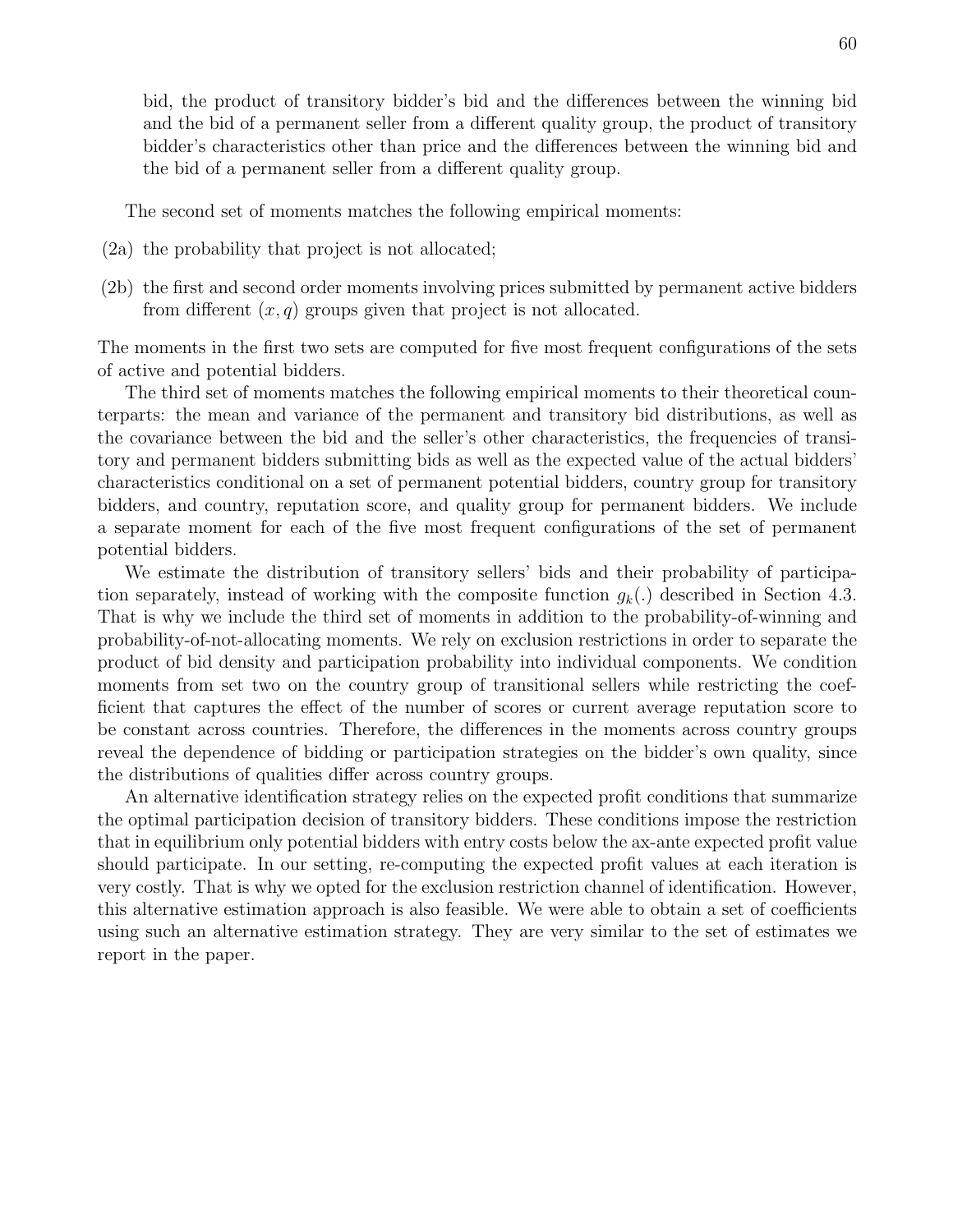# Supplemental Appendix

## Section A: Nonparametric Identification

#### Section A1: Buyers' taste for observed characteristics

To see how to recover the distribution of  $\beta$  (buyers' tastes for observed characteristics), consider an auction involving active bidders who are all permanent sellers. Let their quality levels be identified. Then

$$
\Pr(i \text{ wins } | A = a, (b_i)_{i \in a})
$$
\n
$$
= \Pr \left( \frac{\Delta \epsilon_{j,i} + \alpha \Delta q_{j,i} + \Delta x_{j,i} \beta \le b_j - b_i \ \forall j \in a \setminus \{i\}}{U_0 - \alpha q_i - \epsilon_i \le -b_i} \right)
$$

where  $\Delta x_{j,i} \equiv x_j - x_i$ . We need to introduce the following condition for identification of the distribution of buyers' taste for observed heterogeneity.

**(Iden-Beta)** There exist some i and a subset of permanent sellers a with  $i \in a$  such that (i) the  $(|a| - 1)$ -by-J matrix  $(\Delta x_{j,i})_{j \in a \setminus \{i\}}$ , with J being the number of coordinates in  $x_i$ , has full rank; (ii) the support of  $((\Delta \epsilon_{ji} + \alpha \Delta q_{ji} + \Delta x_{ji} \beta)_{j \in a \setminus \{i\}}, U_0 - \alpha q_i - \epsilon_i)$  is a subset of the support of  $((B_j - B_i)_{j \in \alpha \setminus \{i\}}, -B_i)$ ; and  $(iii)$   $((\Delta \epsilon_{j,i} + \alpha \Delta q_{j,i})_{j \in \alpha \setminus \{i\}}, U_0 - \alpha q_i)$  have non-vanishing characteristic functions.

Both (i) and (iii) in (Iden-Beta) are mild and standard assumptions in nonparametric identification. The support conditions in (ii) can be structurally justified along similar lines as mentioned in the Supplemental Appendix of Krasnokutskaya, Song and Tang (2013).

**Proposition A1** Suppose the distribution of  $(\alpha, \epsilon, U_0)$  and the quality levels are identified. If the condition (Iden-Beta) holds, then the distribution of  $\beta$  is identified.

A sketch of the proof is as follows. Provided the joint support of  $(B_j - B_i)_{j \in \alpha \setminus i}$  and  $-B_i$  is large enough to cover the joint support of  $((\Delta \epsilon_{ji} + \alpha \Delta q_{ji} + \Delta x_{ji} \beta)_{j \in \alpha \setminus i}, U_0 - \alpha q_i - \epsilon_i)$ , we can recover the joint distribution of the latter. With  $F_{\epsilon_i}$  and  $F_{\alpha}$  identified as above, and under our assumption that  $(\epsilon_i)_{i\in a}$  are i.i.d. and jointly independent from  $\alpha$ , the distribution of  $\Delta \epsilon_{i,i}+\alpha \Delta q_{i,i}$ is known. With  $\beta$  assumed to be independent from  $\alpha$  and  $(\epsilon_i)_{i\in N}$ , we can identify the distribution of  $(\Delta x_{j,i}\beta)_{j\in a\setminus i}$  by taking the ratio of the characteristic functions of  $(\Delta \epsilon_{j,i} + \alpha \Delta q_{j,i} + \Delta x_{j,i}\beta)_{j\in a\setminus i}$ and  $(\Delta \epsilon_{j,i} + \alpha \Delta q_{j,i})_{j \in a\setminus i}$ . As long as the matrix  $(\Delta x_{j,i})_{j \in a\setminus i}$  is full-rank, then the joint density of β is identified as the product of the joint density of  $(\Delta x_{j,i} \beta)_{j \in a \setminus i}$  and the absolute value of the determinant of the square matrix  $(\Delta x_{j,i})_{i\in\alpha\setminus i}$  under the standard change-of-variable techniques.

#### Section A2: Distribution of private costs

We discuss how the distribution of project's costs can be identified. We consider a simple case when bidders' entry costs are independent of the project's costs. The general result obtains by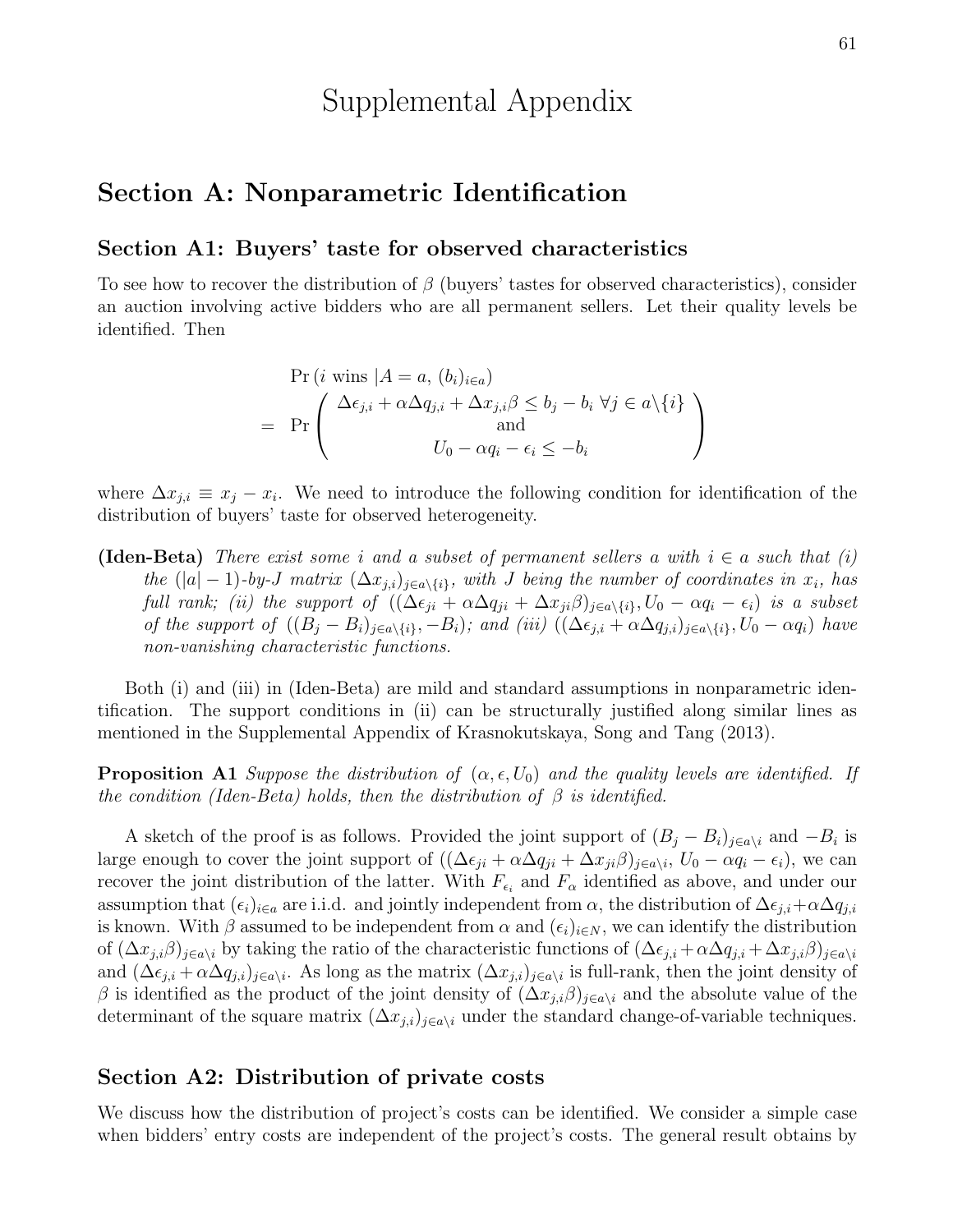combining steps presented below with the identification strategy proposed by Li and Gentry (2012).

The identification of the distribution of project's costs. in a simple case of signals independence follows an argument similar to Guerre, Perrigne, and Vuong (2000). To see this, note that the quality levels for permanent sellers, the distribution of quality levels of transitory sellers, and buyer tastes can be considered known since they are identified in preceding sub-sections.

The inverse bidding strategy can be recovered as follows. The first-order condition for bidder i choosing price  $b_0$  in equilibrium is:

$$
(b_0 - c_i) \frac{\partial}{\partial b} \Pr \{ \varpi(A) \leq -b \} |_{b=b_0} = \Pr \{ \varpi(A) \leq -b_0 \}
$$
 (28)

where  $\varpi(A)$  denotes the maximum of max<sub>j∈A</sub> $_{\{i\}} (\alpha Q_j - \alpha q_i + \Delta x_{j,i} \beta + \Delta \epsilon_{j,i} - B_j )$  and  $U_0 - \alpha q_i$ .

Thus, it suffices to show that the distribution on the right-hand side can be identified. It would imply that the derivative on the left-hand side would also be identified, in which case the inverse bidding strategy (and consequently the distribution of private cost  $C_i$ ) would also be recovered for every subpopulation of sellers with  $(x, q)$ .

Note the right-hand side of (28) is:

$$
\sum\nolimits_{\{a:a\subseteq N\}} P\left\{\left.\varpi(A)\leq-b_i\right|\ A=a\right\} \Pr\left\{A=a\right\}.
$$

For those entrants in  $A \setminus \{i\}$  who are transitory sellers, their qualities are multinomial random variables whose distributions are recoverable, with the distribution of qualities assumed to be the same across the two subpopulations of permanent sellers and transitory sellers (i.e.  $\pi_{p,k} = \pi_{t,k}$ ). Finally note that, given any fixed a, the distribution of  $\varpi(a)$  can be constructed from the joint distribution of  $\alpha, \epsilon, \beta, U_0$  identified earlier and the distribution of submitted bids given all independences assumptions in (A1) and (A2).

#### Section A3: Discussion of Support Conditions

Our identification strategy relies on the condition that the supports of prices quoted by permanent sellers should be sufficiently large (condition  $(A3)-(ii)$ ). In this section we provide a heuristic argument showing that our model is capable of generating the variation in prices necessary for this condition to hold. We do so in the context of a simple model which abstracts away from the differences in unobserved qualities, stochastic participation, and the presence of transitory bidders but allows for the allocation rule to include a stochastic match component. Adding these features complicates the algebra but does not require any additional insight.

In this simple model, the support condition for identifying the distribution of match components is reduced to:

"There exist 
$$
i, j
$$
 with  $q_i = q_j$  such that the support of  $(B_j - B_i, -B_i)$  includes that of  $(\epsilon_j - \epsilon_i, U_0 - \epsilon_i)$ ."

Note that, in a type-symmetric equilibrium which we consider here, the support of bids from  $i, j$ are identical, and denoted by  $[b_i, b_i]$ .

The respective supports of  $(B_j - B_i, -B_i)$  and  $(\epsilon_j - \epsilon_i, U_0 - \epsilon_i)$  are depicted in Figure 1.<sup>49</sup>

<sup>&</sup>lt;sup>49</sup>In this Figure,  $\underline{\varepsilon}$  and  $\overline{\varepsilon}$  denote the infinum and supremum of the support of  $\epsilon_i$  (and  $\epsilon_j$ ) and  $\underline{u}_0, \overline{u}_0$  denote the infinum and supremum for the support of  $U_0$ .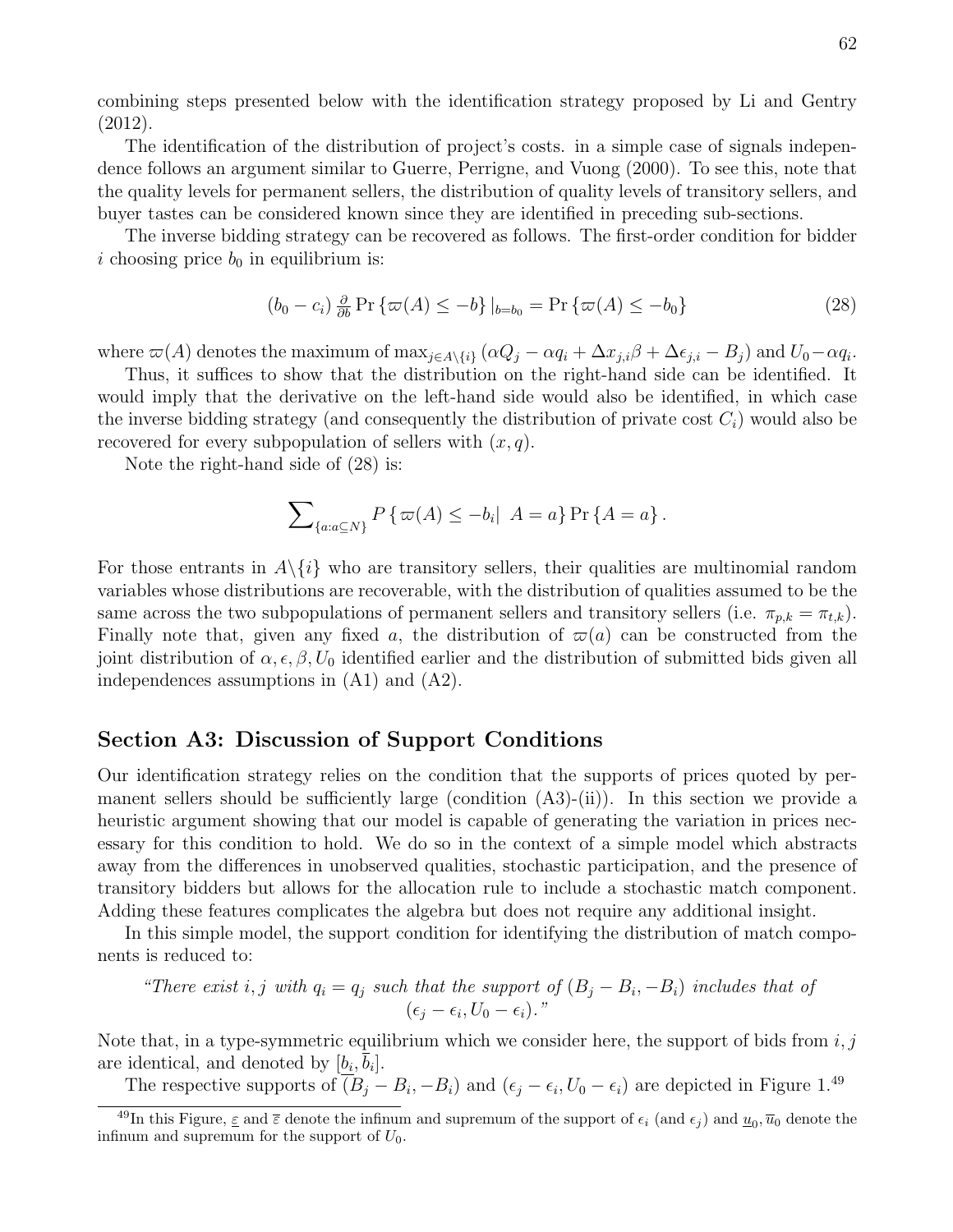#### Figure 1: Support Conditions



These figures show the respective supports of  $(B_j - B_i, -B_i)$  and  $(\epsilon_j - \epsilon_i, U_0 - \epsilon_i)$ .

It is clear from these figures that a set of sufficient conditions for the support restrictions above is:

"there exist 
$$
i, j
$$
 with  $q_i = q_j$  s.t.  $\overline{b} > \overline{\varepsilon} - \underline{u}_0$  and  $\underline{b} < \underline{\varepsilon} - \overline{u}_0$ ,"

which can be satisfied if (a)  $b > \bar{\varepsilon} - \underline{u}_0$  and (b)  $b - \underline{b} > (\bar{u}_0 - \underline{u}_0) + (\bar{\varepsilon} - \underline{\varepsilon})$ . Condition (a) holds provided  $b \geq \overline{c_i} > \overline{\varepsilon} - \underline{u}_0$ , where  $\overline{c_i}$  is the supreme of the support of private costs for i and j. Condition (b) essentially requires the support of bids to be large relative to that of outside utility and match components. Intuitively, (b) also holds when the support of sellers' private costs is sufficiently large. We now provide a simple argument for this intuition.

The idea is to show that the bidding strategy is continuous in the length of the support of match component  $\overline{\varepsilon} - \underline{\varepsilon}$  and the support of outside option.

Under type-symmetric PSBNE the bidders' strategies solve the maximization problem:

$$
\sigma_i(c) \equiv \arg \max_b (b - c) \Pr \left( U_0 - \epsilon_i \leq -b \right) \Pr \left( \max_{j \in A \setminus \{i\}} \{-B_j + \epsilon_j\} - \epsilon_i \leq b \right) \tag{29}
$$

The second probability in (29) represents i's belief, which is formed from i's knowledge of  $S$ , the distribution of private costs  ${F_k}_{k\leq K}$ , and the distribution of qualities in the population of sellers.

Suppose  $\epsilon_i$  are i.i.d. uniform over  $[\epsilon, \overline{\epsilon}]$ . Applying the Law of Total Probability, we can write the objective function for seller  $i$  with costs  $c$  as

$$
(b-c)\int_{\underline{\varepsilon}}^{\overline{\varepsilon}}\left[\left(\int_{\underline{\varepsilon}}^{\overline{\varepsilon}}\frac{1-F_{B_j}(b-\Delta\varepsilon_{i,j})}{\overline{\varepsilon}-\underline{\varepsilon}}d\varepsilon_j\right)\frac{F_{U_0}(-b+\varepsilon_i)}{\overline{\varepsilon}-\underline{\varepsilon}}\right]d\varepsilon_i.
$$
 (30)

Changing variables between  $\varepsilon_r$  and  $\tau_r \equiv \frac{\varepsilon_r - \varepsilon}{\overline{\varepsilon} - \varepsilon}$  $\frac{\varepsilon_r - \varepsilon}{\varepsilon - \varepsilon}$  for  $r = i, j$ , we can write (30) as

$$
(b-c)\int_0^1 \left(\int_0^1 F_{U_0}(\underline{\varepsilon}-b+\delta\tau_i) \left[1-F_{B_j}(b-\delta\Delta\tau_{i,j})\right] d\tau_j\right) d\tau_i
$$
\n(31)

where  $\delta \equiv \bar{\varepsilon} - \underline{\varepsilon}$  is the length of support of match components. Note (31) is continuous in both  $\delta$  and the length of support for  $U_0$ . It then follows from an application of the Theorem of Maximum that the support of bids is continuous in the size of the support of match component and outside options.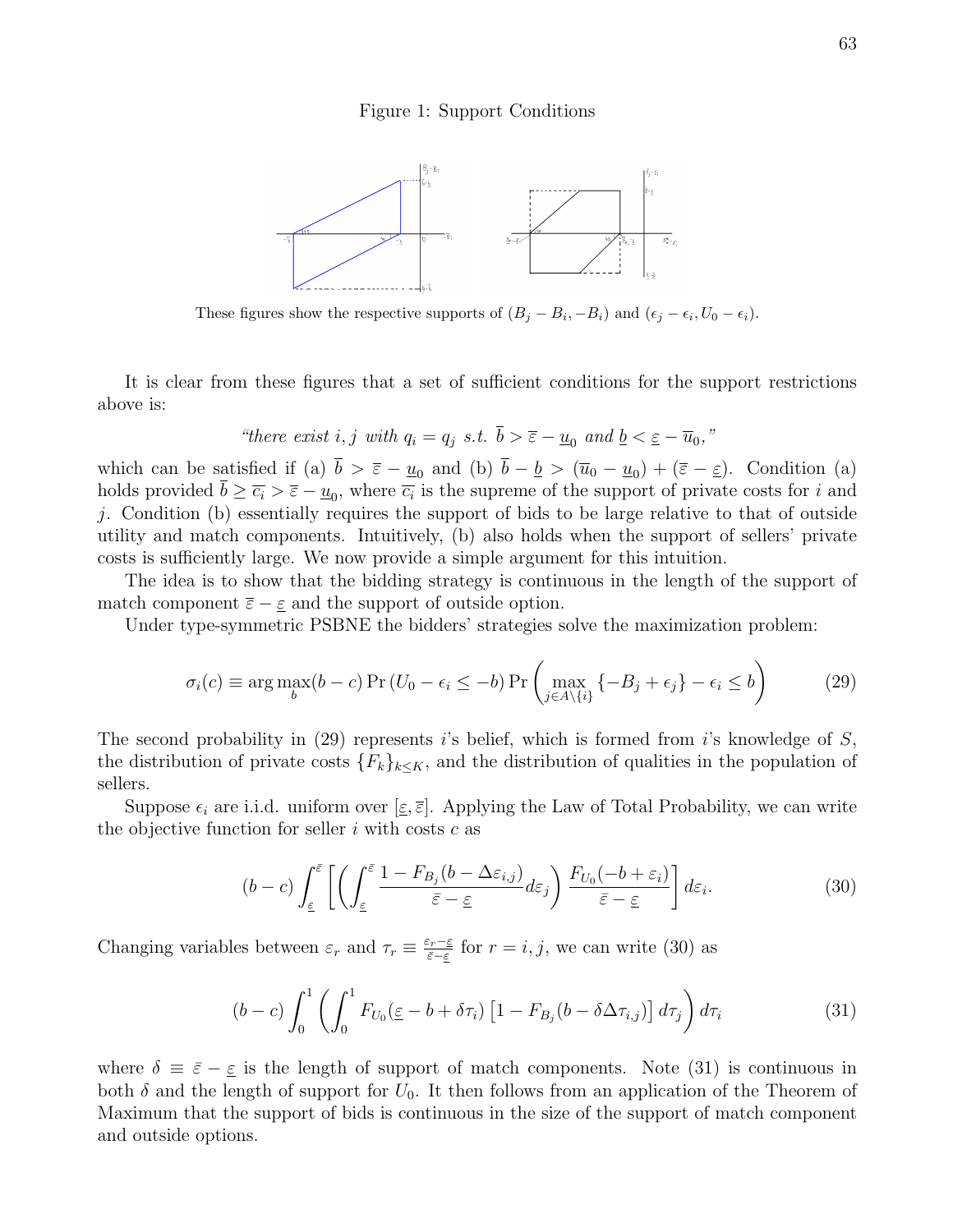Provided private costs vary sufficiently, the support of bids in a standard auction model with no match components (i.e.  $\epsilon$  is degenerate at 0) and no outside option is an interval with non-degenerate interior. It then follows from the implication of the Theorem of Maximum that condition (b) holds whenever the support of  $\epsilon$  and  $U_0$  is small enough.

By the same token, we can provide similar structural justifications for the support conditions for recovering quality levels using  $i, j$  with  $q_i \neq q_j$ , as long as variation in private costs and quality differences are sufficiently large relative to that of buyers' tastes in  $(\alpha, \epsilon, U_0)$ . In the current example, the presence of transitory sellers would not entail any qualitative different arguments for the structural justification of the support conditions.

### Section B: Confidence Sets for Quality Classifications

Suppose that we have  $K_0$  groups. Since we can estimate  $K_0$  consistently, we assume we know it. We fix  $k = 1, \dots, K_0$  and construct a confidence set for the k-th quality group. In other words, we would like to construct a random set  $\mathcal{C}_k \subset N$  such that

$$
\liminf_{L\to\infty} P\{N_k\subset C_k\} \ge 1-\alpha.
$$

Thus this random set  $\widehat{\mathcal{C}}_k$  is a confidence set for each quality group. In other words, the confidence set  $\widehat{\mathcal{C}}_k$  for each k is a random set whose probability of containing the set of players with quality level  $q_k$  is ensured to be bounded from below by  $1 - \alpha$  asymptotically.

We need to devise a way to approximate the finite sample probabilities like  $P\{N_k \subset \hat{C}^k\}$ . Since we do not know the cross-sectional dependence structure among the sellers, we use a bootstrap procedure that preserves this dependence structure from the original sample. We first estimate  $\tilde{N}_k$  as prescribed above and also obtain  $\hat{\tau}_{ij}^0$ . Given the estimate  $\hat{N}_k$ , we construct a sequence of sets as follows:

Step 1: Find  $i_1 \in N \setminus \hat{N}_k$  that minimizes  $\min_{j \in \hat{N}_k} \hat{\tau}_{i_1,j}^0$ , and construct  $\widehat{\mathcal{C}}_k(1) = \hat{N}_k \cup \{i_1\}.$ Step 2: Find  $i_2 \in N \setminus \widehat{C}_k(1)$  that minimizes  $\min_{j \in \widehat{C}_k(1)} \widehat{\tau}_{i_2,j}^0$ , and construct  $\widehat{C}_k(2) = \widehat{C}_k(1) \cup \{i_2\}.$ Step m: Find  $i_m \in N \setminus \widehat{C}_k(m-1)$  that minimizes  $\min_{j \in \widehat{C}_k(m-1)} \widehat{\tau}_{i_m,j}^0$  and construct  $\widehat{C}_k(m)$  =  $\widehat{\mathcal{C}}_k(m-1) \cup \{i_m\}.$ Repeat Step m up to  $|N|$ .

Now, for each bootstrap iteration  $s = 1, \dots, B$ , we construct the sets  $\hat{N}_{k,s}^*$  and  $\{\widehat{C}_{k,s}^*(m)\}$ following the steps described above but using the bootstrap sample. (Note that this bootstrap sample is independent of the bootstrap sample used to construct  $p_0^*(i, j)$ .)

Then, we compute the following:

$$
\hat{\pi}^k(m) \equiv \frac{1}{B} \sum_{s=1}^B 1 \left\{ \hat{N}_k \subset \hat{\mathcal{C}}_{k,s}^*(m) \right\}.
$$

Note that the sequence of sets  $\hat{C}_{k,s}(m)$  increases in m. Hence the number  $\hat{\pi}^k(m)$  should also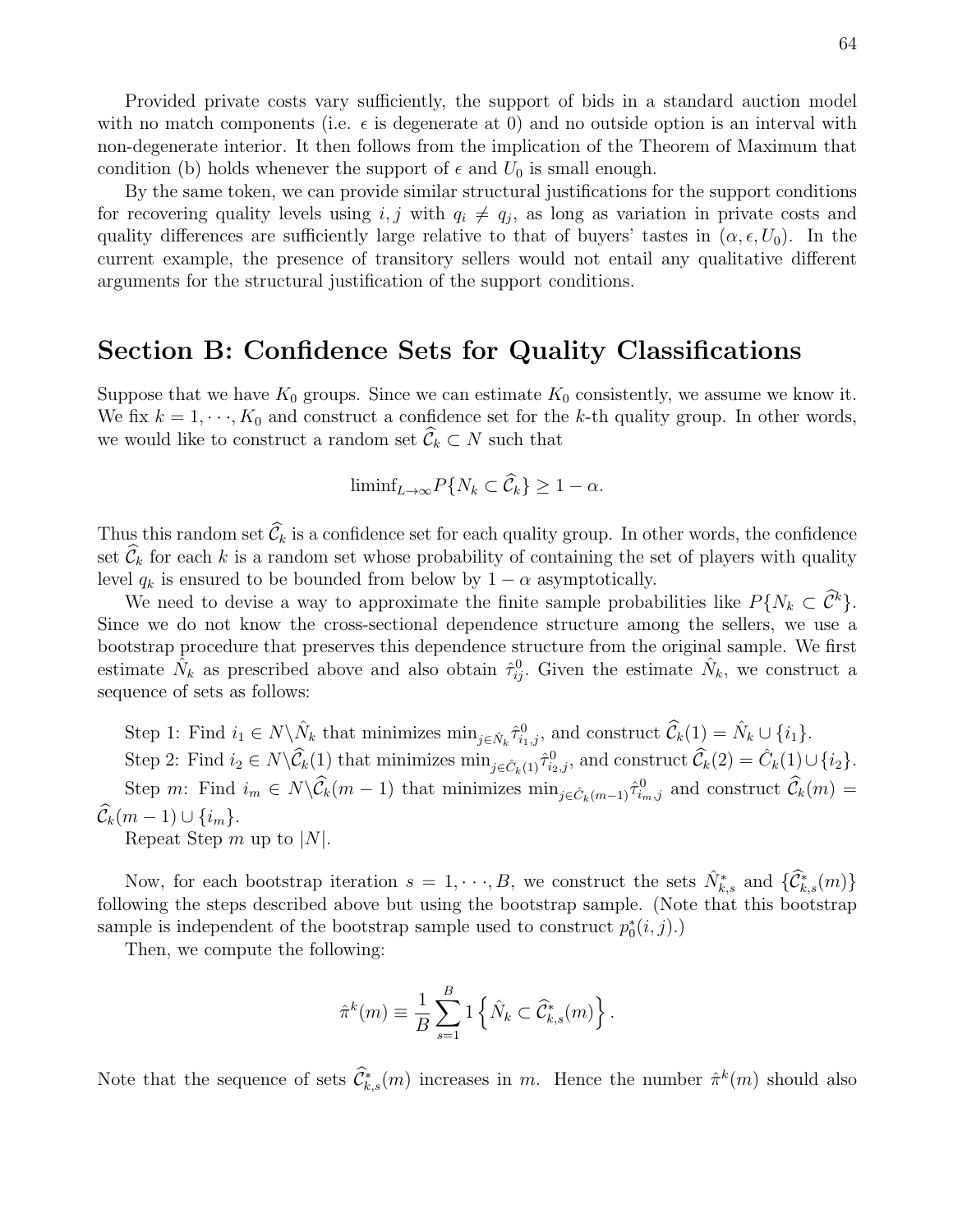increase in m. An  $(1 - \alpha)$ % level confidence set is given by  $\widehat{\mathcal{C}}_k(m)$  with m, such that

$$
\hat{\pi}^k(m-1) < 1 - \alpha \leq \hat{\pi}^k(m).
$$

If there exists no such  $m \leq m_0$  that satisfies this inequality, then set  $m = m_0$ .

## Appendix C: Monte Carlo Analysis

Here we explore properties of our classification algorithm in simulation analysis.

We choose the distributions of project and entry costs to be the same across quality levels and given by truncated normals with  $N(1.5, 0.2^2)$  and  $N(0.08, 0.02^2)$  correspondingly. Further, we assume that the distribution of the reserve price coincides with the bid distribution of highquality bidders. The bidders are assumed to be heterogeneous with respect to quality only. Buyers' tastes, therefore, are represented by the distributions of  $\alpha$  and  $\epsilon$ . We fix the distribution of  $\alpha$  to be truncated normal  $N(0.4, 0.2^2)$  with support [0, 1]. The distribution of  $\epsilon$  is also chosen to be truncated normal with mean 0 and variance  $\sigma_{\epsilon}^2$ . We vary  $\sigma_{\epsilon}$  in experiments below to explore the sensitivity of our methodology to the noise in buyers' tastes. We truncate the support of epsilon at  $[-\sigma_{\epsilon}, \sigma_{\epsilon}]$ . Finally, we assume that the set of suppliers consists of 30 programmers and is split equally between high- and low-quality suppliers.

We use the modified projection algorithm from Paarsch, Hubbard (2009) and Bajari (2000) to solve for participation and bidding strategies of our game. The data are generated through repetition of the following steps:

- 1. At each round, 10 randomly selected bidders from the set above are declared to be potential bidders.
- 2. For each potential bidder we draw an entry and project cost. We, then, apply participation and bidding strategies to these draws to determine whether a potential bidder enters the set of active participants and if he does what bids he submits.
- 3. Next, we take draws from the distributions of  $\alpha$ ,  $\epsilon$ , and of the reserve price. The winner of the project is determined by evaluating submitted bids using the reserve price and buyer's tastes.
- 4. The data record the set of potential bidders with their qualities, outcomes of participation and entry decisions as well as the buyer's choice.

We use the simulated data to investigate the sensitivity of our methodology to the magnitude of the quality differences, the noise in buyer's preferences, and the number of available observations. For the first two experiments we tie the quality differences and the noise magnitude to the variance in the private project costs. That is, we consider (a) high-quality differences with  $\Delta Q = 0.3(\bar{c} - \underline{c})$  and (b) low-quality differences with  $\Delta Q = 0.3(\bar{c} - \underline{c})$ . Similarly, we consider (c) low preference noise with  $\sigma_{\epsilon} = 0.2 \sigma_c$ , (d) medium preference noise with  $\sigma_{\epsilon} = 0.5 \sigma_c$ , (e) high preference noise with  $\sigma_{\epsilon} = 1.2 \sigma_{c}$ . Finally, we explore how the performance of our procedure changes with sample size. Our procedure is performed at the individual level, therefore, we explore the performance of our procedure as a function of the average number of bids per supplier.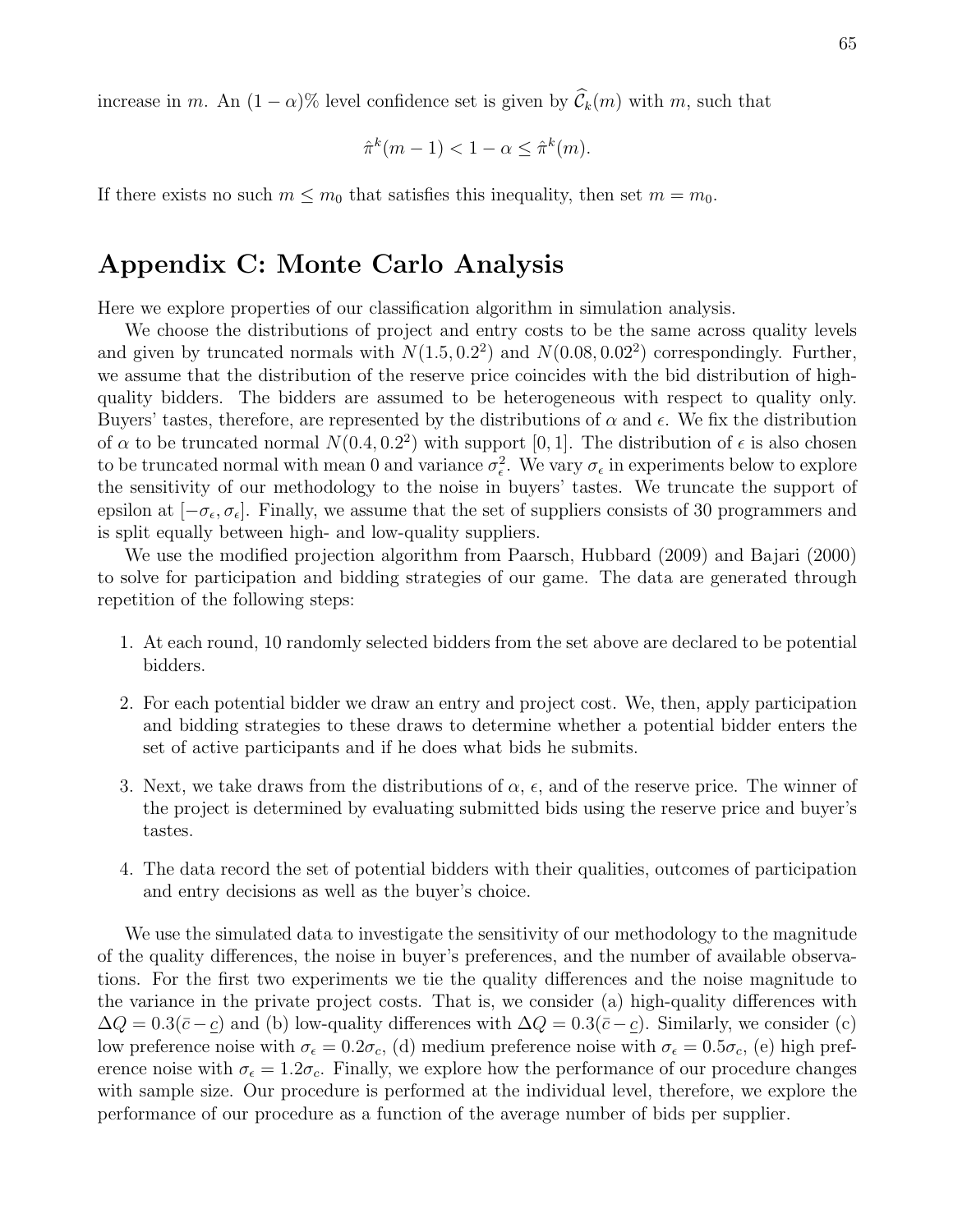|       |                     | Probability of Correct Classification |        |                                             |        |        |        |  |  |  |
|-------|---------------------|---------------------------------------|--------|---------------------------------------------|--------|--------|--------|--|--|--|
|       |                     | number of bids $=300$                 |        | number of bids= $200$ number of bids= $100$ |        |        |        |  |  |  |
| $d_Q$ | $\sigma_{\epsilon}$ | $Q_H$                                 | $Q_L$  | $Q_H$                                       | $Q_L$  | $Q_H$  | $Q_L$  |  |  |  |
| 0.3   |                     | $0.2\sigma_c$ 0.9773                  | 0.9901 | 0.9613                                      | 0.9547 | 0.9314 | 0.9013 |  |  |  |
| 0.3   | $0.5\sigma_c$       | 0.9645                                | 0.9858 | 0.9477                                      | 0.9512 | 0.9223 | 0.8998 |  |  |  |
| 0.3   |                     | $1.5\sigma_c$ 0.9619                  | 0.9782 | 0.9457                                      | 0.9401 | 0.9207 | 0.8941 |  |  |  |
|       | 0.1 $0.2\sigma_c$   | 0.9632                                | 0.9774 | 0.9329                                      | 0.9503 | 0.9164 | 0.8904 |  |  |  |
| 0.1   | $0.5\sigma_c$       | 0.9551                                | 0.9743 | 0.9263                                      | 0.9421 | 0.9034 | 0.8815 |  |  |  |
| 0.1   | $1.5\sigma_c$       | 0.9518                                | 0.9701 | 0.9227                                      | 0.9397 | 0.8927 | 0.8623 |  |  |  |

Table 7: Results of Simulation Study

This table reports results of the simulation study of the sensitivity of the classification procedure to the quality differences, the magnitude of the preference noise, and the data set size. The latter is measured in the average number of bids per supplier. The difference in quality levels is measured relative to the project costs spread, i.e.,  $d_Q = \frac{Q_H - Q_L}{\bar{c} - \underline{c}}$ . The variance of the preference noise is measured relative to the project cost variance, i.e.,  $\sigma_{\epsilon}=d_{\epsilon}\sigma_c.$ 

We run the simulation experiments as follows. For every set of parameters, we apply our procedure to 500 data sets simulated according to steps  $(1)-(4)$  described above. We then compute for every supplier the fraction of the data sets in which his type was correctly recovered. We report the average of these fractions across bidders of the same quality level in Table 7.

The results of the simulation analysis show that the classification procedure performs quite well.<sup>50</sup> In particular, it is not very sensitive to the magnitude of the preference noise. We would expect the preference noise to impede recovery of the quality level since it disguises the link between the probability of winning and the quality of participant. It would be natural to expect that the procedure should impose higher data requirements in the presence of more noise. However, the endogeneity of prices successfully compensates for the noise in buyers' preferences at least for moderate levels of noise. As the magnitude of the noise grows, bidding functions become flatter, thus ensuring that more observations fall in the neighborhood of a specific price level.

As expected, the performance of the procedure does depend on the importance of the quality differences. The estimation is more precise when quality differences are large and grows less precise as quality differences diminish. Finally, the procedure is sensitive to the size of the data set. As the number of bids drops from 300 bids per supplier to 100 bids per supplier the probability of correct classification drops from 0.96 to 0.92 for high-quality suppliers and from 0.98 to 0.89 for low-quality suppliers. The classification of low-quality suppliers is affected to a larger degree since due to the lower probability of participation, the number of bids they submit is substantially below the average.

 $50$ The procedure performs best when prices are scaled to lie in the [0,1] interval.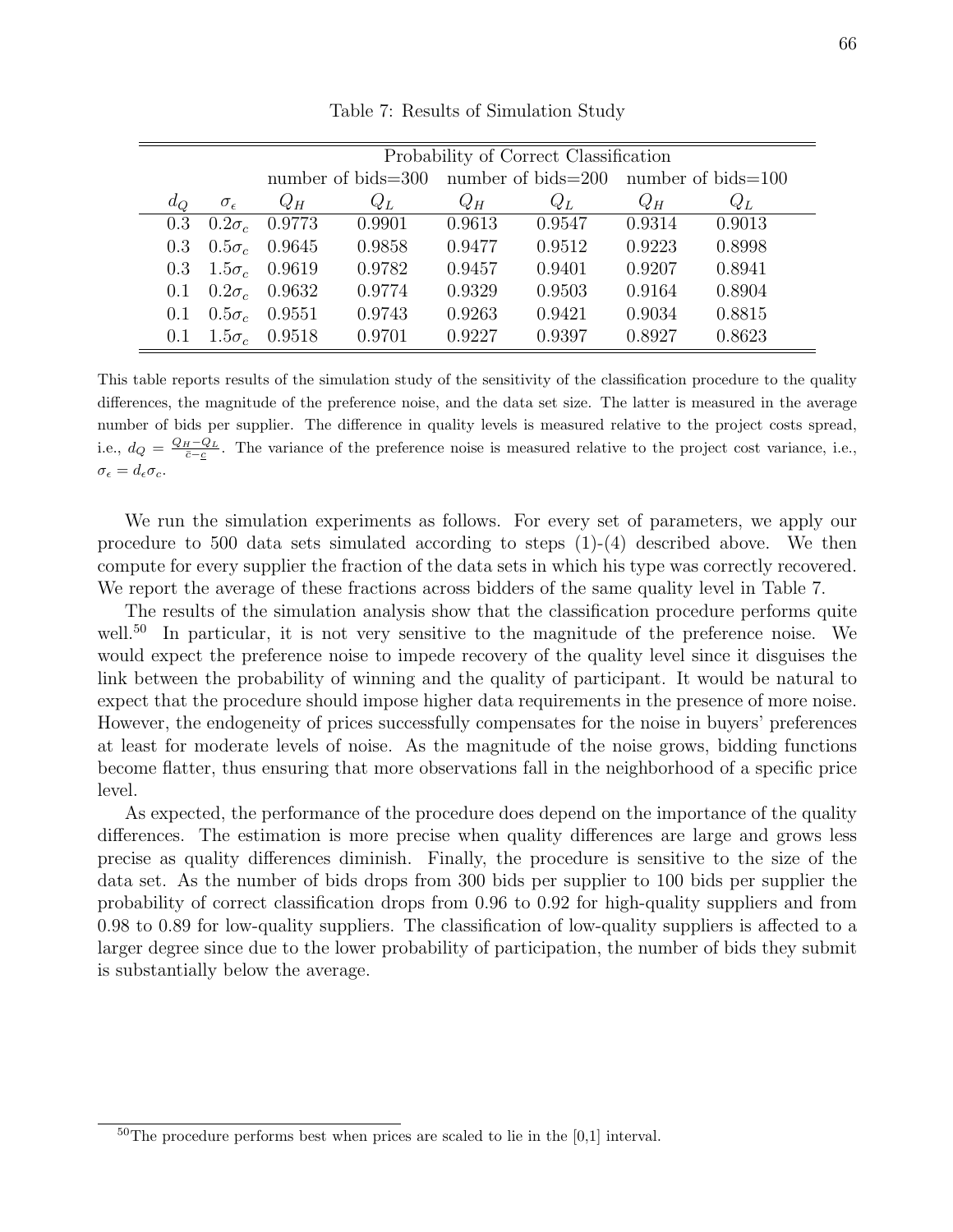### Section D: Details of GMM Estimation

#### Section D1: Moment conditions

We use the same notation in Appendix C of Krasnokutskay, Song, and Tang (2013). Using (18) and Proposition 3, we derive the moment conditions as follows. For any vector valued map  $h_x^p$  $x_{k,q,1}^p: \mathbf{R}^{|A|} \to \mathbf{R}^{d_{h1}},$  and for each  $x \in \mathcal{X}, q \in \mathbb{Q}_x$ , we can write the moment condition as:

$$
\mathbf{E}\left[h_{x,q,1}^p(\mathbf{B}_l,\mathbf{I}_l)W_{x,q,l}^p|\mathbf{I}_l\right] \n= \sum_{k=1}^{\bar{K}_{A,l}}\mathbf{E}\left[h_{x,q,1}^p(\mathbf{B}_l,\mathbf{I}_l)e_{k,x,q,l}^p(\mathbf{B}_l,\mathbf{I}_l;\theta)\frac{\omega_{k,l}g_k(\mathbf{B}_l^t,\mathbf{I}_{l,1},\mathbf{I}_{l,2}^t;\theta)}{\sum_{d=1}^{\bar{K}_{A,l}}\omega_{d,l}g_d(\mathbf{B}_l^t,\mathbf{I}_{l,1},\mathbf{I}_{l,2}^t;\theta)}|\mathbf{I}_l\right].
$$

where  $g_k(\mathbf{B}_l^t, \mathbf{I}_{l,1}, \mathbf{I}_{l,2}^t; \theta)$  is a parametric approximation of  $g_k(\mathbf{B}_l^t, \mathbf{I}_{l,1}, \mathbf{I}_{l,2}^t)$ ,

$$
W_{x,q,l}^{p} = \frac{1}{|A_{x,q,l}^{p}|} \sum_{j \in A_{x,q,l}^{p}} W_{j,l}^{p} \text{ and}
$$
  

$$
e_{x,q,k,l}^{p}(\mathbf{B}_{l}; \theta) = \frac{1}{|A_{x,q,l}^{p}|} \sum_{j \in A_{x,q,l}^{p}} e_{x,q,k,l}(\mathbf{B}_{l}; \theta, j).
$$

This can be further re-written as:

$$
\mathbf{E}\left[\mathbf{h}_{x,q,1}^{p}(\mathbf{B}_{l},\mathbf{I}_{l})\left(W_{x,q,l}^{p}-e_{x,q,l}^{p}(\theta,g)\right)|\mathbf{I}_{l}\right]=0 \text{ with}
$$
\n
$$
e_{x,q,l}^{p}(\theta,g)=\sum_{k=1}^{\bar{K}_{l}}e_{k,x,q,l}^{p}(\mathbf{B}_{l};\theta)\frac{\omega_{k,l}g_{k}(\mathbf{B}_{l}^{t},\mathbf{I}_{l,1},\mathbf{I}_{l,2}^{t};\theta)}{\sum_{d=1}^{\bar{K}_{A,l}}\omega_{d,l}g_{d}(\mathbf{B}_{l}^{t},\mathbf{I}_{l,1},\mathbf{I}_{l,2}^{t};\theta)}.
$$
\n(32)

As we discussed in the previous subsection, it may be useful, especially in the parametric setting, to separately specify and estimate  $f(B_{i,l}^t | \mathbf{Q}_{A,i,l}^t = \bar{\mathbf{q}}_{A,i,k}, \mathbf{I}_{l,1})$  and  $P(i \in A_{x,l}^t | \mathbf{Q}_{A,i,l}^t =$  $\bar{\mathbf{q}}_{A,i,k}, \mathbf{I}_{l,1}$ ) functions. In such a case, restrictions associated with (a) transitory sellers' bid distribution, (b) the transitory sellers' probability of participation, as well as (c) restrictions summarizing optimal participation behavior may be additionally imposed. More details are given later.

To construct a sample version of the moment conditions, we first obtain a consistent estimator  $\hat{\omega}_{k,l}$  of  $\omega_{k,l}$  via the sample analog principle, and construct

$$
\hat{\rho}_{x,q,l}(\theta) = \mathbf{h}_{x,q,1}^p(\mathbf{B}_l^p,\mathbf{I}_l) \left(W_{x,q,l}^p - \hat{e}_{x,q,l}^p(\theta)\right),
$$

where  $\hat{e}^p_{x,q,l}(\theta)$  is equal to  $e^p_{x,q,l}(\theta)$  except that  $\omega_{k,l}$  is replaced by  $\hat{\omega}_{k,l}$  and  $\hat{\omega}_{k,l}$  is the sample analogue of  $\omega_{k,l}$ . We define  $\hat{\rho}_l(\theta)$  to be a column vector with  $\hat{\rho}_{x,q,l}(\theta)$  stacked up with  $(x, q)$ running in  $\mathcal{X} \times \mathbb{Q}_1$ . Hence the dimension of  $\hat{\rho}_l(\theta)$  is  $d_{h,p} \times |\mathcal{X} \times \mathbb{Q}_1|$ , where  $|\mathcal{X} \times \mathbb{Q}_1|$  is the cardinality of the set  $\mathcal{X} \times \mathbb{Q}_1$ . Then define a general method of moment estimator as follows:

$$
\hat{\theta}_{GMM} = \operatorname{argmin}_{\theta \in \Theta} \hat{\mathbf{Q}}_{GMM}(\theta),
$$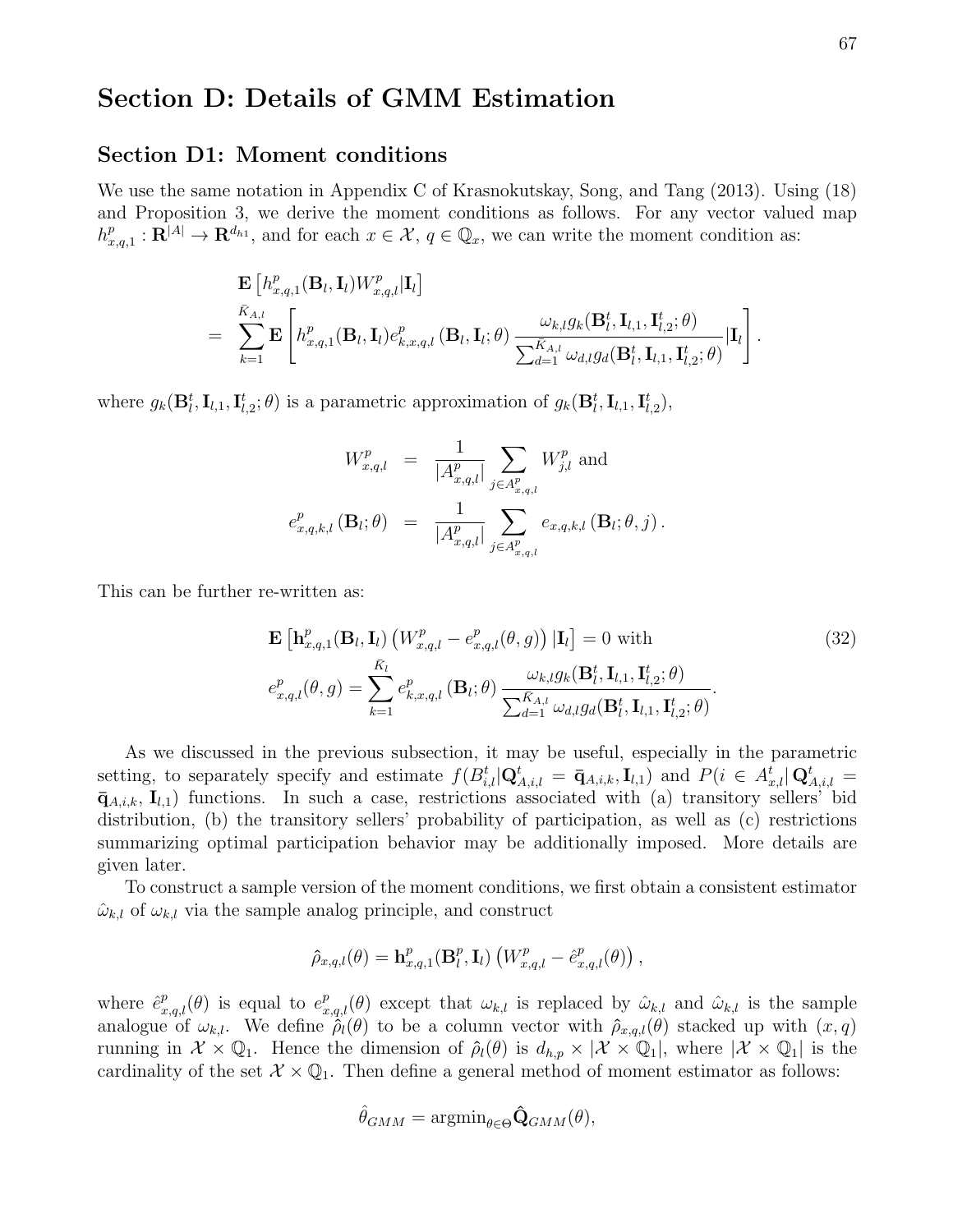where

$$
\hat{\mathbf{Q}}_{GMM}(\theta) = \left(\frac{1}{L} \sum_{l=1}^{L} \hat{\rho}_l(\theta)\right) \hat{\Sigma}^{-1} \left(\frac{1}{L} \sum_{l=1}^{L} \hat{\rho}_l(\theta)\right), \text{ and}
$$

$$
\hat{\Sigma} = \frac{1}{L} \sum_{l=1}^{L} \hat{\rho}_l(\bar{\theta}) \hat{\rho}_l(\bar{\theta})',
$$

and  $\bar{\theta}$  is the first step estimator of  $\theta_0$  which is a minimizer of  $\hat{\mathbf{Q}}_{GMM}(\theta)$  only with  $\hat{\Sigma}^{-1}$  replaced by the identity matrix. Under regularity conditions, the estimator is known to be asymptotically normal with a positive definite covariance matrix. Note that the estimation error due to  $\hat{\omega}_{k,l}$ does not affect the asymptotic variance matrix because the components  $P\{Q_{A,i,l}^t = \bar{q}_{A,i,k}| \mathbf{I}_l\}$  of  $\omega_{k,l}$  take values only from a finite set and hence has a convergence rate that is arbitrarily fast as  $L \to \infty$ .

#### Section D2: Semiparametric Estimation

The estimation method in the previous section employs parametrization of nonparametric functions  $g_k$ . The functions  $g_k$  involve the density of the transitory sellers' bids and participation probabilities. Since the bids and participations are equilibrium objects, one might prefer to use a more flexible specification for the nonparametric functions  $g_k$ . In this section, we explain how this extension can be done in practice.

Recall our definition  $e_{x,q,l}^p(\theta, g)$  in (32) and define

$$
\hat{\rho}_{x,q,s}(\theta,g) = \mathbf{h}_{x,q,1}^p(\mathbf{B}_l^p,\mathbf{I}_l) \left( W_{x,q,l}^p - \hat{e}_{x,q,l}^p(\theta,g) \right),
$$

making its dependence on the nonparametric function  $q$  explicit. Let

$$
\hat{\mathbf{m}}_{x,q,l}(\theta,g) = \frac{\sum_{s=1}^{L} \hat{\rho}_{x,q,s}(\theta,g) \mathbf{1} \left\{ \mathbf{I}_s = \mathbf{I}_l \right\}}{\sum_{s=1}^{L} \mathbf{1} \left\{ \mathbf{I}_s = \mathbf{I}_l \right\}}
$$

and define  $\hat{\mathbf{m}}_l(\theta, g)$  to be a column vector with  $\hat{\mathbf{m}}_{x,q,l}(\theta, g)$  stacked up with  $(x, q)$  running in  $\mathcal{X} \times \mathbb{Q}_1$ . Hence the dimension of  $\hat{\mathbf{m}}_l(\theta, g)$  is  $d_{h,p} \times |\mathcal{X} \times \mathbb{Q}_1|$ , where  $|\mathcal{X} \times \mathbb{Q}_1|$  is the cardinality of the set  $\mathcal{X} \times \mathbb{Q}_1$ .

In the semiparametric estimation, we regard the nonparametric function  $g$  as an infinite dimensional nuisance parameter, and employ the sieve minimum distance estimation method of Ai and Chen  $(2003)$ . As argued previously, the functions g are nonparametrically identified under our set-up. Now let  $\mathcal{G}_L$  be the space of finite dimensional sieves whose dimension increases as the number of auctions L grows. Details about the appropriate sieves are found in the appendix. We construct the estimator as follows:

$$
(\hat{\theta}_{CMD}, \hat{g}) = \operatorname{argmin}_{(\theta, g) \in \Theta \times \mathcal{G}_L} \hat{\mathbf{Q}}_{CMD}(\theta, g),
$$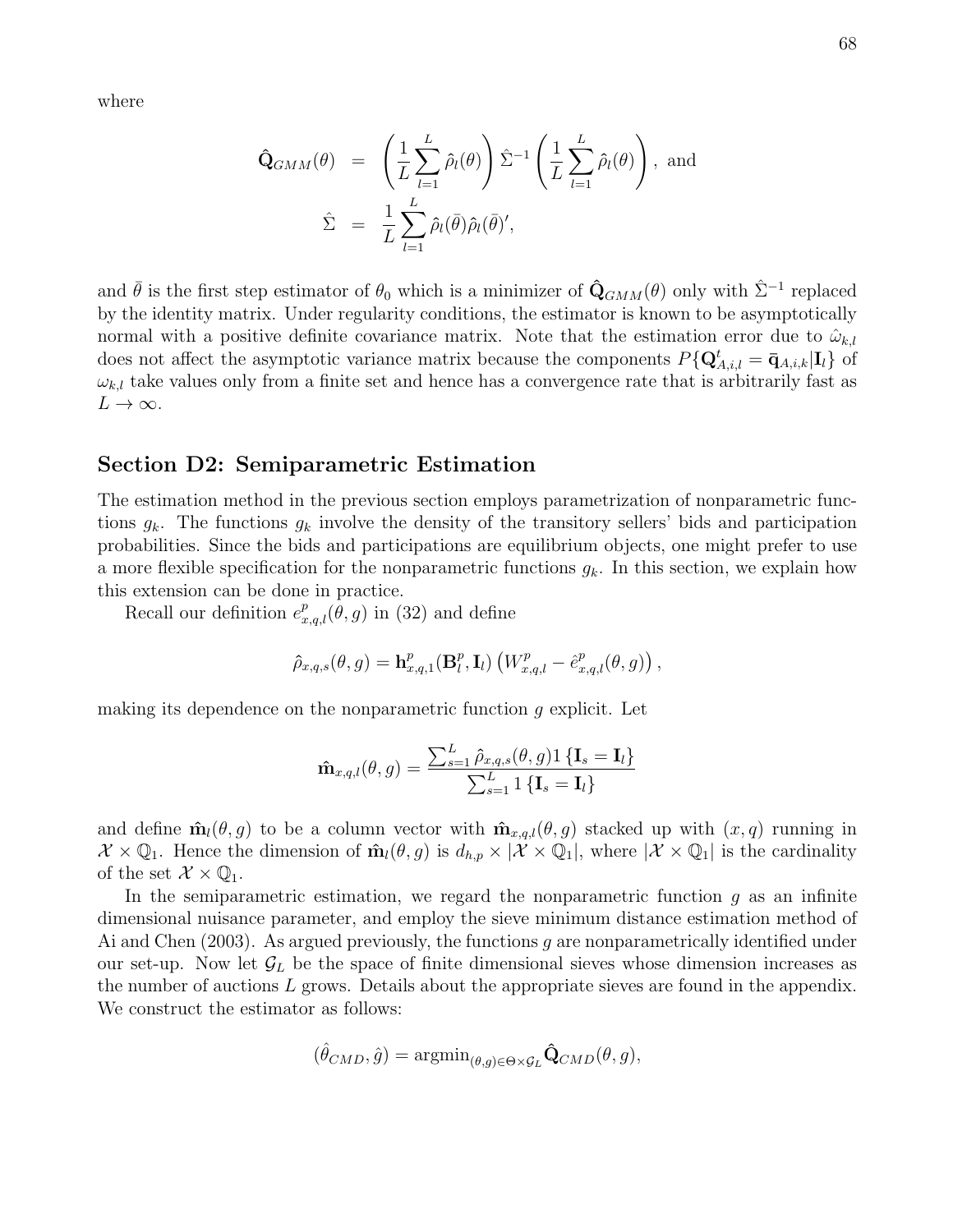where

$$
\hat{\mathbf{Q}}_{CMD}(\theta,g)=\frac{1}{L}\sum_{l=1}^{L}\hat{\mathbf{m}}_{l}(\theta,g)\hat{\Sigma}_{l}^{-1}\hat{\mathbf{m}}_{l}(\theta,g),
$$

and  $\hat{\Sigma}_l$  is a consistent estimator of a nonsingular matrix  $\Sigma_l$ . Ai and Chen (2003) showed that under regularity conditions, we have

$$
\sqrt{n}\left(\hat{\theta}_{CMD}-\theta_0\right)\to_d N(0,V),
$$

where  $V$  is a nonsingular covariance matrix.

We turn to the form of the covariance matrix formula which follows Ai and Chen (2003). For each  $i = 1, \dots, N$ , we let for  $\alpha = (\theta, g) \in \mathcal{A}_L = \Theta \times \mathcal{G}_L$ ,

$$
\mathbf{r}_{x,q,l}^{(1)}(\alpha) = \mathbf{E}\left[\mathbf{h}_{x,q,1}^p(\mathbf{B}_l,\mathbf{I}_l)\{W_{x,q,l}^p - e_{x,q,l}^p(\alpha)\}|\mathbf{I}_l\right] \\ \mathbf{r}_{x,q,l}^{(2)}(\alpha) = \mathbf{E}\left[\mathbf{h}_{x,q,2}^t(\mathbf{B}_l,\mathbf{I}_l)\{W_{x,l}^t - e_{x,q,l}^t(\alpha)\}|\mathbf{I}_l\right]
$$

and  $\mathbf{r}_{l}^{(1)}$  $\mathbf{I}_{l}^{(1)}(\alpha) = [\mathbf{r}_{x,q,l}^{(1)}(\alpha)]'_{q \in \mathbb{Q}_x, x \in \mathcal{X}}$  and  $\mathbf{r}_{l}^{(2)}$  $\mathbf{I}_{l}^{(2)}(\alpha) = [\mathbf{r}_{x,q,l}^{(2)}(\alpha)]'_{q \in \mathbb{Q}_x, x \in \mathcal{X}}$ . In other words,  $\mathbf{r}_{l}^{(1)}$  $\binom{1}{l}(\alpha)$  is a column vector with vectors  $\mathbf{r}_{x,q,l}^{(1)}(\alpha)$ ,  $q \in \mathbb{Q}_x$ ,  $x \in \mathcal{X}$ , stacked up and  $\mathbf{r}_l^{(2)}$  $\mathbf{h}^{(2)}_l(\alpha)=[\mathbf{r}_{x,q,l}^{(2)}(\alpha)']'_{q\in\mathbb{Q}_x,x\in\mathcal{X}}$ is a column vector with vectors  $\mathbf{r}_{x,q,l}^{(2)}(\alpha), q \in \mathbb{Q}_x, x \in \mathcal{X}$ , stacked up. We define

$$
\mathbf{m}_l(\alpha) = \begin{bmatrix} \mathbf{r}_l^{(1)}(\alpha) \\ \mathbf{r}_l^{(2)}(\alpha) \end{bmatrix}.
$$

For each  $j = 1, \dots, d_{\theta}$ , we define for  $w \in \mathcal{G}$ ,

$$
\frac{\partial \mathbf{m}_l(\theta_0, g_0)}{\partial g}[w - g_0] = \frac{\partial \mathbf{m}_l(\theta_0, \tau w + (1 - \tau)g_0)}{\partial \tau}|_{\tau = 0}.
$$

The left-hand side term represents the pathwise derivative of  $m_l(\theta_0, g_0)$  along the direction  $w-g_0$ . Let  $w_j^*$  be the solution to the minimization problem:

$$
\inf_{w_j\in\mathcal{G}}\left(\frac{\partial \mathbf{m}_l(\theta_0,g_0)}{\partial \theta_j}-\frac{\partial \mathbf{m}_l(\theta_0,g_0)}{\partial g}[w_j-g_0]\right)' \Sigma_l\left(\frac{\partial \mathbf{m}_l(\theta_0,g_0)}{\partial \theta_j}-\frac{\partial \mathbf{m}_l(\theta_0,g_0)}{\partial g}[w_j-g_0]\right),
$$

where

$$
\Sigma_l = \mathbf{E}\left[ [\mathbf{r}_l^{(1)}(\alpha), \mathbf{r}_l^{(2)}(\alpha)][\mathbf{r}_l^{(1)}(\alpha)', \mathbf{r}_l^{(2)}(\alpha)']'| \mathbf{I}_l \right].
$$

Then we take

$$
D_{w^*,l} = \frac{\partial \mathbf{m}_l(\theta_0, g_0)}{\partial \theta'} - \frac{\partial \mathbf{m}_l(\theta_0, g_0)}{\partial g} \left[w_1^* - g_0, \cdot \cdot \cdot, w_{d_\theta}^* - g_0\right].
$$

The asymptotic covariance matrix formula becomes

$$
V = \mathbf{E}\left[D_{w^*,l}\Sigma_l^{-1}D_{w^*,l}\right].
$$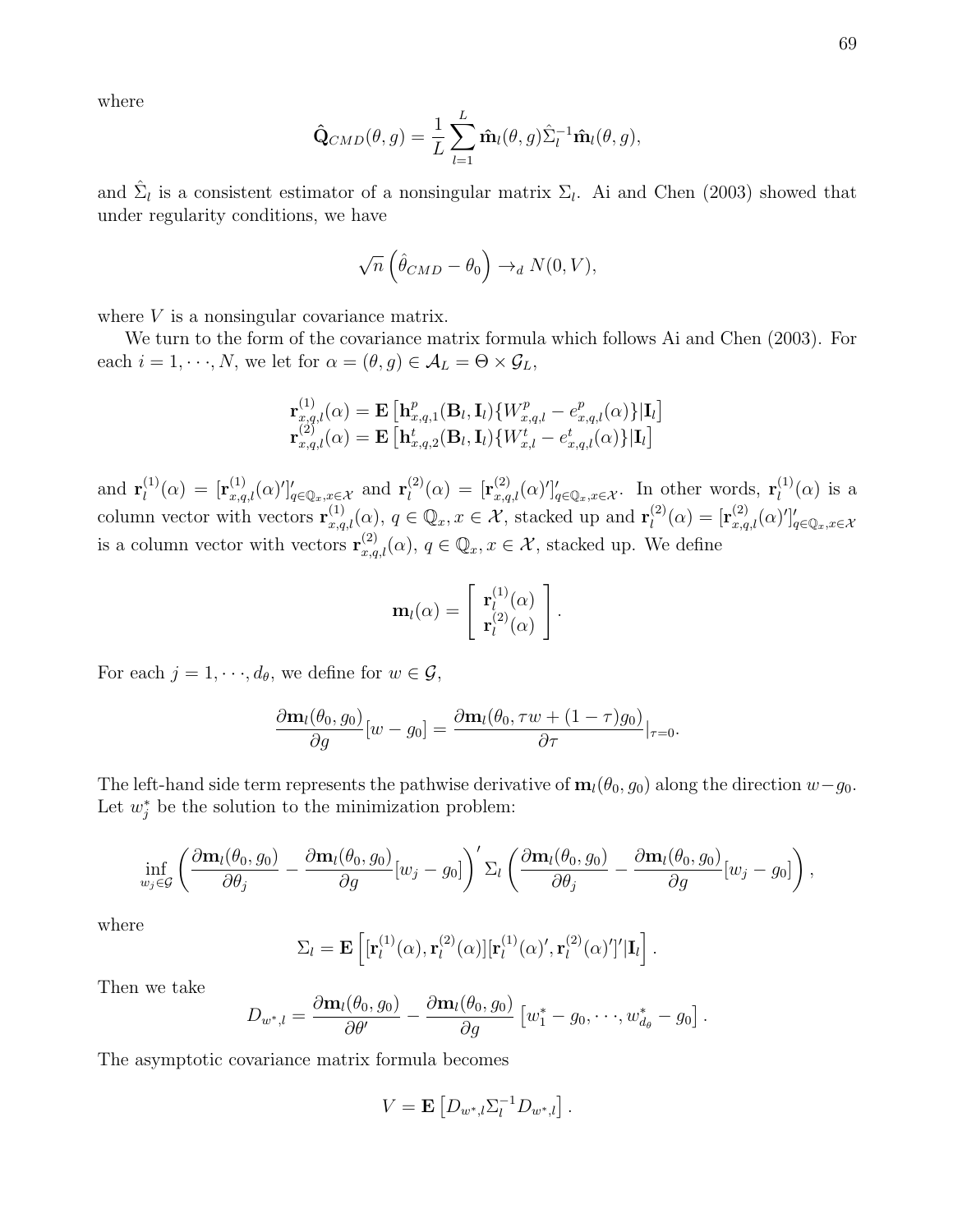The estimation of the asymptotic covariance matrix formula can be done in a straightforward way. For example, we may follow Section 5 of Ai and Chen (2003), except that instead of using the series estimation to obtain the sample analogue of the conditional expectation  $\mathbf{E}[\cdot|\mathbf{I}_l]$ , we use the usual sample analogue of the conditional expectation with discrete conditional variables because  $I_l$  is a discrete random vector. Details are omitted.

Now let us consider the choice of the sieve space  $\mathcal{G}_L$ . Let  $\bar{K} > 0$  be an integer such that for all  $L \geq 1$ ,  $\max_{l=1,\dots,L} \bar{K}_l \leq \bar{K}$ . Now let us discuss the construction of the sieve space  $\mathcal{G}_L$ . For each  $k = 1, \dots, \bar{K}$ , and realized value of  $(\mathbf{I}_{l,1}, \mathbf{I}_{l,2}^t)$ , the function  $g_k(\cdot, \mathbf{I}_{l,1}, \mathbf{I}_{l,2}^t)$  defined in (??) is of particular form. First we take  $\mathcal{G}_L = \mathcal{G}_{1,L} \times \cdots \times \mathcal{G}_{K,L}$ , where  $\mathcal{G}_{k,L}$ 's are constructed as follows. For  $i = 1, \dots, N$ , L, and  $k = 1, \dots, \overline{K}$ , let  $\mathcal{G}_{k,L}$  and  $\mathcal{F}_{k,L}$  be sieve spaces, where for each  $g_{k,L} \in \mathcal{G}_{k,L}, g_{k,L} : \mathcal{I} \to [0,1]$  and for each  $f_{k,L} \in \mathcal{F}_{k,L}, f_{k,L} : \mathbf{R} \times \mathcal{I} \to [0,\infty)$  and for each  $\mathbf{I}_{l,1} \in \mathcal{I}$ ,  $\int f_{k,L}(b, I_{l,1})db = 1$ . Then we construct a sieve space  $\mathcal{G}_{k,L}$  as the collection of maps  $g_{k,L}(b, I_{l,1}),$ where

$$
g_{k,L}(b,\mathbf{I}_{l,1}) = \prod_{x \in \mathcal{X}} \prod_{j=1}^{|\bar{A}_{x,l}^{t}|} f_{k,j,L}(b,\mathbf{I}_{l,1}) v_{k,j,L}^{x}(\mathbf{I}_{l,1}),
$$

where  $v_{k,j,L}^x \in \mathcal{V}_{k,j,L}^x$ , and  $f_{k,j,L} \in \mathcal{F}_{k,j,L}$ . For  $\mathcal{V}_{k,j,L}^x$ , we choose a sieve space  $\mathcal{M}_{k,j,L}^x$  of real-valued functions and define

$$
\mathcal{V}_{k,j,L}^x = \left\{ \frac{\exp(m(\cdot))}{1 + \exp(m(\cdot))} : m \in \mathcal{M}_{k,j,L}^x \right\}.
$$

As for  $\mathcal{M}_{k,j,L}^x$ , we can take polynomial series.

As for  $\mathcal{F}_{k,L} = \times_{j=1}^{\bar{K}} \mathcal{F}_{k,j,L}$ , we use a Hermite polynomial sieve, where

$$
\mathcal{F}_{k,j,L} = \left\{ \begin{array}{c} f_{k,K_{L,k}}(x;\sigma_k,\varepsilon_{0,k},r_{0,k},\mathbf{a}_k): \varepsilon_0 > 0, \sigma > 0, r_0, a_{s,k} \in \mathbf{R}, s = 1,\cdots,K_{L,k} \\ \int f_{k,K_{L,k}}(x;\sigma_k,\varepsilon_{0,k},r_{0,k},\mathbf{a}_k) dx = 1 \end{array} \right\},\,
$$

and  $f_{k,K_{L,k}}(x;\sigma_k,\varepsilon_{0,k},r_{0,k},\mathbf{a}_k)$  is defined to be

$$
\frac{1}{\sqrt{2\pi}\sigma_k} \left( \varepsilon_{0,k} + \left\{ \sum_{s=1}^{K_{L,k}} a_{s,k} \left( \frac{x - r_{0,k}}{\sigma_k} \right)^s \right\}^2 \right) \exp\left( -\frac{(x - r_{0,k})^2}{2\sigma_k^2} \right).
$$

Observe that

$$
\int f_{k,K_{L,k}}(x;\sigma_k,\varepsilon_{0,k},r_{0,k},\mathbf{a}_k)dx = \varepsilon_{0,k} + \sum_{s=1}^{K_{L,k}} \sum_{t=1}^{K_{L,k}} a_{s,k} a_{t,k} \mathbf{E}\left(Z^{s+t}\right),
$$

where Z is a standard normal random variable. The quantity  $\mathbf{E}(Z^{s+t})$  can be explicitly computed from the moment generating function.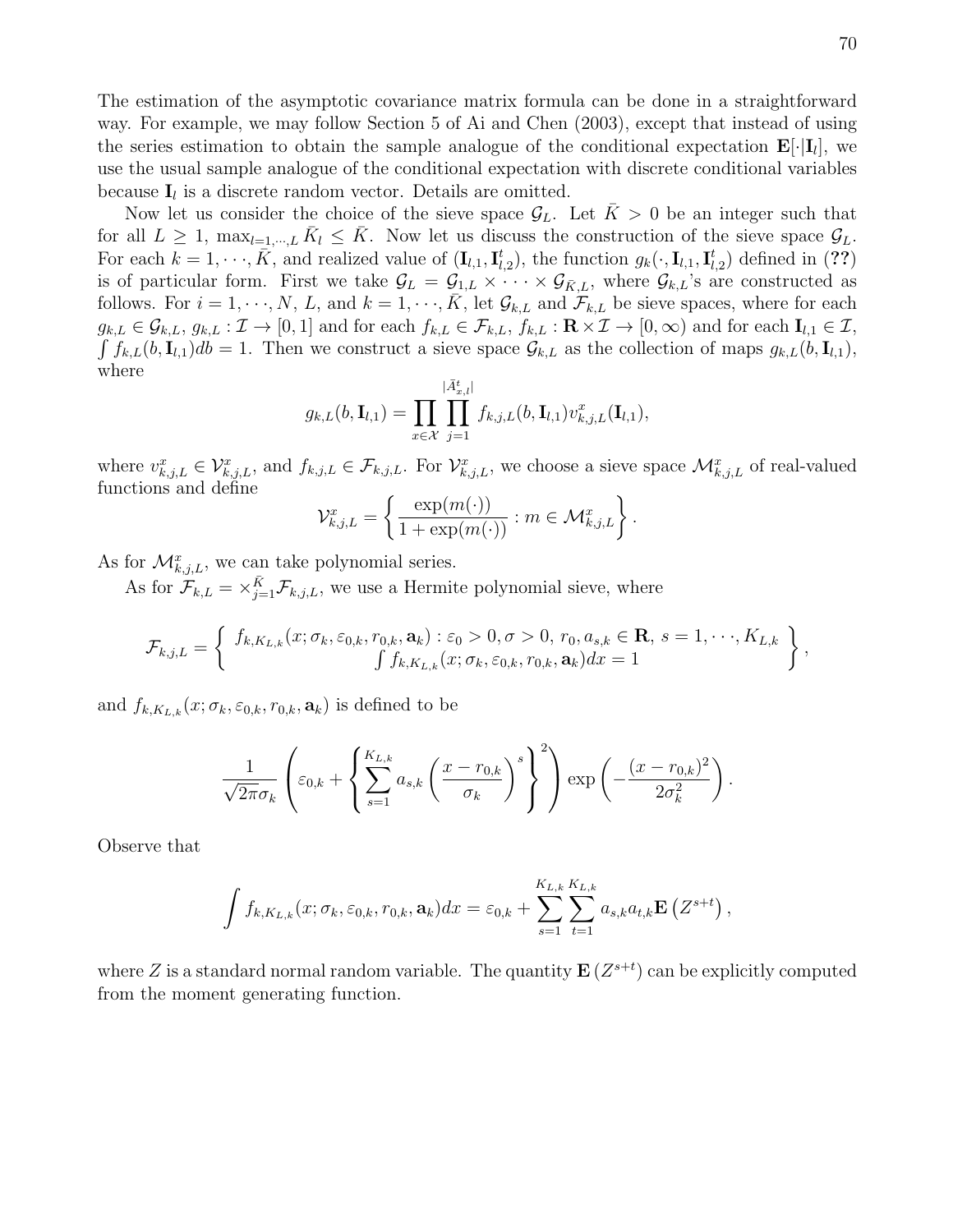### Section E: Additional Empirical Results

#### Additional Restrictions Imposed in Estimation

(a) The restriction associated with transitory sellers' bid distribution:

$$
f(\mathbf{B}_{i}^{t}|\mathbf{I}_{l}) = \sum_{k} f(\mathbf{B}_{i}^{t}|\mathbf{Q}_{A,i,l}^{t} = \bar{\mathbf{q}}_{A,i,k}, \mathbf{I}_{l,1}) P(\mathbf{Q}_{A,l}^{t} = \bar{\mathbf{q}}_{A,k,l}|\mathbf{I}_{l}) =
$$
\n
$$
\sum_{k=1}^{\bar{K}_{A}} \frac{\omega_{A,k,l}^{t} \prod_{j \in \bar{A}_{i}^{t}} \{f(\mathbf{B}_{j}|\mathbf{Q}_{A,j,l}^{t} = \bar{\mathbf{q}}_{A,j,k}, \mathbf{I}_{l,1}) P(j \in A_{l}^{t}|\mathbf{Q}_{A,j,l}^{t} = \bar{\mathbf{q}}_{A,j,k}, \mathbf{I}_{l,1})\}}{\sum_{d=1}^{\bar{K}_{l}} \omega_{A,d,l}^{t} \prod_{j \in \bar{A}_{i}^{t}} P(j \in A_{l}^{t}|\mathbf{Q}_{A,j,l}^{t} = \bar{\mathbf{q}}_{A,j,d}, \mathbf{I}_{l,1})}.
$$
\n(33)

Moment conditions associated with this restriction would relate the empirical moments of the  $f(\mathbf{B}_i^t | \mathbf{I}_l)$  distribution to the theoretical moments computed using (33).

(b) The restriction associated with the transitory sellers' probability of participation:

$$
P(|A_{x,l}^{t}| = m_{x,l} | \mathbf{I}_{l,1}) = \sum_{k=1}^{\bar{K}_{A,l}} P(|A_{x,l}^{t}| = m_{x,l} \text{ and } \mathbf{Q}_{A,l}^{t} = \bar{\mathbf{q}}_{A,k} | \mathbf{I}_{l,1}) =
$$
\n
$$
\sum_{k=1}^{\bar{K}_{A,l}} \prod_{j \in \bar{A}_{l}^{t}} \left\{ P(j \in A_{l}^{t} | \mathbf{Q}_{A,j,l}^{t} = \bar{\mathbf{q}}_{A,j,k}, \mathbf{I}_{l,1}) P(\mathbf{Q}_{N,j,l}^{t} = \tilde{\mathbf{q}}_{j} | \bar{\mathbf{x}}_{j,l}^{t}) \right\}
$$
\n
$$
\times \sum_{\tilde{\mathbf{q}}_{N-A} \in \mathbb{Q}_{l}^{N-A}} |\Omega| \prod_{i \in \bar{N}_{l}^{t} - \bar{A}_{l}^{t}} \left\{ P(i \in N_{l}^{t} - A_{l}^{t} | \mathbf{Q}_{N,i,l}^{t} = \tilde{\mathbf{q}}_{i}, \mathbf{I}_{l,1}) P(\mathbf{Q}_{N,i,l}^{t} = \tilde{\mathbf{q}}_{i} | \bar{\mathbf{x}}_{i,l}^{t}) \right\}.
$$
\n(34)

The derivation for this expression is provided in the proof of Proposition 3. Moment conditions associated with this restriction would relate the transitory sellers' empirical probability of participation and expected x–characteristics of entrants conditional on  $I_{l,1}$ to their theoretical counterparts using (34).

(c) The restriction related to the expected profit condition. This restriction summarizes optimal participation behavior. It is summarized by the threshold strategy where potential bidders with entry cost draws below the ex-ante expected profit participate in the auctions and those with higher draws stay out. This implies that in equilibrium

$$
P(j \in A_{x,l}^t | \mathbf{Q}_{j,l}^t = q_{k,x}, \mathbf{I}_{l,1}) = F_E(\mathbb{E}[\pi^t(j, \mathbf{Q}_{A,j,l}^t = q_{k,x}, \mathbf{I}_{l,1})]),
$$
\n(35)

where  $F_E(.)$  is the distribution function of entry costs E and  $q_{k,x} \in \mathbb{Q}_x$ .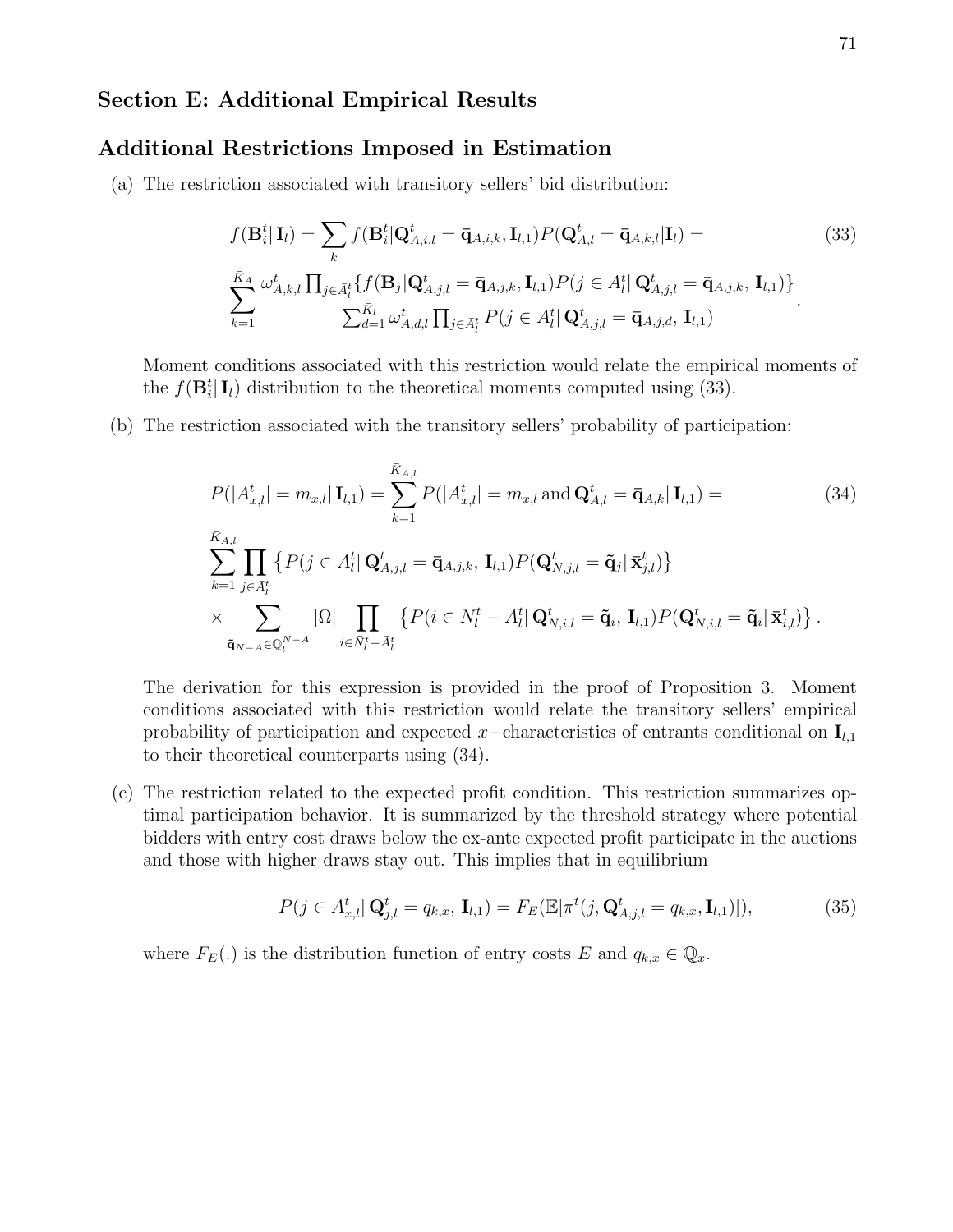|              | Number of |                                                 |                  |                  |                  |                             |      |
|--------------|-----------|-------------------------------------------------|------------------|------------------|------------------|-----------------------------|------|
|              | Groups    | $K = 1$ $K = 2$ $K = 3$ $K = 4$ $K = 5$ $K = 6$ |                  |                  |                  |                             |      |
|              |           |                                                 |                  |                  |                  |                             |      |
|              |           | 52                                              | 45               | 33               | $\overline{2}$   | $\mathcal{D}_{\mathcal{L}}$ | 2    |
|              | 2         |                                                 | 7                | 12               | 31               | 26                          | 24   |
|              | 3         | $\left( \right)$                                | $\left( \right)$ |                  | 12               | 5                           | 2    |
|              | 4         |                                                 | $\left( \right)$ | $\left( \right)$ |                  | 12                          | 5    |
|              | 5         |                                                 |                  | $\left( \right)$ | $\left( \right)$ |                             | 12   |
|              | 6         | $\left( \right)$                                | $\left( \right)$ | $\left( \right)$ | $\left( \right)$ |                             |      |
| $\mathbf{V}$ |           | 9.21                                            | 2.61             | 1.77             | 0.85             | 0.73                        | 0.31 |
| K            |           | 10.03                                           | 4.22             | 4.11             | 4.24             | 4.81                        | 5.22 |

Table 8: Estimated Quality Structure for a Given Number of Groups

This table shows the estimated quality group structures for the various numbers of quality groups for Eastern European suppliers with the medium levels of average reputation score. Rows 1-6 record the number of suppliers estimated to belong to a respective group. Rows 7 and 8 record the value of the  $p - value$  component of the criterion function and the value of the criterion function. The results are based on the penalty function  $g(L) = log(log(L))$ . Results indicate that the number of groups most supported by the data is equal to three.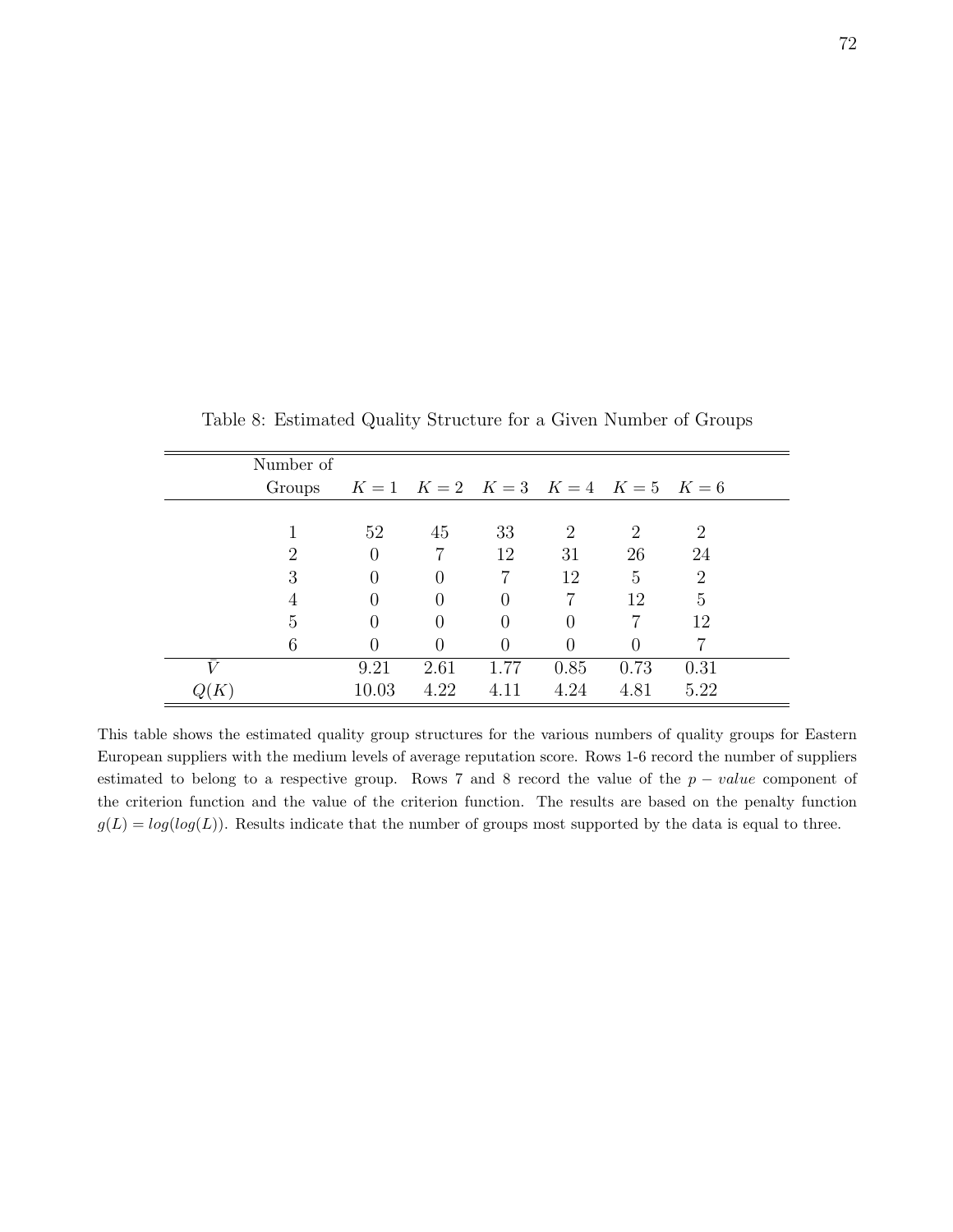|                         | Score   | $\mathbf Q$      | I(T)                 | II(T)                | I(P)                 | II(P)                |
|-------------------------|---------|------------------|----------------------|----------------------|----------------------|----------------------|
| Mean                    |         |                  |                      |                      |                      |                      |
| Constant                |         |                  | $0.552**$ (0.009)    | $-2.105**$ (0.019)   | $0.585**$ $(0.052)$  | $-2.173**$ (0.009)   |
| No Ratings              |         |                  | $-0.083**$ (0.025)   | $-0.33*$ $(0.018)$   |                      |                      |
| $0 <$ Ratings $\leq 3$  |         |                  | $0.033**$ $(0.006)$  | 0.005(0.021)         |                      |                      |
| $3 <$ Ratings $\leq 10$ |         |                  | $0.041**$ (0.007)    | 0.005(0.009)         |                      |                      |
| Number of Ratings       |         |                  |                      |                      | 0.071(0.063)         | 0.003(0.007)         |
| Average Score 1         |         |                  | $-0.005(0.005)$      | $-0.004(0.011)$      |                      |                      |
| Average Score 2         |         |                  | $0.009**$ (0.002)    | $0.011**$ (0.003)    |                      |                      |
| North America,          | Low,    | $\mathbf{1}$     | $-0.218**$ (0.023)   | $0.231**$ $(0.021)$  | $-0.307**$ (0.046)   | 0.031(0.027)         |
| North America,          | Low,    | $\overline{2}$   | $-0.173**$ (0.018)   | $-0.042(0.022)$      | $-0.271**$ (0.044)   | $-0.053**$ (0.025)   |
| North America,          | Medium, | $\mathbf{1}$     | $-0.004(0.043)$      | $0.251**$ $(0.012)$  | $0.086**$ (0.043)    | $0.288**$ (0.023)    |
| North America,          | Medium, | $\sqrt{2}$       | $-0.038**$ (0.022)   | $-0.139**$ (0.023)   | $-0.062(0.046)$      | $-0.105**$ (0.026)   |
| North America,          | High,   | $\mathbf{1}$     | $-0.173**$ (0.012)   | $0.134**$ $(0.023)$  | $-0.214**$ $(0.041)$ | $0.165**$ (0.017)    |
| North America,          | High,   | $\boldsymbol{2}$ | $-0.108**$ (0.021)   | $-0.265**$ (0.031)   | $-0.166**$ (0.039)   | $-0.193**$ (0.031)   |
| Eastern Europe,         | Low,    | $\mathbf{1}$     | $-0.026**$ (0.017)   | $0.232**$ $(0.021)$  | $-0.083*$ $(0.043)$  | $0.205**$ (0.017)    |
| Eastern Europe,         | Low,    | $\,2$            | $-0.062*$ $(0.022)$  | $-0.194**$ (0.013)   | $-0.176**$ (0.038)   | $-0.108**$ (0.021)   |
| Eastern Europe,         | Medium, | $\mathbf{1}$     | $-0.199**$ $(0.035)$ | $0.034**$ $(0.015)$  | $-0.246**$ (0.044)   | 0.013(0.012)         |
| Eastern Europe,         | Medium, | $\mathbf{2}$     | $-0.192**$ $(0.024)$ | $-0.245**$ $(0.021)$ | $-0.226**$ (0.048)   | $-0.198**$ $(0.022)$ |
| Eastern Europe,         | Medium, | $\sqrt{3}$       | $-0.128**$ (0.032)   | $-0.257**$ (0.017)   | $-0.167**$ $(0.051)$ | $-0.232**$ (0.029)   |
| Eastern Europe,         | High,   | $\mathbf{1}$     | $-0.191**$ $(0.024)$ | $-0.131**$ (0.023)   | $-0.248**$ (0.038)   | $-0.257(0.034)$      |
| Eastern Europe,         | High,   | $\sqrt{2}$       | $-0.178**$ (0.043)   | $-0.091**$ (0.031)   | $-0.249**$ (0.051)   | $-0.099**$ (0.012)   |
| Eastern Europe,         | High,   | $\boldsymbol{3}$ | $-0.132**$ $(0.022)$ | $-0.221**$ $(0.011)$ | $-0.172**$ (0.038)   | $-0.206**$ (0.029)   |
| South-East Asia,        | Low,    | $\overline{2}$   | $-0.246**$ (0.034)   | $-0.231**$ $(0.012)$ | $-0.226**$ $(0.041)$ | $-0.204**$ (0.021)   |
| South-East Asia,        | Low,    | $\boldsymbol{3}$ | $-0.359**$ (0.044)   | $-0.075**$ (0.011)   | $-0.434**$ (0.043)   | $-0.051(0.033)$      |
| South-East Asia,        | Medium, | $\mathbf{1}$     | $-0.108*(0.063)$     | $-0.075**$ (0.021)   | $-0.196**$ (0.044)   | $-0.117**$ (0.017)   |
| South-East Asia,        | Medium, | $\mathbf{2}$     | $-0.183**$ (0.028)   | $-0.071**$ (0.031)   | $-0.231**$ (0.038)   | $0.033**$ $(0.010)$  |
| South-East Asia,        | Medium, | 3                | $-0.253**$ $(0.035)$ | $-0.074**$ (0.023)   | $-0.374**$ (0-.045)  | $-0.059**$ (0.027)   |
| South-East Asia,        | High,   | $\mathbf{1}$     | $-0.112**$ (0.037)   | $-0.195**$ $(0.011)$ | $-0.178**$ (0.038)   | $-0.105**$ (0.012)   |
| South-East Asia,        | High,   | $\overline{2}$   | $-0.095**$ (0.024)   | $-0.299**$ (0.014)   | $-0.065**$ (0.053)   | $-0.281**$ (0.034)   |
| <b>Std Error</b>        |         |                  | $0.207**$ $(0.009)$  |                      | $0.238**$ $(0.011)$  |                      |

Table 9: Participation Decision and Bid Distribution

This table reports the effects of the covariates and the group premiums on sellers' bid distribution and participation decisions. Columns I(T), II(T), and I(P), II(P) report estimated coefficients for the bid distribution and probability of participation of the transitory and permanent sellers respectively. "Average Score 1" and "Average Score 2" denote interactions of the current average score variable with the indicators for  $0 \leq Ratings \leq 3$  and  $3 \leq Ratings \leq 10$ . The results are based on the data set consisting 11, 300 projects. The quality level for South and East Asia, low score,  $Q = 1$ , is normalized to be equal to zero. The stars, \*\*, indicate that a coefficient is significant at the 95% significance level.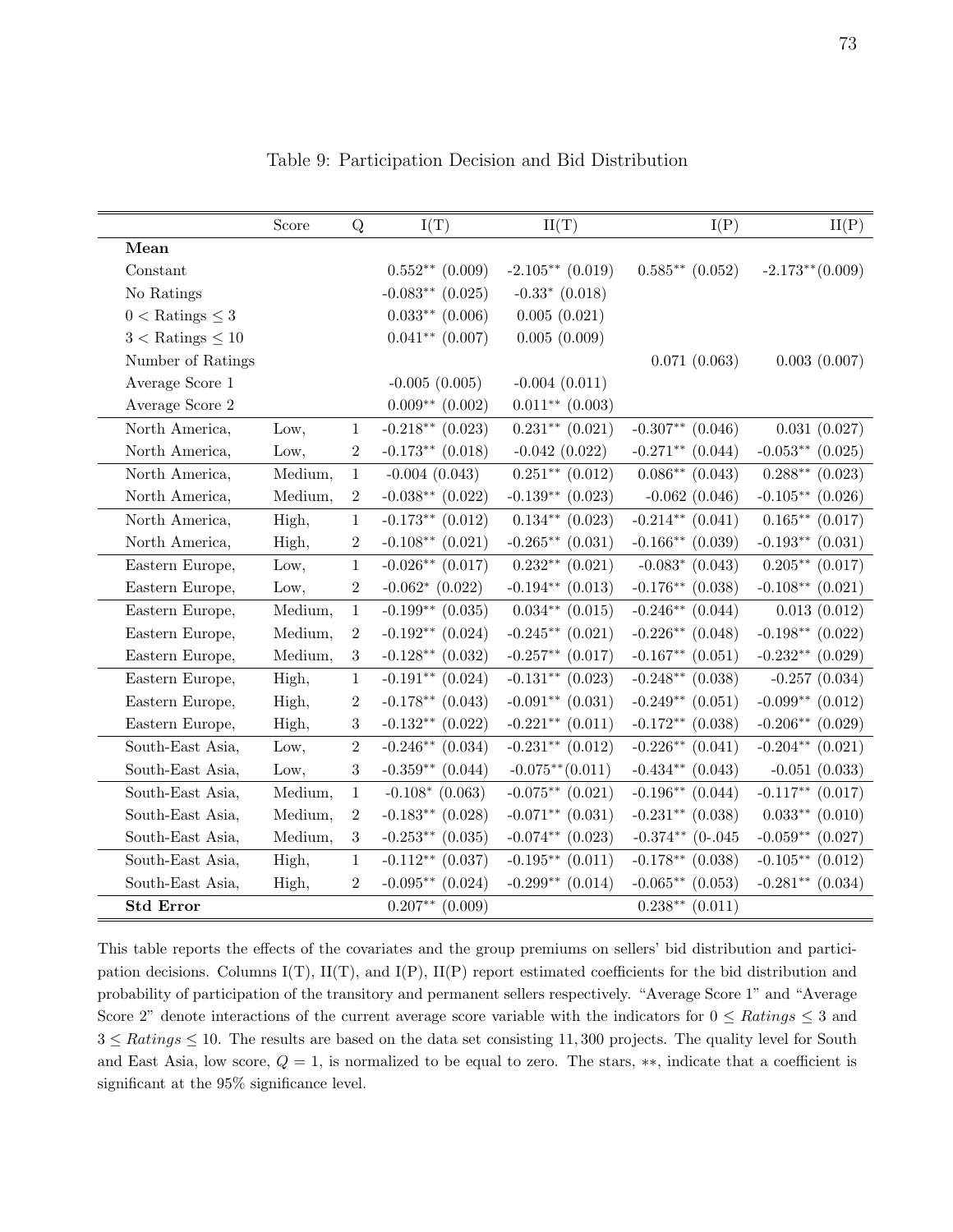|                  |         |                  | I(T)                 | II(T)                | I(P)                | II(P)               |
|------------------|---------|------------------|----------------------|----------------------|---------------------|---------------------|
| North America,   | low,    | $\mathbf{1}$     | 0.021(0.017)         | 0.021(0.013)         | 0.003(0.002)        | $0.011**$ (0.005)   |
| North America,   | low,    | $\overline{2}$   | 0.011(0.012)         | 0.015(0.012)         | $-0.005(0.003)$     | $0.011**$ (0.004)   |
| North America,   | medium, | $\mathbf{1}$     | $-0.023**$ $(0.011)$ | $-0.089**$ (0.011)   | $-0.002(0.002)$     | $-0.004(0.004)$     |
| North America,   | medium, | $\overline{2}$   | $-0.015*(0.008)$     | $-0.031**$ (0.015)   | $-0.004**$ (0.002)  | $-0.007*$ (0.003)   |
| North America,   | high,   | $\mathbf{1}$     | 0.052(0.031)         | 0.001(0.0078)        | $-0.007**$ (0.002)  | $-0.012**$ (0.003)  |
| North America,   | high,   | $\boldsymbol{2}$ | $-0.026**$ $(0.012)$ | $-0.085**$ (0.021)   | $-0.008**$ (0.003)  | $-0.016**$ (0.004)  |
| Eastern Europe,  | low,    | $\mathbf{1}$     | $-0.005(0.011)$      | 0.001(0.007)         | $-0.001(0.002)$     | 0.002(0.005)        |
| Eastern Europe,  | low,    | $\overline{2}$   | $-0.007**$ (0.002)   | $-0.025**$ (0.012)   | $-0.005*$ (0.0026)  | $-0.009**$ (0.0026) |
| Eastern Europe,  | medium, | $\mathbf{1}$     | $-0.005(0.003)$      | $-0.007(0.004)$      | $-0.003*$ $(0.001)$ | $-0.007**$ (0.002)  |
| Eastern Europe,  | medium, | $\overline{2}$   | 0.034(0.031)         | 0.016(0.012)         | 0.002(0.004)        | 0.001(0.003)        |
| Eastern Europe,  | medium, | 3                | $-0.021**$ $(0.011)$ | $-0.016(0.015)$      | 0.001(0.002)        | $-0.004(0.004)$     |
| Eastern Europe,  | high,   | $\mathbf{1}$     | $-0.011(0.012)$      | $-0.012(0.017)$      | $-0.002(0.003)$     | $-0.003(0.005)$     |
| Eastern Europe,  | high,   | $\overline{2}$   | 0.008(0.005)         | 0.007(0.004)         | 0.001(0.005)        | 0.003(0.002)        |
| Eastern Europe,  | high,   | 3                | $-0.007(0.004)$      | $-0.011(0.019)$      | 0.002(0.003)        | $-0.0001(0.003)$    |
| South-East Asia, | low,    | $\mathbf{1}$     | 0.001(0.011)         | $-0.017*$ (0.003)    | $-0.002*$ (0.001)   | $-0.001(0.001)$     |
| South-East Asia, | low,    | $\overline{2}$   | $-0.003(0.004)$      | $-0.004(0.008)$      | $-0.008**$ (0.003)  | $-0.019**$ (0.002)  |
| South-East Asia, | low,    | $\overline{2}$   | $-0.023**$ $(0.011)$ | $-0.026**$ $(0.011)$ | $-0.001(0.002)$     | 0.001(0.003)        |
| South-East Asia, | medium, | $\mathbf{1}$     | $-0.011(0.012)$      | $-0.013(0.011)$      | $-0.004(0.003)$     | $-0.001(0.005)$     |
| South-East Asia, | medium, | $\overline{2}$   | $-0.003(0.011)$      | $-0.002(0.011)$      | $-0.002(0.002)$     | $-0.004**$ (0.001)  |
| South-East Asia, | medium, | 3                | 0.023(0.033)         | 0.015(0.014)         | $-0.001(0.002)$     | 0.007(0.005)        |
| South-East Asia, | high,   | $\mathbf{1}$     | $-0.004(0.003)$      | $-0.007(0.004)$      | $-0.002*(0.001)$    | 0.001(0.001)        |
| South-East Asia, | high,   | 2                | $-0.024**$ (0.012)   | $-0.039**$ (0.018)   | $-0.004*$ (0.002)   | $-0.007**$ (0.003)  |

Table 10: Participation Decision and Bid Distributions: Competitive Effects

This table reports the coefficients summarizing the impact of the various potential competitors on sellers' bid distribution and participation decisions. Columns I(T), II(T), and I(P), II(P) report estimated coefficients for the bid distribution and the probability of participation of transitory and permanent sellers respectively. The results are based on the data set consisting 11, 300 projects. The quality level for South and East Asia, low score,  $Q = 1$ , is normalized to be equal to zero. The stars, \*\*, indicate that a coefficient is significant at the 95% significance level.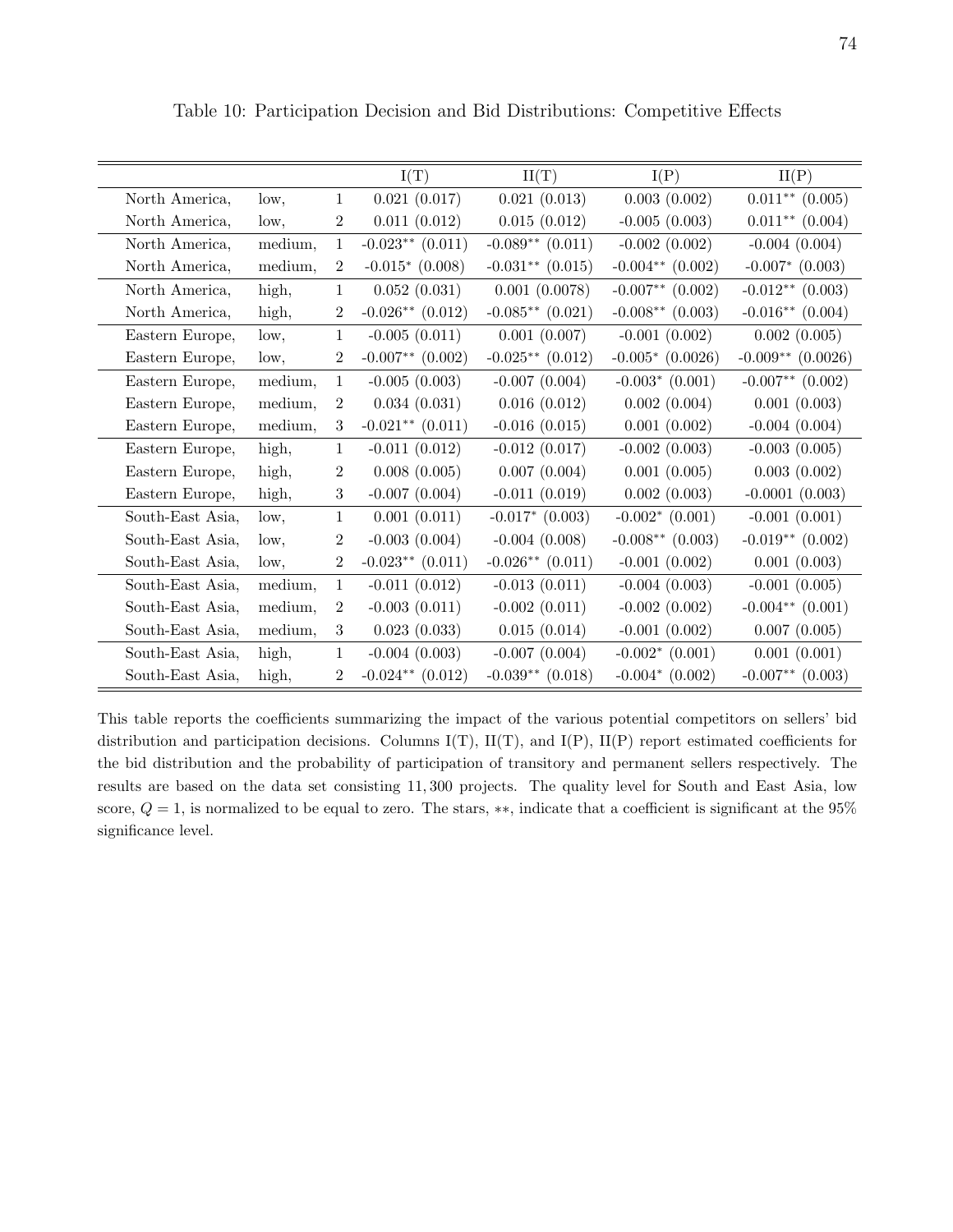

Figure 2: Bid Functions

The figure shows the equilibrium bidding strategies of permanent sellers recovered from the first order conditions of bidders' optimization program. The convexity at the upper end of the costs' support arises due to presence of stochastic component in buyers' tastes.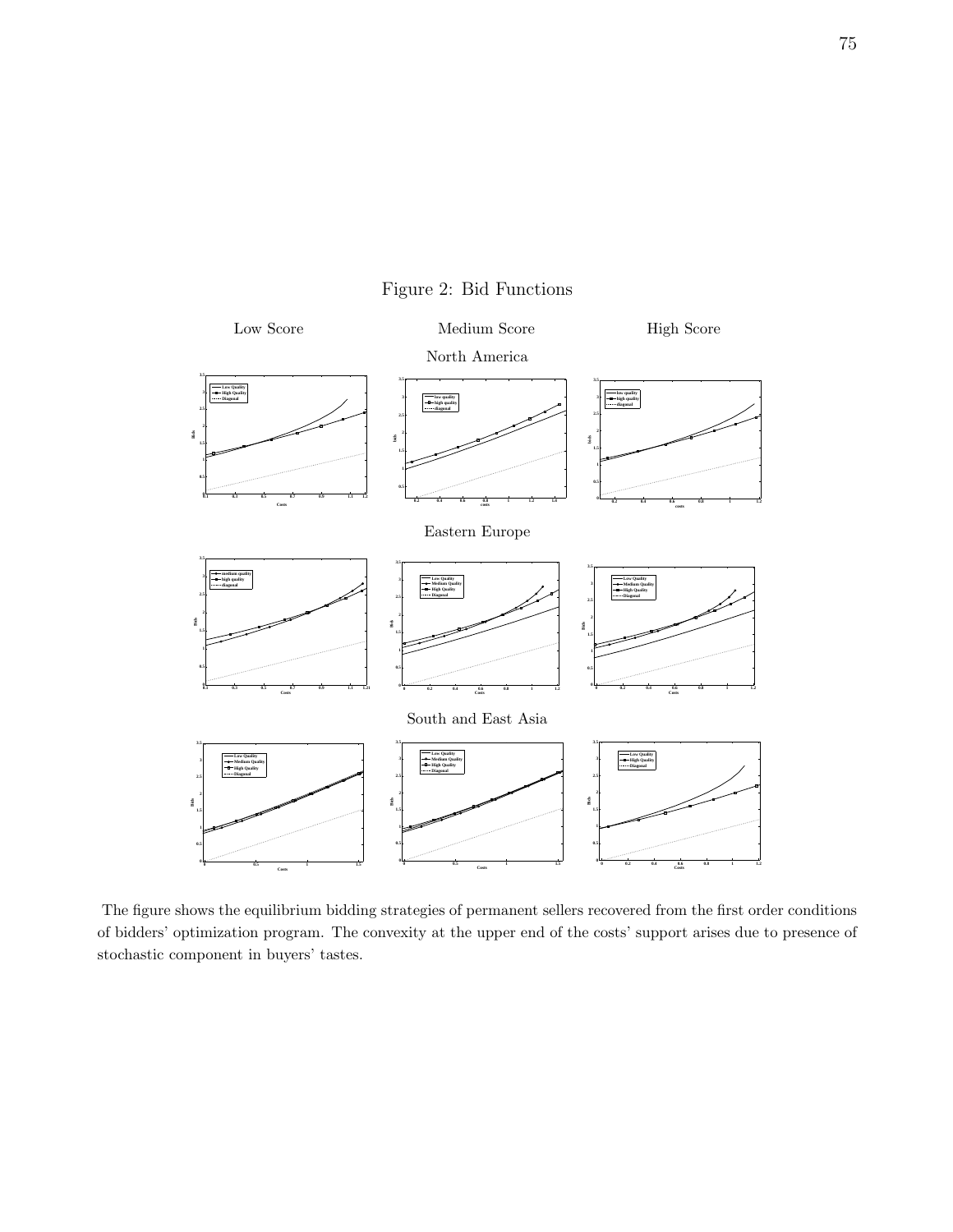

Figure 3: Density of Project's Cost Distribution

The figure shows the permanent sellers' distribution of costs recovered by combining estimated bidding strategies and bid distributions.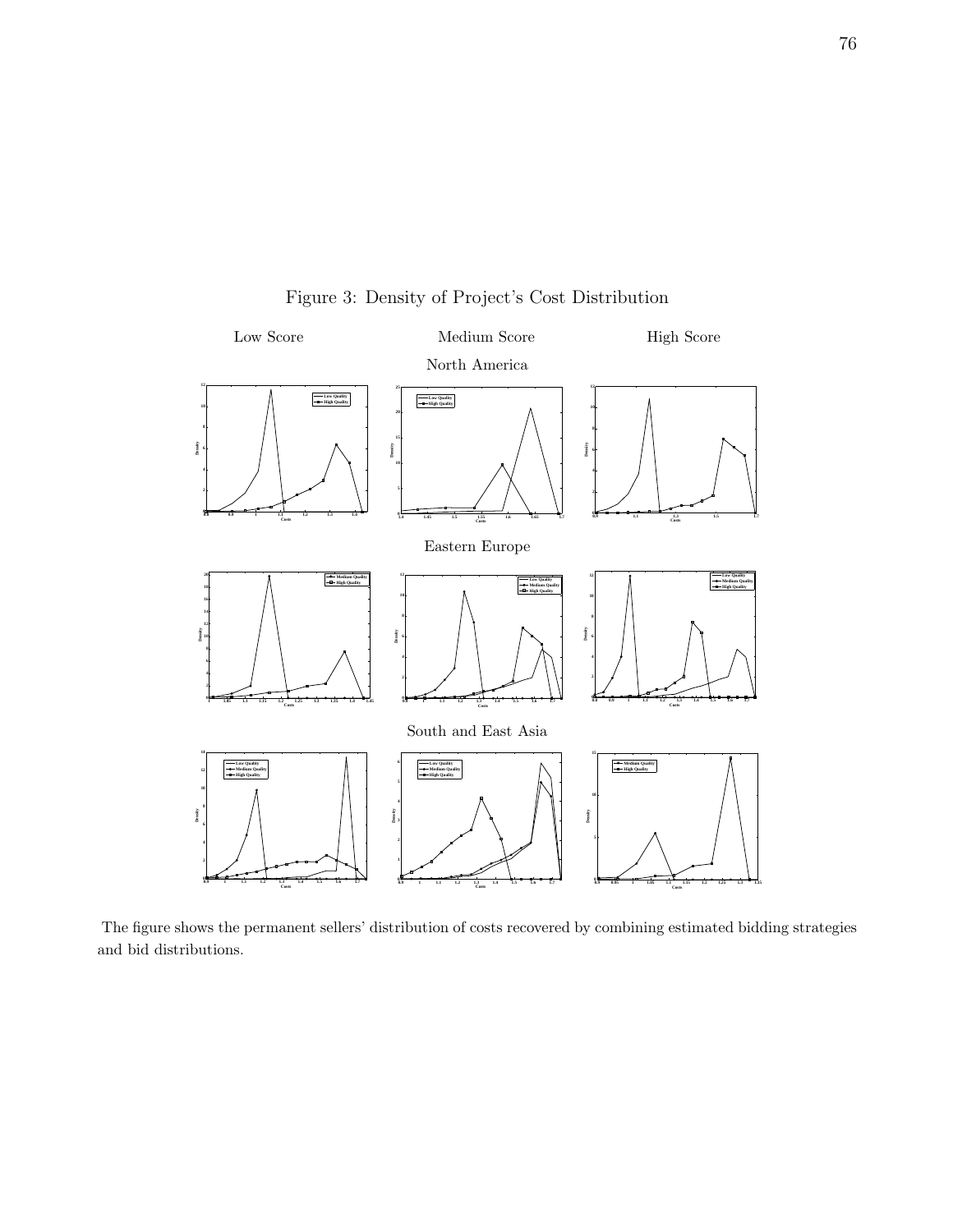| Variable             |               |       | Mean  | Std.Deviation |
|----------------------|---------------|-------|-------|---------------|
| <b>Project Costs</b> |               |       |       |               |
| North America,       | low score,    | $Q=1$ | 1.039 | 0.053         |
| North America,       | low score,    | $Q=2$ | 1.275 | 0.087         |
| North America,       | medium score, | $Q=1$ | 1.627 | 0.039         |
| North America,       | medium score, | $Q=2$ | 1.551 | 0.073         |
| North America,       | high score,   | $Q=1$ | 1.135 | 0.053         |
| North America,       | high score,   | $Q=2$ | 1.535 | 0.099         |
| Eastern Europe,      | low score.    | $Q=1$ | 1.169 | 0.037         |
| Eastern Europe,      | low score,    | $Q=2$ | 1.328 | 0.079         |
| Eastern Europe,      | medium score, | $Q=1$ | 1.576 | 0.119         |
| Eastern Europe,      | medium score, | $Q=2$ | 1.202 | 0.062         |
| Eastern Europe,      | medium score, | $Q=3$ | 1.531 | 0.101         |
| Eastern Europe,      | high score,   | $Q=1$ | 1.575 | 0.119         |
| Eastern Europe,      | high score,   | $Q=2$ | 0.981 | 0.048         |
| Eastern Europe,      | high score,   | $Q=3$ | 1.354 | 0.089         |
| South and East Asia, | low score,    | $Q=1$ | 1.621 | 0.056         |
| South and East Asia, | low score,    | $Q=2$ | 1.119 | 0.051         |
| South and East Asia, | low score,    | $Q=3$ | 1.417 | 0.169         |
| South and East Asia, | medium score, | $Q=1$ | 1.609 | 0.107         |
| South and East Asia, | medium score, | $Q=2$ | 1.589 | 0.121         |
| South and East Asia, | medium score, | $Q=3$ | 1.255 | 0.124         |
| South and East Asia, | high score,   | $Q=1$ | 1.074 | 0.036         |
| South and East Asia, | high score,   | $Q=2$ | 1.235 | 0.047         |
| <b>Entry Costs</b>   |               |       | 0.082 | 0.081         |

Table 11: Costs Distributions: Mean and Standard Deviation

This table summarizes means and standard errors of the estimated distributions of permanent sellers' project costs that are displayed in Figure 2.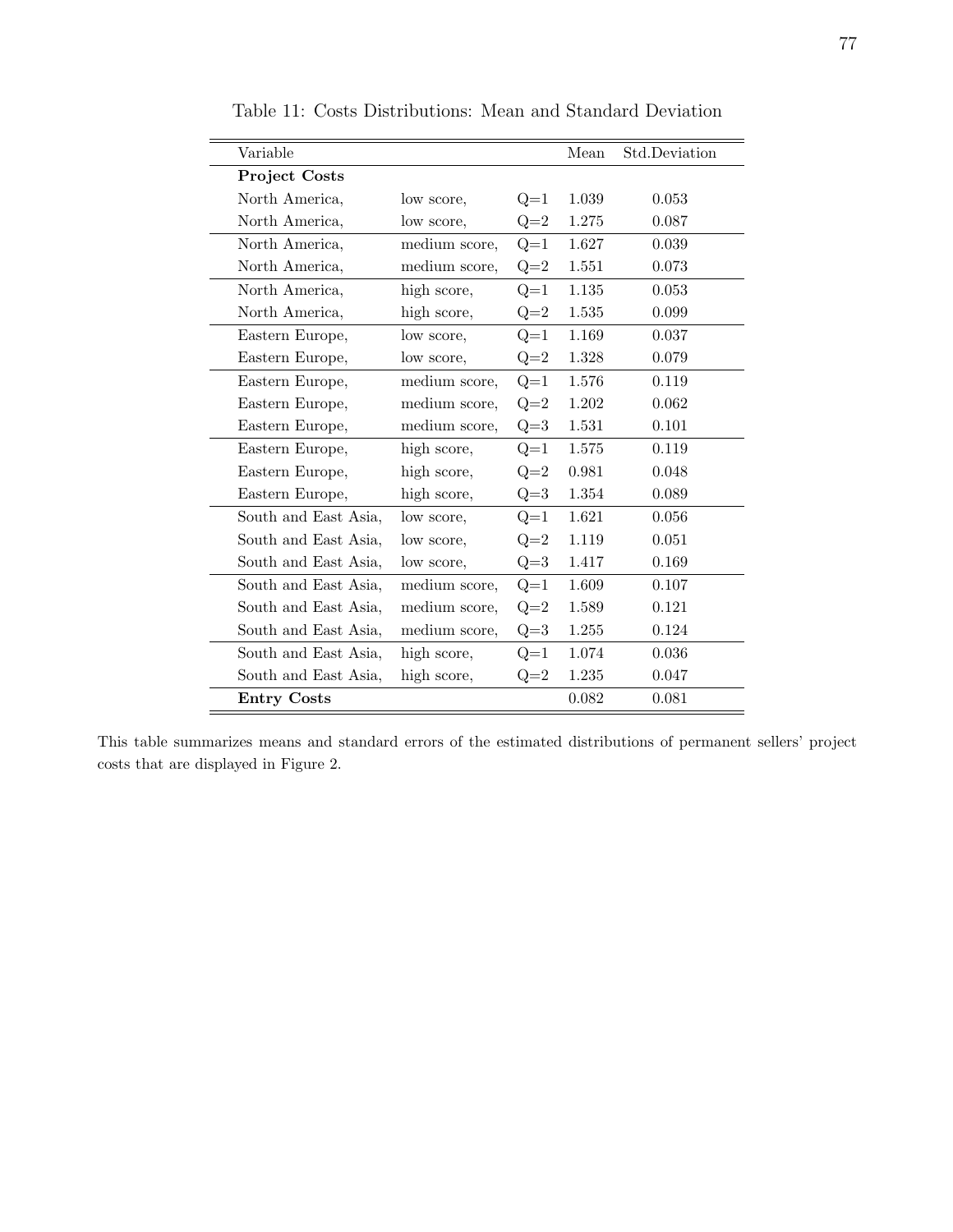|                                        | All Quality    | Exclude Low | Exclude Low & |
|----------------------------------------|----------------|-------------|---------------|
|                                        | Levels         | Quality     | Med. Quality  |
|                                        | (1)            | (2)         | (3)           |
| Average Price                          | 1.62           | 1.69        | 1.78          |
| Average Expected Utility               | 1.16           | 1.05        | 0.91          |
| Expected Utility, $\tau_{\alpha,90\%}$ | 2.21           | 2.10        | 2.14          |
| Expected Utility, $\tau_{\alpha,70\%}$ | 1.57           | 1.46        | 1.47          |
| Expected Utility, $\tau_{\alpha,50\%}$ | 1.01           | 0.94        | 0.92          |
| Expected Utility, $\tau_{\alpha,30\%}$ | 0.56           | 0.43        | 0.36          |
| Expected Utility, $\tau_{\alpha,10\%}$ | $-0.08$        | $-0.21$     | $-0.33$       |
| Expected Profit, Q=H                   | 0.08           | 0.10        | 0.27          |
| Expected Profit, Q=M                   | 0.49           | 0.55        |               |
| Expected Profit, Q=L                   | 0.03           |             |               |
| <b>Expected Total Surplus</b>          | 1.76           | 1.70        | 1.18          |
| <b>Composition of Entrants</b>         |                |             |               |
| Average Number of Entrants             | $\overline{4}$ | 3.9         | 1.8           |
| <b>High Quality</b>                    | 0.9            | 1.1         | 1.8           |
| Medium Quality                         | 2.7            | 2.8         |               |
| Low Quality                            | $0.4\,$        |             |               |
| <b>Market Shares</b>                   |                |             |               |
| <b>High Quality</b>                    | 25%            | 25.5%       | 74\%          |
| Medium Quality                         | 61\%           | 64.5%       |               |
| Low Quality                            | $7\%$          |             |               |
| <b>Outside Option</b>                  | $7\%$          | $9\%$       | 26\%          |

Table 12: Multi-Attribute Auction with Licensing

Note: In this table the expected utility and the total surplus are computed relative to the outside option.